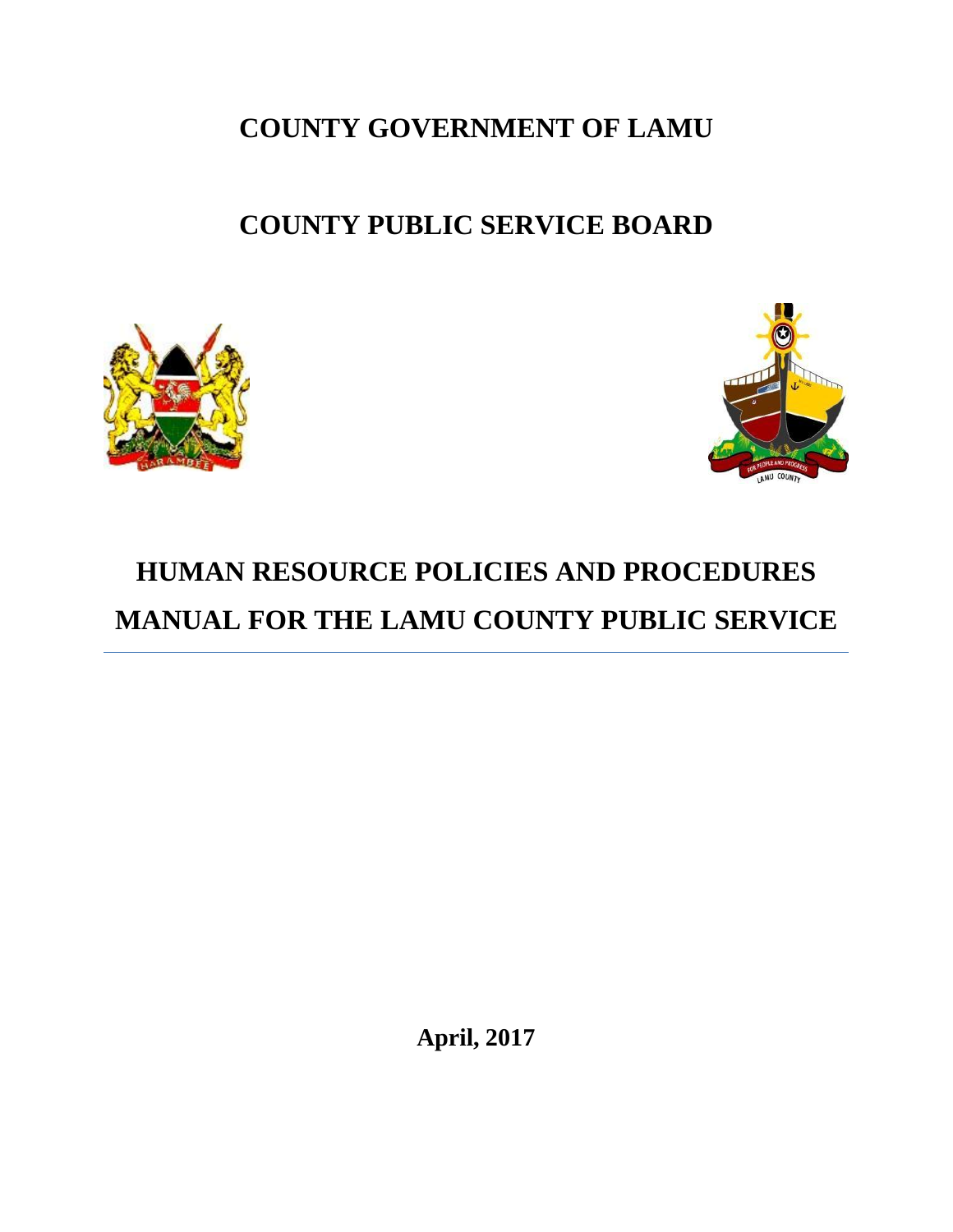## **HUMAN RESOURCE POLICIES AND PROCEDURES MANUAL FOR THE COUNTY PUBLIC SERVICE**

**April, 2017**

**Lamu County Public Service Board**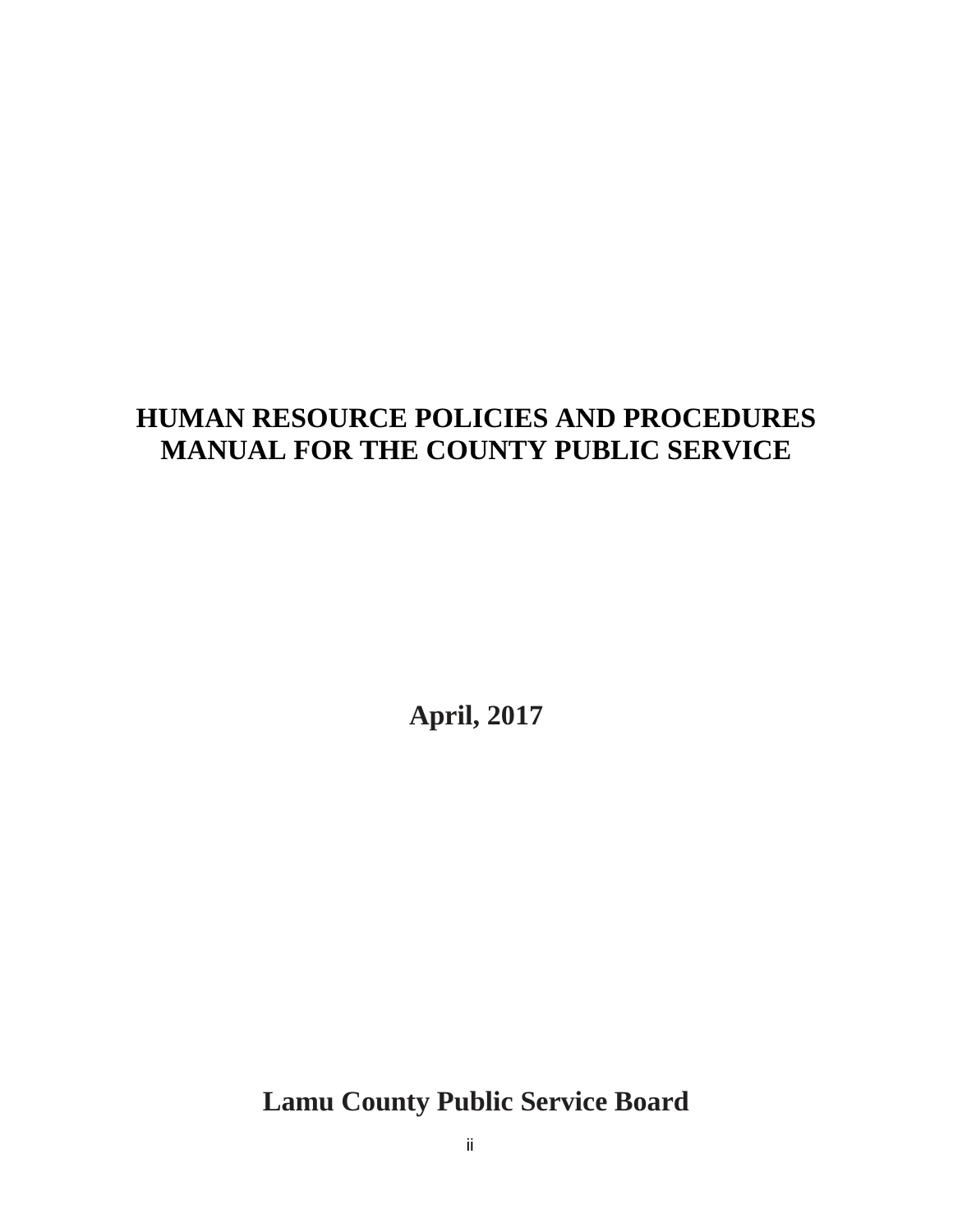## **Table of Contents**

| County Human Resource Management Advisory and County Performance Management Committees- 6 |
|-------------------------------------------------------------------------------------------|
|                                                                                           |
|                                                                                           |
|                                                                                           |
|                                                                                           |
|                                                                                           |
|                                                                                           |
|                                                                                           |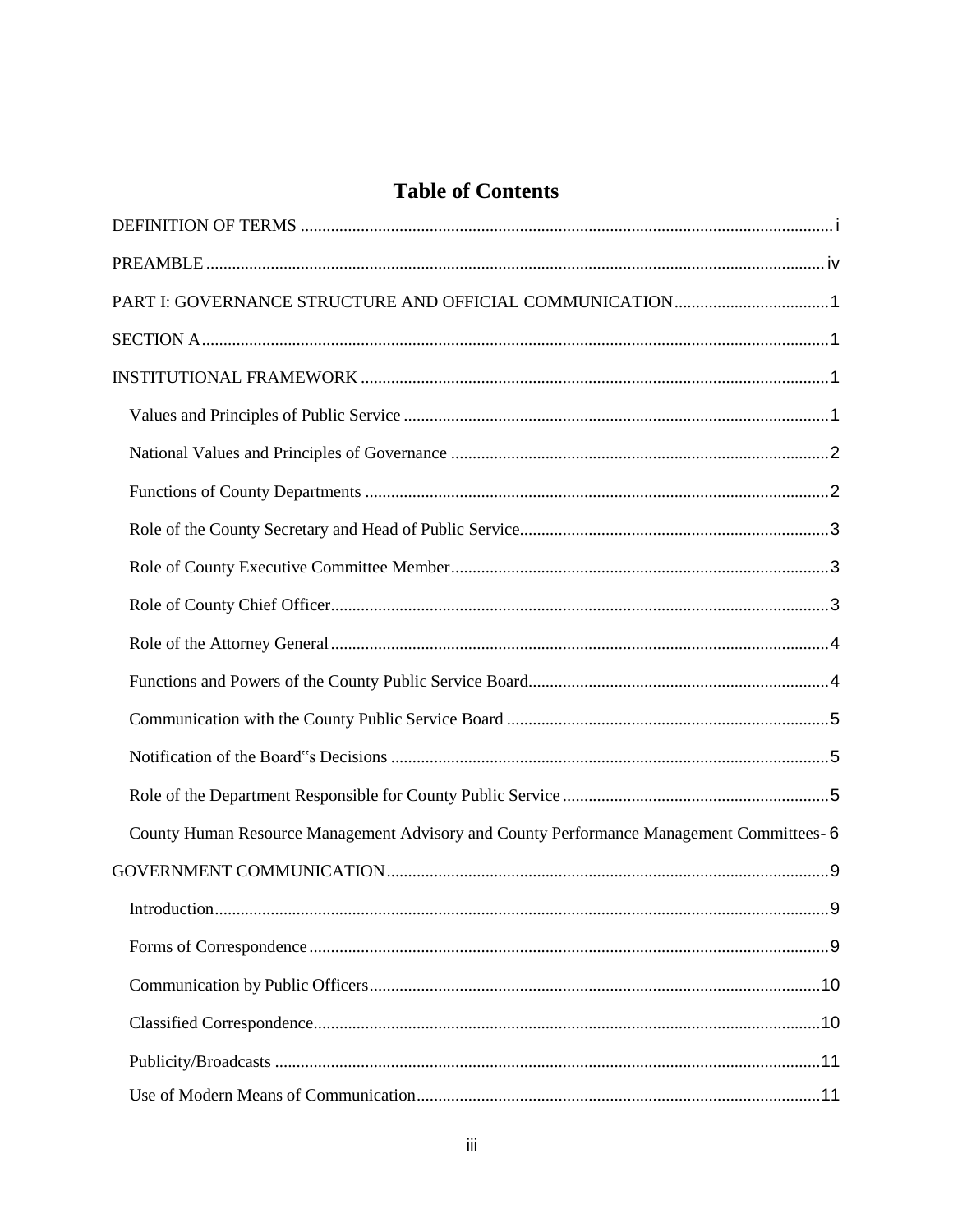| PART II: RECRUITMENT, SELECTION, APPOINTMENT AND TRANSFERS  14 |  |
|----------------------------------------------------------------|--|
|                                                                |  |
|                                                                |  |
|                                                                |  |
|                                                                |  |
|                                                                |  |
|                                                                |  |
|                                                                |  |
|                                                                |  |
|                                                                |  |
|                                                                |  |
|                                                                |  |
|                                                                |  |
|                                                                |  |
|                                                                |  |
|                                                                |  |
|                                                                |  |
|                                                                |  |
|                                                                |  |
|                                                                |  |
|                                                                |  |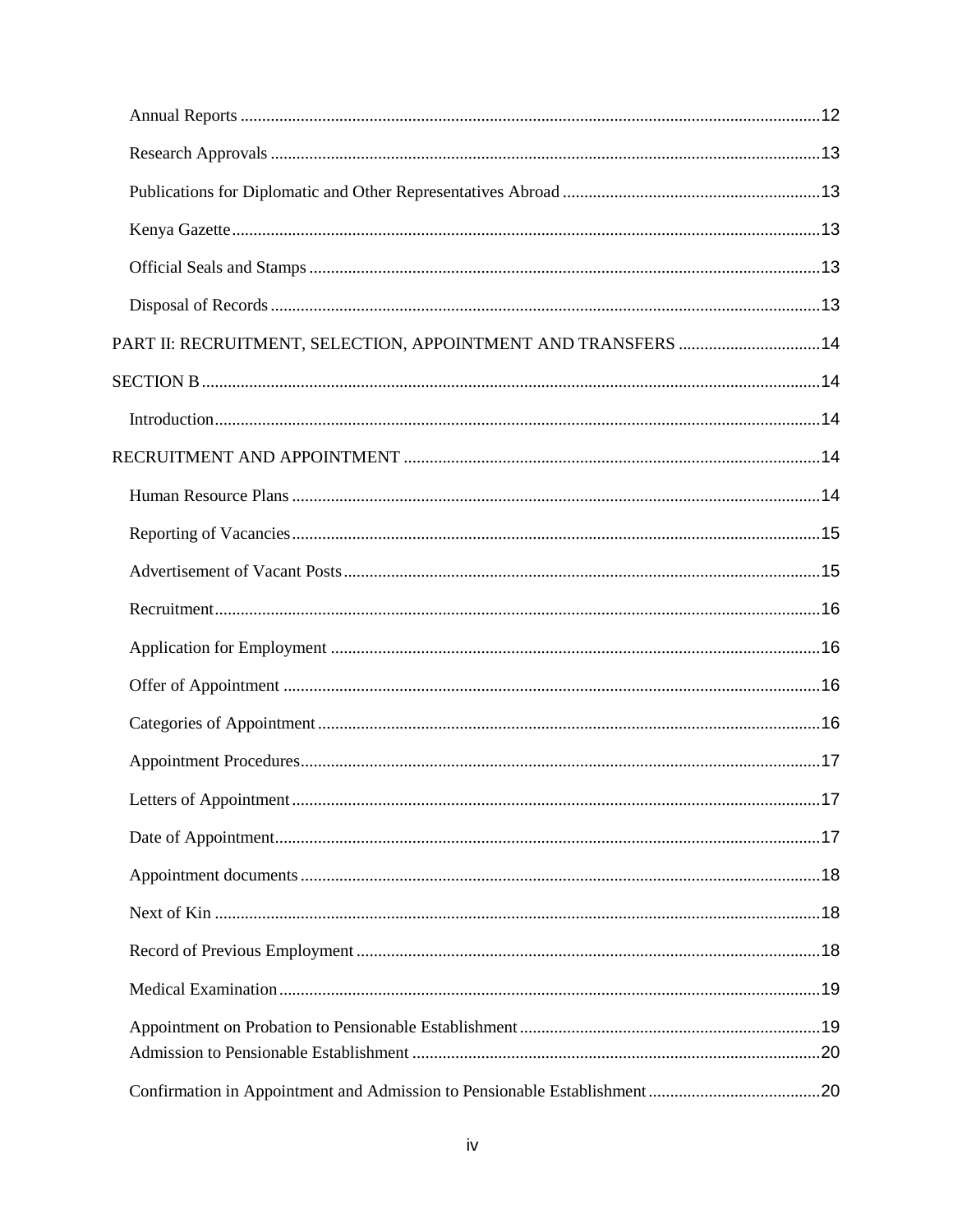| Determination of Salary of an officer Transferred from Another Administration33 |  |
|---------------------------------------------------------------------------------|--|
|                                                                                 |  |
|                                                                                 |  |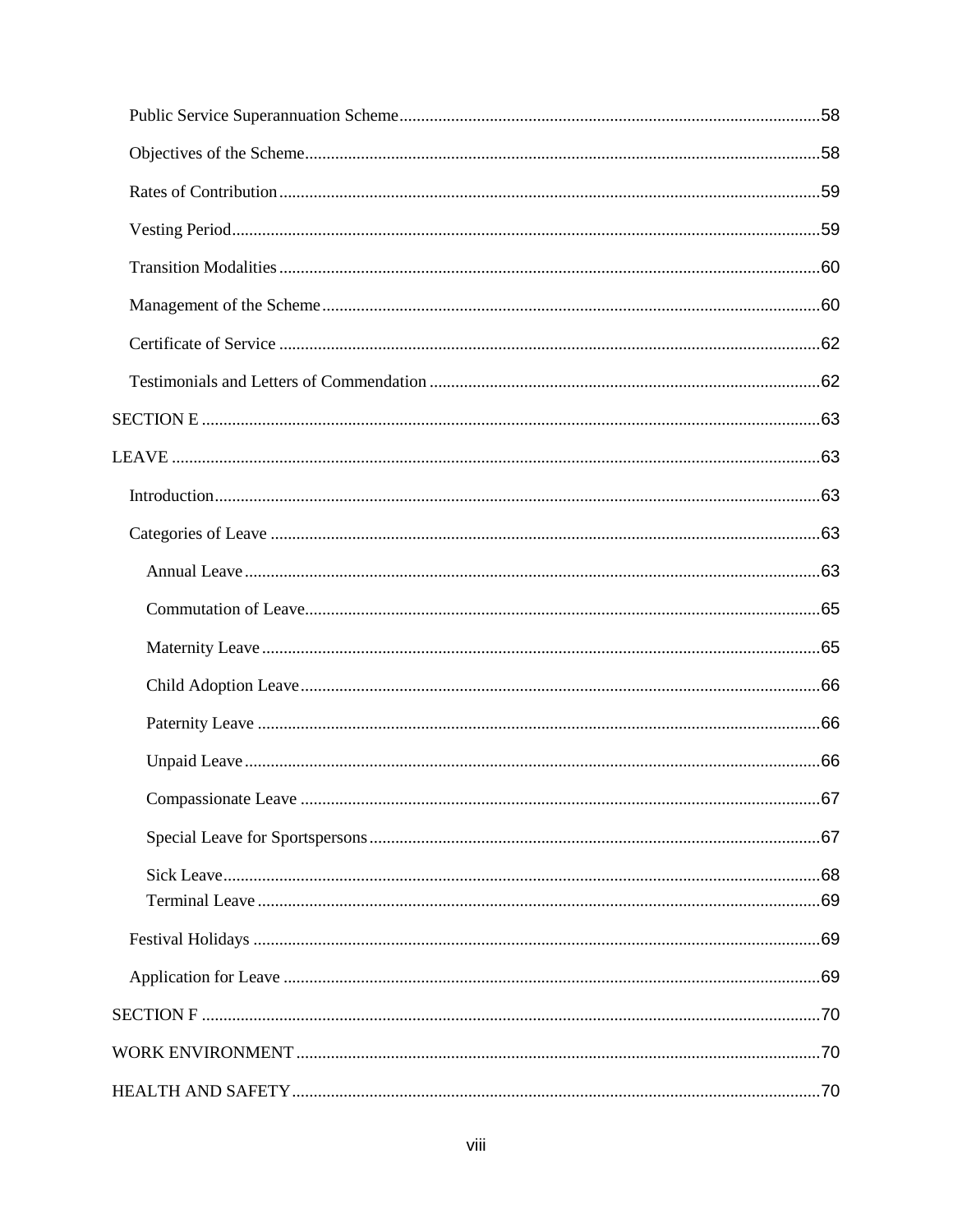| PART IV: PERFORMANCE MANAGEMENT, TRAINING AND DEVELOPMENT 83 |  |
|--------------------------------------------------------------|--|
|                                                              |  |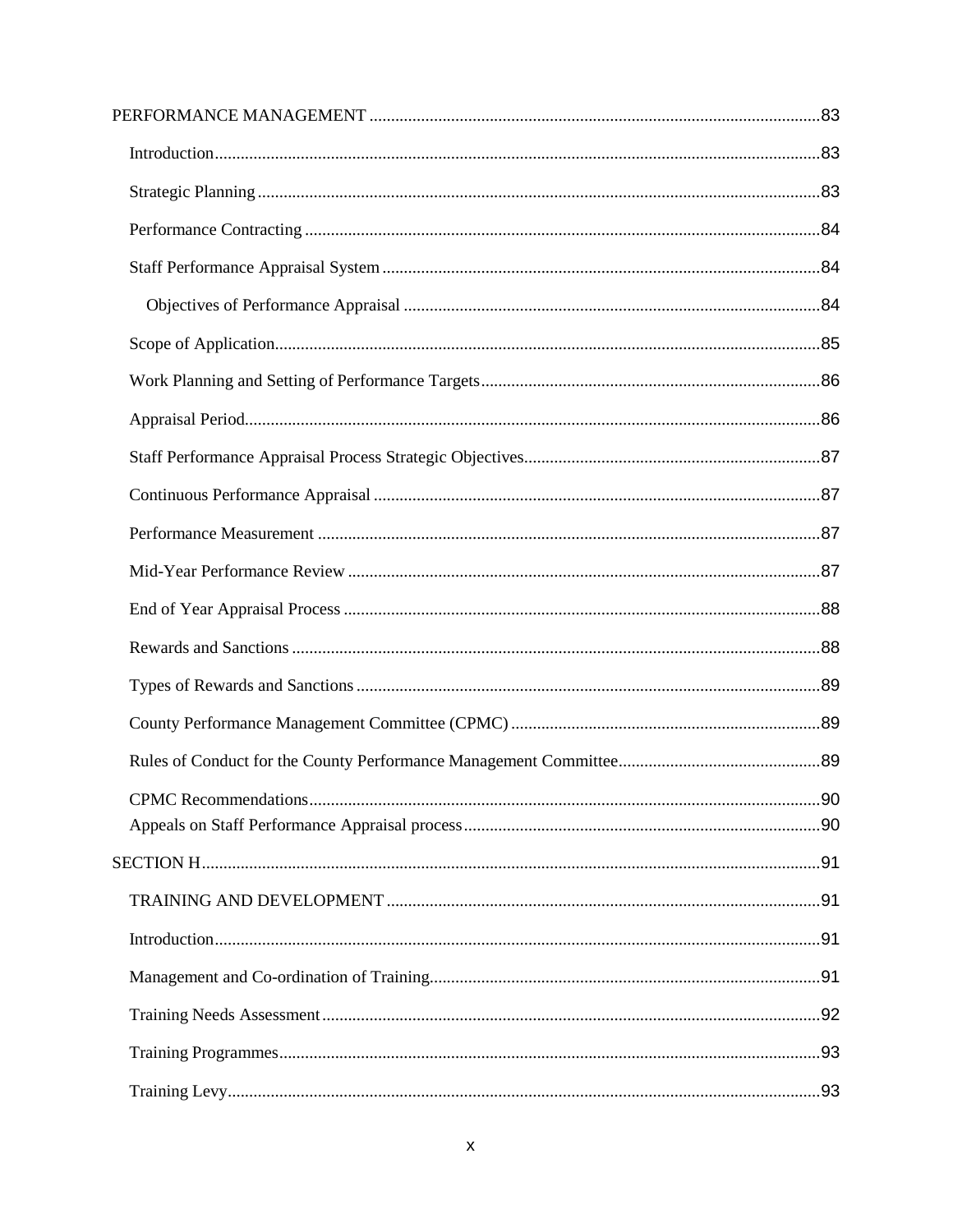| PART V: CODE OF CONDUCT, DISCIPLINARY CONTROL AND LABOUR RELATIONS 103 |  |
|------------------------------------------------------------------------|--|
|                                                                        |  |
|                                                                        |  |
|                                                                        |  |
|                                                                        |  |
|                                                                        |  |
|                                                                        |  |
|                                                                        |  |
|                                                                        |  |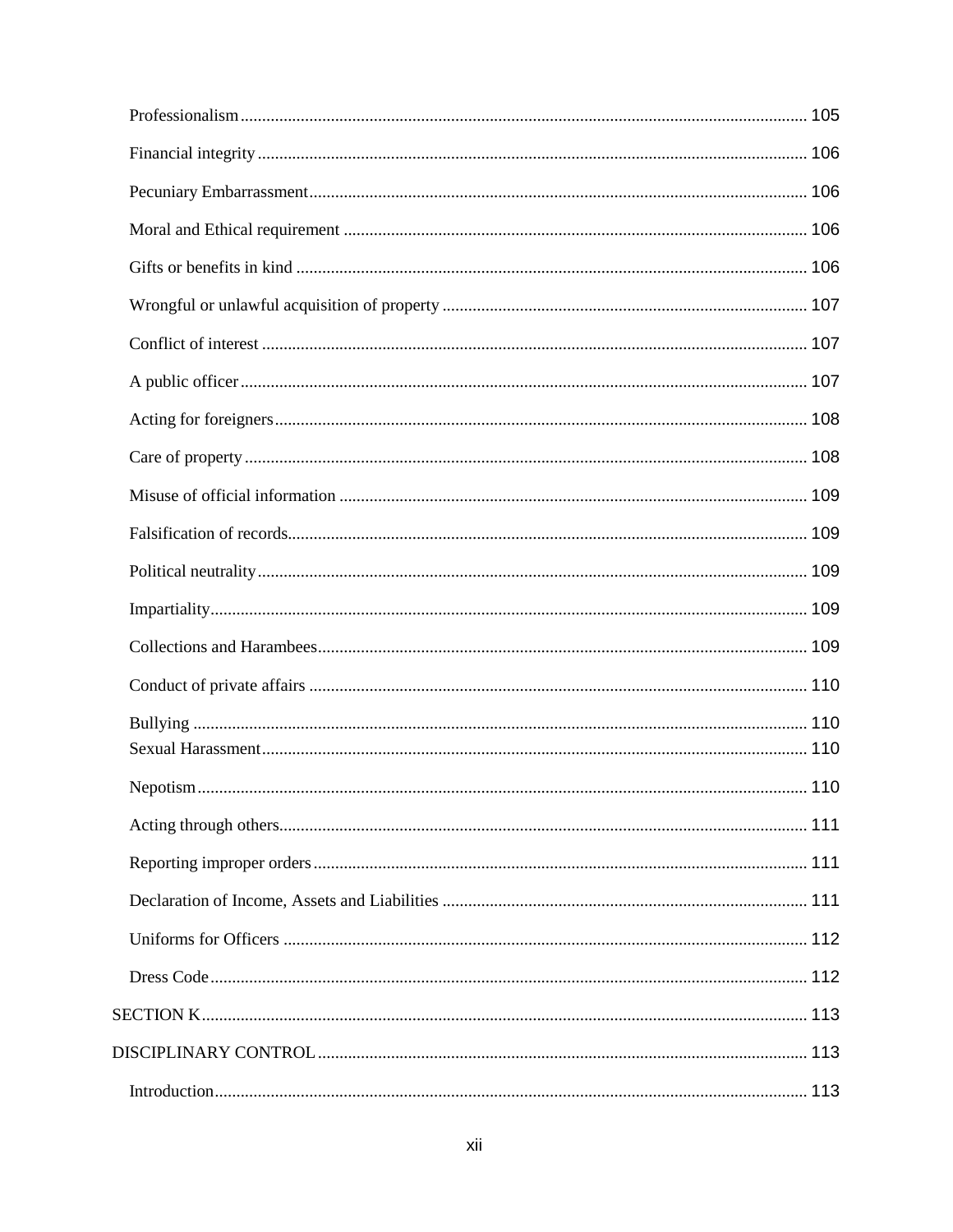<span id="page-12-0"></span>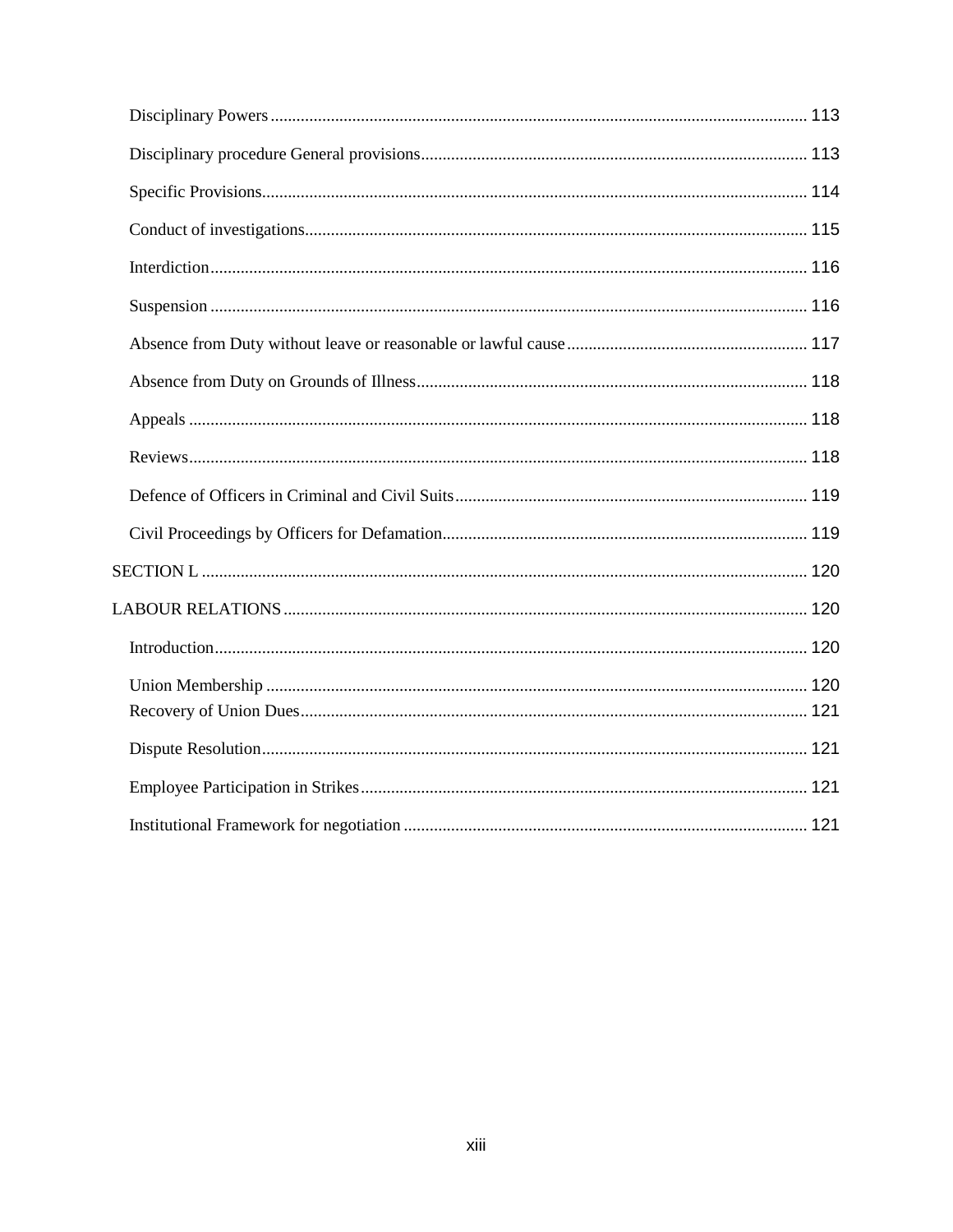## **DEFINITION OF TERMS**

**Accounting Officer:** Means a Public Officer appointed to take full responsibility on the finances, assets and liabilities of the respective County department.

**Authorized Officer** - Means a County Public Officer to whom the County Public Service Board has delegated its functions and exercises supervision over a County department.

**Basic Salary** - Means an officer"s salary excluding allowances.

**Board**- Means Lamu County Public Service Board

**Bondee** - Means an employee who is serving a training bond obligation.

**Cabinet Secretary** - Means a person holding office of a Cabinet Secretary of the Government of Kenya established under Article 152 of the Constitution.

**Chief Officer** – Means a County Chief Officer responsible for a County department.

**Children** - Means the biological offspring or legally adopted children under the age of twenty two (22) years who are unmarried and are wholly dependent on the officer. For purpose of records, the names of the children must be declared at the time of birth or adoption if it occurs during employment in the Civil Service. Copies of birth certificates or legal adoption papers will be required in either case.

**Commission**- Means Public Service Commission.

**Consultative Committee** – Means a forum for co-operation and negotiation between the government, as an employer, and trade union.

**Constitution –** Means the Constitution of Kenya, 2010

**County public officer** - Means employee of the County Public Service

**County public service** – Means the collectivity of all individuals performing functions within any department of the County government or its agency but does not include the governor,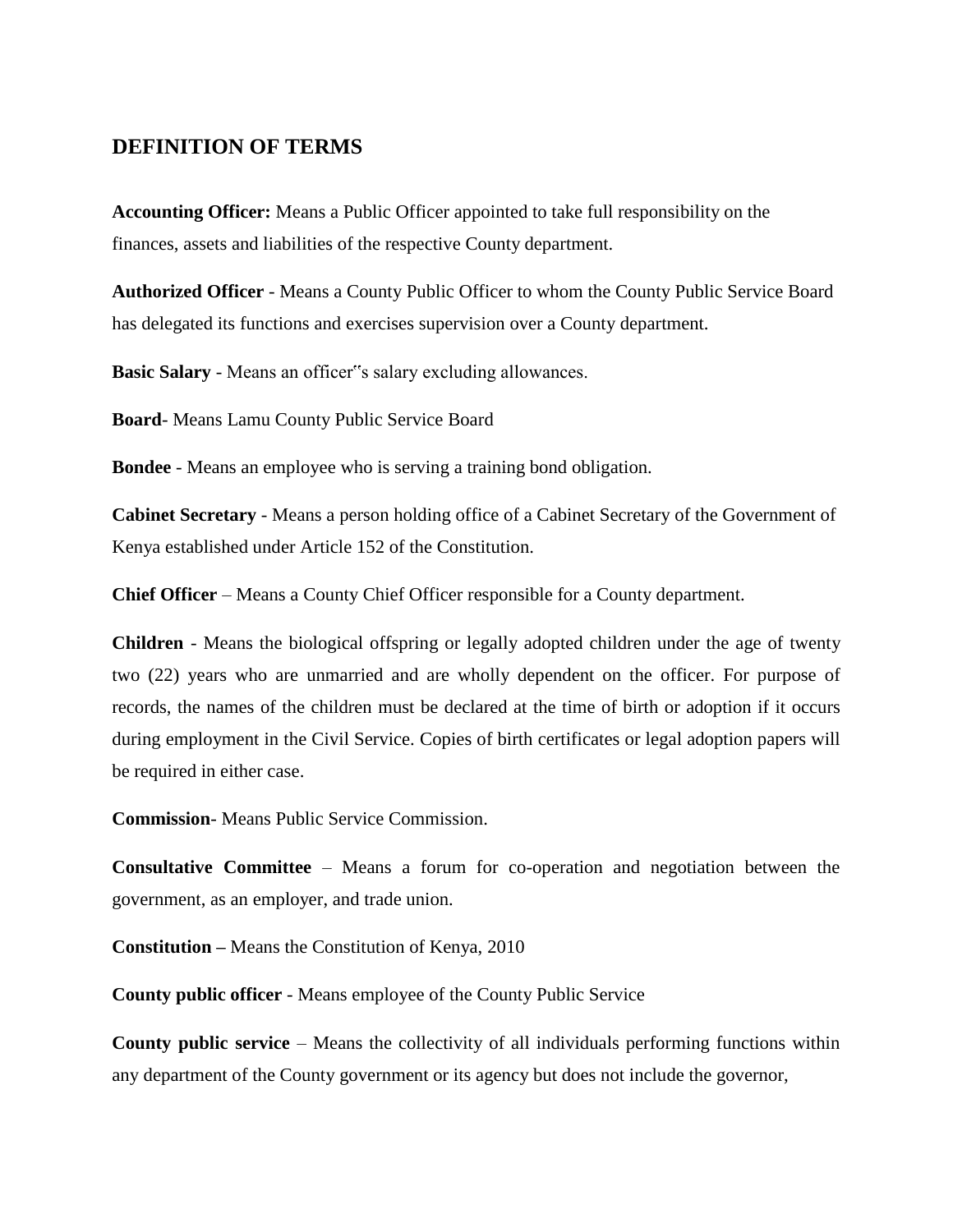deputy governor, members of the County executive committee and members of the County assembly.

**County** – Means a County established under Article 6 (1) of the Constitution and specified in the First Schedule.

**County Governor** - Means County Governor elected in accordance with Article 180 of the Constitution.

**Extended Famil**y - Includes parents, brothers and sisters of the officer.

**Immediate Family** - Includes the officer, spouse, children and the officer"s parents.

**Leave Year -** Means the period commencing 1st July to 30th June of each financial year.

**Next-of-Kin** - Means the name of the person provided by the officer for the purpose of contact during emergency and in case of death.

**Nuclear Family** - Means the officer, spouse and children.

**Pro-rata** - Means computation of benefits for the period served in relation to the full term entitlement.

**Public Service** – Means the collective of all individuals, other than State Officers, performing a function within a State Organ.

**Reimbursable Allowances** - Means those allowances where an officer gets reimbursement on the expenditure incurred in the course of duty.

**Remunerative Allowance** - Means those allowances paid to an officer, in addition to salary as a form of compensation.

**Spouse** - Means legal marriage partner of an officer specified under the Marriage Act or in accordance with the relevant Customary Law.

**State Officer** - Means a person holding a State Office.

ii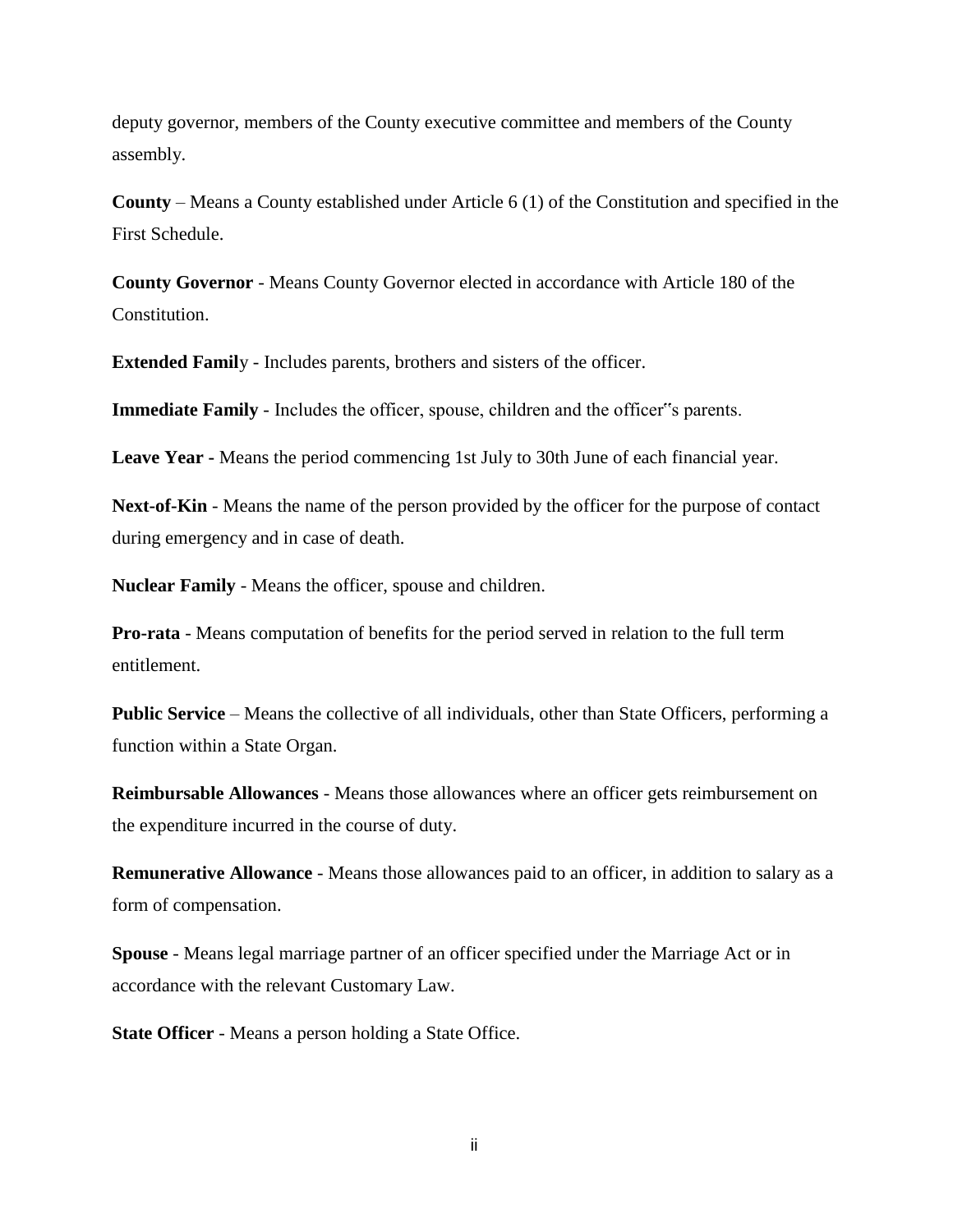**Surety** - Means a person who formally accepts responsibility to locate a bondee and/or redeem the bond obligation of a bondee who defaults or appears in a court of law in respect of the same.

**Tour of Service** - Means the period of employment contract in the Civil Service awarded to a foreign employee.

**Training Bond** - Means formal agreement between the County Government and its employees who are selected for approved training that oblige them to serve in the County public service for a specific period of time on completion of training.

**Vesting Period** - Refers to ownership of benefits built up in a scheme for a member including what has been contributed by the employee and return thereof

The County Public Service Human Resource Manual is formulated with due regard to gender; thus where reference is made either to  $n$ , he" or  $n$ , she" only, it shall be construed to mean and include reference to both "he" and "she" and where reference is made to spouse, it shall be construed to mean and include reference to both "husband" and "wife" where applicable and vice versa.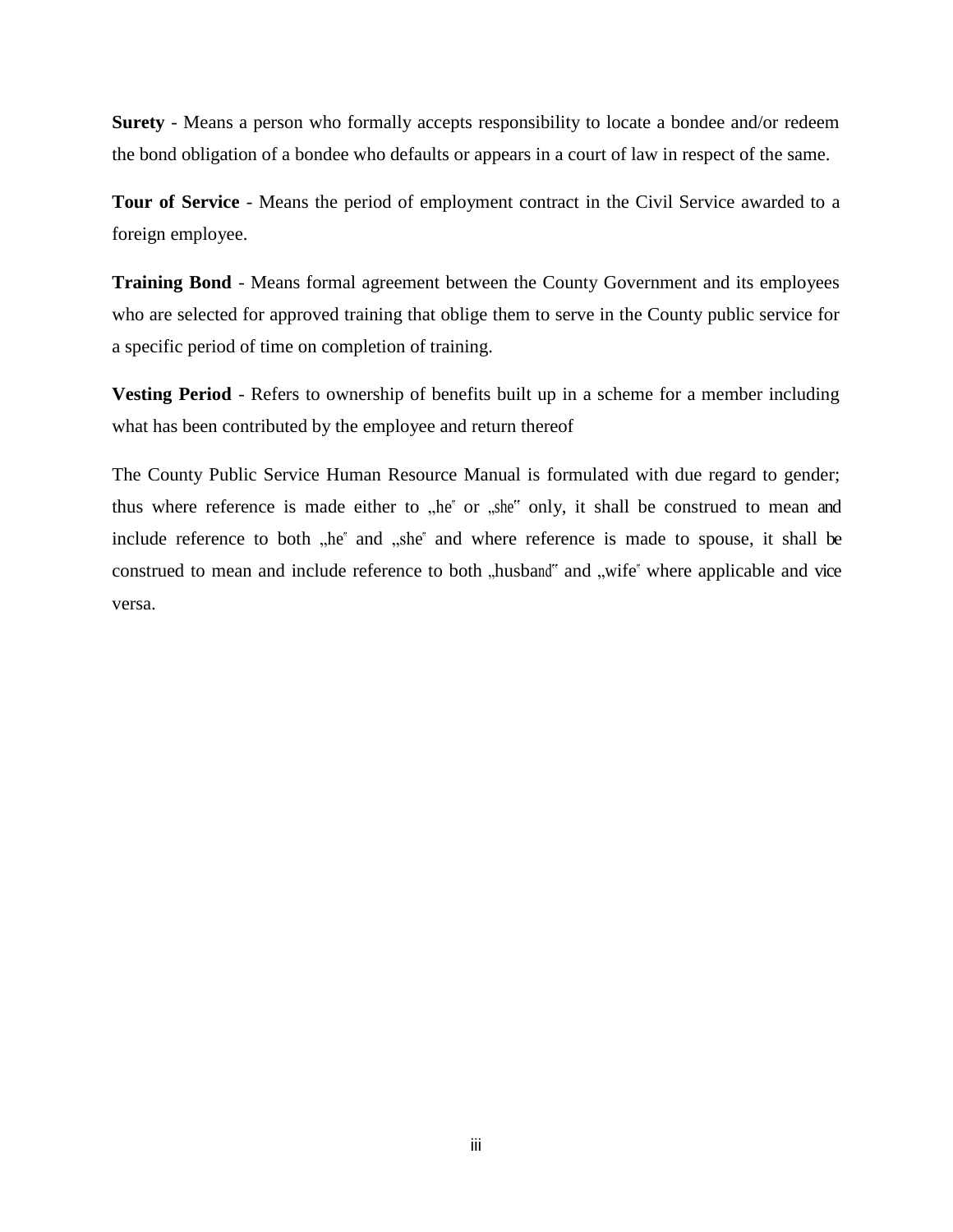#### <span id="page-16-0"></span>**PREAMBLE**

The current Code of Regulations was last reviewed in 2006 and a County Human Resource Manual developed in 2015. Since then the Public Service Commission has developed new policy guidelines to be followed in the Public Service due to fundamental changes both in the structure of the Public Service and the management of the Human Resource. These changes include the promulgation of the Constitution and reforms in various aspects of Public Service Management. This has necessitated a review and harmonization of the County Human Resource manual and Code of Regulations. In doing so, both the County Human Resource Manual 2015 and Code of regulation 2006 has been renamed Human Resource Policies and Procedures Manual for the County Public Service in tandem with best human resource practices.

The Human Resource Policies and Procedures Manual provides guidelines in the management and development of human resource capacity towards the achievement of various National and County goals and objectives.

The Manual incorporates provisions of the Constitution, Labour Laws and other Legislation that govern various aspects of industrial relations in the County Public Service. The Manual is also anchored on other policies and guidelines governing the management of the County Public Service. It provides the basis for human resource policies and regulations in the wider County Public Service.

It is important to note that these policies are not exhaustive of all the rules and regulations governing County Public Officers in their day to day activities. They should therefore, be read alongside other relevant Statutes, where applicable, for better interpretation and application.

The policies will apply to the Lamu County Government departments and other County Government Agencies and will be updated from time to time to reflect policy changes affecting human resource management and development in the Service. The regulations should however,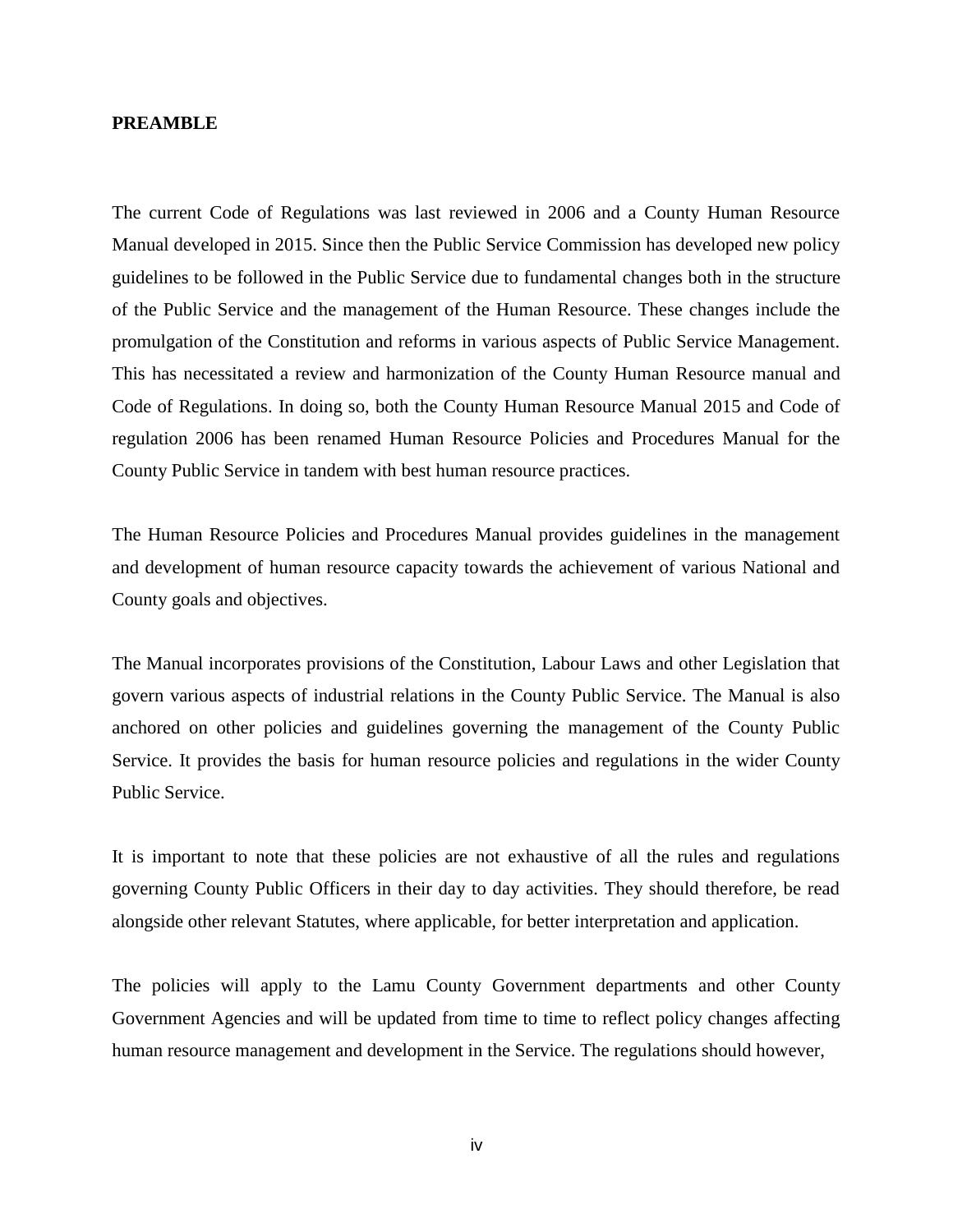be used as the minimum norms and standards for human resource practice in the County Public Service.

Where clarification on any of these regulations is required, it should be sought from the Secretary/Chief Executive Officer, Lamu County Public Service Board.

Chairperson, County Public Service Board, LAMU.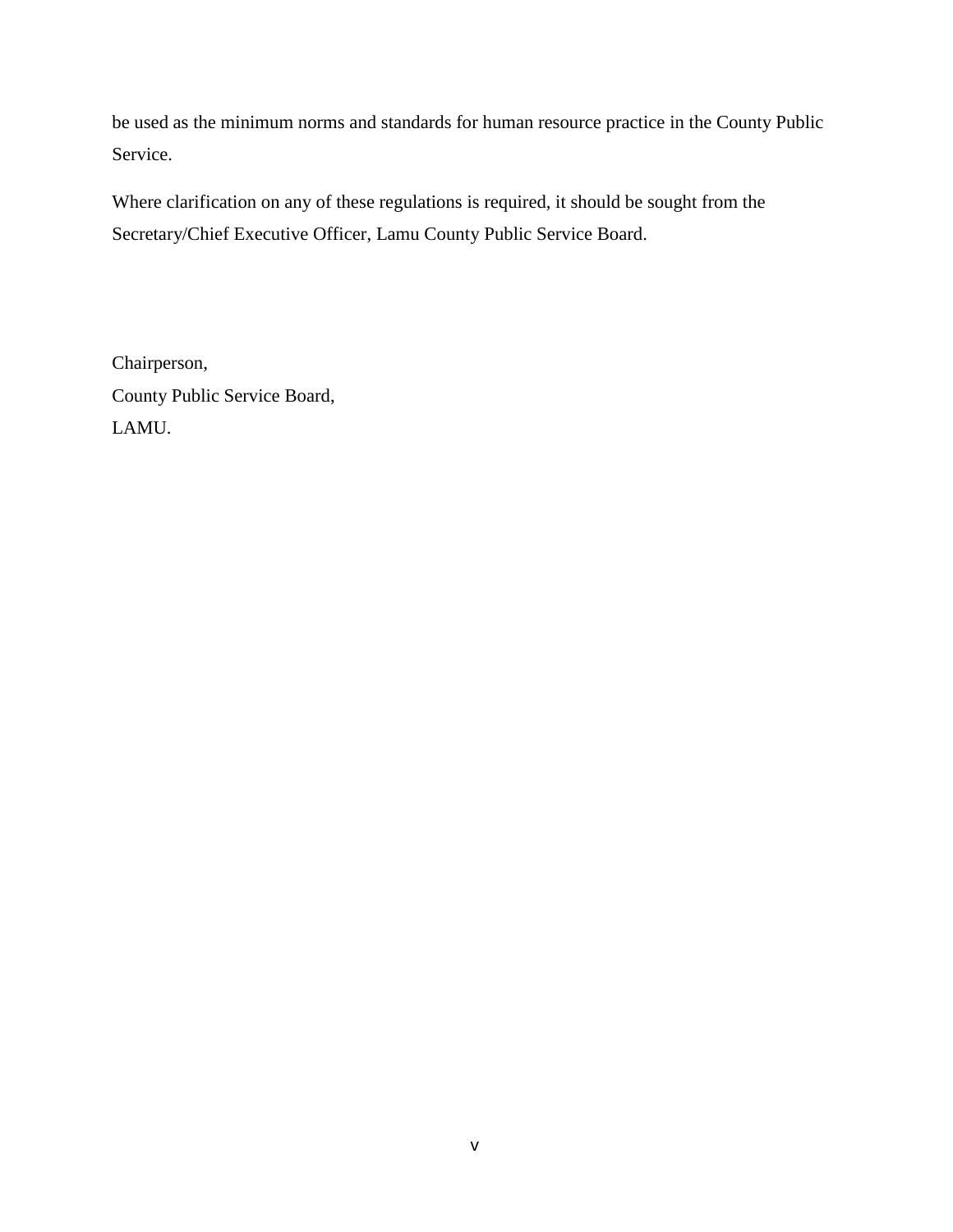## <span id="page-18-0"></span>**PART I: GOVERNANCE STRUCTURE AND OFFICIAL COMMUNICATION**

This part comprises the institutional framework for human resource management in the county public service and official communication.

## <span id="page-18-2"></span><span id="page-18-1"></span>**SECTION A**

## **INSTITUTIONAL FRAMEWORK**

A.1 Section A provides a summary of matters related to the administration and management of the County Government. It shall be read alongside the Constitution of Kenya, the County Government Act, the Public Service Commission Regulations and other legal statutes.

## <span id="page-18-3"></span>**Values and Principles of Public Service**

- A.2 (1) The Public Service shall be responsible for implementation of Government policies and programmes as guided by the following values and principles of public service as stipulated in Article 232 of the Constitution:
	- i. High standards of professional ethics;
	- ii. Efficient, effective and economic use of resources;
	- iii. Responsive, prompt, effective, impartial and equitable provision of services;
	- iv. Involvement of the people in the process of policy making;
	- v. Accountability for administrative acts;
	- vi. Transparency and provision to the public of timely, accurate information;
	- vii. Fair competition and merit as the basis of appointments and promotions
	- viii. Representation of Kenya"s diverse communities; and
	- ix. Affording adequate and equal opportunities for appointment, training and advancement, at all levels of the public service, of: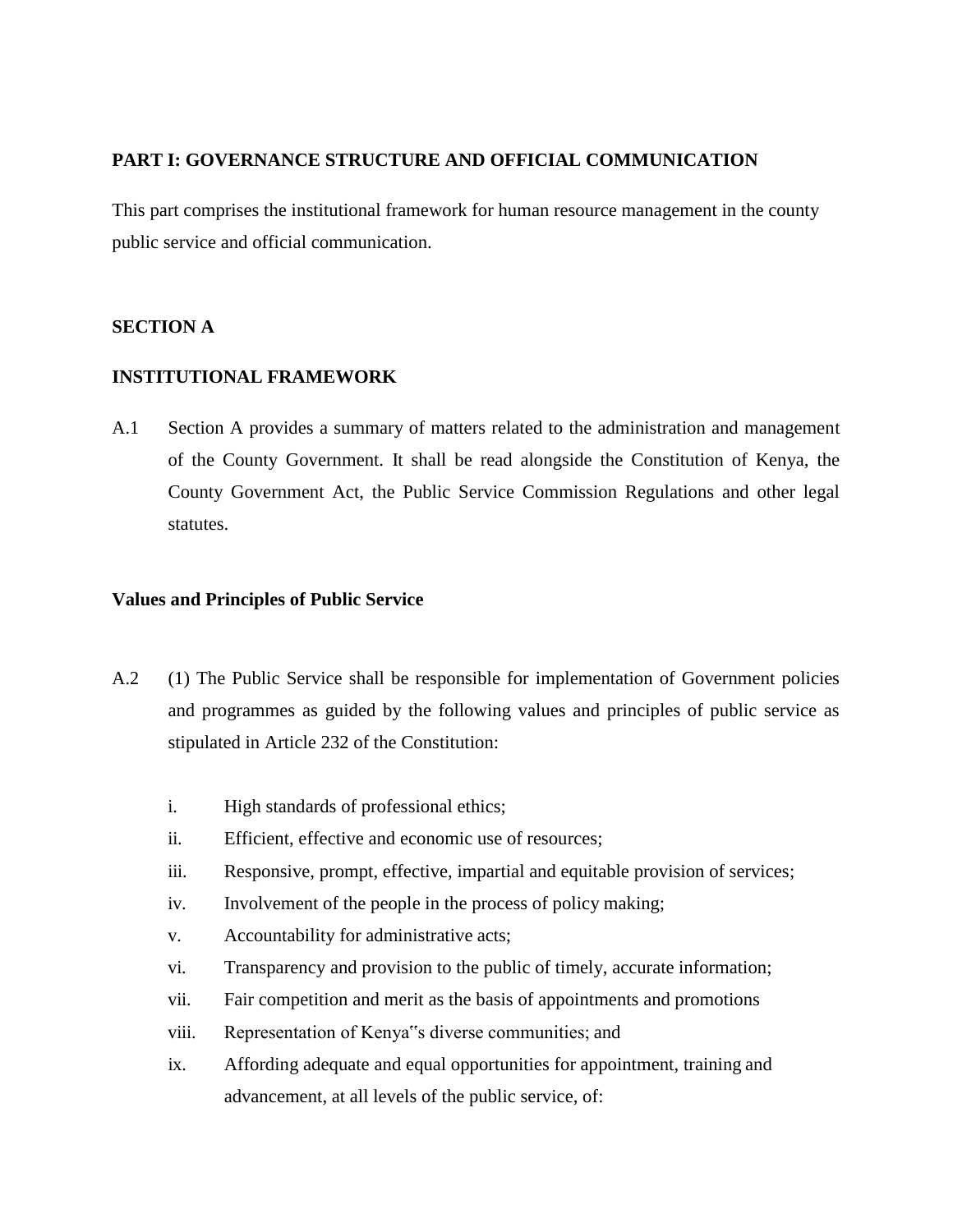- a) Men and women;
- b) The members of all ethnic groups; and
- c) Persons with disabilities.

(2) The values and principles of public service apply to public service in:-

- i. All State organs in both levels of government; and
- ii. All State corporations.

## <span id="page-19-0"></span>**National Values and Principles of Governance**

- A.3 County Public Service will also be bound by the national values and principles of governance as stipulated in Article 10 of the Constitution. These include:
	- i. Patriotism, national unity, sharing and devolution of power, the rule of law, democracy and participation of the people;
	- ii. Human dignity, equity, social justice, inclusiveness, equality, human rights, nondiscrimination and protection of the marginalised;
	- iii. Good governance, integrity, transparency and accountability; and
	- iv. Sustainable development.

## <span id="page-19-1"></span>**Functions of County Departments**

A.4 (1) The allocation of functions to County Departments shall be as set out in Circulars from the office of the Governor issued to the County Public Service from time to time.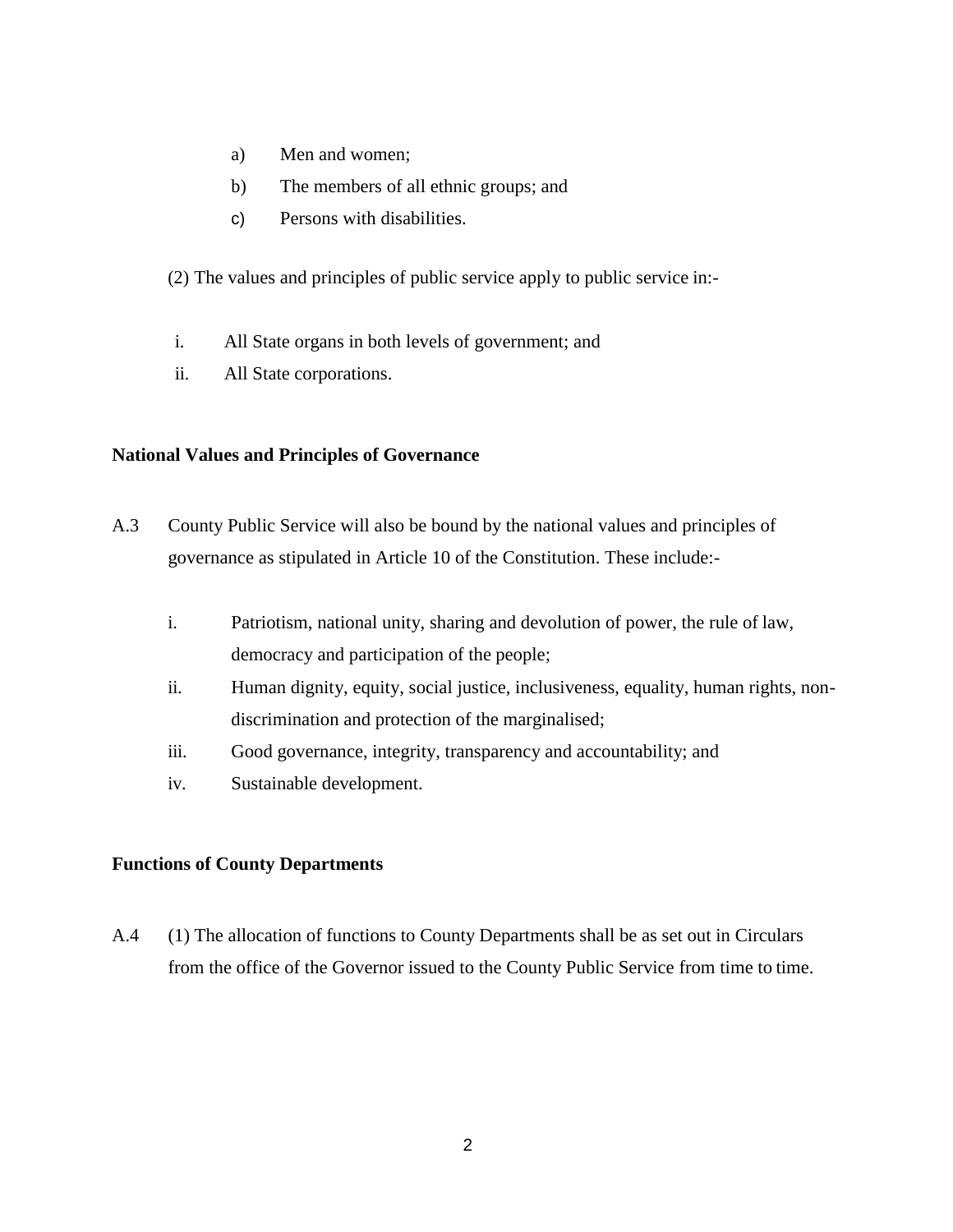#### <span id="page-20-0"></span>**Role of the County Secretary and Head of Public Service**

- i. Be the head of the county public service;
- ii. Be responsible for arranging the business, and keeping the minutes, of the county executive committee subject to the directions of the executive committee;
- iii. Convey the decisions of the county executive committee to the appropriate persons or authorities; and
- iv. Perform any other functions as directed by the county executive committee.

(2) All Chief Officers have a duty to keep the County Secretary and Head of the County Public Service informed of staffing, operational and major policy issues in their Department.

## <span id="page-20-1"></span>**Role of County Executive Committee Member**

- A.5 County Executive Committee (CEC) Members are accountable individually and collectively, to the Governor for the exercise of their powers and the performance of their functions concerning a matter for which the County Executive Committee Member is responsible.
	- i. Supervise the administration and delivery of services in the county and all decentralized units and agencies in the county;
	- ii. Perform any other functions conferred on it by the Constitution or national legislation;
	- iii. Carry out any function incidental to any of the assigned functions.

## <span id="page-20-2"></span>**Role of County Chief Officer**

A.6 A county chief officer shall be responsible to the respective county executive committee member for: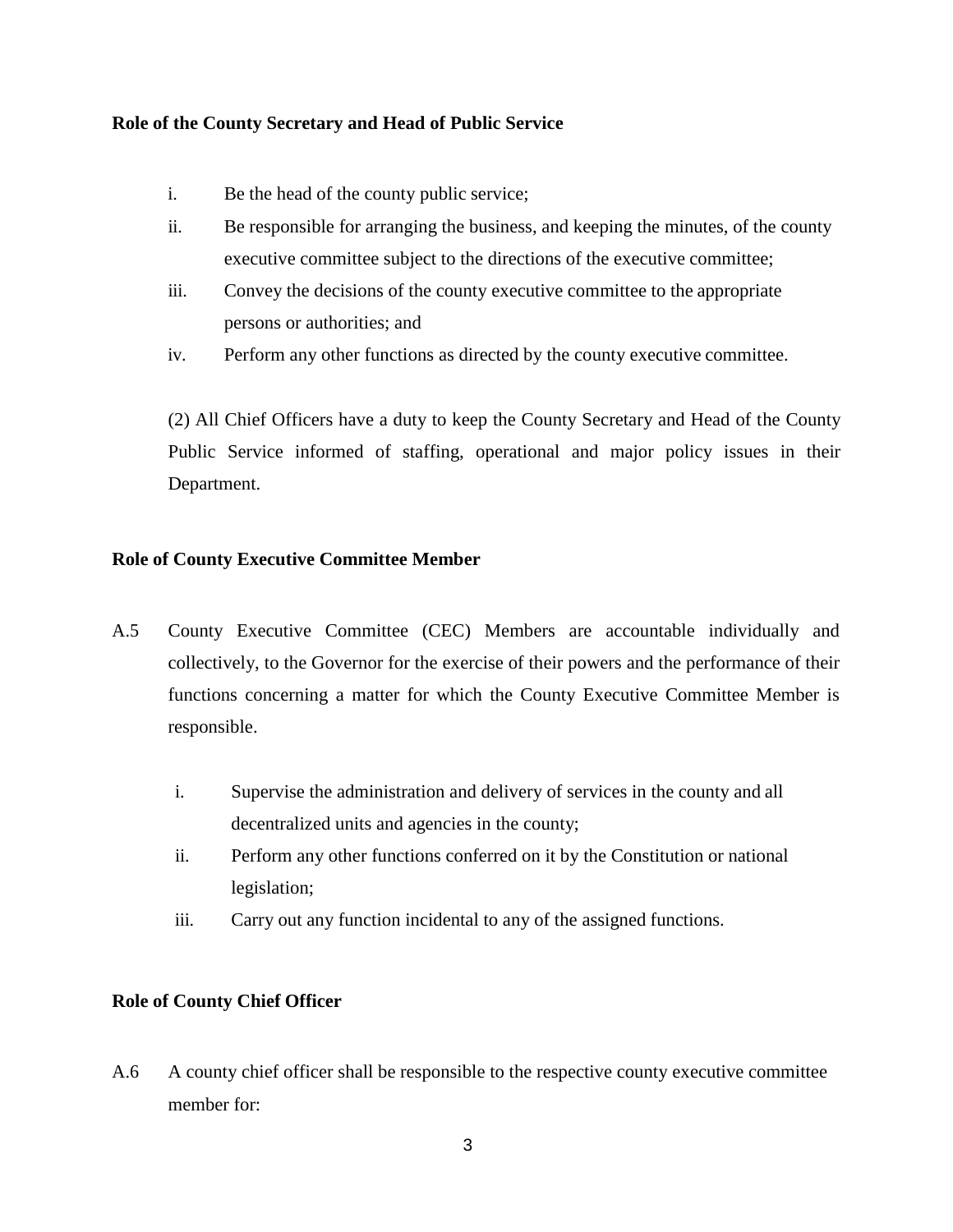- i. The administration of a county department as provided under section 46 of the County Government Act.
- ii. The county chief officer shall be the authorized officer in respect of exercise of delegated power.

## <span id="page-21-0"></span>**Role of the Attorney General**

A.7 The Attorney General is the principal legal advisor to the Government. His responsibilities include ensuring that County Government and state Government are given appropriate legal advice as per the Office of the Attorney General Act, 2012. According to County Government Act section 43, a County Government may pursuant to Article 156(4) of the Constitution request the Attorney General to represent the County Government in court or in any other legal proceeding to which a County Government is a party other than in criminal proceedings.

## <span id="page-21-1"></span>**Functions of the County Public Service Board**

- A.8 In accordance to the County Government Act Section 59, the County Public Service Board shall:
	- i. Establish and abolish offices in the county public service;
	- ii. Appoint persons to hold or act in offices of the county public service including in the boards of cities and urban areas within the county and to confirm appointments;
	- iii. Exercise disciplinary control over, and remove, persons holding or acting in those offices as provided for under this part;
	- iv. Prepare regular reports for submission to the county assembly on the execution of the functions of the board;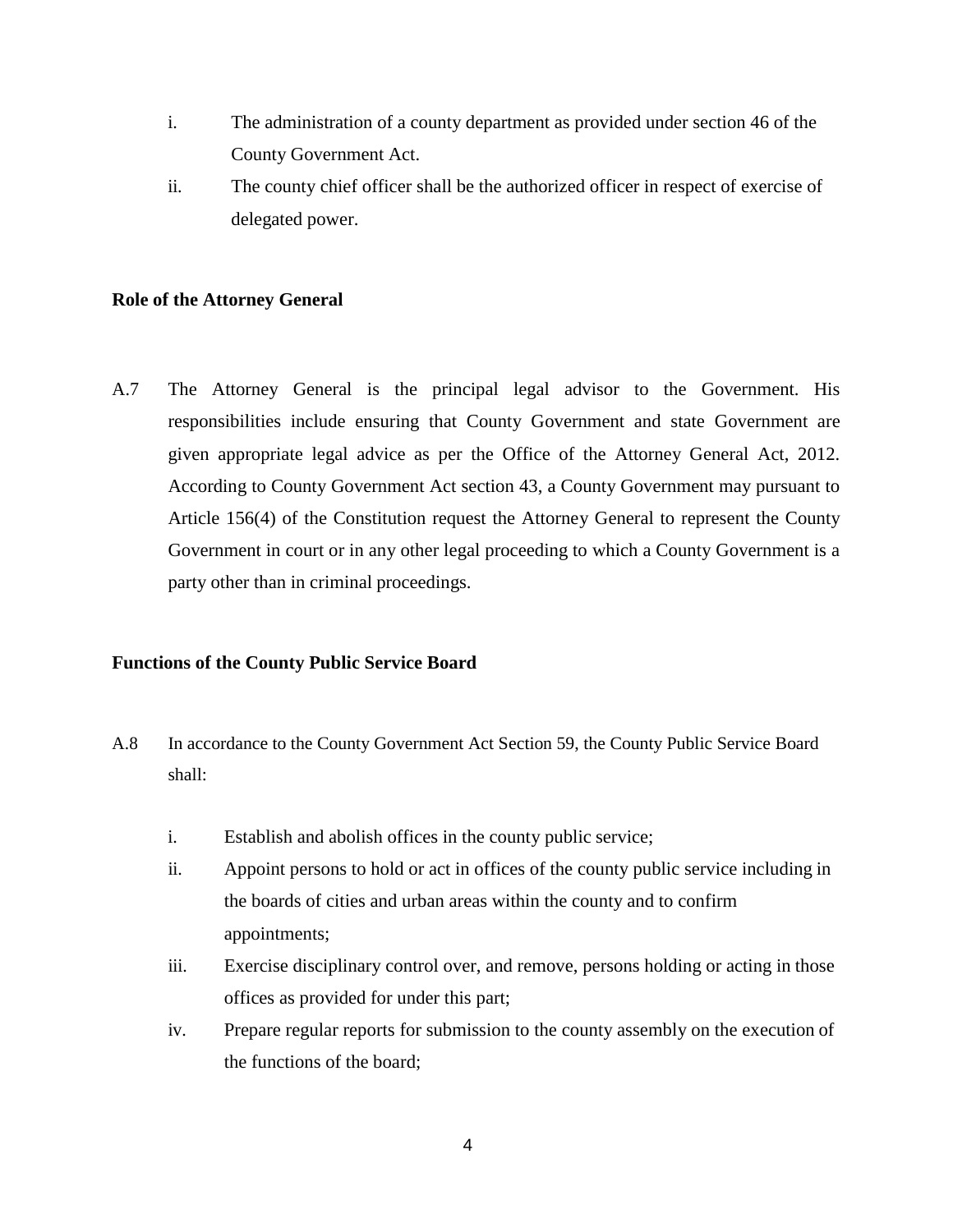- <span id="page-22-2"></span>v. Promote in the county public service the values and principles referred to in articles 10 and 232;
- vi. Evaluate and report to the county assembly on the extent to which the values and principles referred to in articles 10 and 232 are complied with in the county public service;
- vii. Facilitate the development of coherent, integrated human resource planning and budgeting for personnel emoluments in counties;
- viii. Advise the county government on human resource management and development;
- ix. Advise county government on implementation and monitoring of the national performance management system in counties;
- x. Make recommendations to the salaries and remuneration commission, on behalf of the county government, on the remuneration, pensions and gratuities for county public service employees.

#### <span id="page-22-0"></span>**Communication with the County Public Service Board**

A.9 All communication with the Board shall be addressed to the Secretary, County Public Service Board. Serving officers may communicate with the Board only in exceptional cases and should channel their letters through their respective Authorized Officers with an advance copy to the Board.

## <span id="page-22-1"></span>**Notification of the Board's Decisions**

A.10 (1) The decisions of the Board to County Departments in respect of all cases will be communicated to the respective Authorized Officers in writing by the Secretary to the Board.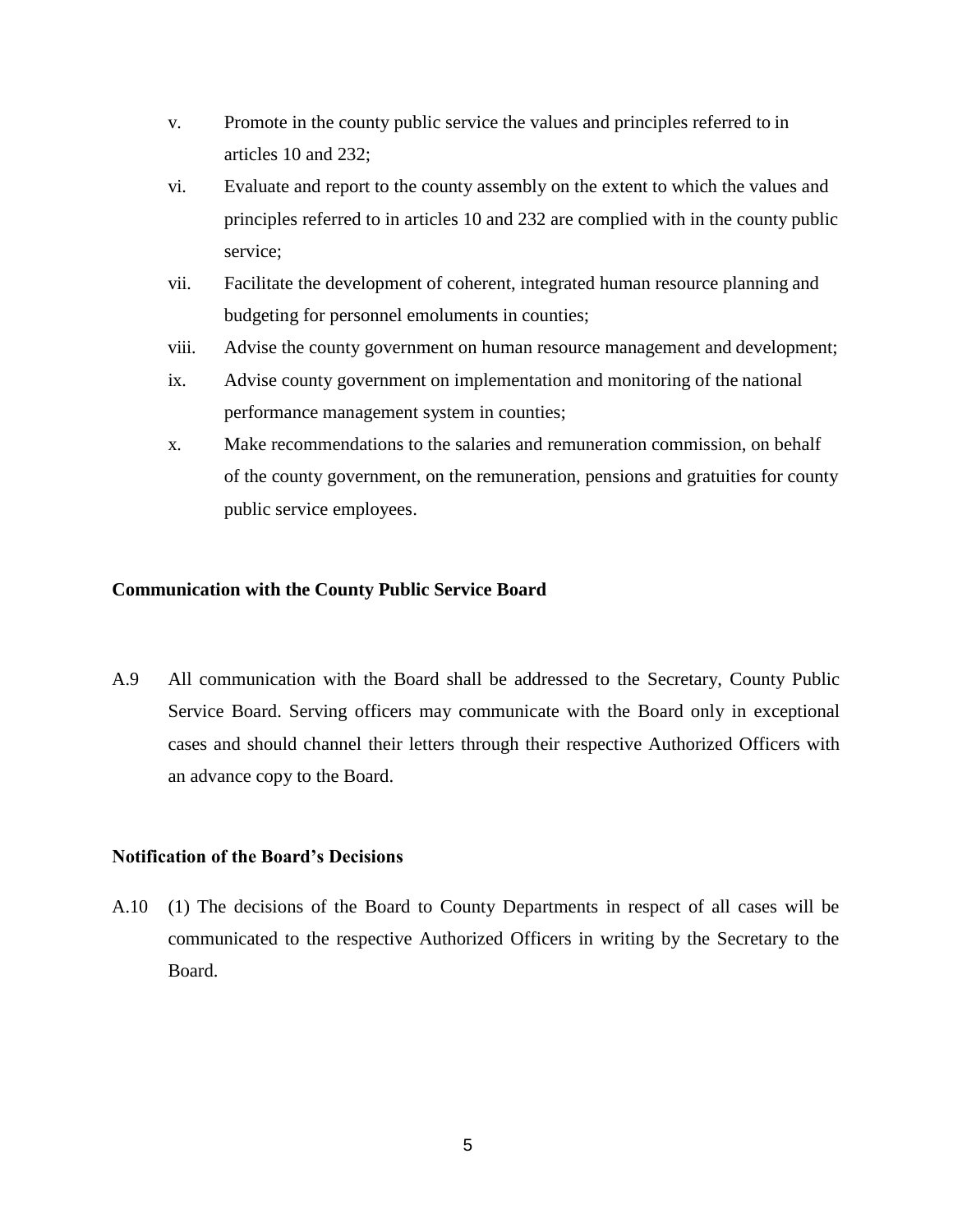#### **Role of the Department Responsible for County Public Service**

A.11 The County Public Service Board may delegate some of its functions to the Authorized Officer in the County Department responsible for County Public Service as may be determined and issued through a delegation instrument from time to time.

## <span id="page-23-0"></span>**County Human Resource Management Advisory and County Performance Management Committees-**

A.12 (1) To ensure effective human resource management, the County shall constitute a County Human Resource Management Advisory Committee (CHRMAC) and County Performance Management Committee (CPMC), while each department shall constitute a Departmental Human Resource Management Advisory Committee (DHRMAC) and Departmental Performance Management Committee (DPMC).

(2) The CHRMAC and CPMC shall have a membership of at least nine (9) and the quorum shall be five (5) members. The CHRMAC shall meet at least once in each month while the CPMC shall meet at least once in each quarter.

(3) The decisions of the Committees shall be by consensus or majority vote of the members present.

- A.13 (1) The CHRMAC shall consist of the following members:
	- i. County Secretary Chairperson(alternate Chairperson-Chief Officer PSM or Finance, strategy and economic planning
	- ii. Director Human Resource Management and Development Secretary
	- iii. County Chief Officers as members

(2) The Committee may co-opt such members, in writing, as necessary from time to time with the approval of the County Secretary.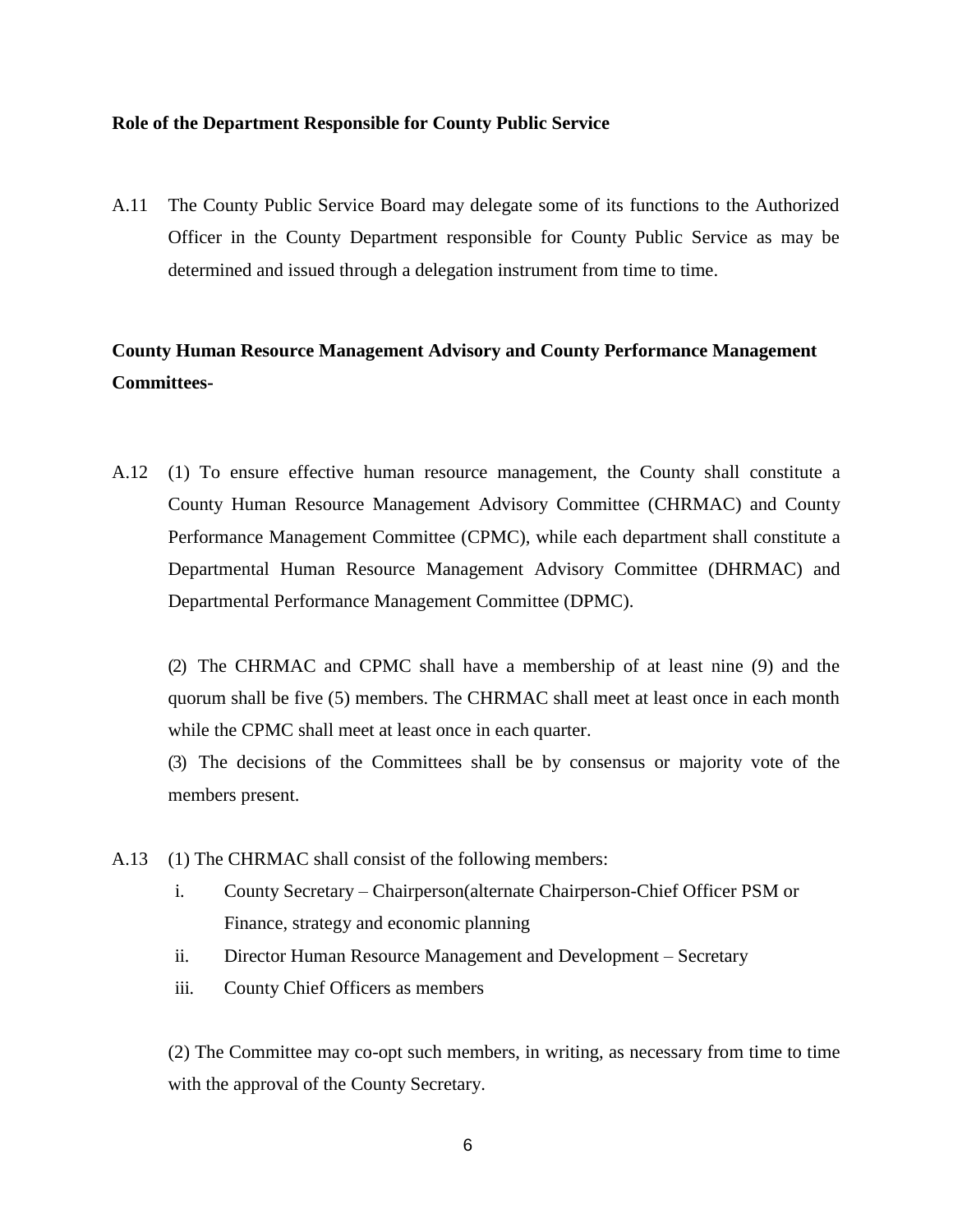- A.14 The functions of County Human Resource Management Advisory Committees entail making recommendations to the County Public Service Board regarding:
	- i. Recruitment, selection and appointment;
	- ii. Promotions;
	- iii. Confirmation in appointment;
	- iv. Training and Development;
	- v. Training Impact Assessment;
	- vi. Management of skills inventory;
	- vii. Establishment and Complement control;
	- viii. Payroll management
	- ix. Deployment;
	- x. Promotion of values and Principles of Public Service;
	- xi. Recommendation for secondments and unpaid leave;
	- xii. Recommendation for retirement under 50 years rule;
	- xiii. Recommendation for retirement on medical grounds;
	- xiv. Recommendation for re-designation;
	- xv. Recommendation for renewal of contract;
	- xvi. Discipline;
	- xvii. Pension administration.
- A.15 The CPMC shall consist of the following members:
	- i. County Secretary Chairperson(alternate Chairperson-Chief Officer PSM or Finance, strategy and economic planning
	- ii. Director Human Resource Management and Development Secretary
	- iii. County Chief Officers as members

The Committee may co-opt such members, in writing, as necessary from time to time with the approval of the County Secretary.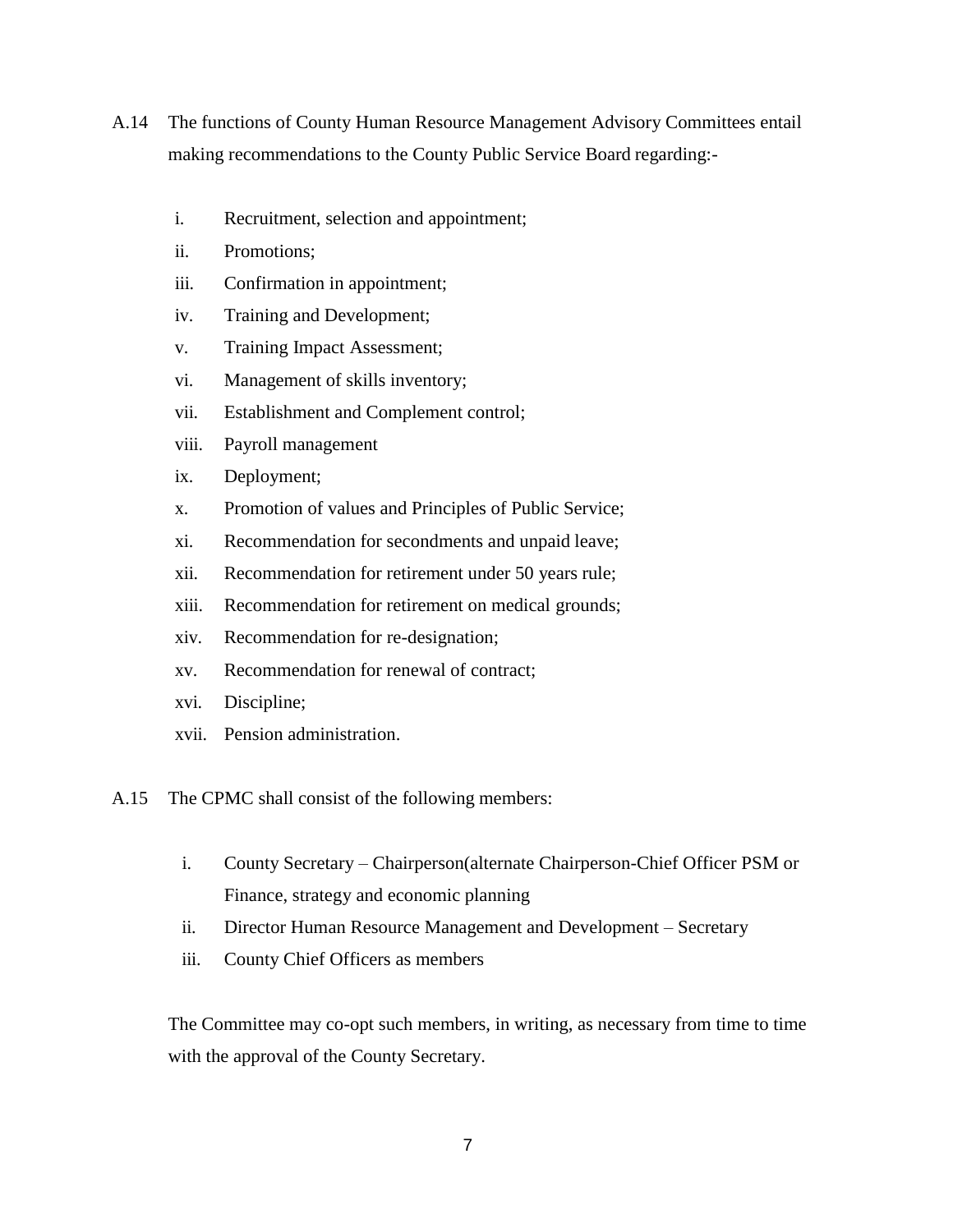- <span id="page-25-0"></span>A.16 The Functions of the County Performance Management Committee (CPMC) shall be as follows:
	- i. Undertake quarterly review of implementation of Strategic Plans and Performance Contracts;
	- ii. Ensure linkage between departmental Performance Contract and County Integrated Development Plan(CIDP);
	- iii. Ensure that the overall assessment of employee performance is within the context of departmental performance as evaluated through staff Performance Appraisal System;
	- iv. Ensure that the performance of all officers is evaluated and feedback on performance is relayed in writing at the end of the year;
	- v. Hold quarterly performance review meetings;
	- vi. Consider performance reports from various departments within the County and make recommendations for improvement;
	- vii. Review cases of appeals on appraisal ratings between supervisors and appraisees;
	- viii. Make recommendations to the Board on the application of Rewards or Sanctions;
	- ix. Develop and implement the internal monitoring and evaluation and reporting system; and
	- x. Ensure that the integrity and credibility of the overall process of rewards and sanction system is safeguarded and maintained at all times.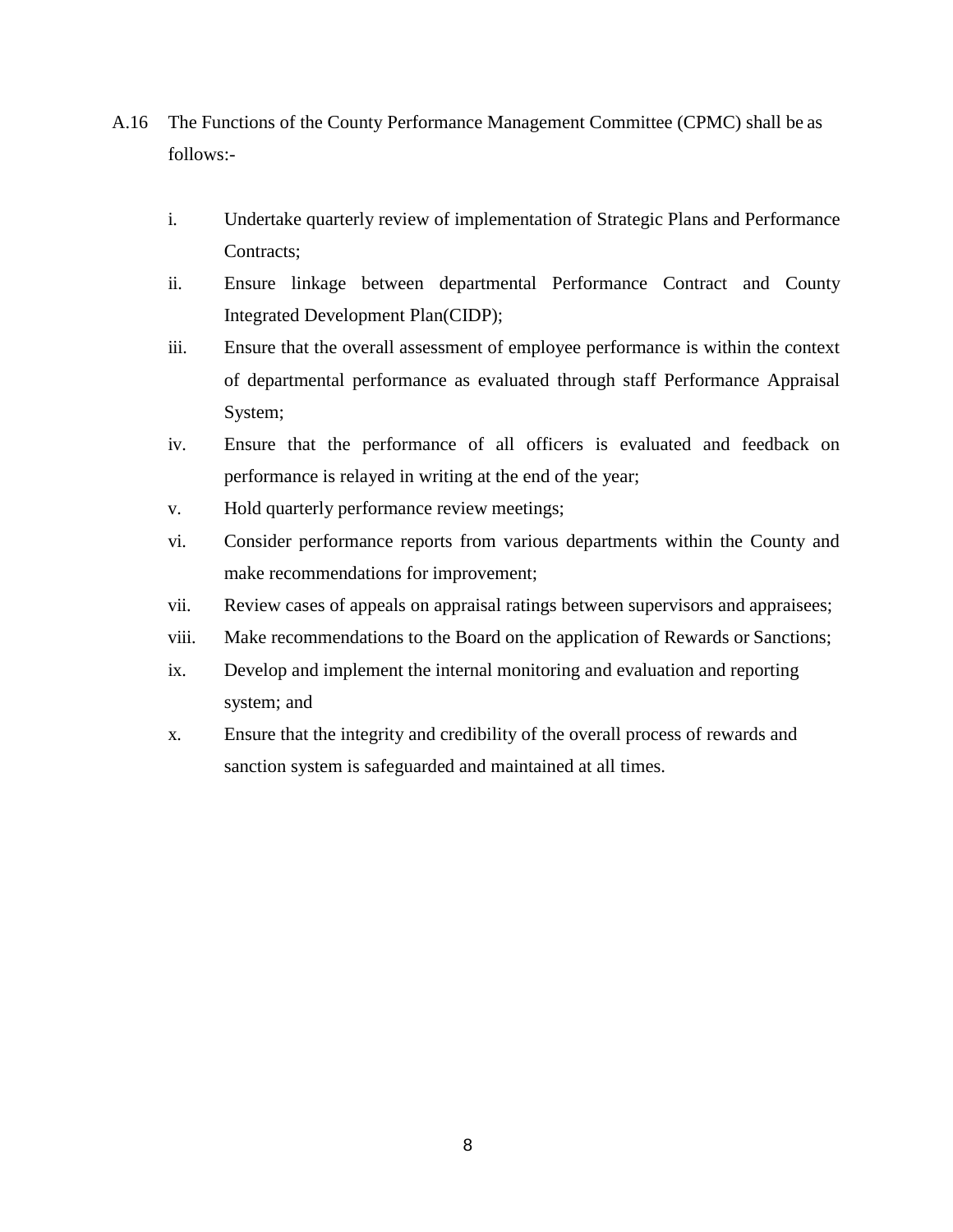#### **GOVERNMENT COMMUNICATION**

#### <span id="page-26-0"></span>**Introduction**

A.17 This Section spells out the basic rules for effective communication through correspondence and other means. It provides for expeditious treatment of communication within the prescribed rules and gives a brief guide for use of a variety of other communication media.

#### <span id="page-26-1"></span>**Forms of Correspondence**

A.18 (1) Great importance is attached to the expeditious treatment of all communication received by the Government. Every communication requiring a response but which cannot be answered at once should be acknowledged promptly on receipt. The necessary consultations should then be finalized and appropriate reply dispatched in not more than seven (7) days unless it can genuinely be established that such consultations require a longer period.

(2) Correspondence within the Service should be as concise as possible, indicating the general background to the issue and advice or decision sought on the issue.

(3) Each correspondence should be confined as far as possible to a single subject under an appropriate and summarized heading. Invariably, the reference number and date of the last communication, if any, from the writer and from the person addressed on the same subject should be given.

(4) Enclosures in foreign languages should be accompanied by a certified translation or in the case of documents of minor importance, by a summary of the contents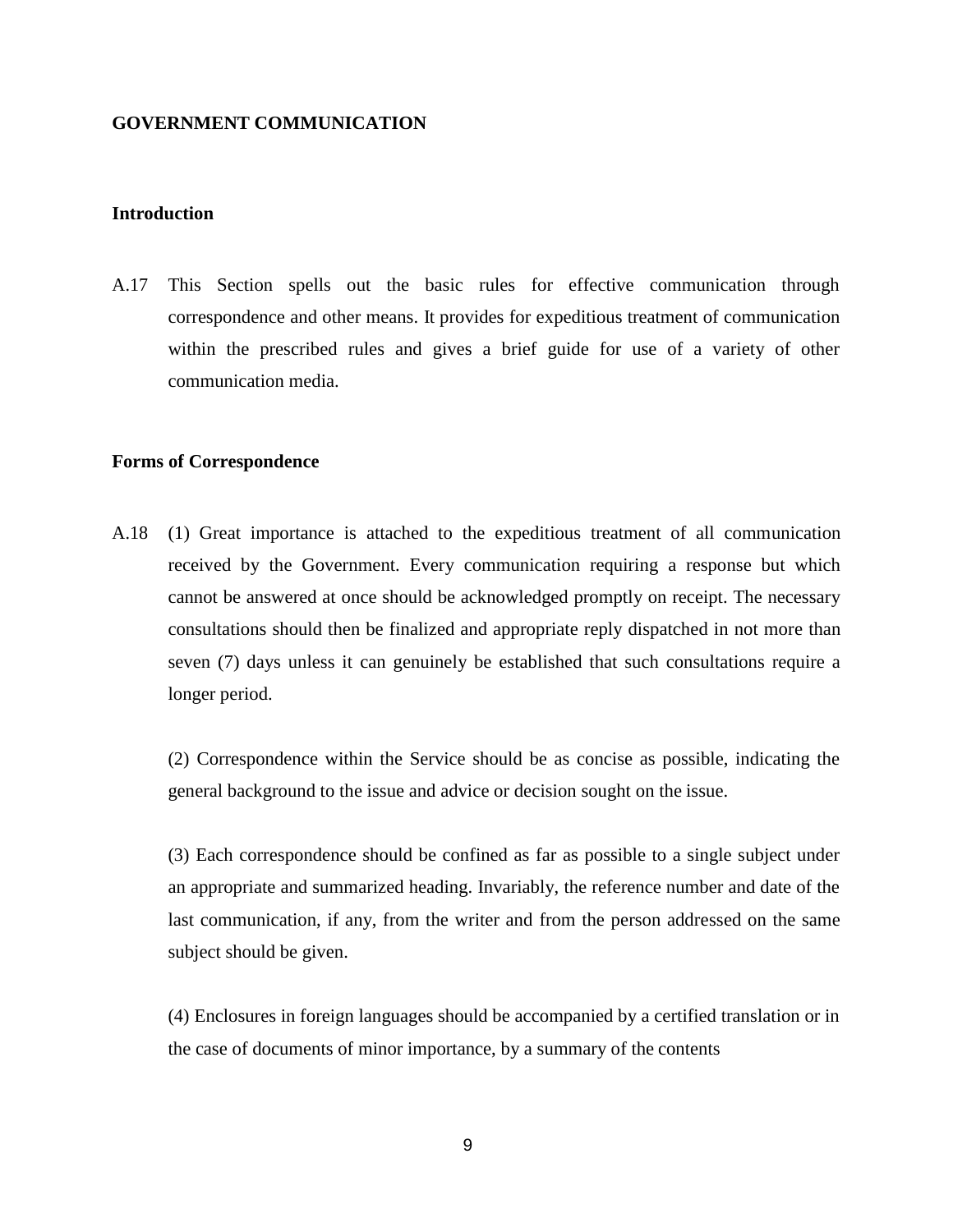(5) Documents received in foreign languages should be referred to the State Department responsible for Foreign Affairs for official translation, if necessary.

(6) Any information relating to Government business should not be communicated to the general public without the sanction of the Authorized Officer of the County Department concerned.

(7) When decisions of the Government have to be conveyed to non-governmental bodies or to members of the public, they should be communicated as the decisions of the Government, and not as those of an individual officer or Department.

(8) The responsibility of ensuring that correspondence reaches its destination rests with the sender.

#### <span id="page-27-0"></span>**Communication by Public Officers**

A.19 (1) A public officer shall communicate to his Authorized Officer through his head of department.

(2) All communication to the County Public Service Board shall be through his Authorized Officer.

(3) An officer is not allowed to take extracts or make copies of minutes or correspondence, unless such correspondence is expressly addressed to the officer personally.

#### <span id="page-27-1"></span>**Classified Correspondence**

A.20 (1) The Government of Kenya Security Manual contains instructions regarding classified correspondence.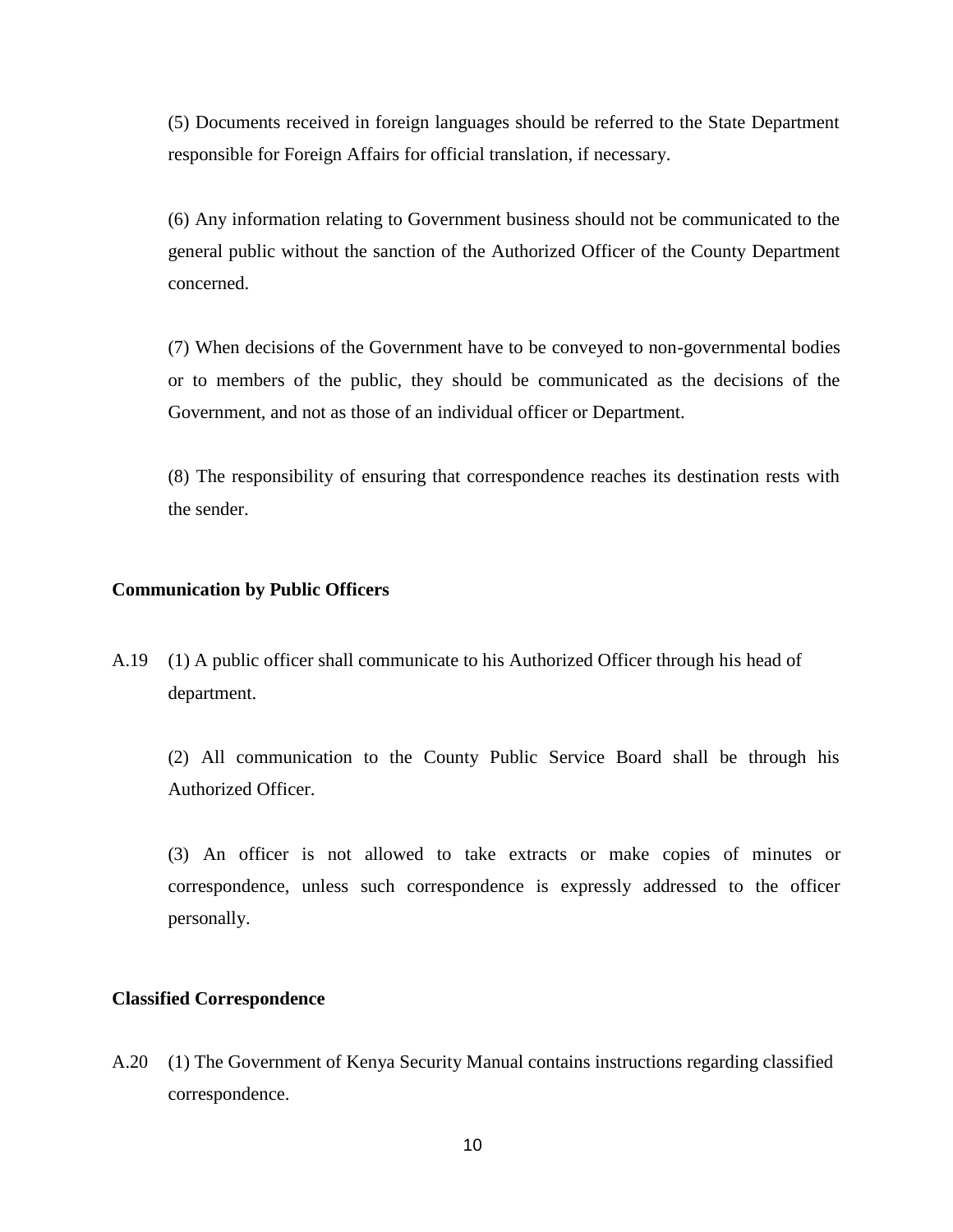(2) The appropriate classification should be clearly marked at the top and bottom of every page of all classified documents.

(3) Authorized Officers will be held responsible for ensuring that the most careful attention is paid to security matters in all offices under their control. The attention of all officers having access to classified information should be particularly drawn to the Security Manual regularly.

## <span id="page-28-0"></span>**Publicity/Broadcasts**

A.21 (1) CEC members shall liaise with their respective department of Public Communications for any information they wish to communicate to the public through the media.

(2) The department of public communications will assist in the preparation of the material for publicity in a form most suitable to the media but it will be the responsibility of the County Department concerned to ensure accuracy before any material is issued.

(3) A public officer shall not issue statement(s) to the media on official matters without prior approval of the Authorized Officer.

#### <span id="page-28-1"></span>**Use of Modern Means of Communication**

A.22 For faster communication, County Departments shall adopt modern means of Communication such as use of e-mail, fax and telephones.

#### **Use of Password**

A.23 Where data is of a confidential nature and electronically stored, officers to whom passwords are entrusted shall take precautions to keep them confidential and safeguarded.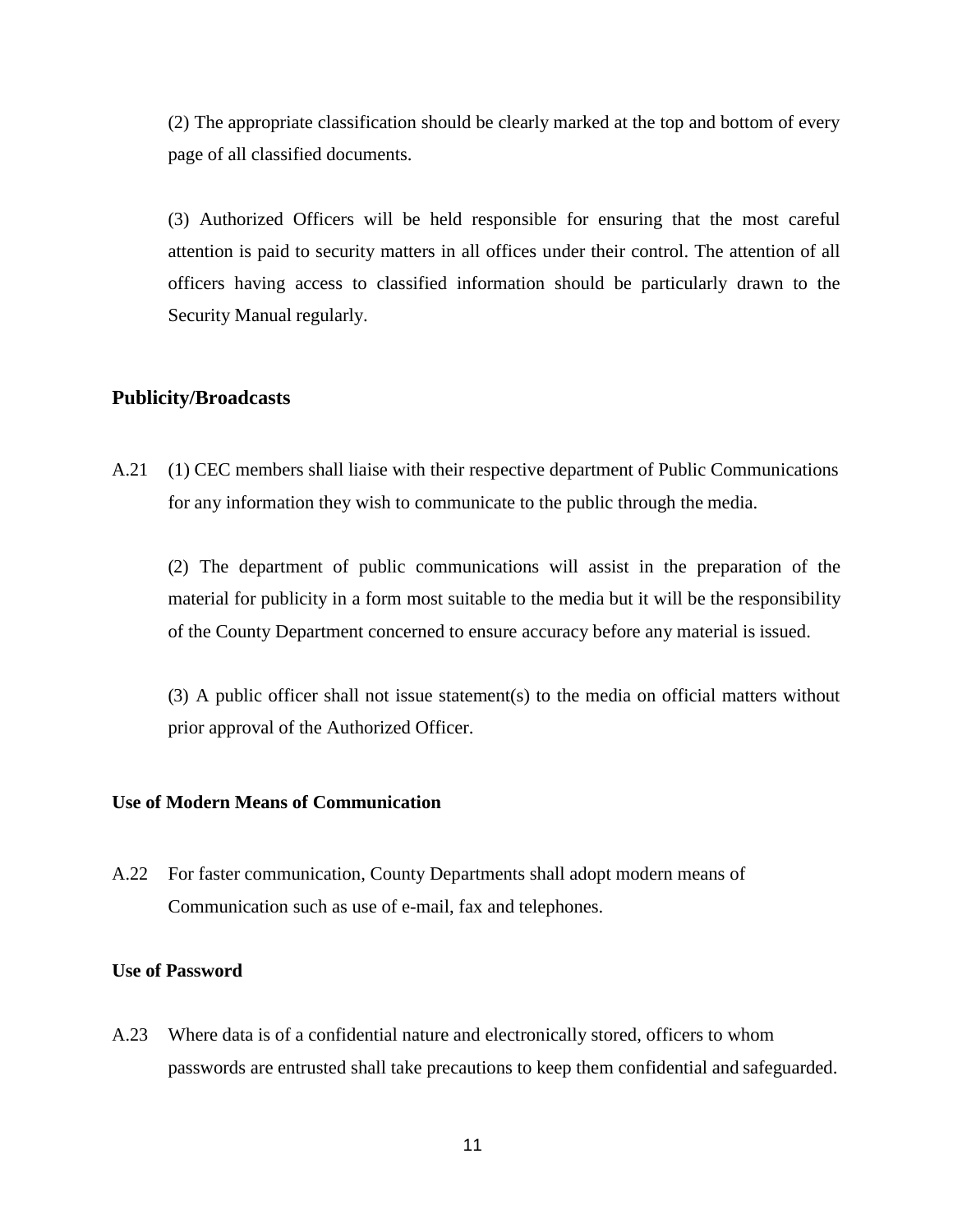#### <span id="page-29-0"></span>**Annual Reports**

- A.24 (1) Annual reports are intended to be a record of work done during the period under review and should be concerned with assessing whether County government programmes, performance contracts, functions and activities have led to achievement of stated objectives or goals during the year in question. Annual Reports should therefore, include the following information:
	- i. A descriptive statement giving background information about a programme, function or an activity which should include elements such as cost, time span, size and schedule.
	- ii. A statement of intended objectives which were to be achieved after implementation;
	- iii. Environmental influences/factors during implementation;
	- iv. Outcomes/Impacts in relation to the originally stated objectives;
	- v. An analysis on whether the activity in question has been managed efficiently and effectively as planned; and
	- vi. Recommendations and suggestions for future improvement of County Government policies and programmes.

(2)Where feasible, the County shall publish one report covering all the Departments within the County.

(3) The result of research or scientific investigations should be published in scientific journals, or as separate monographs, and not in annual reports. The reports should, however, include a reading list referring to these separate publications

(4) Annual Reports will be prepared on the basis of a financial year.

(5) Annual Reports should not be published without prior sanction of the Authorized Officer concerned.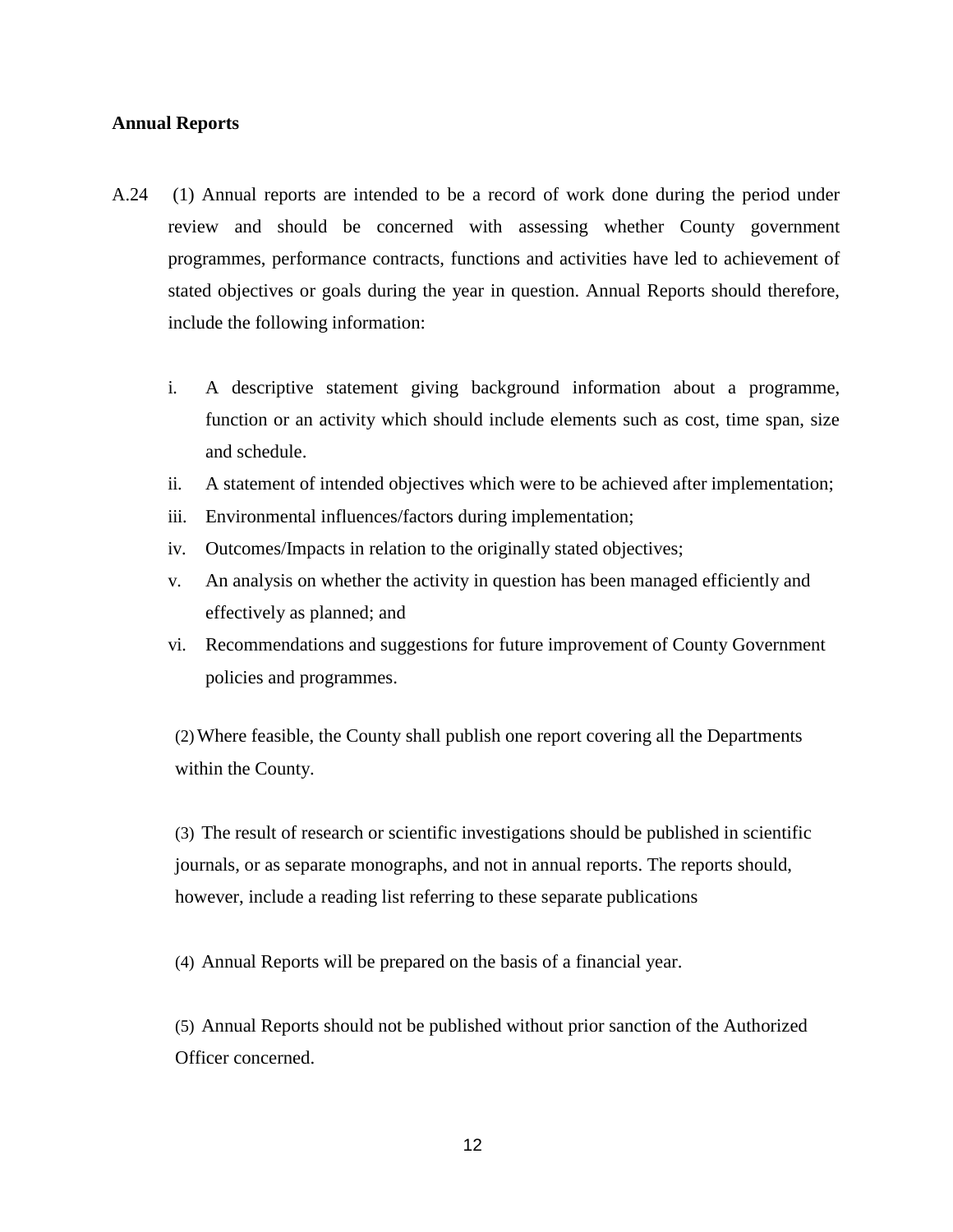#### <span id="page-30-0"></span>**Research Approvals**

A.25 An officer or a member of the public wishing to undertake research on any aspect of the County Public Service in the County Government establishment will be required to seek approval of the County Secretary.

#### <span id="page-30-1"></span>**Kenya Gazette**

A.26 (1) All communication for publication in the Kenya Gazette should reach the Government Printer not later than Friday of the week before publication is desired.

(2) A County Department will be required to meet the cost of advertizing in the Kenya Gazette.

#### <span id="page-30-2"></span>**Official Seals and Stamps**

A.27 (1) The use of official seals and stamps in all County Government offices must be confined strictly to official requirements.

(2) Applications by private persons for impressions of official seals shall not be allowed.

(3) The official seals and stamps must be kept under the custody of a senior officer designated for the purpose by the Authorized Officer who shall be accountable for their custody and appropriate use.

#### <span id="page-30-3"></span>**Disposal of Records**

A.28 Disposal of official records shall be done in accordance with the provisions of the *Official Secrets Act,* the Public Archives and Documentation Services Act and Personnel General Letter No.1 of 2008.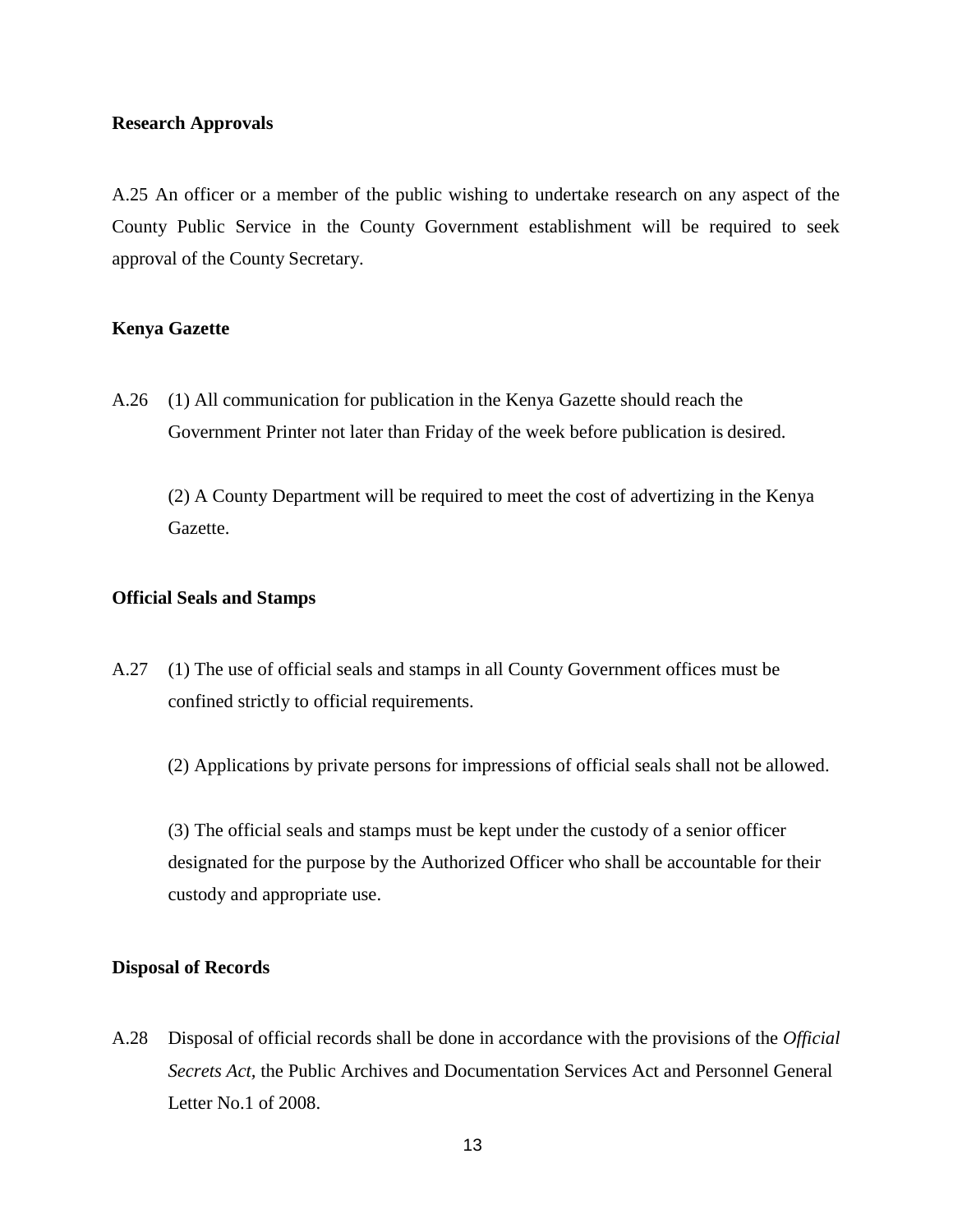## <span id="page-31-0"></span>**PART II: RECRUITMENT, SELECTION, APPOINTMENT AND TRANSFERS**

This part addresses recruitment, selection, appointment, promotions and transfer matters in the County Public Service.

#### <span id="page-31-1"></span>**SECTION B**

#### <span id="page-31-2"></span>**Introduction**

B.1 Section B provides rules governing recruitment, appointment, confirmation in appointment and promotion of county public officers. It also provides guidelines on career progression, secondments and transfer of officers from one organization to another and other related matters.

## <span id="page-31-3"></span>**RECRUITMENT AND APPOINTMENT**

#### <span id="page-31-4"></span>**Human Resource Plans**

B.2 (1) Every County Department shall prepare Human Resource Plans to support achievement of goals and objectives in their Strategic plans. The plans shall be based on comprehensive job analysis and shall be reviewed every year to address emerging issues and needs.

(2) On the basis of these Human Resource plans, County Departments shall be required to develop annual recruitment plans which will be forwarded to the County Public Service Board at the beginning of each financial year to enable it plan to fill the vacancies.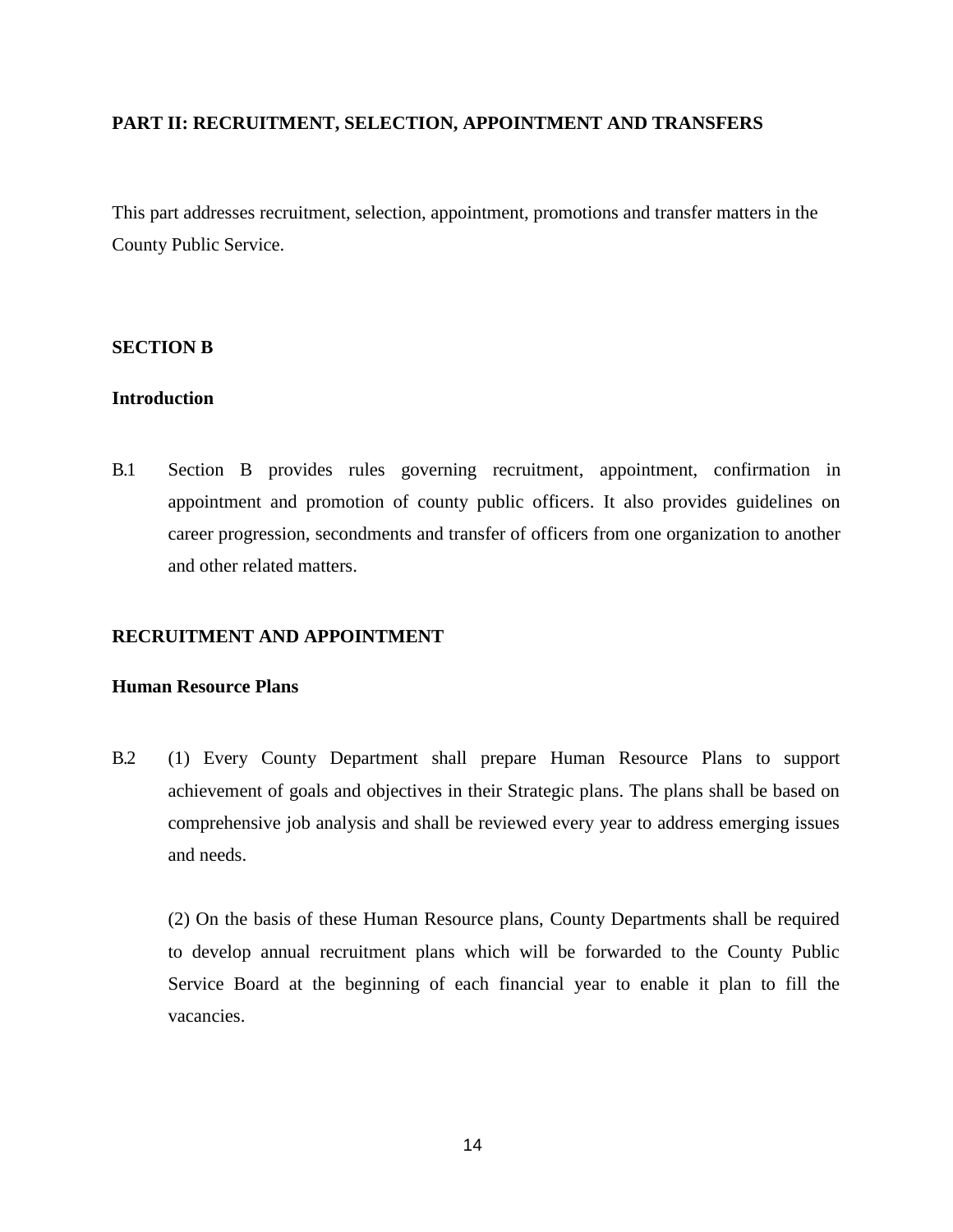#### <span id="page-32-0"></span>**Reporting of Vacancies**

B.3 (1) An Authorized Officer shall declare all vacant posts to the County Public Service Board in accordance with the procedures set out in the Board"s regulations.

(2) All vacancies will be reported to the County Public Service Board for filling.

(3) The County Public Service Board shall consider requests for approval of declaration of vacancies. Such requests shall be forwarded by the Authorized Officer upon recommendation by the CHRMAC.

(4) Recommendations for filling vacancies in an acting capacity shall be submitted to the County Public Service Board. Such recommendations should be accompanied by a draft indent and a seniority list of officers including an account of their performance.

## <span id="page-32-1"></span>**Advertisement of Vacant Posts**

B.4 (1) County Public Service Board will advertise all vacant posts in a manner that reaches the widest pool of potential applicants and allow for at least twenty one (21) days before closing the advert. The advert shall have the following details: the title of the post, number of vacancies, job description, person specification and the proposed remuneration.

(2) The advert shall also be posted in both the County Public Service Board and Lamu County Government website.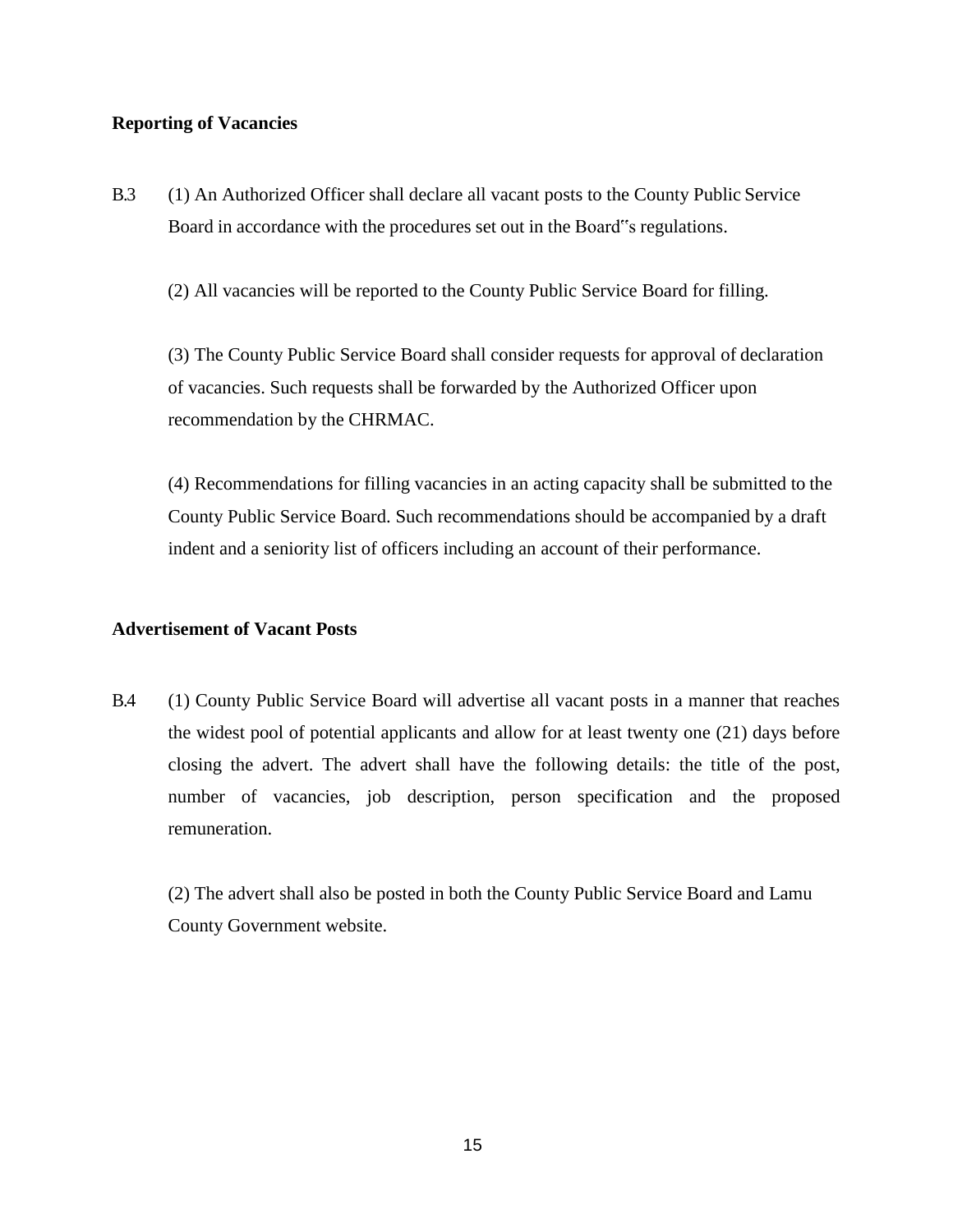## **Recruitment**

B.5 Recruitment will be undertaken on the basis of fair competition and merit; representation of Kenya"s diverse communities; adequate and equal opportunities to all gender, youth, members of all ethnic groups, persons with disabilities and minorities.

## <span id="page-33-0"></span>**Application for Employment**

B.6 A candidate applying for employment shall do so online or manually.

## <span id="page-33-1"></span>**Offer of Appointment**

B.7 (1) Before taking up duty, a person appointed to any office will be issued with the appropriate letter of offer of appointment, as the case may be, which must be signed before he/she commences his/her duties.

(2) An offer of appointment may be withdrawn if the candidate does not accept in writing and take up the appointment within thirty (30) days of the offer.

#### <span id="page-33-2"></span>**Categories of Appointment**

- B.8 Appointments in the County Public Service fall into two categories:
	- i. Pensionable; and
	- ii. Contract.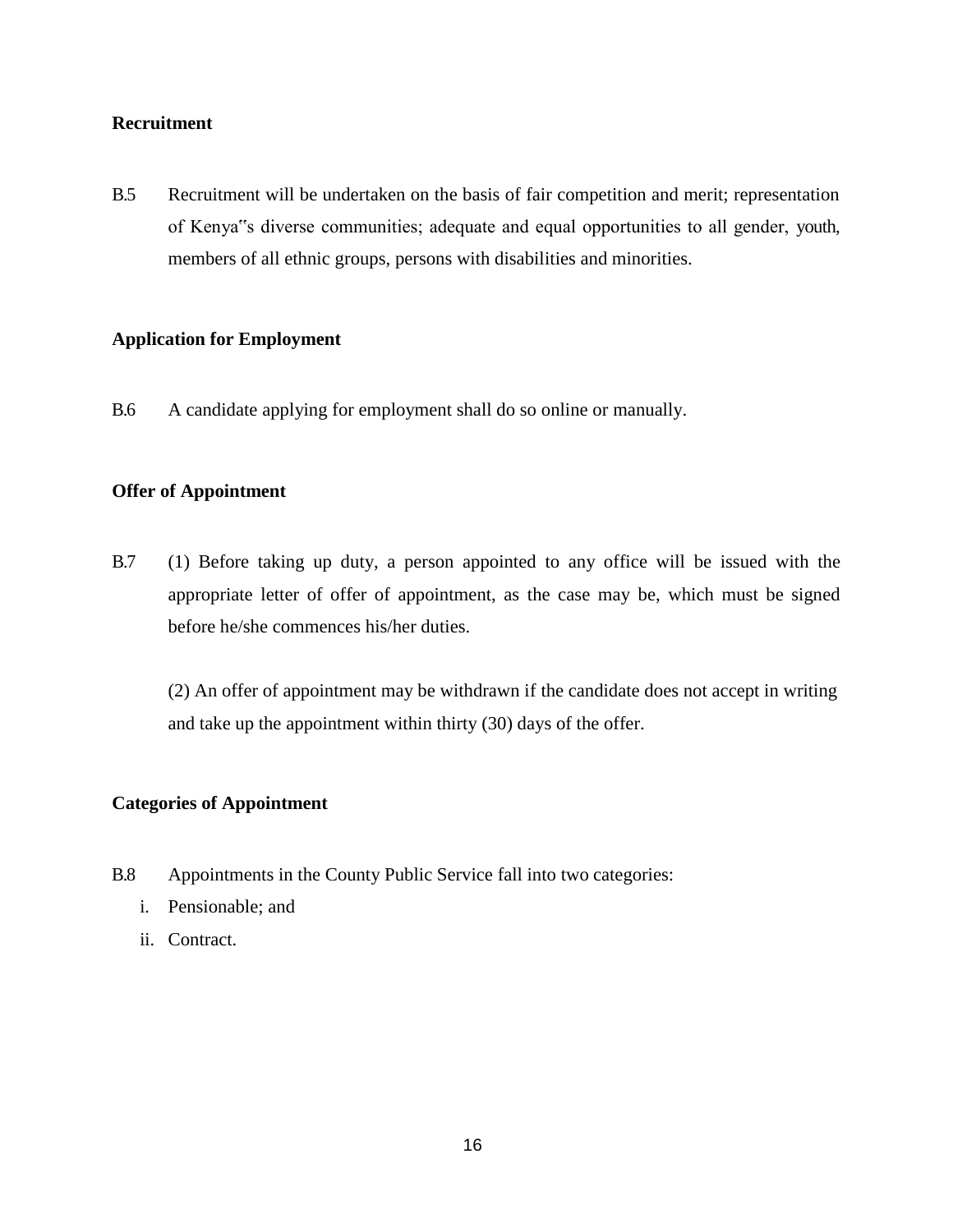#### <span id="page-34-0"></span>**Appointment Procedures**

B.9 (1) The procedures to be followed in filling vacancies within the scope of the County Public Service Board are set out in the Board"s Regulations which may be amended from time to time.

(2) The County Public Service Board may delegate its powers to appoint persons to hold office in the public service to an Authorized Officer as determined from time to time.

(3) Appointments made under the powers delegated by the County Public Service Board to Authorized Officer shall be processed through the appropriate County Human Resource Management Advisory Committee in accordance with County Public Service Board Regulations and guidelines issued to the service from time to time.

## <span id="page-34-1"></span>**Letters of Appointment**

B.10 (1) An officer appointed to a position in the County public service shall be issued with a letter of appointment specifying the terms and conditions of service.

(2) A letter of appointment shall state particulars of employment which should include the name and address of the employee, job title, date of commencement of appointment, terms and duration of employment, place of work, remuneration, terms and conditions of employment and terms of separation.

#### <span id="page-34-2"></span>**Date of Appointment**

B.11 The date of appointment shall be the date of assumption of duty.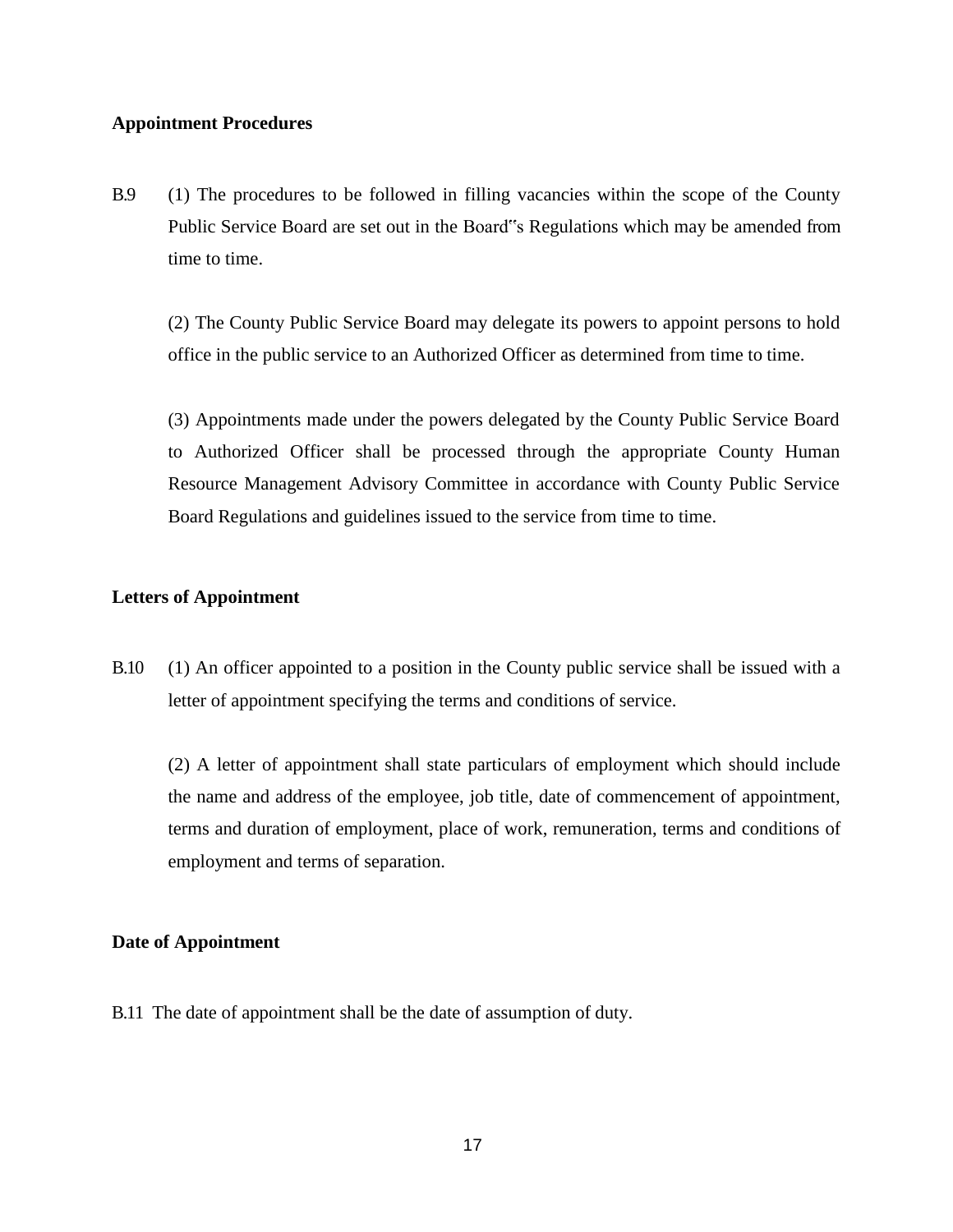#### <span id="page-35-0"></span>**Appointment documents**

- B.12 (1) A candidate on first appointment shall provide the following documents:
	- i. National identity card;
	- ii. Birth Certificate
	- iii. KRA tax PIN;
	- iv. Original academic and professional certificates duly authenticated by the issuing authority;
	- v. Certificate of good conduct from the Directorate of Criminal Investigations;
	- vi. Colour Passport size photograph;
	- vii. Bank account details.

(2) In addition, Authorized Officers shall ensure that all newly appointed officers are duly vetted as per the existing vetting policy.

(3) The officer shall also make an initial declaration of income, assets and liabilities by completing the prescribed form.

## <span id="page-35-1"></span>**Next of Kin**

B.13 An officer will be required to complete a next-of-kin form on first appointment and to update his next-of-kin records and other family details in the Government Human Resource Information System whenever necessary.

## <span id="page-35-2"></span>**Record of Previous Employment**

B.14 (1) It is the duty of the Authorized Officers, when making appointments under delegated authority, or in making recommendations for new appointments, to ensure that a candidate"s record of previous employment is satisfactory in allrespects.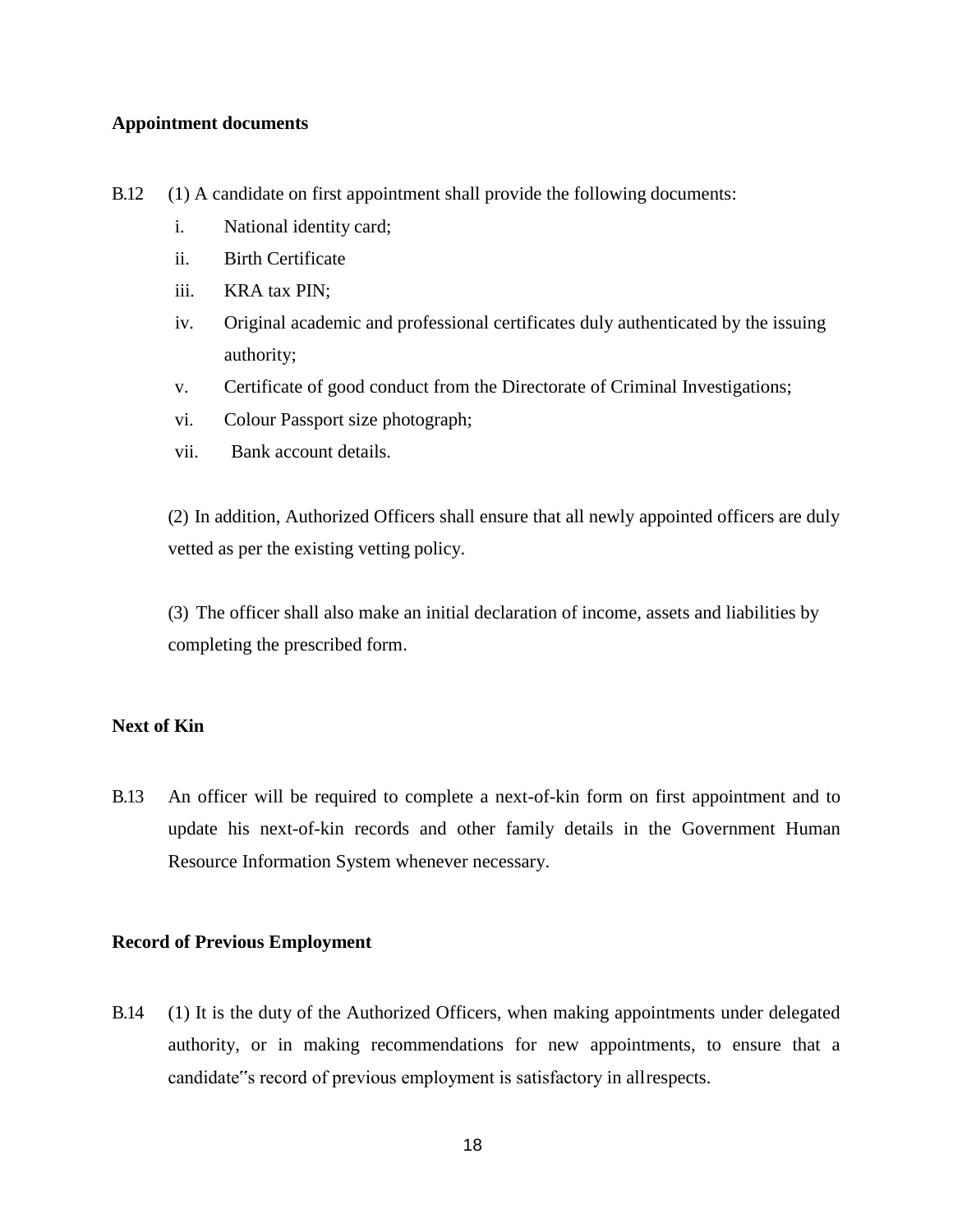(2) A candidate with a record of conviction should be employed only with the concurrence of the County Public Service Board.

(3) A candidate whose appointment in the County Public Service had been terminated for any reason including resignation shall not be employed without prior approval of the County Public Service Board.

## **Medical Examination**

B.15 All candidates on new appointment shall be required to undergo a medical examination by a Medical Officer who must complete the prescribed form. The purpose of the medical examination shall be to guide deployment of the employees.

#### **Appointment on Probation to Pensionable Establishment**

B.16 (1) Where vacancies exist in the pensionable establishment, candidates recruited to fill such vacancies shall be appointed on probation for a period of six (6) months.

(2) An officer appointed on probation to the pensionable establishment shall be regarded as being on assessment with a view to learning his work and being tested as to his suitability for it. It is the duty of the supervisor(s) to ensure that every officer on probation is given adequate opportunities to qualify for confirmation in appointment.

(3) At least one (1) month before the expiry of the probationary period, the Authorized Officer shall consider in the light of the report(s) on the officer"s performance, conduct and capabilities whether or not the officer is suitable for confirmation.

(4)Where an officer"s performance is unsatisfactory, he shall be informed in writing and the probation period may be extended for a maximum period of three (3) months.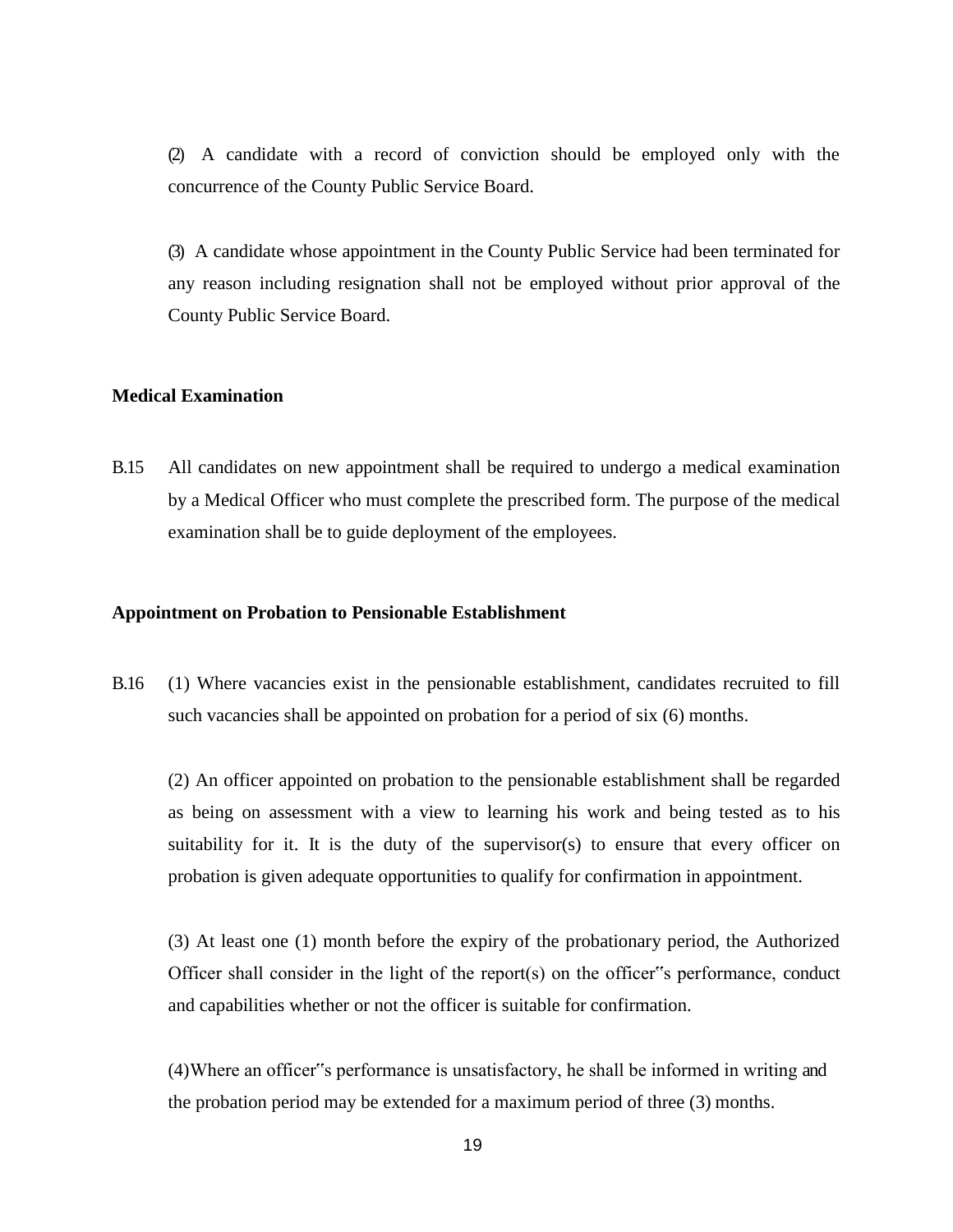(5) Should the officer"s performance fail to improve on expiry of the extended probation period, his probationary appointment shall be terminated in accordance with the County Public Service Board regulations.

(6) Where an officer has served on terms other than pensionable and is subsequently appointed on a pensionable post, the terms of service may be translated to pensionable from the date the officer was placed on a pensionable post. The officer will, however, not be required to serve the probationary period in accordance with this regulation.

## **Admission to Pensionable Establishment**

B.17 (1) Appointment to the pensionable establishment shall be restricted to officers who will be in a position to complete the qualifying period necessary for the grant of a pension in accordance with regulations of the respective pension scheme (Pensions Act Cap 189 or the Public Service Superannuation Scheme Act).

(2) For the purposes of this manual and for the officer"s subsequent retirement from the service, a birth certificate and National Identity card issued after the date of first appointment will not be accepted unless the date of birth shown in the birth certificate/identity card tallies with the date of birth declared by the officer in the Application for Employment Form completed and signed by him prior to or immediately after first appointment.

## **Confirmation in Appointment and Admission to Pensionable Establishment**

B.18 (1) An officer appointed to the Service in a pensionable post will be confirmed in appointment and admitted into the permanent and pensionable establishment on completion of probationary period of six (6) months satisfactory service.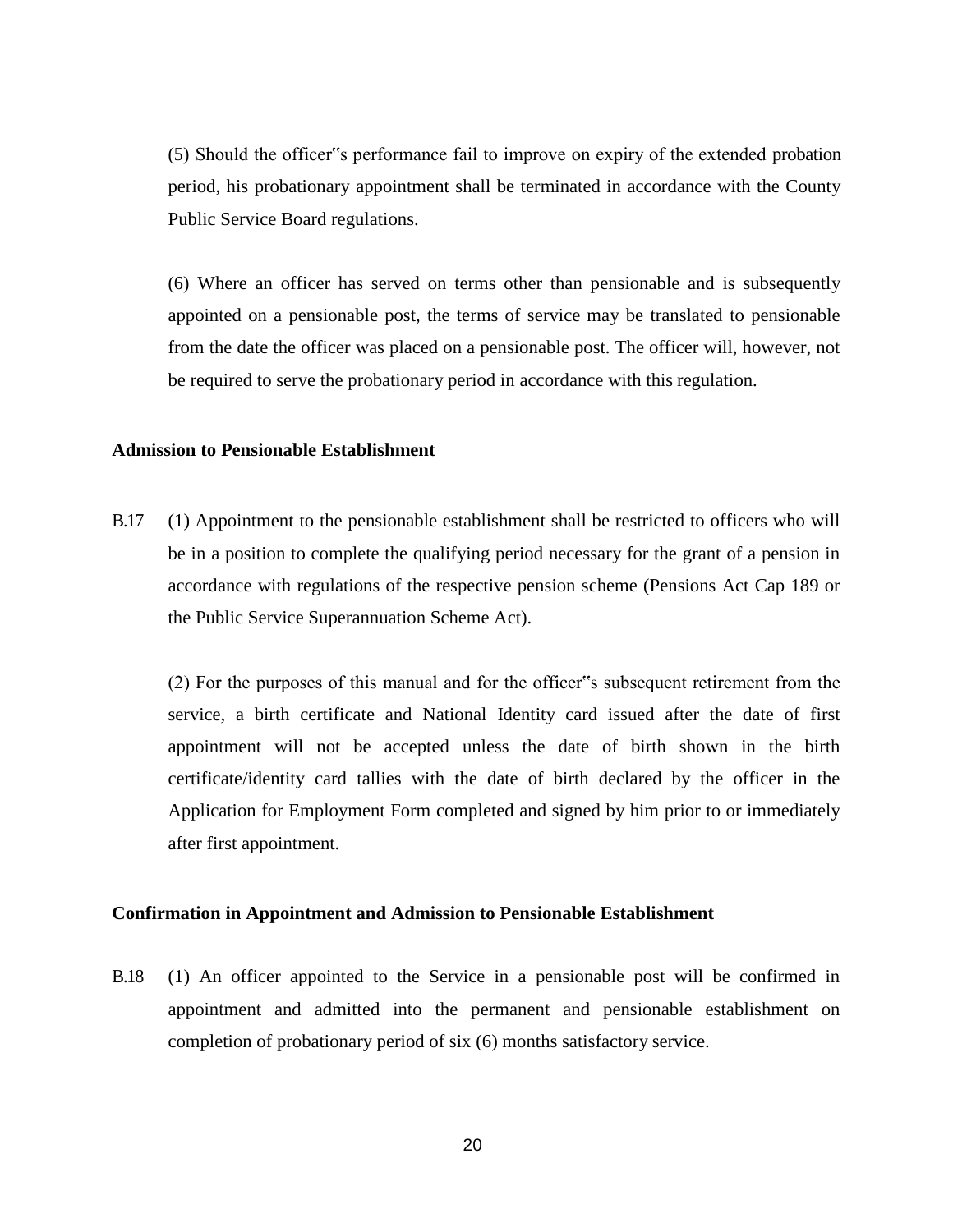(2)Service on contract terms may be taken into account in full as probationary service, in the case of an officer who has been appointed on probation to pensionable establishment without a break in service.

## **Procedure for Confirmation in Appointment**

B.19 (1) The powers of confirmation of all officers in their appointments are delegated to Authorized Officers and will be exercised on the advice of the respective Human Resource Management Advisory Committee. However, extension and termination of probationary appointments will be dealt with in accordance with the powers delegated by the County Public Service Board

(2) The Supervisor will make a report on the officer"s suitability for confirmation or otherwise at least one (1) month before the end of the probationary period and inform the officer accordingly.

(3) Where the Supervisor fails to submit a report during the probationary period, the officer shall be confirmed in appointment.

(4) Where an officer"s performance is unsatisfactory, he shall be informed in writing and the probation period may be extended to a maximum period of three (3) months.

(5) Should the officer"s performance fail to improve on expiry of the extended probation period, his probationary appointment shall be terminated inaccordance with the County Public Service Board regulations.

## **Appointment on Contract Terms**

B.20 (1) Appointment on contract terms will be made under the following circumstances: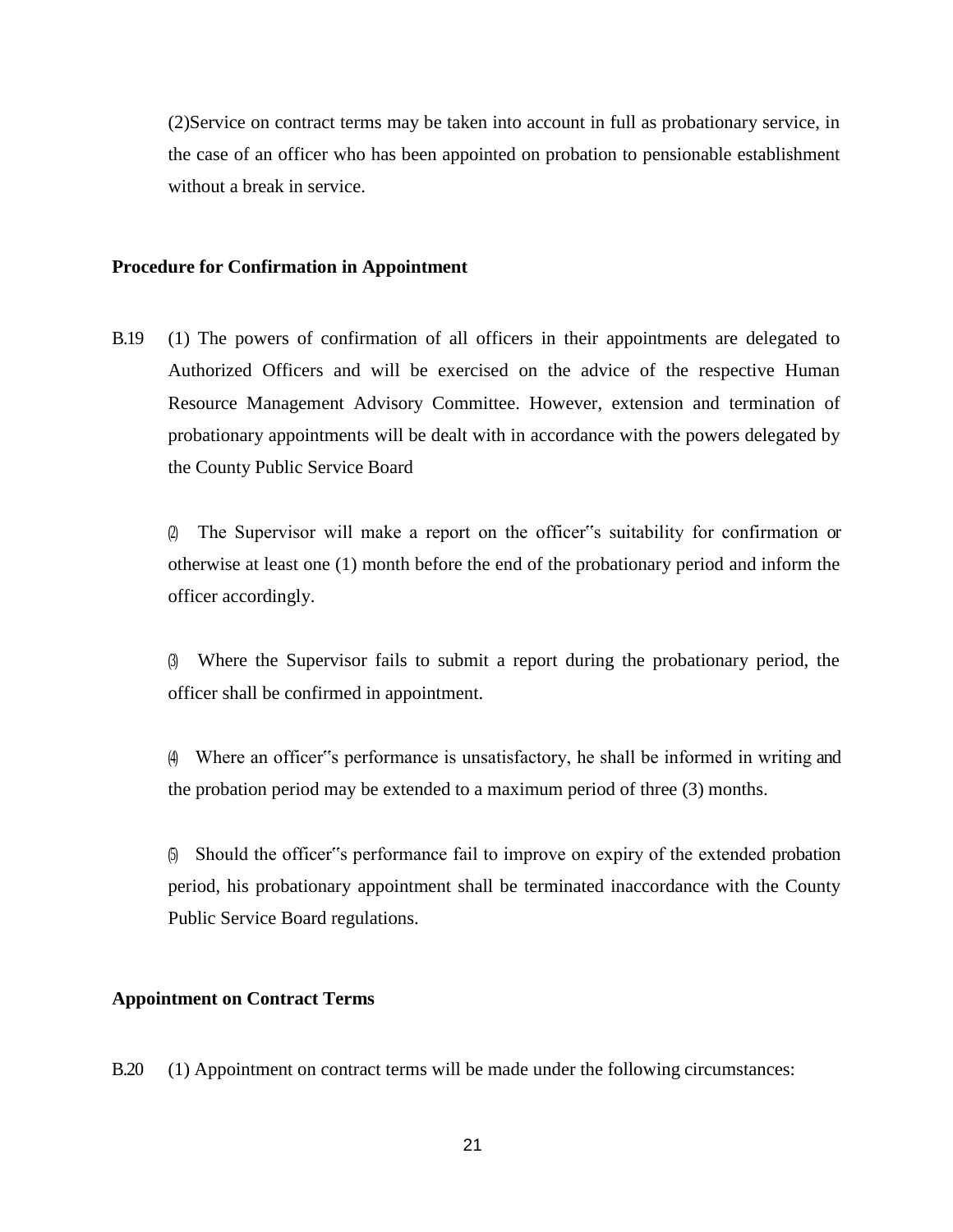- i. Where persons to be appointed may not qualify for pension as per the respective pension scheme.
- ii. Where officers are appointed to serve on fixed term projects.
- iii. Appointments at senior levels as determined by the County Public Service Board from time to time.
- iv. Where capacity in the public service is lacking or specific skills are required.
- v. Personal staff of specified state officers as determined by the Board from time to time. Such staff shall serve during the tenure of the state officers

(2) Appointment of officers on contract and renewal of such contracts shall be made on authority of the County Public Service Board. Authorized Officers shall report to the Board all cases of appointment on contract terms which require renewal at least three (3) months before expiry of such contracts.

(3)An officer serving on contract, and whose services are still required, will be informed in writing at least three (3) months before the expiry of the contract. On acceptance of the offer, the case will be referred to the Board for renewal.

(4) Contract appointments will be limited to a maximum period of three years, renewable subject to demonstrable performance and other terms of the contract except for Chief Officers.

## **Re-designation**

B.21 (1) The Authorized Officer shall have power to re-designate officers from Job Group  $A^*$ to "H" upon recommendation of CHRMAC, subject to suitability interview for those moving to non-related cadres.

(2) Re-designation of staff in Job Group  $\mathcal{J}$ " and above shall remain the responsibility of the County Public Service Board.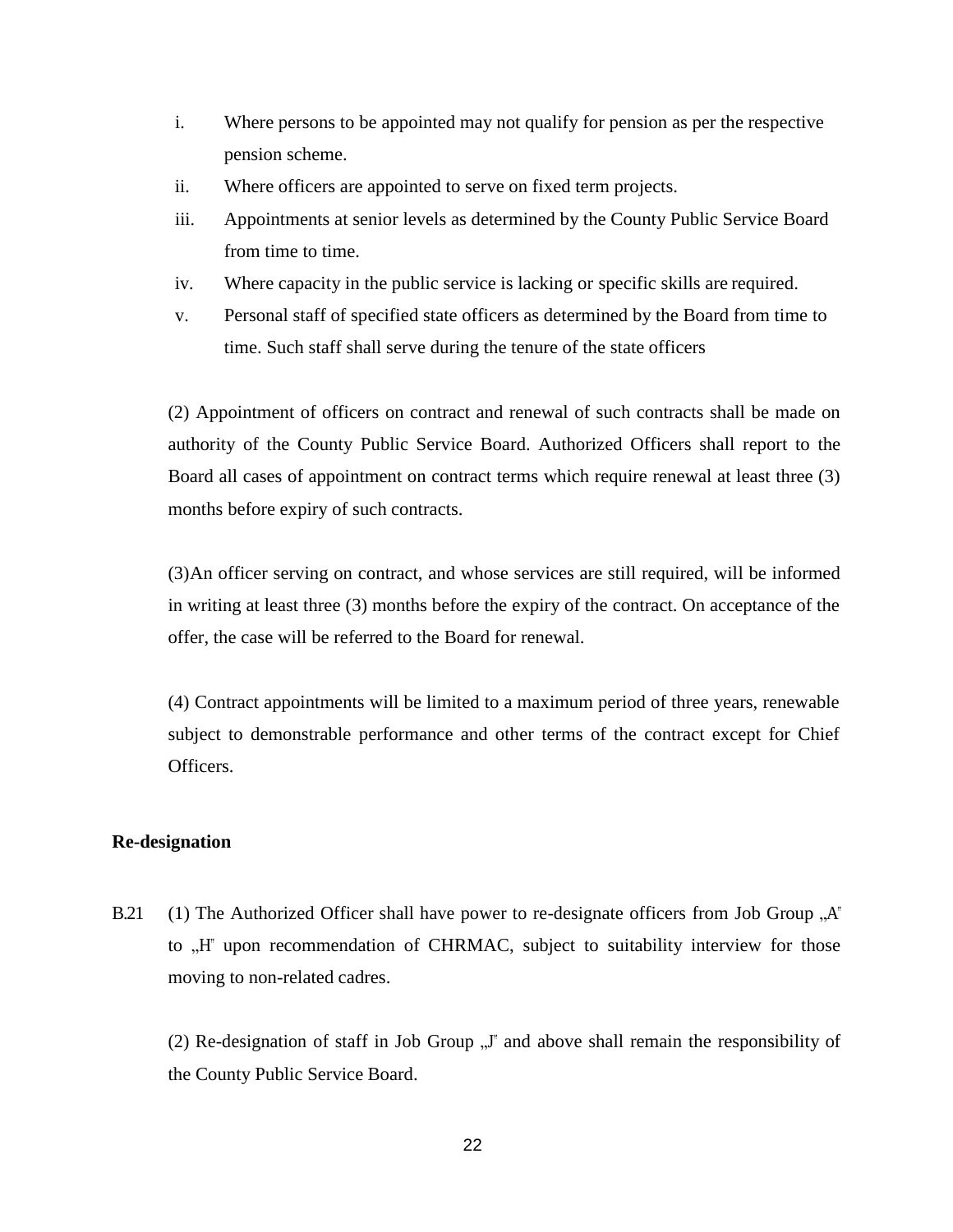- (3) Re-designation of officers shall be subject to the following conditions:
	- i. Suitability interview for officers who are moving from one cadre to another
	- ii. Suitability Interview shall not apply for posts which fall within the same job family;
	- iii. Shall be limited to positions in the first two
	- iv. Entry levels in any cadre;
	- v. Shall take effect from the date of the decision;
	- vi. Authorized Officers shall be required to promote qualified officers before processing the re-designation requests;
	- vii. Re-designation with continuous service will be allowed only for technical cadres whose job specifications are similar for both graduate and non-graduate officers; and
	- viii. Shall be subject to existence of vacancies.

(4)The above notwithstanding, re-designations will be based on an officers" demonstration of competence, merit and ability in performance.

## **Non Discrimination in Employment**

B.22 (1) The County Government shall promote equality of opportunity in employment and will not discriminate directly or indirectly against an employee on any grounds including race, sex, pregnancy, marital status, health status, ethnic or social origin, colour, age, disability, religion, conscience, belief, culture, dress, language or birth.

(2) The County Government will endeavour to have a gender balanced County Public Service by ensuring that not more than  $\frac{2}{3}$  of positions in its establishment are filled by either gender.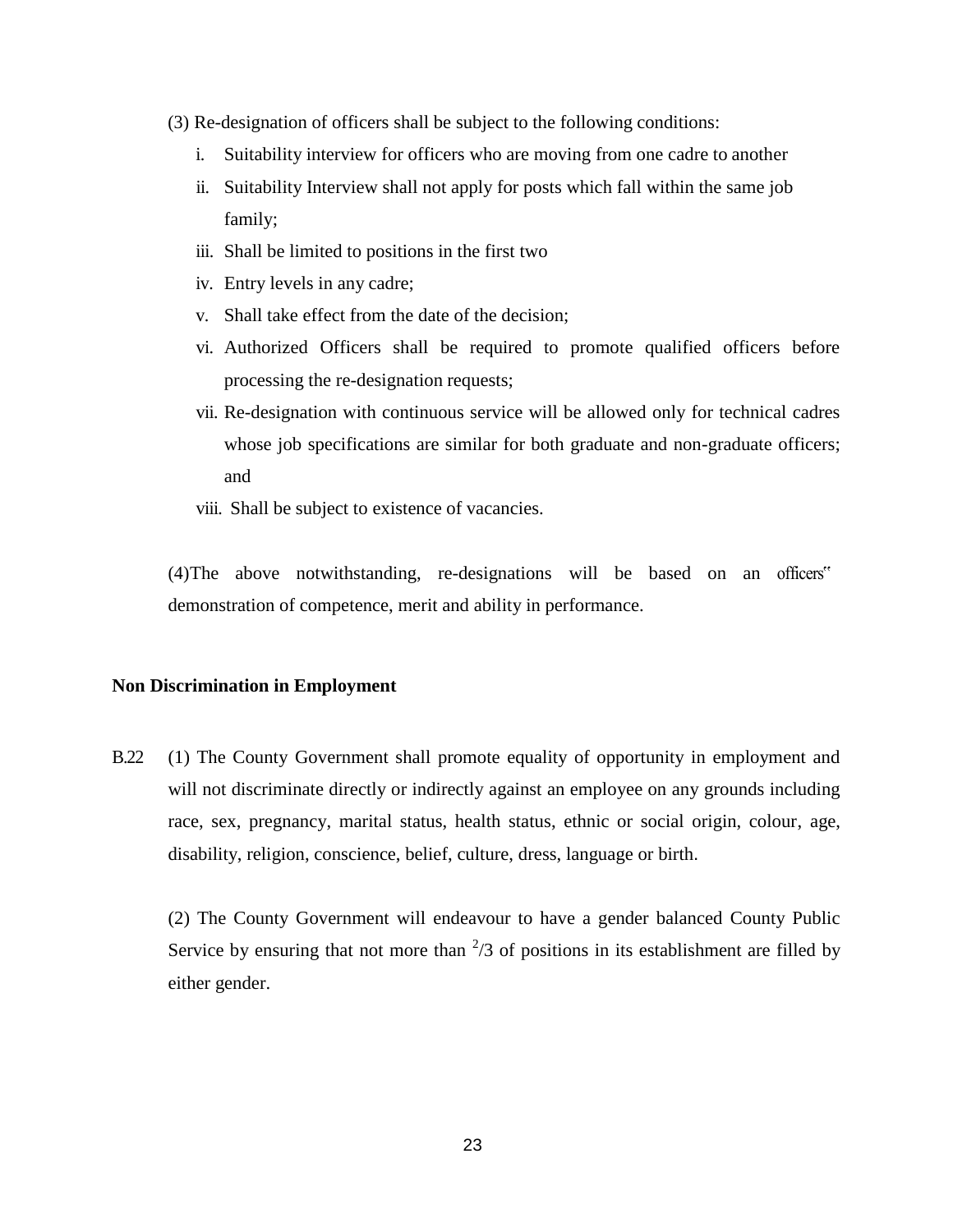## **Rights and Privileges of Persons with Disabilities**

B.23 (1) Persons with disability shall be accorded equal opportunities for employment provided they have the necessary qualifications and are suitable for such employment.

(2) The County government shall implement the principle that at least five (5) percent of all appointments shall be for persons with disabilities.

(3) The County Government shall provide facilities and effect such modification, whether physical, administrative or otherwise, in the workplace as may be reasonably required to accommodate persons with disabilities.

# **Recruitment of Non-Citizens**

B.24 (1) It is the policy of the Government not to employ non-citizens where there are citizens with the appropriate qualifications. Recruitment of a non-citizen will require the authority of the Public Service Commission.

(2) The Commission will grant such authority once it has established that there are no local candidates with the requisite qualifications to meet the staffing needs. Appointment of non-citizens will only be on contract terms not exceeding three (3) years, renewable once.

(3) In applying for authority to recruit a non-citizen, an Authorized Officer should confirm that there is no citizen with the required qualifications available for appointment and the candidate has complied with the provisions of the Immigration Act and regulations.

- (4) Recruitment from outside Kenya will also be subject to the following:-
- i. That the candidate is prepared to accept an appointment on contract terms;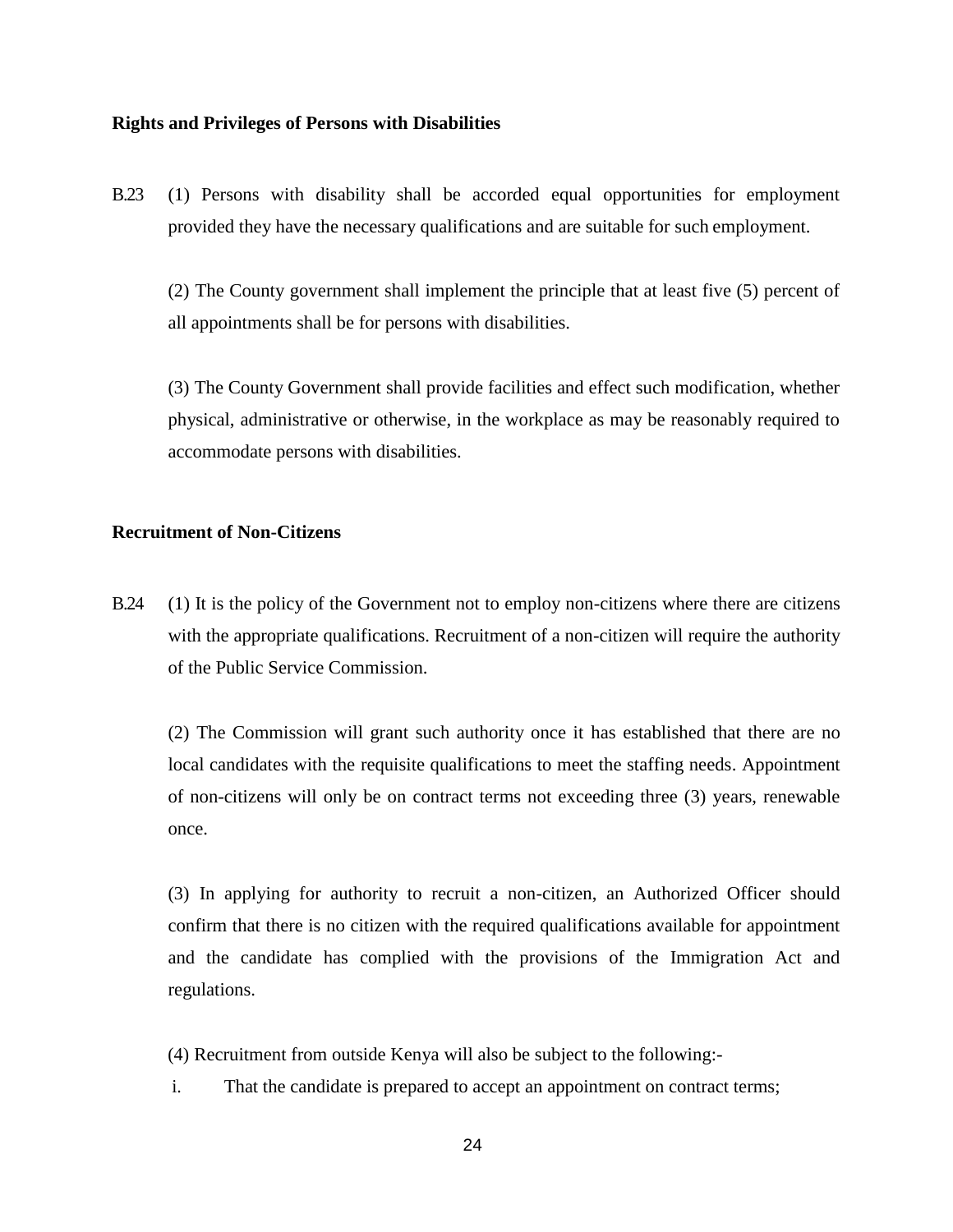- ii. That the government of the country to which the candidate belongs raises no objection to his recruitment; and
- iii. The candidate complies with the requirements of the immigration act.

(5) Non-citizens will not be eligible for appointment to State Offices with the exception of Judges and members of the Constitutional Commissions.

(6) Non-citizen employees are also subject to the policies and regulations applicable in the Public Service.

(7)It is the responsibility of the concerned State Department to facilitate acquisition of work permits fornon-citizen employees.

# **Promotions**

B.25 (1) Promotions in the County public service will be based on qualifications and other requirements for appointment as stipulated in the career progression guidelines.

(2) In selecting candidates for promotion, regard shall be given to affording adequate and equal opportunities to all gender, youth, members of all ethnic groups, persons with disabilities and minorities.

## **Promotions Dependent on Examinations**

B.26 (1) Where an officer is to be promoted upon satisfying requirements which include the passing of relevant Public Service Commission"s examinations, the officer shall be promoted with effect from the date he or she has met all the requirements including passing the examination.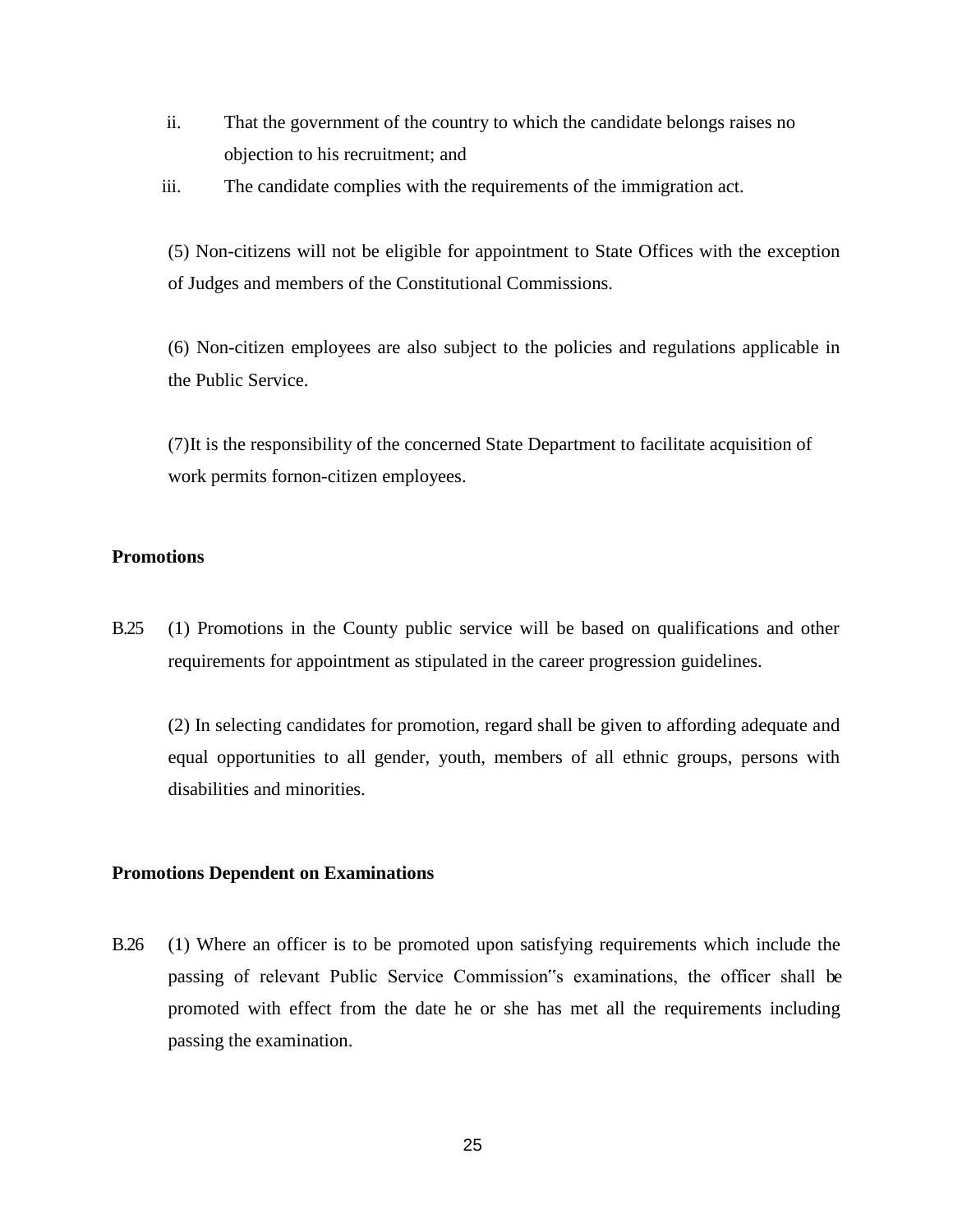(2) The date of passing the examination is the date of release of results by the Commission.

## **Promotion to Posts in Common Establishment**

B.27 Promotion to posts within a common establishment shall cover the first two (2) grades at entry level or as determined by the Board from time to time.

## **Dates of Promotion**

B.28 (1) The effective date of an officer"s promotion will be the date of the County Public Service Board decision.

(2) If an officer has been appointed by the County Public Service Board to act in a post and is subsequently promoted to it without any interval between the appointment in an acting capacity and the date of his substantive promotion, the effective date of promotion will be the date on which he commenced to act.

# **Seniority**

- B.29 Seniority of public officers shall be determined as follows:
	- (1) As between public officers of the same grade:
	- i. By reference to the dates on which they respectively entered the grade.
	- ii. If the public officers entered that grade on the same day, by reference to their seniority on the day immediately preceding that day.
	- iii. If any public officers who entered the same grade on the same day did so by appointment and not by promotion, then seniority relative to each other shall be determined by reference to their respective ages.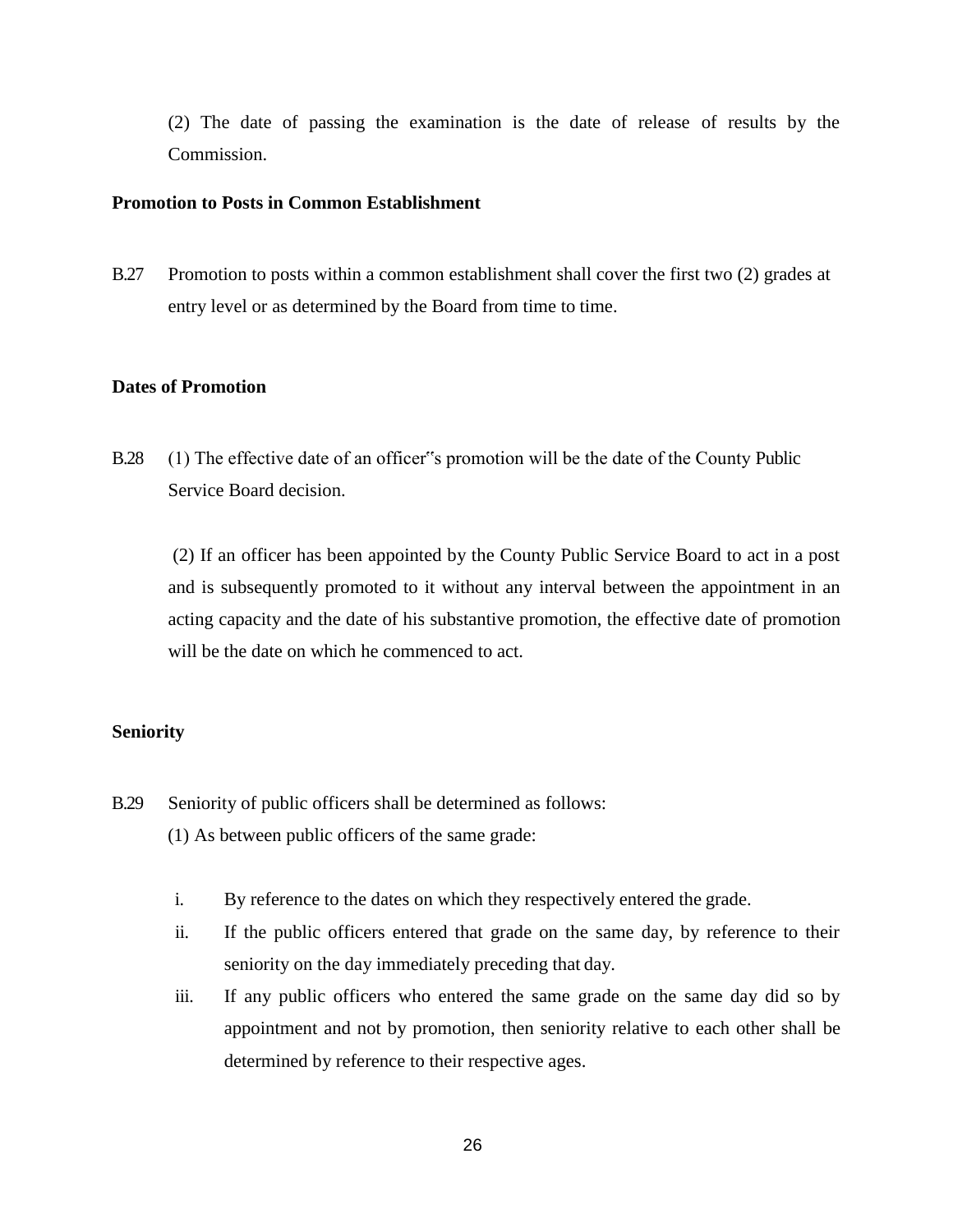(2) As between public officers of different grades on the same salary scale or the same flat rate of salary, by reference to the dates on which they respectively entered their grades.

(3) As between public officers of different grades on different salary scales, by reference to the maximum point on their salary scale, a flat rate of salary being regarded for this purpose as a salary scale with a maximum point equivalent to the flat rate.

## **Release of Officer(s) Selected for Promotion in County Departments**

B.30 (1) An officer who is selected for promotion to a County Department other than that in which he is serving will be released to take up his appointment on transfer within a period of two (2) months from the date of the letter authorizing the promotion.

(2) If the promotion takes effect before his transfer, salary at the full rate attached to his new appointment will be payable by the receiving County Department from the date of his promotion as specified in the County Public Service Board letter.

(3) An officer who is promoted to a post in a different County Department while attending a training course will be transferred to that County Department from the date of his promotion and the new County Department will be required to pay his full emoluments.

(4) It is the responsibility of an officer to take up an appointment on promotion. An officer who fails to take up a promotion in a different County Department shall be deemed to have declined the promotion which shall then be rescinded.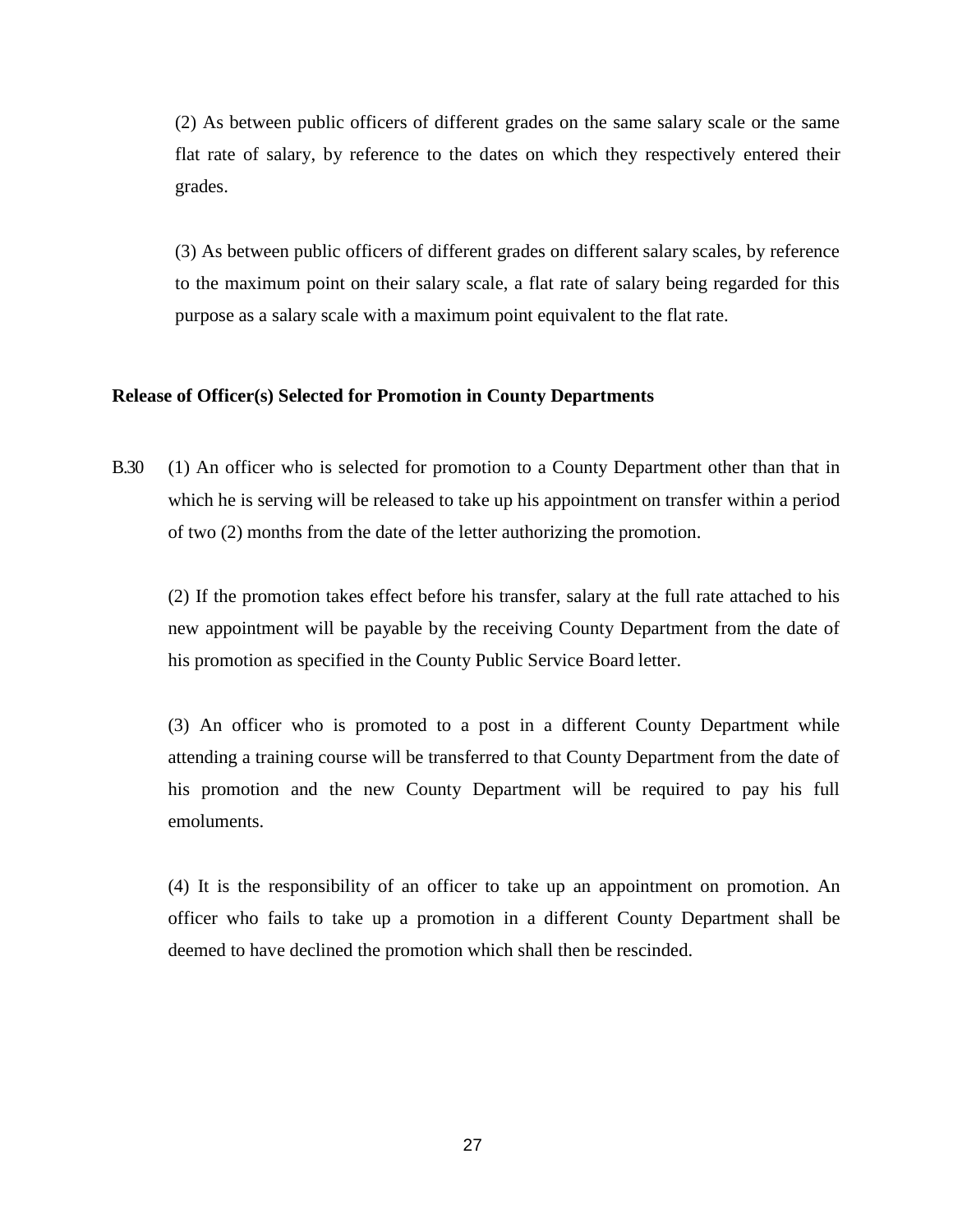## **TRANSFERS**

## **Transfer from One County Department to another**

B.31 (1) Employees who wish to move from one department to another will have to apply for vacant positions as and when advertised. Further, deployment of officers in their substantive capacity within a department will be undertaken by the respective Authorized Officer on recommendation of CHRMAC.

(2) In exceptional circumstances, transfers of officers in Job Group  $\Omega$ " and above shall be approved by County Public Service Board on the recommendation of the County Human Resource Management Advisory Committee.

# **Transfer of Service**

B.32 (1) Transfers to and from the County Public Service and other Administrations or County Public Service shall be approved by the County Public Service Board.

(2) An officer will be considered for transfer of service having regard to the provisions of applicable pension schemes.

(3) An officer seeking appointment in another administration should submit his application through his Authorized Officer.

(4) If an officer is offered appointment in another administration, requests for his transfer shall be made to the County Public Service Board.

(5) An officer who wishes to take up appointment in another administration other than in accordance with the procedures set out in this manual, shall be required to resign from his position in the county public service.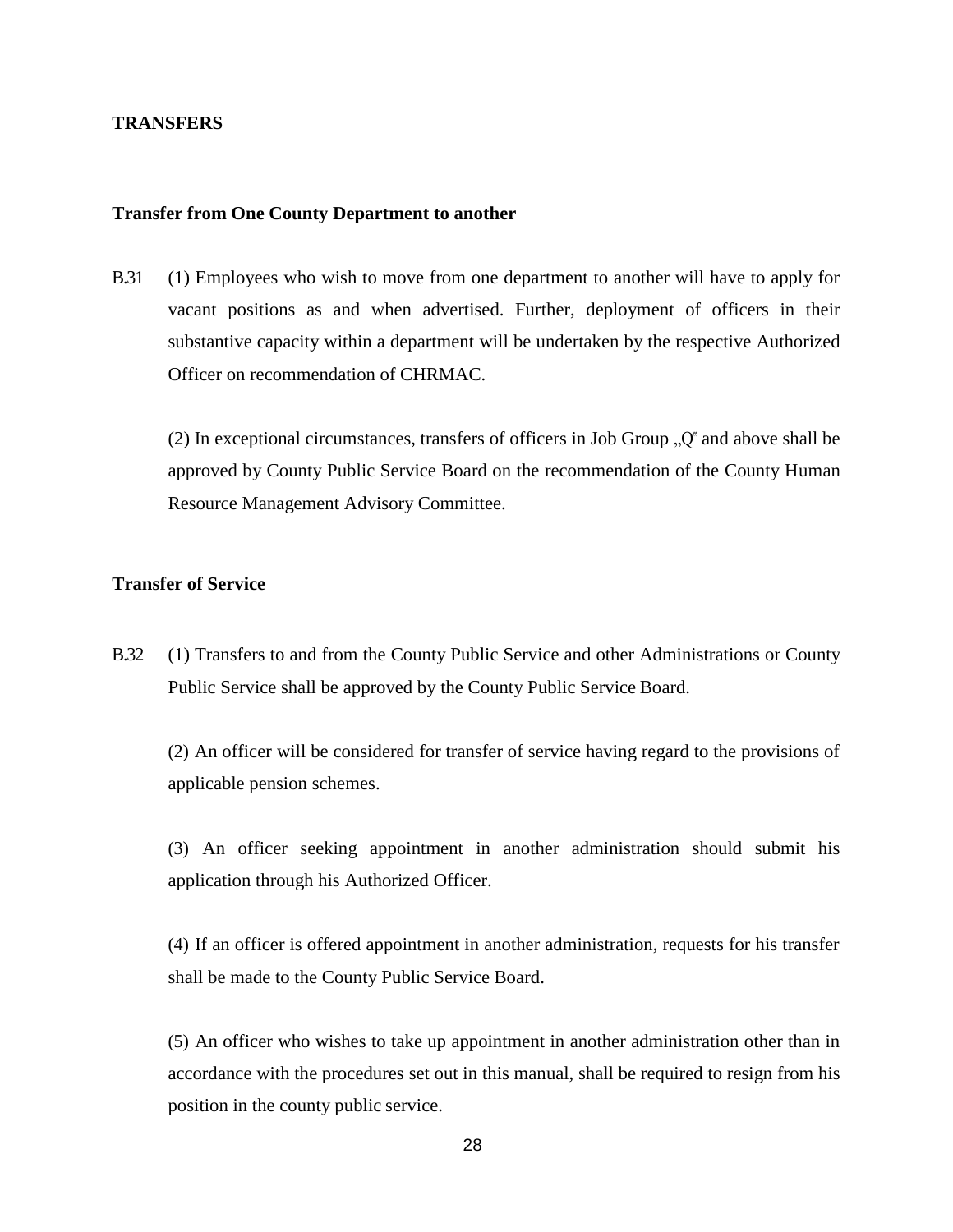## **Secondment**

B.33 (1) Secondment of officers from the County Public Service to other organizations is applicable to pensionable officers, for a period not exceeding three (3) years and may be renewable once.

(2) Approval for secondment for officers moving from the County Public Service to other public administrations shall be the responsibility of the County department responsible for Public Service Management.

(3) Approval for secondment for officers moving from the other public administrations to the County Public Service shall be granted by County Public Service Board.

(4) Secondment of officers from the County Public service to other organizations shall be authorized only in cases where an officer is joining an institution that has not been declared a "Public Service" for pension purposes.

(5) To maintain an officer"s pensionable status, the officer or the organization to which the officer is seconded will be required to make pension contribution at the prevailing rate. Where the organization pays the pension contribution for the officer, such amount shall be deducted from the officer"s service gratuity.

(6) Officers on secondment will be paid their salaries and other allowances by the organizations in which they are deployed.

(7) Secondments of officers in the County Public Service will be regulated in the context of the relevant pension legislation.

(8) Officers on secondment to other organizations will be eligible for promotion in the County Public Service.

29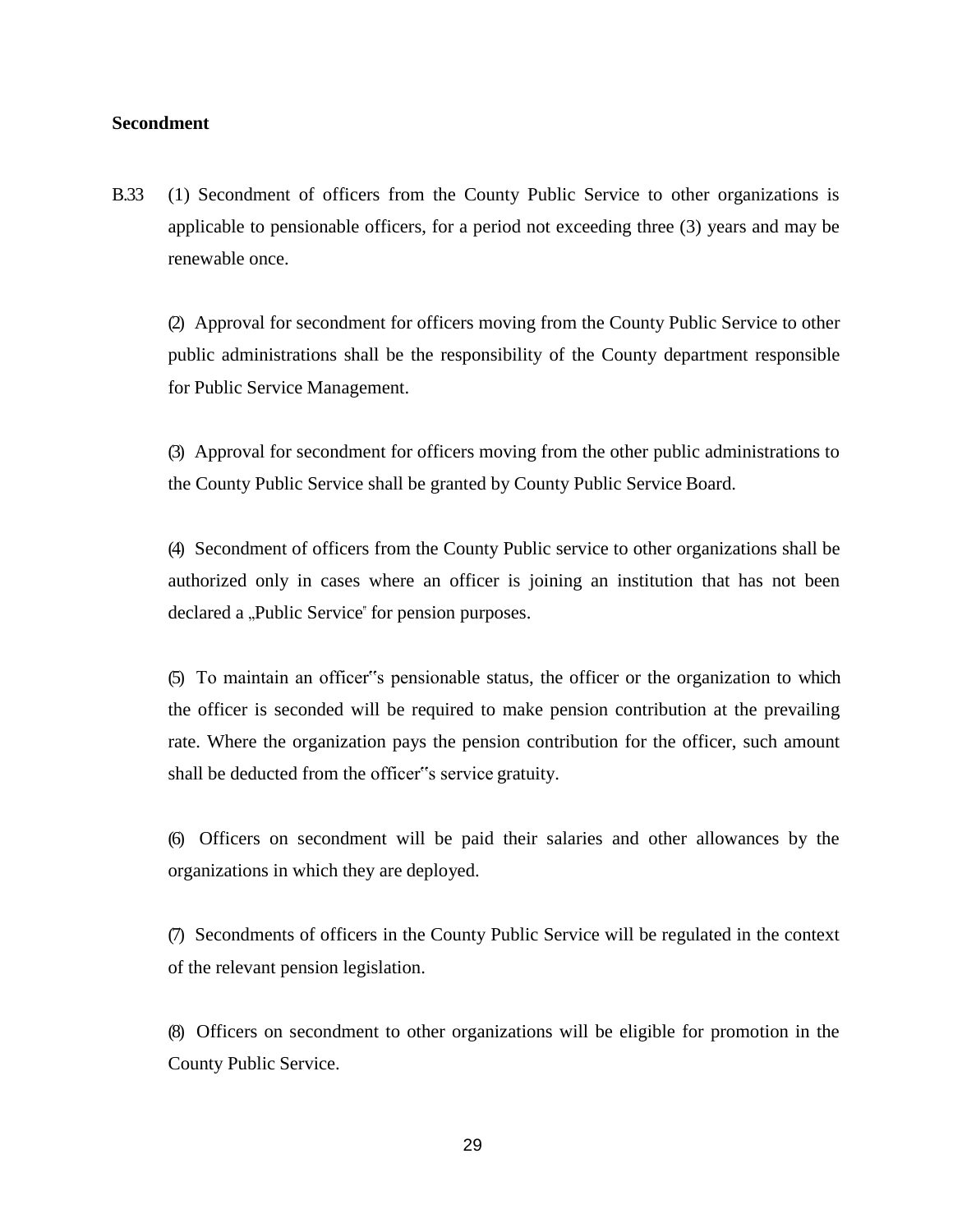## **PART III: TERMS AND CONDITIONS OF SERVICE**

# **Introduction**

Terms and conditions of service are the rights and obligations of an employee and an employer in the employment contract. These include; salary, allowances, housing, transport, terminal benefits, leave, condusive work environment, and employee welfare and wellness.

The County Government is committed to ensure that the terms and conditions of service in the county public service are competitive in order to attract, motivate and retain a skilled and productive workforce that ensures quality service delivery. The County Public Service Board shall review and make recommendations to the County Government in respect of conditions of service in the county public service.

## **SALARY AND ALLOWANCES**

### **Payment of Salary**

C.1 (1) On appointment, an officer will be paid full salary from the date of assumption of duty.

(2) All officers will be paid salary on monthly basis in Kenya currency through their respective bank accounts.

(3) Public officers shall not over-commit their salaries beyond two thirds  $(^{2}/3)$  of their basic salaries and Heads of Human Resource Units should ensure compliance.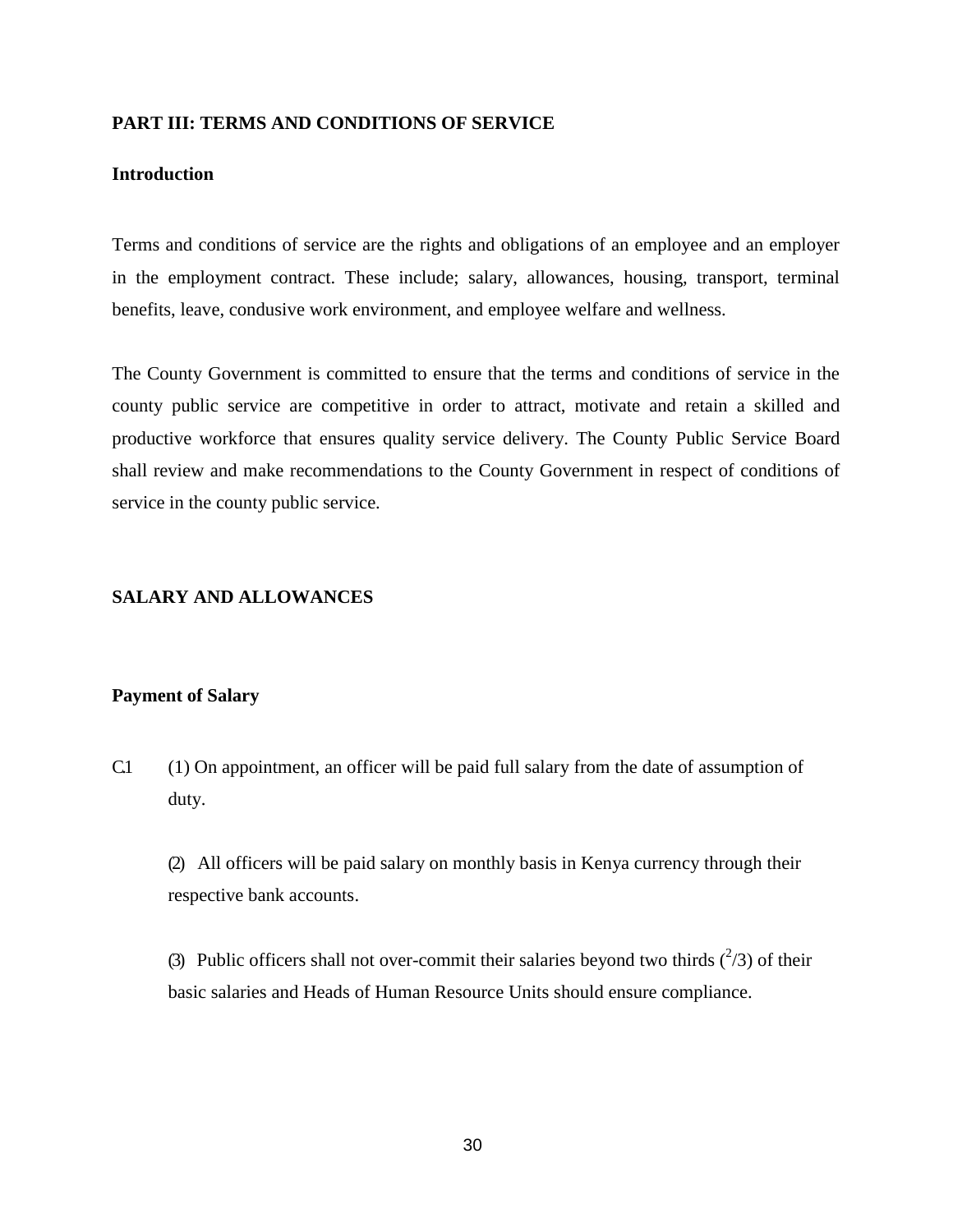## **Salary Structure**

C.2 (1) The County Public Service salary structure will be based on the grading levels spelt out in the various career progression guidelines.

(2) On first appointment, an officer will enter the salary structure at the minimum point of the respective salary scale. However, an officer maybe granted incremental credit for previous relevant experience at the rate of one increment for each complete year of approved experience provided the maximum salary of the Job Group assigned to the post is not exceeded. The grant of increments for relevant experience will be subject to the following conditions:

- i. Incremental credit will only be granted in respect of approved experience gained after acquiring the requisite minimum qualifications for the grade. In granting incremental credit, any period of service or experience stipulated as a basic requirement for appointment or promotion to a particular grade will be excluded;
- ii. Incremental credit will be granted only for previous approved experience in the type of work upon which an officer will be employed on his appointment to the particular grade;
- iii. Incremental credit may not be granted on appointment to promotional posts, i.e. posts to which an officer would not normally be appointed if he had joined the County Public Service immediately after completing his education; and
- iv. Incremental credit may be granted for the number of years of aggregate approved experience, periods in excess of full years being ignored.

## **Annual Incremental Dates**

C.3 The first date of the month shall be an incremental date. An officer"s annual incremental date shall be the first date of the month one is appointed.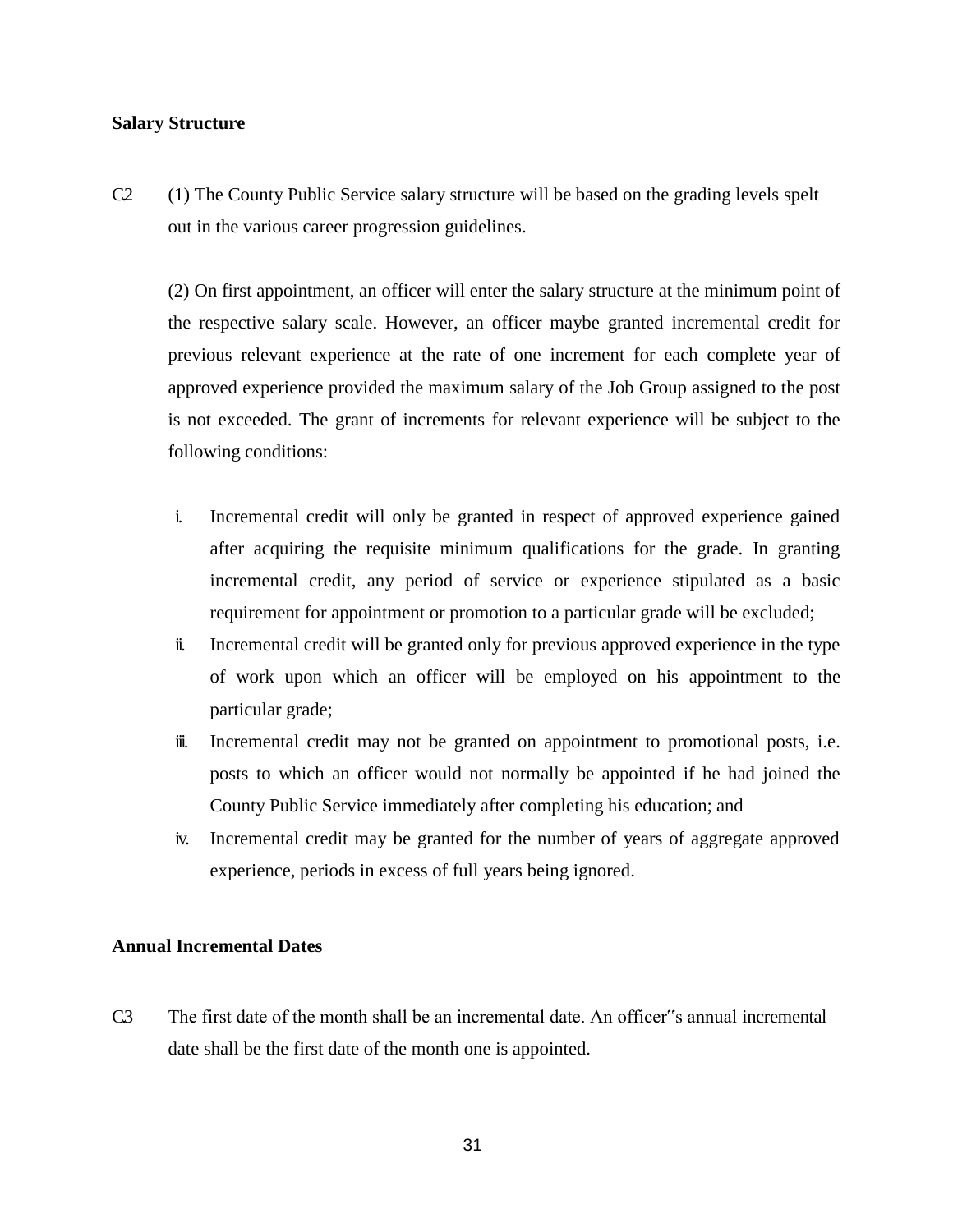## **Determination of Salary on Promotion/ Upgrading**

C.4 (1) Where the salary of an officer who is promoted to a higher Job Group is lower than the minimum of the salary scale attached to the higher Job Group, he shall enter the scale of the higher Job Group at the minimum point of the scale on the effective date of his promotion/upgrading. His future incremental date shall be the following year on the first date of the month in which the officer was promoted.

(2) Where the salary of an officer on the day preceding the effective date of his promotion is one point immediately below the minimum of the salary scale attached to his new Job Group and if that officer was earning an annual increment, he shall enter the scale at the minimum salary point attached to his new Job Group on the effective date of his promotion and retain his former incremental date.

(3) In the event that on the effective date of promotion or upgrading the officer was already within the higher salary scale but the officer had not attained the maximum point of his current salary scale, the officer will enter the higher salary scale, at the point next above his current salary on the effective date of his promotion or upgrading and the officer will retain his former incremental date, i.e. incremental date immediately prior to his promotion.

(4) If on the day preceding the effective date of his promotion he had attained the maximum point of the salary scale attached to his former Job Group and his service at that salary amounted to less than one year, he will enter the salary scale attached to his new Job Group from the effective date of his promotion at the point next above his salary. His future incremental date will be the  $1<sup>st</sup>$  date of the month in which the officer was promoted.

(5) If on the effective day of the promotion an officer had served at the maximum salary point of his present salary scale for one (1) year but less than two (2) years the officer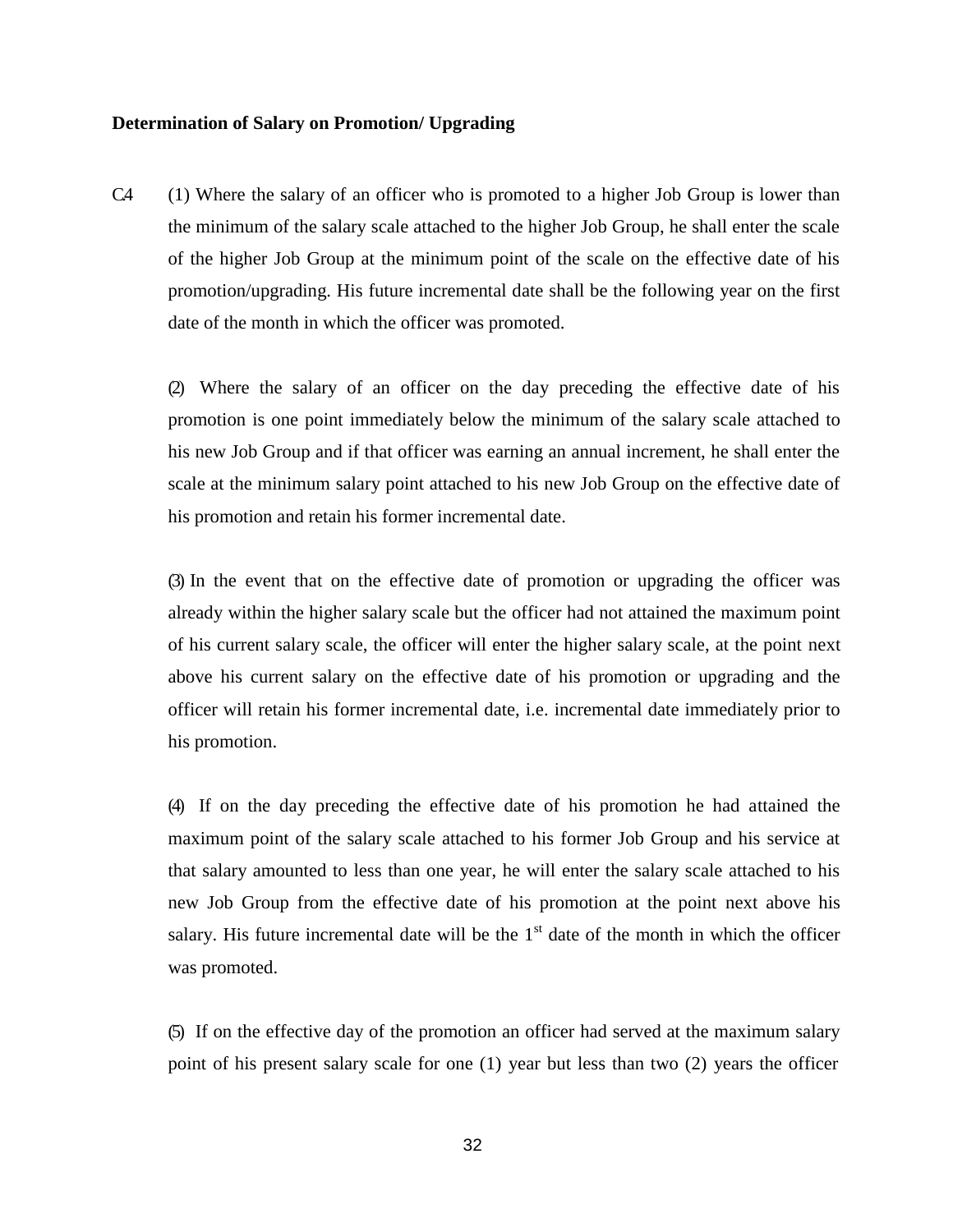will enter the next salary point above his salary and will retain his former incremental date prior to reaching his maximum salary point.

(6) If on the effective day of the promotion an officer had served at the maximum salary point of his present salary scale for two years but less than three years, the officer will be granted two (2) years" salary increments at the point above his salary. His future incremental date will be the first  $(1<sup>st</sup>)$  date of the month in which he was promoted.

(7) If on the effective day of the promotion an officer had served at the maximum salary point of his present salary scale for three years and above, the officer will be granted three (3) salary increments at the point above his salary. His future incremental date will be the  $1<sup>st</sup>$  date of the month in which he was promoted.

# **Determination of Salary of an officer Transferred from Another Administration**

C.5 The salary of an officer who is transferred from another administration shall be determined by application of the provisions contained in this Manual.

#### **Advance of Salary**

C.6 (1) An advance of not more than one month s salary may be granted by an Accounting Officer to an officer on permanent and pensionable or contract establishment when the officer, owing to circumstances beyond his control, is placed in a difficult financial position requiring assistance from the County Government.

(2) In applying for the advance, the officer should explain in detail the circumstances leading to the situation which he could not have foreseen and therefore planned for.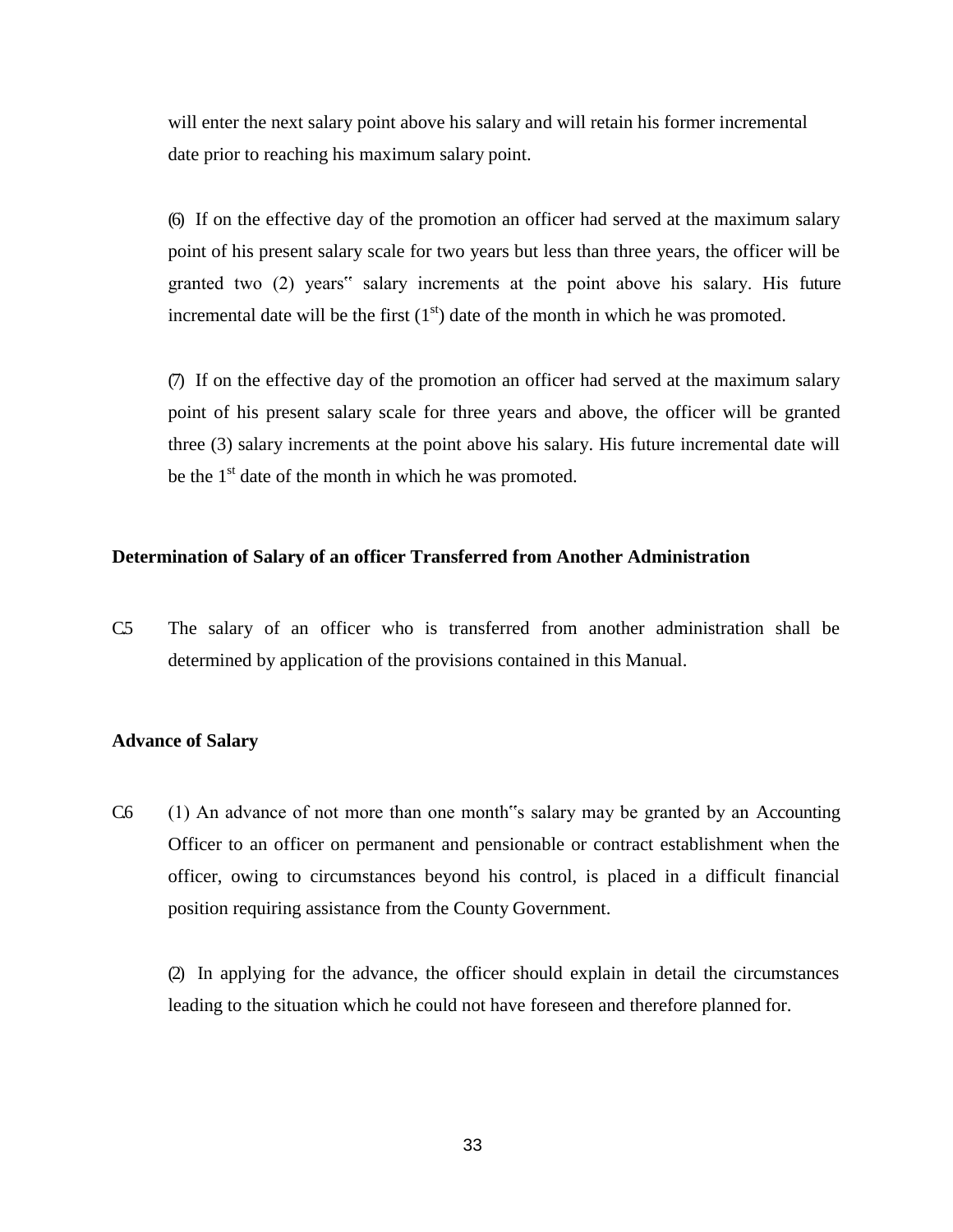(3) Officers posted to designated hardship areas on new appointment may be granted salary advance by the Accounting Officer, each such case being considered on its own merit.

(4) An advance under this regulation may be granted only when an officer has no other outstanding salary advance. In very exceptional circumstances, an Accounting Officer may grant an advance of not more than two (2) months" salary in situations similar to those in paragraph (1) above if he is satisfied that the officer needs assistance in excess of one month"s salary advance.

(5) The recovery period for salary advance will be limited to a period of not more than twelve (12) months. In respect of an officer who is due to leave the service before twelve (12) months, the advance must be fully recovered in equal installments within the remaining period of the officer"s service in the County Government.

### **Allowances**

C.7 (1) Additional payments are made in form of allowances, either to reimburse an officer for the expenses incurred directly or indirectly in the execution of his duties, or to compensate him for services rendered over and above the normal job requirements.

(2) The following are the allowances that are currently applicable in the Service and the circumstances under which they are payable.

## **House Allowance**

C.8 (1) All officers are eligible for house allowance applicable to their grades as stipulated in Government Circulars issued from time to time.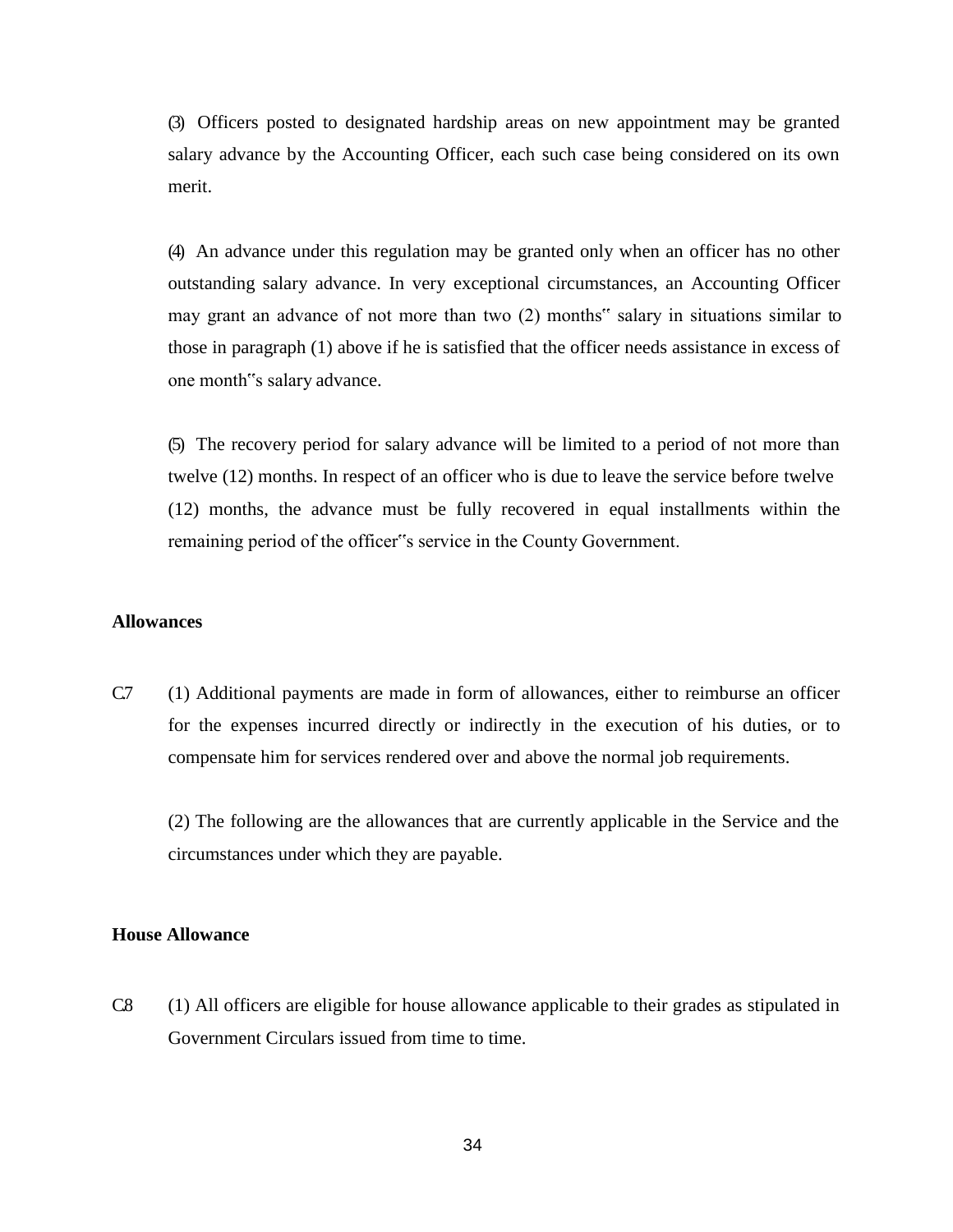(2) Officers occupying institutional houses will pay rent equivalent to the value as shall be determined by the Ministry responsible for Housing or surrender their house allowance whichever is lower.

## **Commuter Allowance**

C.9 (1) All officers in Job Group  $T^*$  and below shall be eligible for commuter allowance where they are not provided with County Government transport.

(2) The rates of the allowances will be determined by the Salaries and Remuneration Commission from time to time.

(3) It will be an offence for an officer in receipt of commuter allowance to use County Government vehicle from house to office and vice versa.

## **Hardship Allowance**

C.10 Officers deployed in designated hardship areas shall be eligible for the applicable hardship allowance as determined by the SRC from time to time.

## **Leave Allowance**

C.11 (1) All officers shall be eligible for leave allowance payable once a year. The rate of leave allowance will be determined by the SRC from time to time.

(2) An officer stationed in any designated hardship area and who proceeds on leave twice a year and takes not less than half  $(\frac{1}{2})$  of his entitlement shall be eligible for full payment of leave allowance twice per year. If such an officer does not apply for leave he shall only draw leave allowance once a year.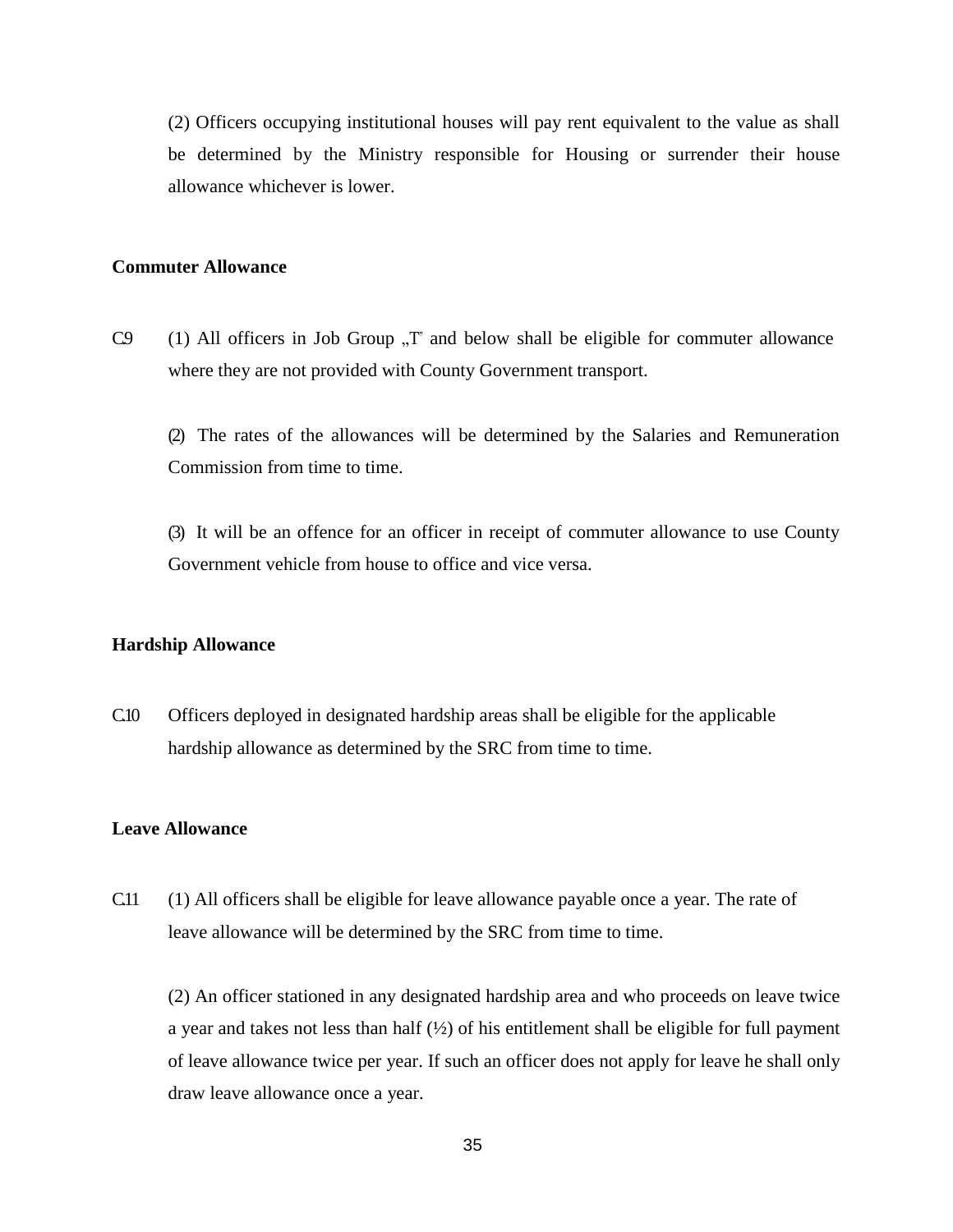## **Entertainment Allowance**

C.12 Public officers in Job Groups  $T^{\prime}$ ,  $U^{\prime}$  and  $V^{\prime}$  are from time to time required by the nature of their duties to provide hospitality and entertainment to official guests. To enable them meet such expenses, a non-accountable monthly entertainment allowance shall be paid as may be determined by the SRC from time to time.

# **Extraneous Allowance**

C.13 Extraneous allowance shall be paid to officers who are called upon to undertake extra responsibilities in addition to their normal duties and therefore work over and above the official working hours on a continuous basis. The rates and eligibility for payment shall be determined by the SRC from time to time.

# **Acting Allowance**

C.14 (1) When an officer is eligible for appointment to a higher post and is called upon to act in that post pending advertisement of the post, he is eligible for payment of acting allowance at the rate of twenty percent (20%) of his substantive basic salary. Acting allowance will not be payable to an officer for more than six (6) months.

(2) Acting appointments shall not be approved to take effect from a date earlier than one (1) month prior to the date on which the recommendation is submitted to the Authorized Officer or the County Public Service Board as the case may be.

(3) The payment of acting allowance shall be subject to recommendation by the County Human Resource Management Advisory Committee and approval by the Authorized Officer.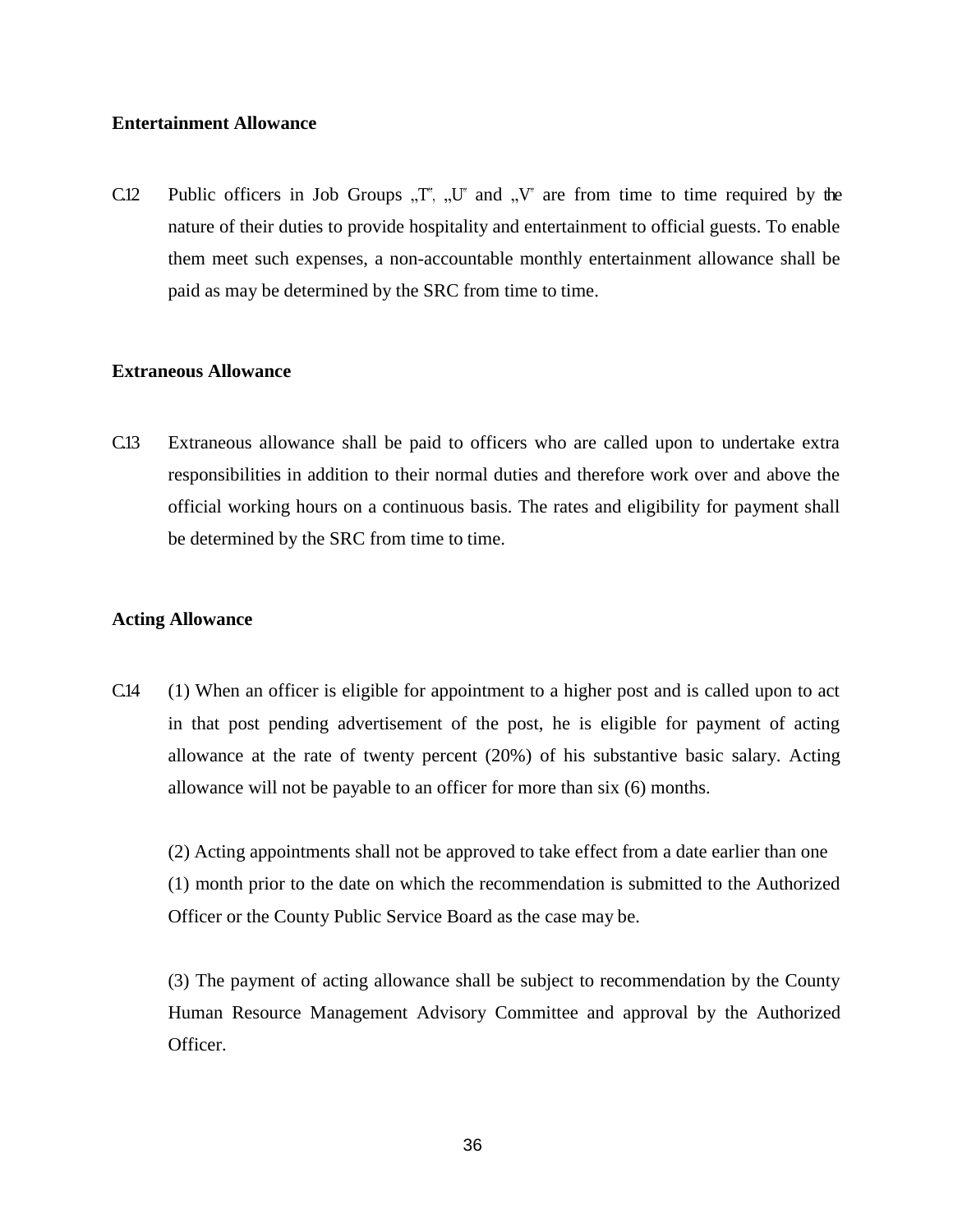(4) All recommendations for acting appointments in Job Group  $\mathcal{Q}^{\dagger}$  and above shall be accompanied by a draft indent for advertisement of the vacancy and shall be forwarded to the County Public Service Board.

(5) When a post falls temporarily vacant due to the absence of the substantive holder, an acting appointment shall not be made unless the period of such absence exceeds thirty (30) days.

(6) A recommendation for an acting appointment for a period of thirty (30) days or less will be considered by the County Public Service Board for those cases where the law or regulations require that, in the absence of the substantive holder of a public office, the function of that public office can be exercised only if another officer is appointed in an acting capacity.

(7) An officer who is appointed to act in a higher post shall be eligible for the duration of his acting appointment for the travelling privileges, accommodation allowance, subsistence allowance or an extraneous allowance and entertainment allowance applicable. However, the officer shall not qualify for house allowance or other remunerative allowances applicable to the higher post.

(8) Acting Allowance shall not be paid against any post falling within the common establishment.

(9) In all cases, an officer must be appointed to act in writing by the Authorized Officer or such other officer to whom the Authorized Officer may delegate such responsibility.

## **Special Duty Allowance**

C.15 (1) When an officer is called upon to perform duties of a higher post but does not possess the necessary qualifications for appointment to that post, he shall be paid special duty allowance at the rate of fifteen per cent (15%) of the officer"s basic salary. The payment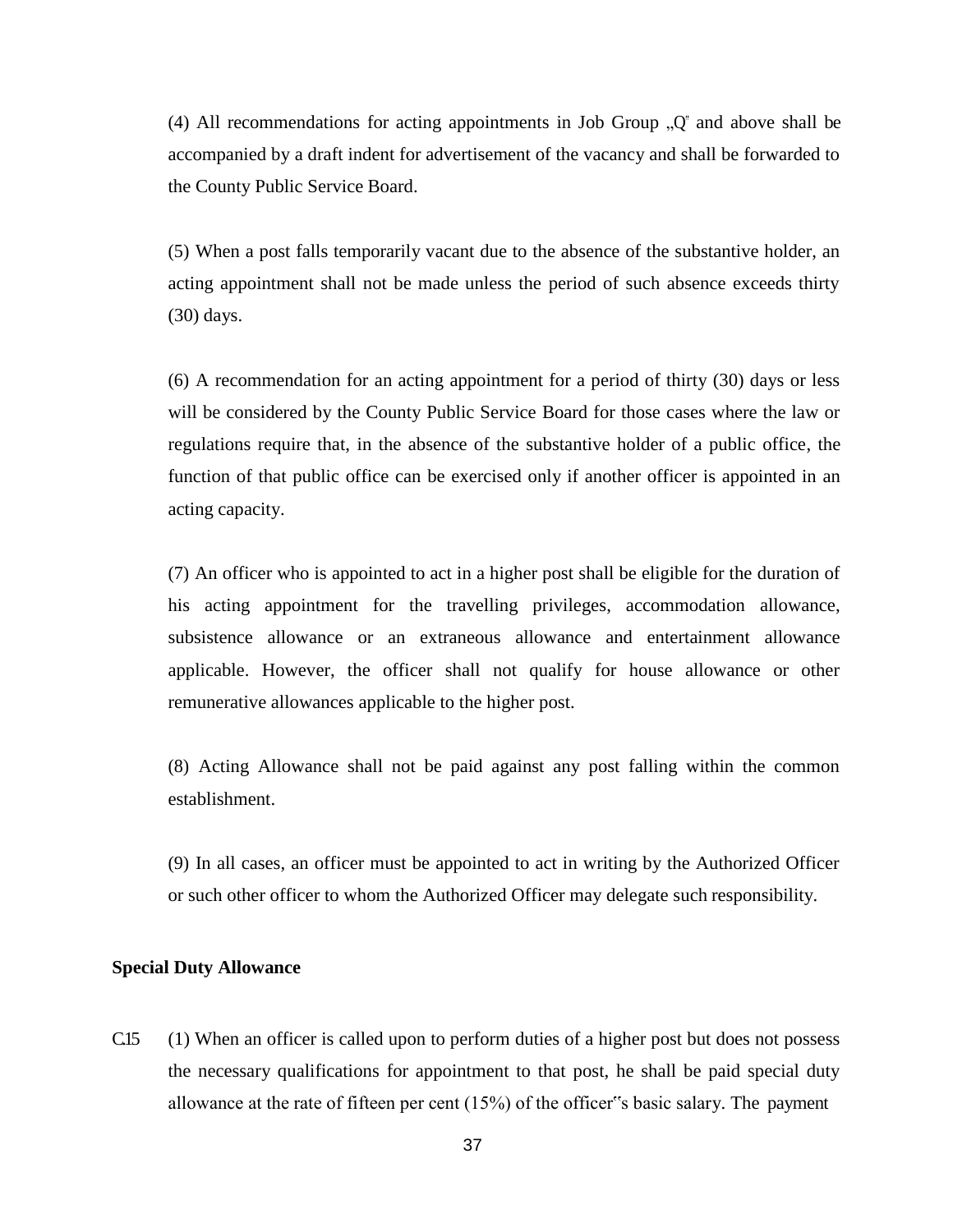of special duty allowance will be subject to recommendation by the Human Resource Management Advisory Committee and approval by the Authorized Officer.

(2) When a post falls temporarily vacant due to the absence of the substantive holder, special duty allowance should not be paid to an officer performing duties of such a post unless the period of absence exceeds thirty (30) days.

(3) Officers shall not be called upon to perform duties of a post that is more than two (2) grades higher than the officer"s substantive grade.

(4) Special Duty Allowance will not be payable to an Officer for more than six (6) months.

(5) Officers performing duties of a higher post under this provision shall be eligible for travelling privileges, accommodation allowance, subsistence allowance or an extraneous allowance and entertainment allowance applicable. However, the officer shall not qualify for house allowance or other remunerative allowances applicable to the higher post

# **Daily Subsistence allowance (Local Travel)**

C.16 (1) When an officer is travelling on duty and stays overnight away from his duty station and makes his own arrangements for accommodation, accommodation allowance shall be paid to him at the rates determined by the SRC from time to time.

(2) Accommodation allowance will be paid for a maximum continuous period of thirty (30) days. Notwithstanding the provisions of paragraph (1) of this provision, an officer who is required to be away from his duty station for more than thirty (30) days will be paid accommodation allowance for the subsequent additional days at half  $(\frac{1}{2})$  rate up to a maximum period of five (5) months. Beyond this period, if the officer continues to work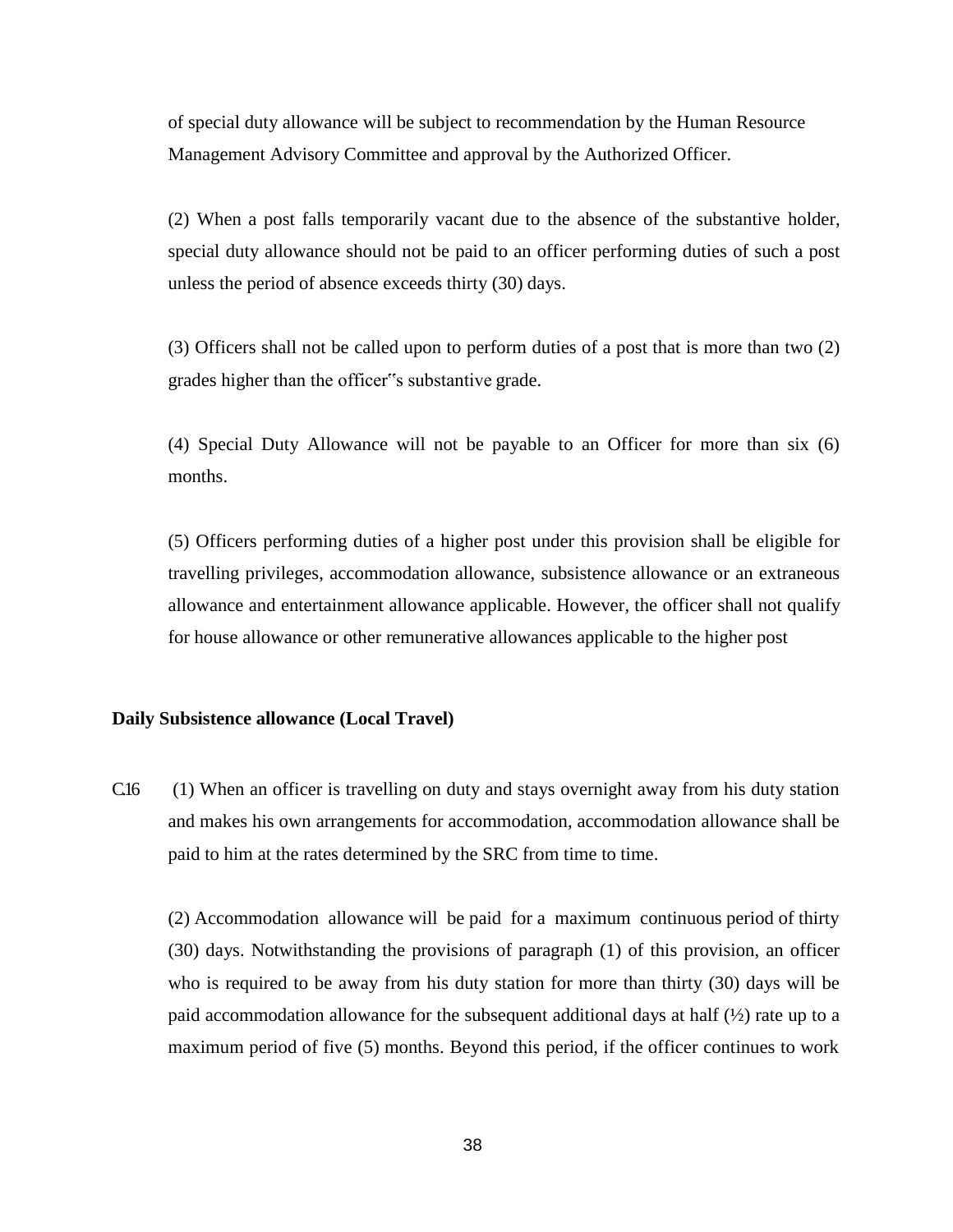in the same station, this will be treated as a posting and accommodation allowance will cease to be applicable.

(3) On transfer from one station to another, an officer may claim accommodation allowance for self and spouse and up to a maximum of four (4) unmarried children under twenty five (25) years of age, who are living with and are in full time schooling and dependent on him should they be compelled to spend one or more nights on the journey. The rate of allowance for the spouse and children aged eighteen (18) years and above will be the same as that of the officer. The rate for the children below eighteen (18) years will be half that payable to the officer.

#### **Meal Allowance**

C.17 (1) Meal allowance will only be paid to officers travelling on duty within the county but who are not required to spend a night away from the permanent duty station. Meal allowance will not be paid alongside accommodation allowance.

(2) Meal allowance shall be paid at the rate determined by the SRC from time to time.

(3) Meal allowance shall not be paid as a compensation for officers who are required to work beyond the official working hours.

#### **Daily Subsistence Allowance while Travelling on Duty Outside Kenya**

C.18 (1) A public officer who is required to travel on duty outside Kenya will be granted subsistence allowance at the daily rates determined by the SRC from time to time.

(2) The rates of subsistence allowance are designed to meet the cost of accommodation at good, but not luxury class hotels, meals, including service charges, local travelling (such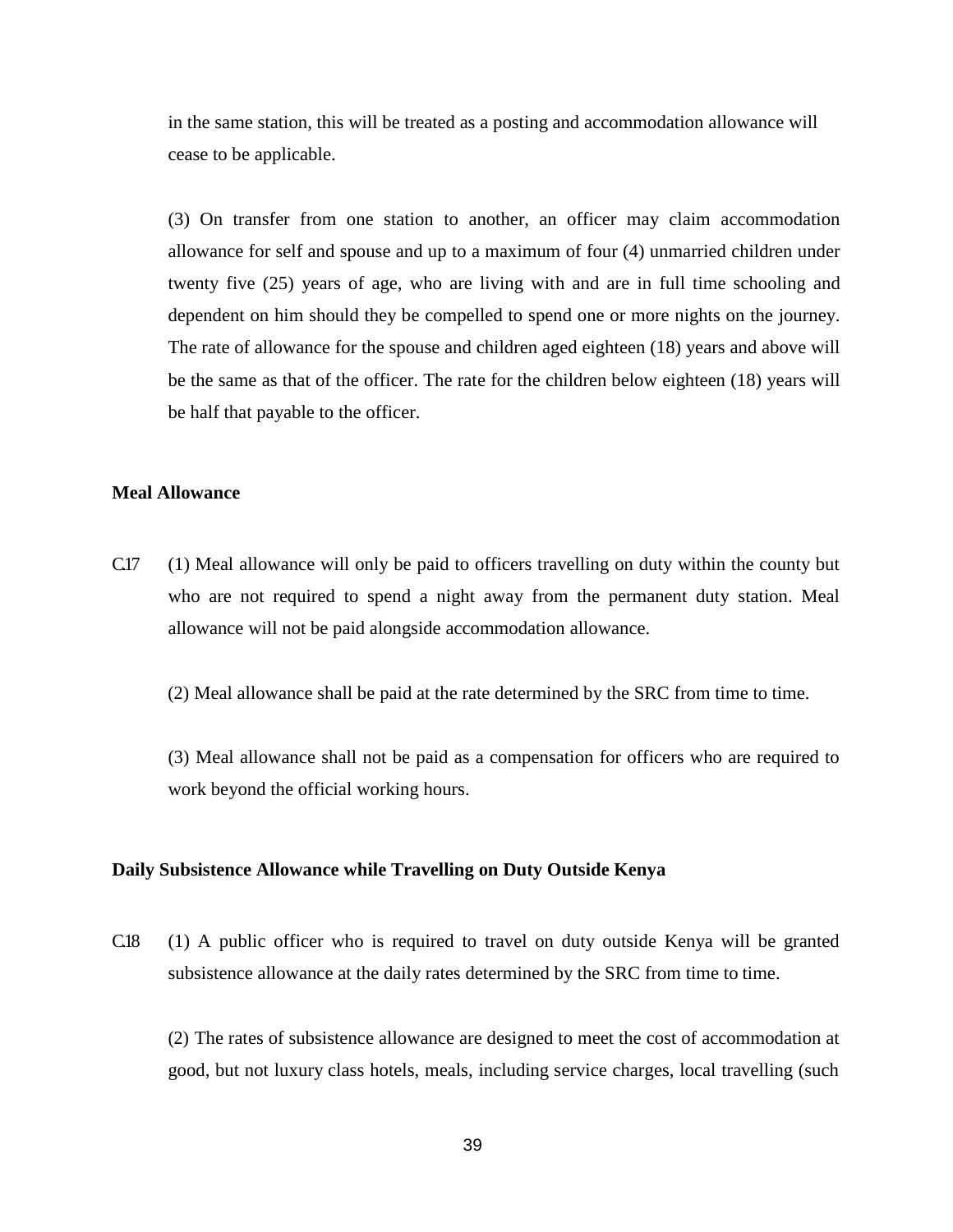as taxi, bus or train fare), incidental expenses including any taxes and an element in respect of essential entertainment.

(3) Travelling expenses incurred from the airport to a hotel or other residential place and vice versa, airport charges, fees for vaccination, visas and passport charges will be refunded.

(4) Where an officer"s travelling and accommodation expenses are covered in full by the County Government or any other Organization, a residual allowance of up to one-quarter  $(\frac{1}{4})$  of the standard rate of subsistence allowance will be paid to him to cover incidental expenses.

(5) In cases where the sponsor does not meet the expenses directly but pays an allowance and such allowance is less than the standard rate of subsistence allowance, the officer may claim the difference from the County Government.

# **Overtime Allowance**

 $C.19$  (1) Where an officer in Job Group  $\sqrt{J}$  and below is required to work overtime, an allowance may be granted to him with approval of the departmental head for overtime worked in excess of forty (40) hours per week, at the rate of one and a half  $(1\frac{1}{2})$  times the officer"s basic salary during working days and two (2) times the officers basic salary during other days including public holidays.

(2) Overtime allowance will be paid subject to a maximum of ten hours per week.

(3) This provision will not apply to certain categories of staff in County Departments who are required to work overtime regularly and an allowance has been authorized for their compensation.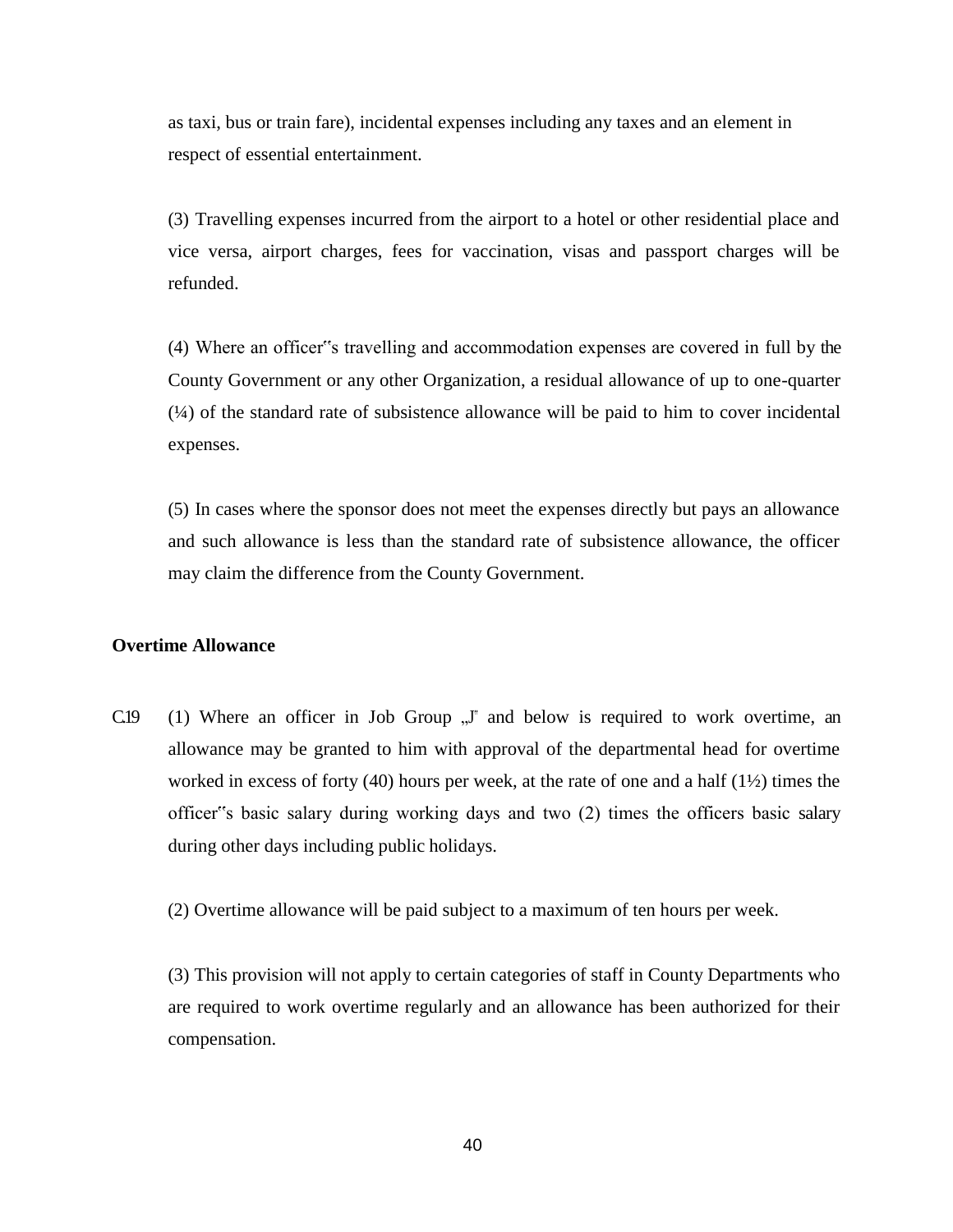## **Transfer Allowance**

- C.20 (1) When an officer is transferred from one station to another, he will be eligible for transfer allowance amounting to one (1) month"s basic salary provided the new station is not less than 40 kilometres from the former station. Transfer allowance will be paid at least three (3) days prior to departure.
	- (2) Transfer allowance will not be paid to:-
	- i. Field officers such as Surveyors, Hydrologists, Engineers, Geologists, and Inspectors of Works, when moving from one camp to another;
	- ii. Officers who are deployed on temporary basis (i.e. on relief duty) for a period not exceeding five (5) months; and
	- iii. Officers who are transferred at their own request.

# **Field Allowance**

C21 (1) Field officers such as surveyors, road foremen, prospectors and officers in charge of land development units, whose duties entail continuous field work and who live in movable accommodation (i.e. portable huts, tents or caravans), may be granted a regular field allowance at the rate of 25% of the daily Accommodation Allowance as provided from time to time.

## **Baggage Allowance**

C.22 (1) When travelling on first appointment, transfer or termination of appointment, an officer shall be provided with a county government vehicle to transport his luggage.

(2) In the absence of a vehicle, the officer will be eligible for a baggage allowance at rates determined by the relevant agency from time to time.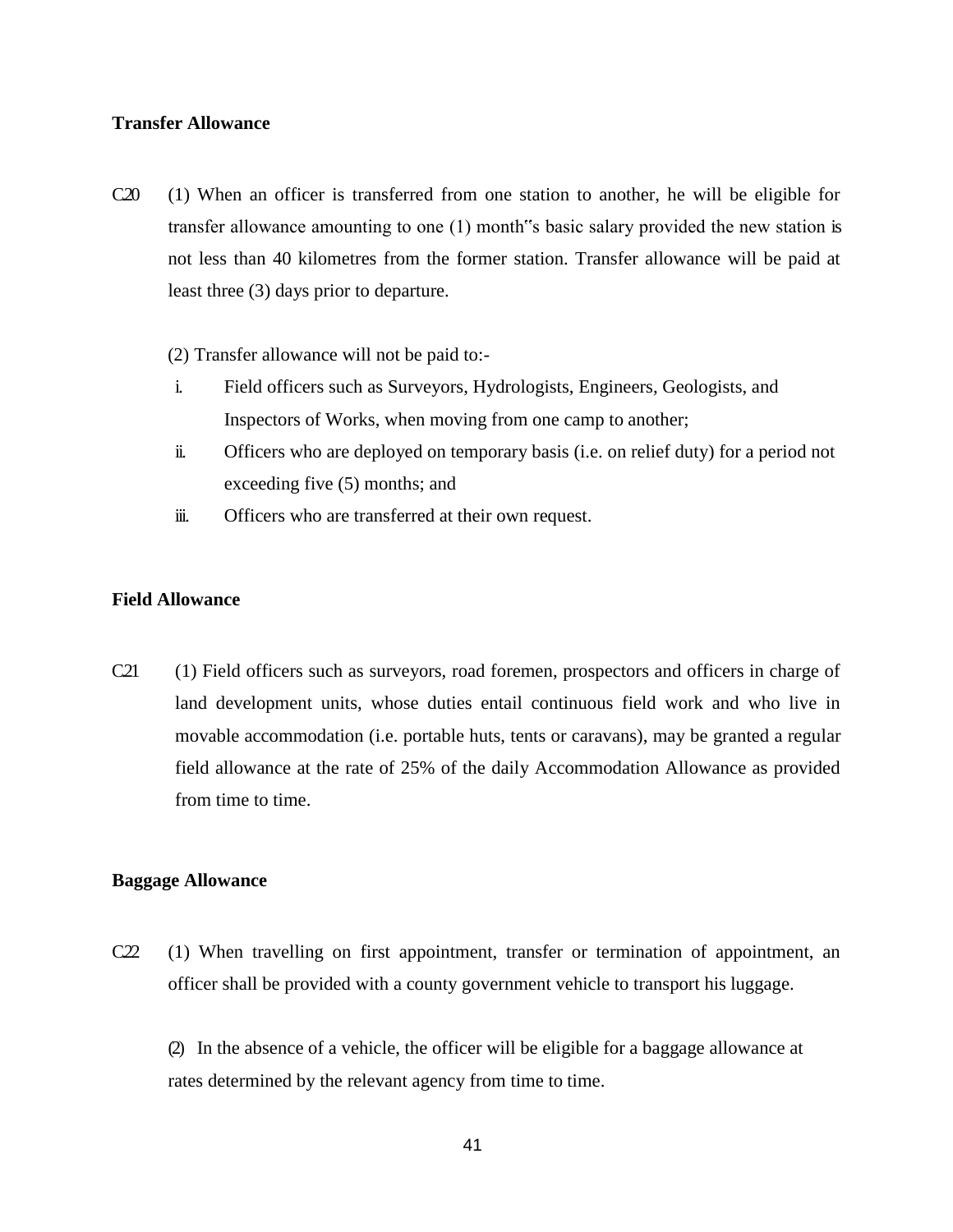(3) The officer will be expected to request for transport within three (3) months of appointment, transfer or termination of appointment failure to which, the privilege will be forfeited.

(4) In case of the death of an employee, the next-of-kin shall be eligible for a baggage allowance at rates determined by the relevant agency from time to time.

# **Other Allowances**

C.23 The County Government may pay other allowances to different categories of public officers in various circumstances. Such allowances shall be determined by the SRC and communicated from time to time.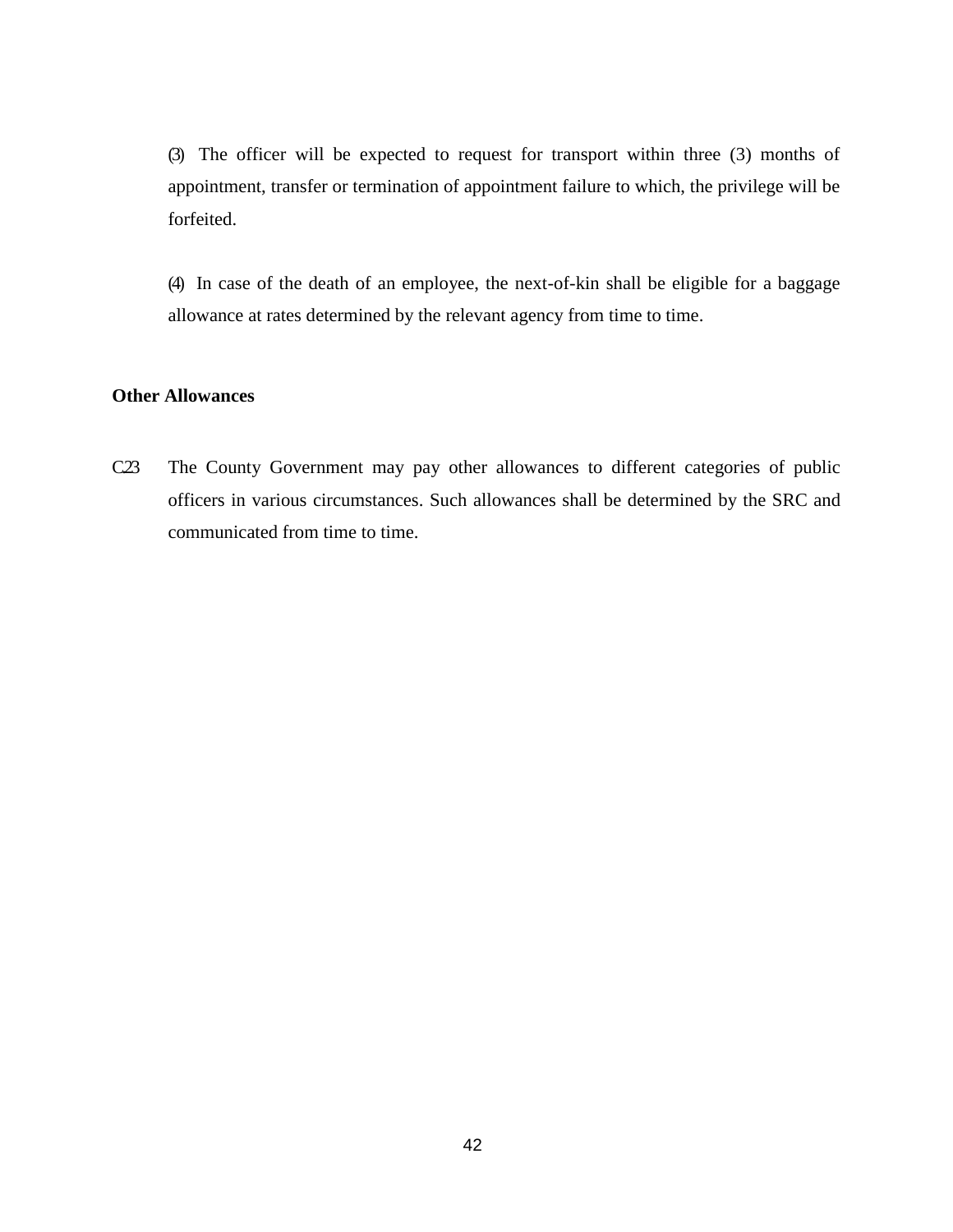# **SECTION D**

# **BENEFITS**

## **Introduction**

This section deals with various benefits including Housing, medical, transport and terminal benefits provided by the Government.

# **Allocation of Government Houses**

D.1 (1) The Government provides government houses for employees who are required to pay rents at prevailing market rates as determined from time to time by the Ministry responsible for Housing.

(2) Government institutional houses shall be allocated at the station where an officer is posted for duty. The guidelines for allocation shall be provided by the Ministry responsible for Housing from time to time.

(3) Applications for Government housing should be submitted to the Authorized Officers responsible for Housing through the Authorized Officer.

(4) The responsibility for the allocation of housing at Institutions and recovery of rent rests with the respective Authorized Officers.

# **Occupation of Government Houses**

D.2 On occupation of a Government quarter, the Authorized Officer responsible for housing shall notify the Authorized Officer of the County Department in which the public officer is serving for the purpose of rent recovery.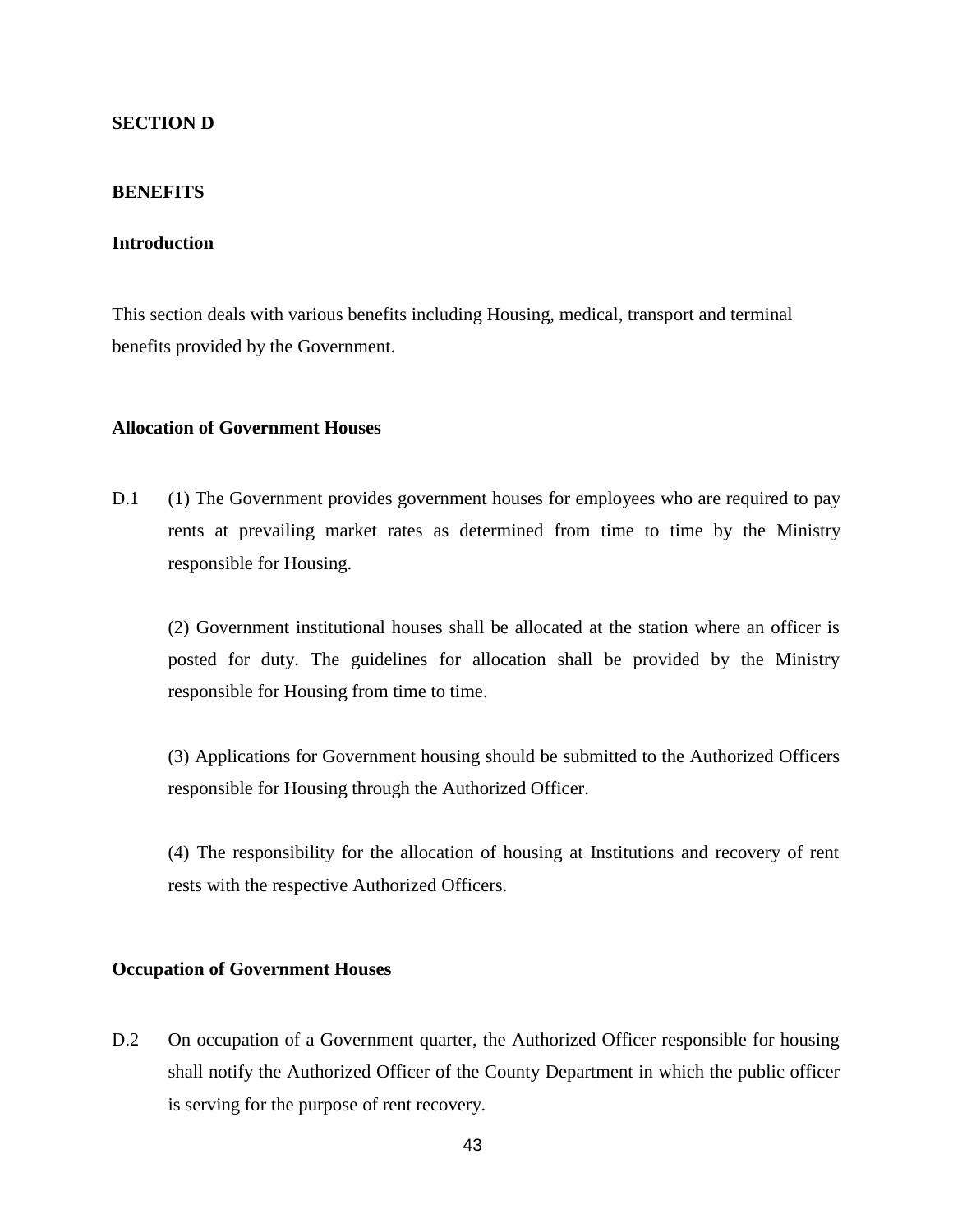## **Government Mortgage Scheme**

D.3 (1) The Government through the Ministry responsible for Housing has established a Mortgage Scheme for state and public officers to facilitate the officers to purchase or construct residential houses.

(2) The scheme shall be managed in accordance with the regulations developed by the Ministry responsible for Housing.

# **Medical Benefits**

D.4 (1) The County Government has established a Medical Insurance Cover to provide medical benefits for Public Officers, their spouses and dependent children.

(2) The Medical Insurance Cover will be reviewed annually to ensure that the Government and its employees get value for money invested in the Scheme.

# **Medical Treatment outside Kenya**

D.5 Employees and their dependants will be eligible for medical treatment outside the country in cases where such treatment is not available locally, subject to prior authorization by the Director of Medical Services and the Scheme administrator.

## **Medical Ex-gratia Assistance**

D.6 (1) The Government will provide medical ex-gratia assistance to cover in-patient medical expenses incurred by an officer, spouse and dependent children 25 years and below, subject to prevailing limits upon exhaustion of the medical cover entitlement within a financial year.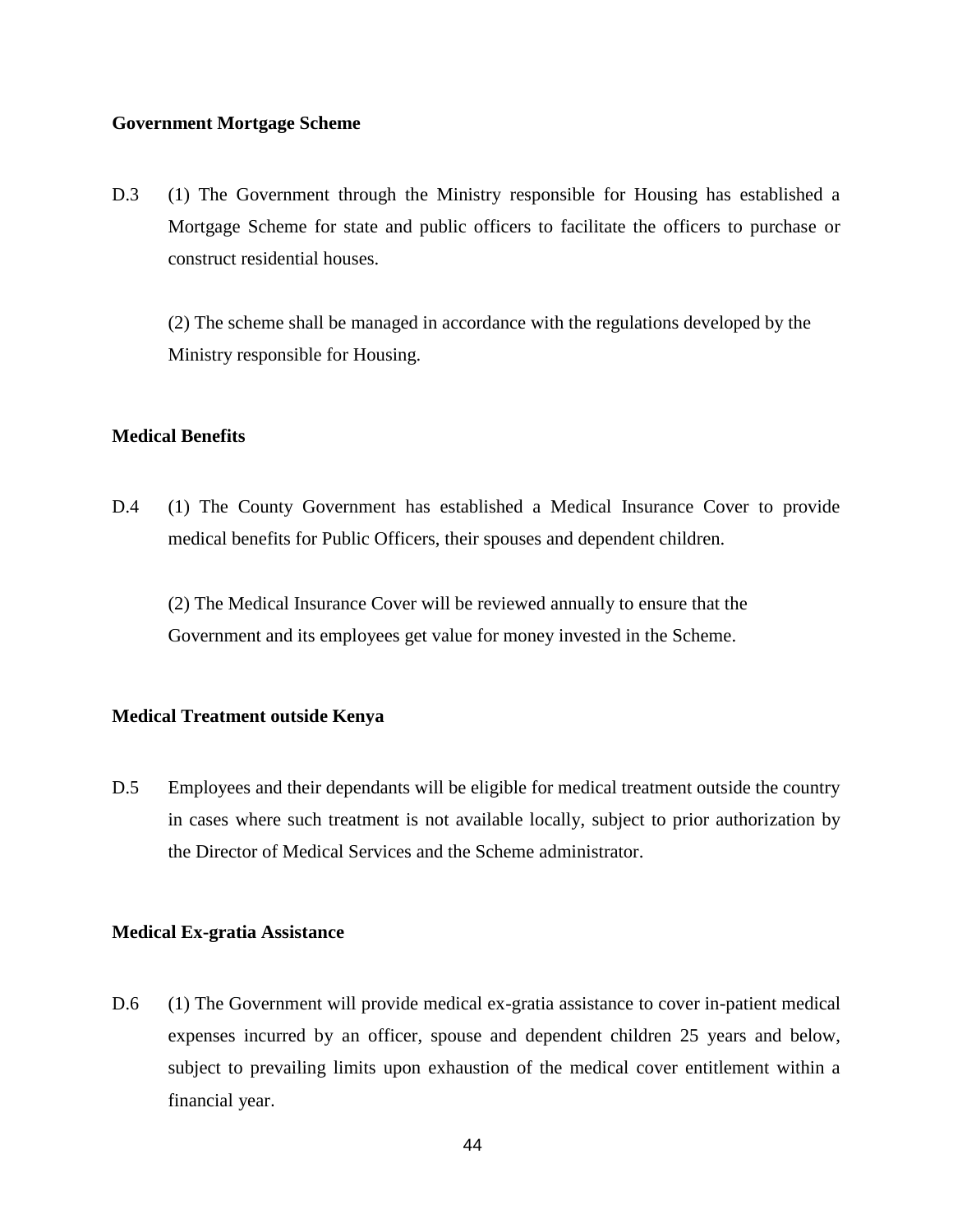(2) All cases for ex-gratia assistance should be referred to the County department responsible for PSM for consideration and approval.

## **Transport**

D.7 Transport in the Public Service is regulated through the Government Transport Policy. This Section addresses various aspects of the Transport Policy and includes the car loan scheme, transport of officers while on duty and use of Government vehicles. It includes travelling privileges to members of the officer"s family in certain circumstances and transportation of personal effects.

## **Car Loan Scheme**

D.8 (1) The Government through the Ministry Responsible for Finance has established the Civil Servants Car Loan scheme to enable public officers purchase cars.

(2) The loan shall be disbursed as per the regulations developed by the Ministry responsible for Finance.

## **Eligibility for Transport**

D.9 (1) The Government will provide transport for an officer - travelling on duty outside the duty station.

(2) Transport will be provided for an officer, his spouse and unmarried children aged twenty five (25) years and below who are living with and are dependent on him, on occasions when they are travelling on transfer and on retirement. The age limit for children may be extended beyond twenty five (25) years for, children living with disability or for those still in school, with the approval of the Authorized Officer.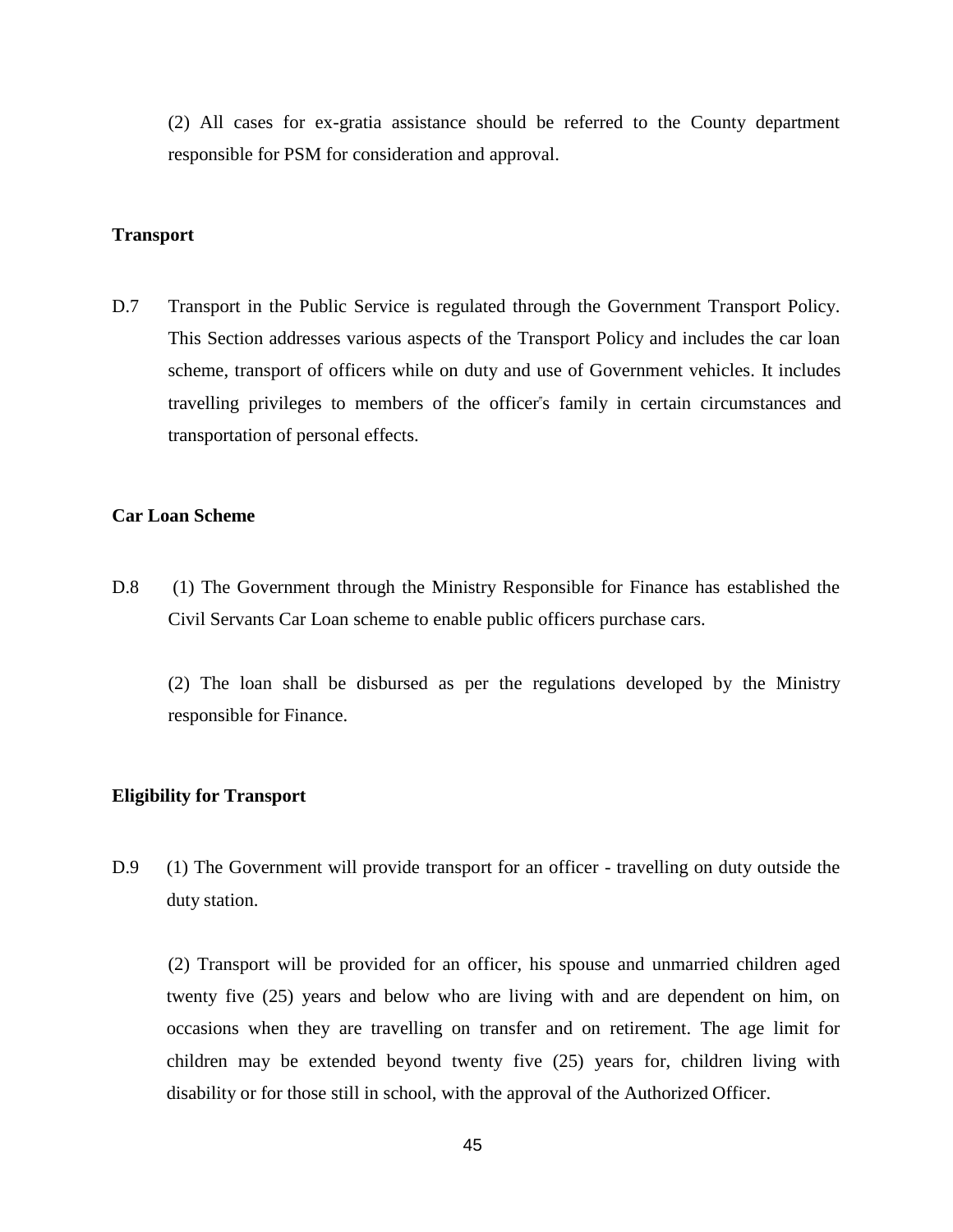## **Travelling by Public Service Transport**

D.10 When travelling by road or railway on transfer or duty outside the duty station, an officer will be eligible to claim applicable reimbursements of the amount of the fare paid on production of travel tickets.

## **Travelling by Government Vehicles**

D.11 All officers in Job Group  $T^*$  and below will use pool transport when travelling on official duty. County Departments will provide officers travelling outside their duty stations with pool transport or imprests to facilitate use of public transport depending on the nature of work and cost implication. Where possible, officers should travel together in one vehicle.

## **Use of Personal Vehicle**

D.12 (1) In the absence of Government vehicle, an officer may with prior authority of the Authorized Officer use his personal vehicle for official duty.

(2) Where such authority is granted, the employee shall claim reimbursement based on the prevailing Automobile Association (AA) of Kenya rates. The vehicle capacity shall be limited to 2,000 c.c.

## **Travelling by Air**

D.13 (1) When travelling on duty to another country an officer may travel by air. Air travel on duty within Kenya will require the prior approval in writing of the Accounting Officer. Such approval may be given when other modes of transport are unavailable, air travel is economical or where the saving of time is paramount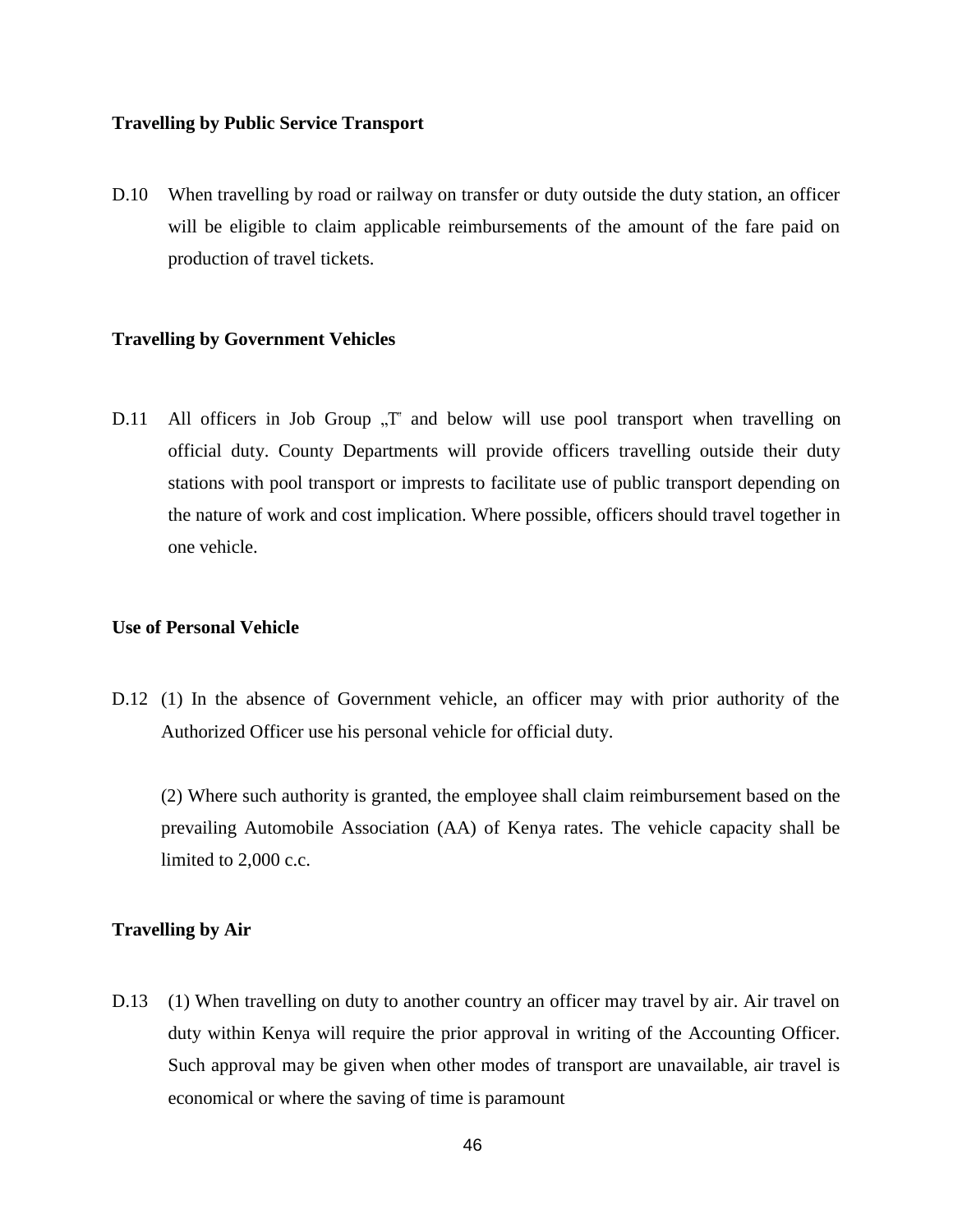(2) State and Public Officers will travel as follows:-

- i. Governor and Deputy Governor- Business Class.
- ii. All other state and public officers Economy Class

(3) When it is necessary to travel by air within Kenya to places not served by any commercial airline, the services of other Government departments/agencies shall be utilized in accordance with the existing transport policy.

# **Travelling for Interview**

D.14 An officer who is invited for an interview by the County Public Service Board or a County Department will be regarded as travelling on duty and his travelling expenses will be charged to the appropriate vote of his County Department. This regulation will also apply to officers who travel to other stations to sit for examinations conducted by the Public Service Commission.

# **Travelling on Retirement**

D.15 On retirement, the Government will meet the officer"s transport cost to his retirement destination within Kenya. The cost of transport in this case will be limited to the cost of road and rail transport in respect of the officer, his nuclear family and baggage. The officer will be expected to request for transport within six months of retirement

## **Transport Facilities on Bereavement**

D.16 (1) Transport facilities for a deceased officer and immediate family members shall be provided at Government expense to the place of burial when an officer dies while in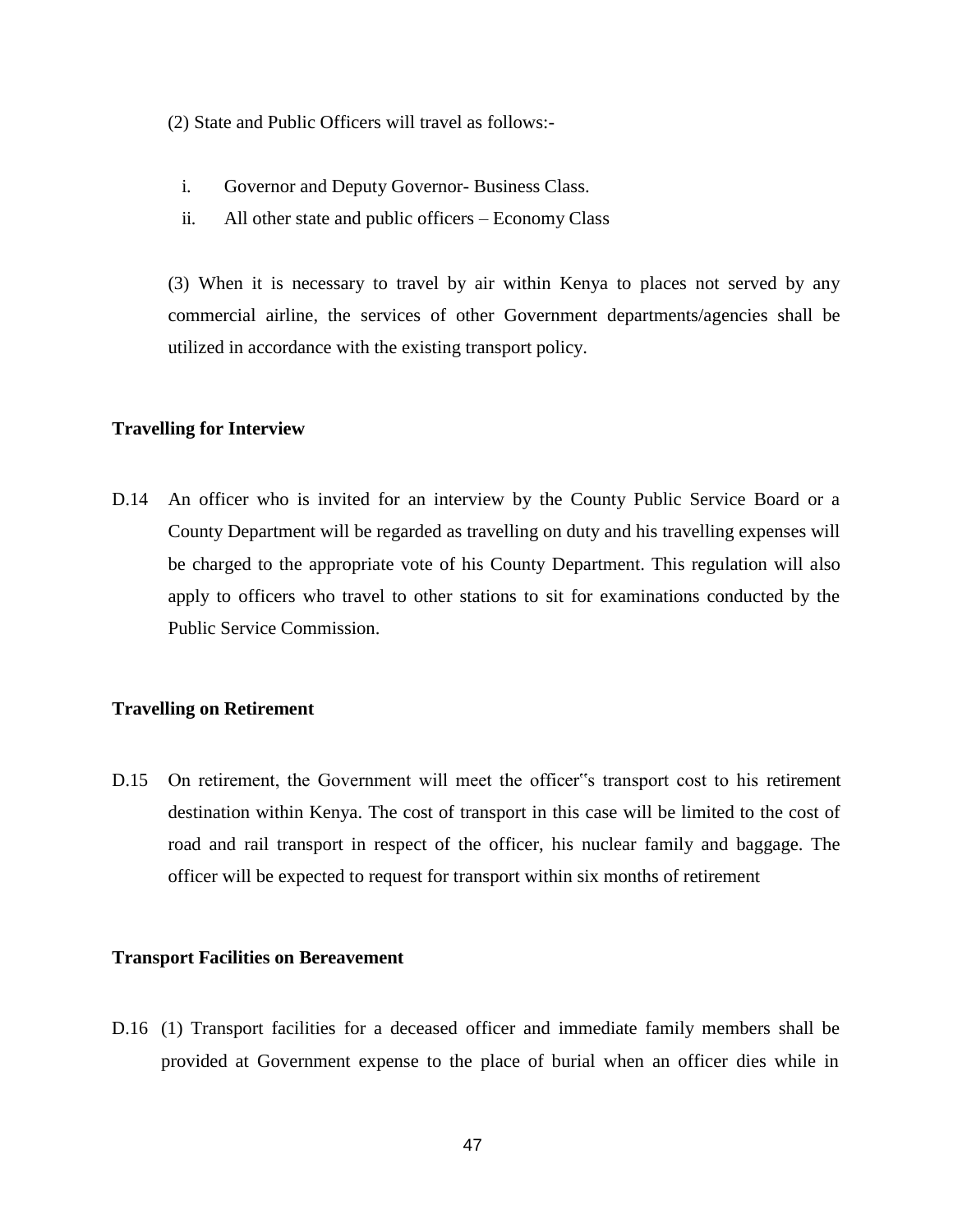service and if the spouse or dependant unmarried children aged twenty five (25) years and below die while the officer is still in the service.

(2) The Government shall provide a token contribution of Ksh.50,000 to defray funeral expenses for a deceased officer, one spouse and up to four (4) children aged twenty five (25) years and below.

(3) Where Government transport is not available, a private hearse may be hired at Government expense.

(4) An officer who will represent the Government at the burial of the deceased shall be granted official transport.

# **EXIT FROM THE SERVICE AND TERMINAL BENEFITS**

- D.17 The Government has established various benefits payable to public officers who exit from the service. This Section provides guidelines on various forms of exit from the Service and the benefits payable.
- D.18 The various forms of exit from the public service include:
	- i. Resignation
	- ii. Termination in accordance with the letter of appointment
	- iii. Expiry of contract
	- iv. Retirement:
		- a) on attainment of mandatory retirement age
		- b) under "50 Year Rule"
		- c) on medical grounds
		- d) on abolition/re-organization of office
		- e) Retirement in public interest
	- v. Dismissal
	- vi. Death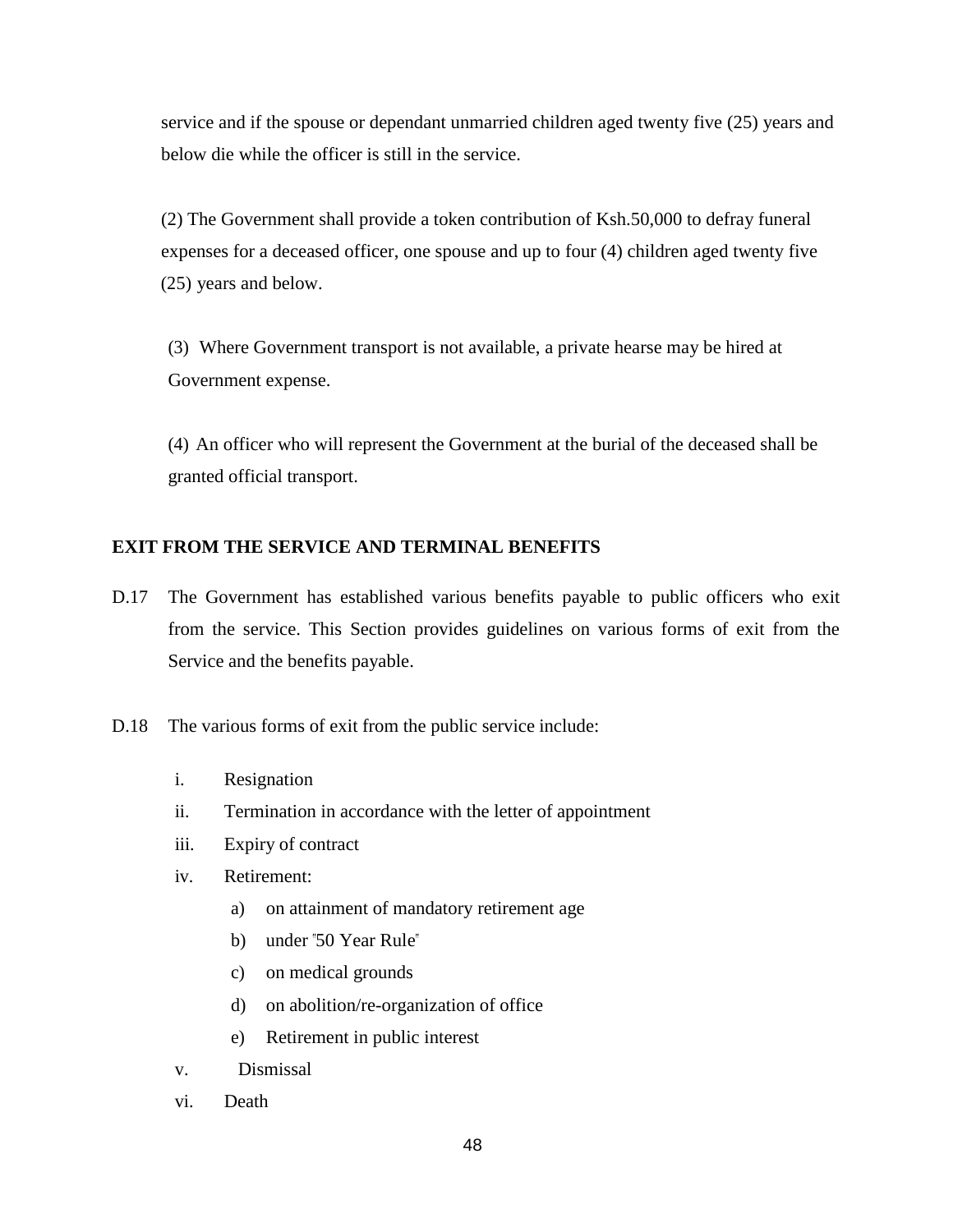## **Resignation**

D.19 (1) An officer may resign his appointment by giving one (1) month notice or by paying one month"s gross salary in lieu of such notice. An officer on contract may resign his appointment in accordance with the terms of the contract.

(2) On resignation, an officer is required to settle any outstanding liabilities to the Government. Any amount due to an officer will be withheld and applied to settle any sum due from him. If any liabilities are outstanding, the matter will be referred to the Attorney General for legal redress.

(3) An officer whose terminal benefits are determined under the Pensions Act will not be eligible for pension or gratuity on leaving the Service except in the specific circumstances defined in the Pensions Act or letter of appointment. An officer who resigns cannot, if subsequently re-employed after a break of service, count his previous service for pension.

(4) An officer who is a member of the Public Service Superannuation Scheme, shall on resignation, be eligible for terminal benefits in accordance with the terms set out in the scheme.

## **Termination of Appointment**

D.20 The employment of an officer serving on contract or probationary terms may be terminated by an Authorized Officer in accordance with the provisions of the officer"s agreement or by giving appropriate period of notice or gross salary in lieu of notice.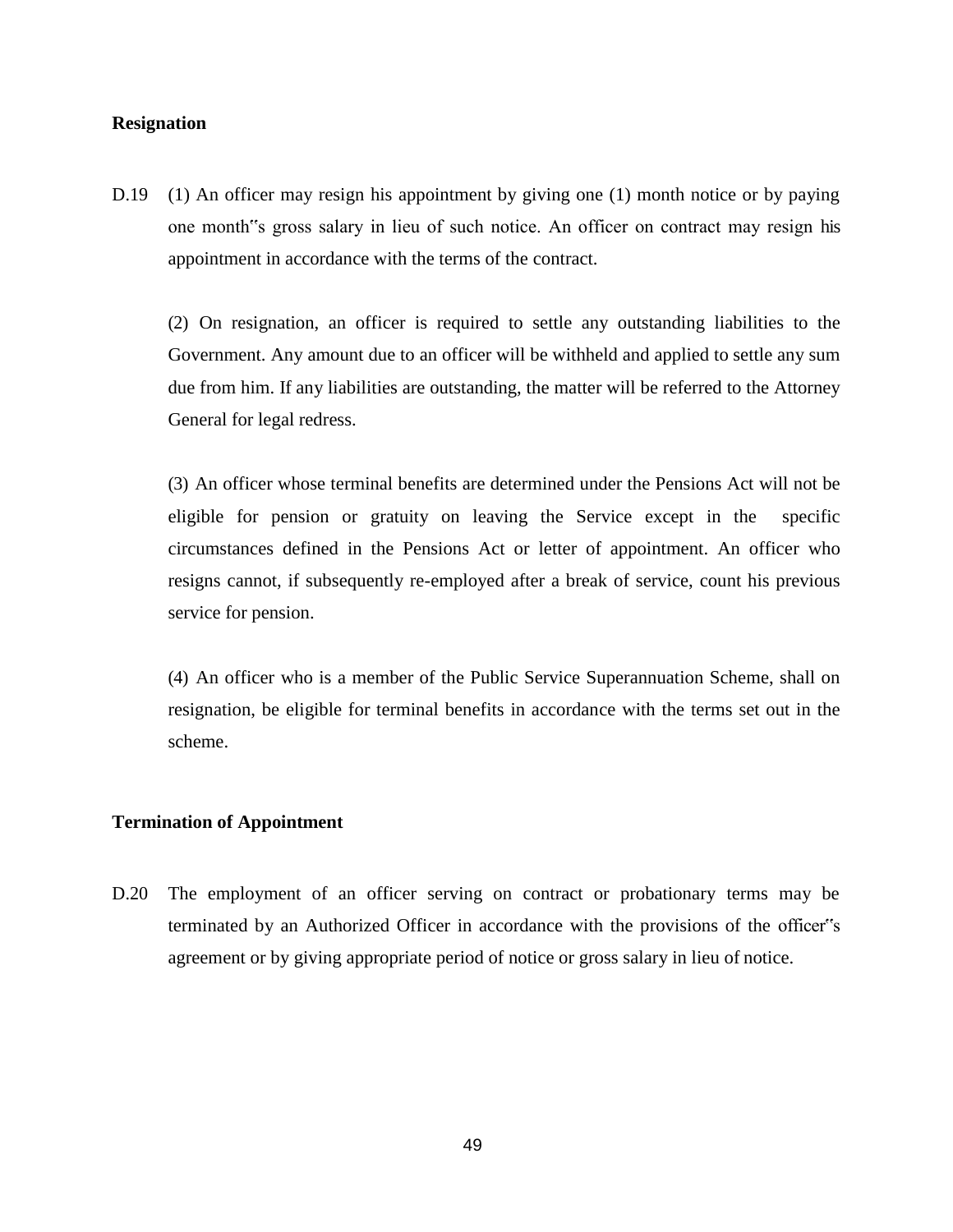# **Mandatory Retirement Age**

D.21 All officers shall retire from the Service on attaining the mandatory retirement age of 60 years, 65 years for persons with disabilities and/or as may be prescribed by the government from time to time.

## **Retirement under the '50 Year' Rule**

D.22 (1) An officer on attaining the age of 50 years may opt to retire any time thereafter.

(2) An officer whose pension is determined under the Pensions Act and has completed ten (10) year"s service, will be eligible for pension should he retired or opt to retire under"50 year" rule. However, if he has less than ten years" service, he will be eligible for a gratuity in accordance with the Pensions Regulations.

(3) An officer will be required to give one (1) month"s notice of his intention to retire under the "50 year" rule.

(4) An officer who is a member of the Public Service Superannuation Scheme and opts to retire under the "50 year" rule will be eligible for benefits under the Scheme.

(5) Applications from officers to retire under the "50 year" rule will be approved by their respective County Executive Committee Member.

# **Retirement on Medical Grounds**

D.23 (1) Where it appears to an Authorized Officer that an officer is unfit for continued service due to ill-health, the officer may be considered for retirement on medical grounds.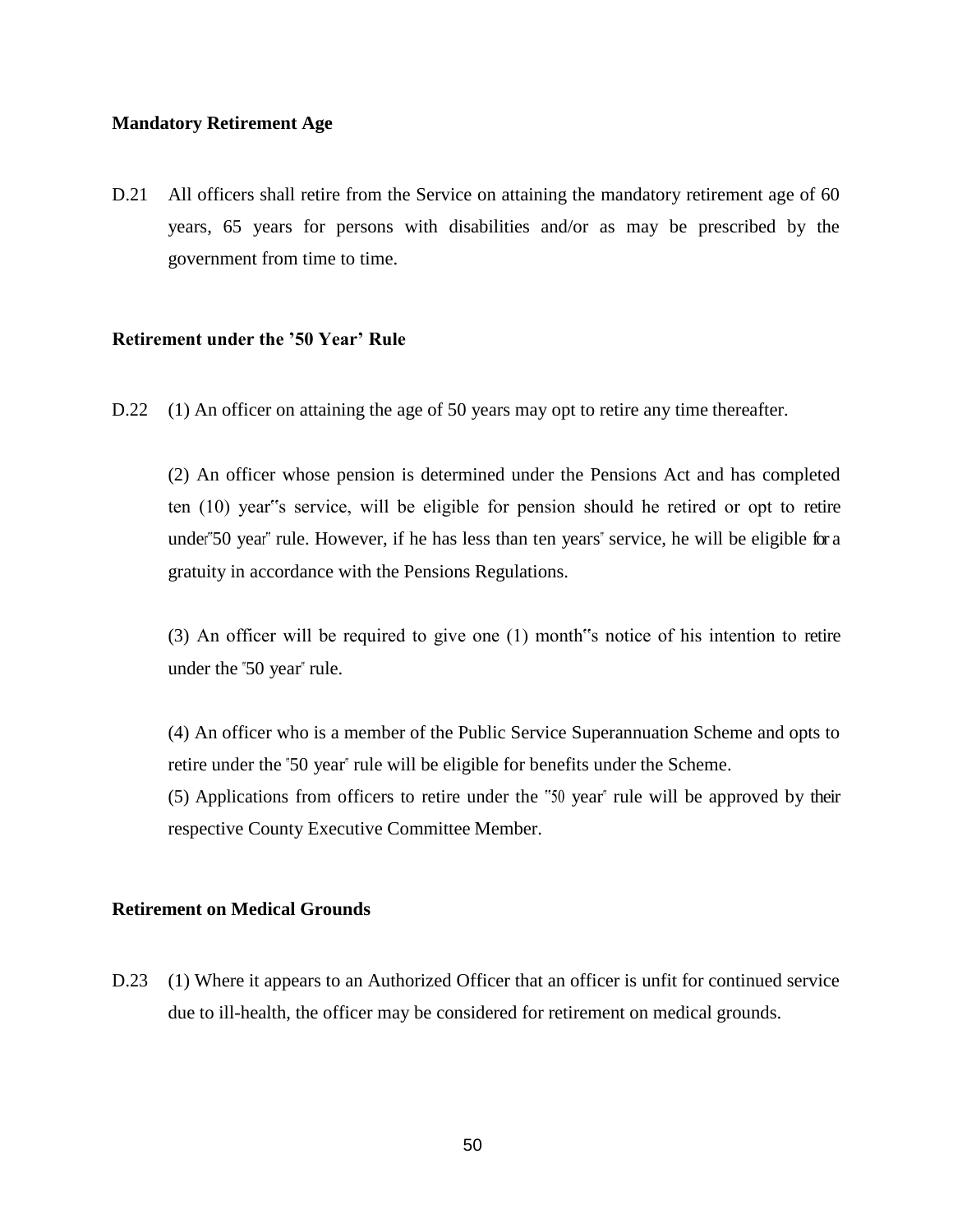(2) Where it is necessary to convene a Medical Board to determine an officer"s fitness for further service or otherwise, the Authorized Officer shall refer the case to the Director of Medical Services.

(3) The Director of Medical Services shall forward a report to the respective County Department within a period of one (1) month after appearance of the Officer before the medical board.

(4) The retirement of an officer on medical grounds will require the authority of the County Public Service Board.

## **Retirement on Abolition/Re-organization of Office**

D.24 An officer may be retired either on the abolition of the office he holds or upon the reorganization of the County Department in which he holds an office. The retirement shall be approved by the County Public Service Board.

## **Dismissal**

D 25 (1) Dismissal refers to termination of appointment arising out of disciplinary proceedings.

(2) An officer, whose pension is determined under the Pensions Act and is dismissed from the Service, shall not be eligible for pension benefits. However, he will be entitled to Employer"s contribution under N.S.S.F. Act and the Widows and Children"s Pension Scheme.

(3) An officer who is a member of Public Service Superannuation Scheme shall on dismissal be eligible to terminal benefits as provided in the Scheme.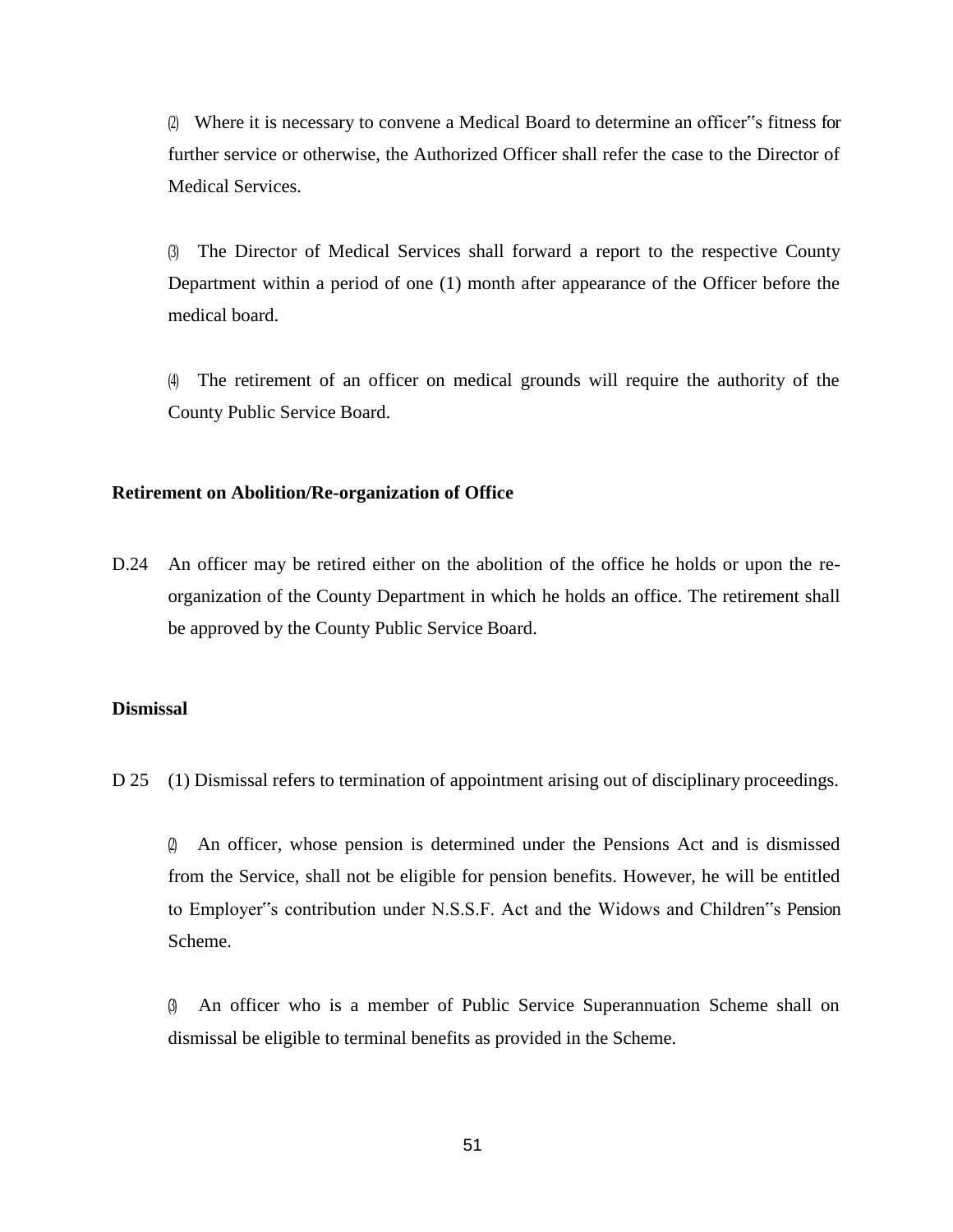## **Death**

D.26 Upon the death of a public officer, the legal beneficiary shall be paid death gratuity and dependants pension. In addition, in case of death of an officer who was contributing to Widows and Children"s Pension Scheme, the legal beneficiary shall be paid the benefits thereof.

#### **National Social Security Fund (NSSF) Benefits**

D.27 An officer who is a member of the NSSF shall be eligible for terminal benefits under the NSSF Act.

## **Widows' and Children Pensions Scheme**

D.28 (1) The Widows" and Children"s Pensions Scheme, established under the Widows" and Children"s Pensions Act of 1965, makes provision for granting pensions to widows and children of deceased public officers with effect from  $1<sup>st</sup>$  January, 1966. Entry into the Scheme was optional for all male Kenyan citizens who were serving with the Government on pensionable terms of service (confirmed or probationary) on or before  $1<sup>st</sup>$ January, 1966 and compulsory for those who joined the service thereafter.

(2) A female pensionable officer who is a Kenyan citizen may opt to join the Scheme if she can prove her husband is wholly or mainly dependent on her. If, however, in the event of her husband"s death, she remarries, the subsequent marriage and the children thereof shall not be taken into account for the purposes of the Scheme unless she proves while she is still a public officer that her husband by that marriage is wholly or mainly dependent on her.

(3) A monthly contribution of 2% of the officer"s salary will be recovered towards the fund.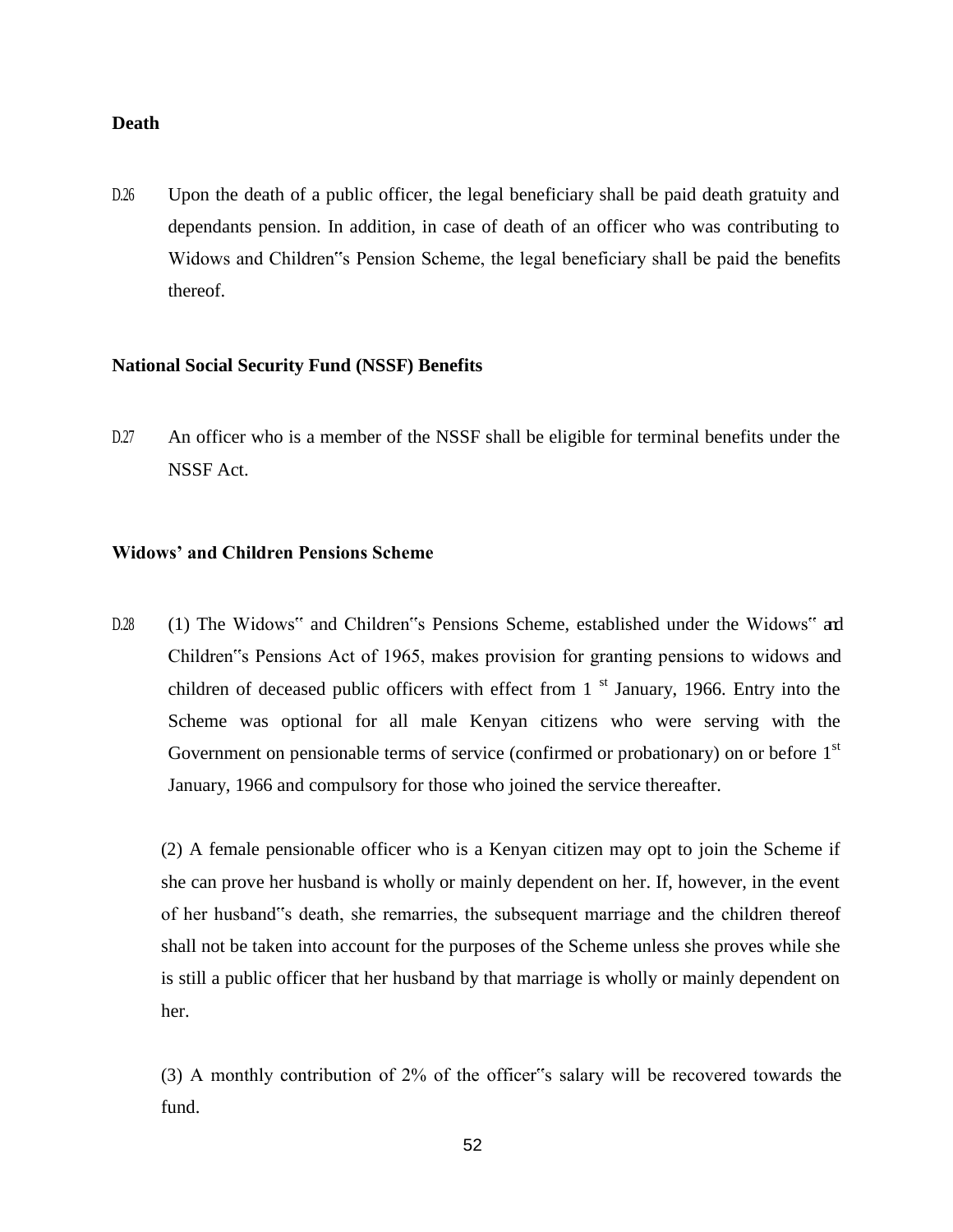(4) This Regulation will apply to officers whose pension is determined under the Pensions Act.

## **Refund of Contributions**

D.29 (1) Where an officer who was a member of WCPS has no spouse or children of dependant age on the last day of his service, i.e. he remained unmarried or his spouse died during his service and all his children have ceased to be dependant and he leaves the service with eligibility for the grant of a pension, the total amount of his contributions shall be refunded to him with interest. Where an officer leaves the service without the grant of a pension i.e. on resignation or dismissal, the total amount of his contributions shall be refunded to him with interest. If an officer retires on any other ground, apart from medical, and he is entitled to receive a service gratuity only, he can opt to be refunded his contributions, instead of benefits under the Scheme.

#### **Conditions Attached to Payment of Benefits**

- D.30 (1) The widow" spension is payable until her death, remarriage or cohabitation.
	- (2) A widow"s pension will not be granted (except in special circumstances) if the husband dies within twelve (12) months of the marriage and there are no children.
	- (3) An officer"s widow cannot benefit if the marriage took place after he left the service.

(4) In the case of a polygamous officer, if he leaves more than one widow, benefits are divided equally between the widows, subject to the satisfaction of the other conditions.

(5) A divorced wife shall not benefit.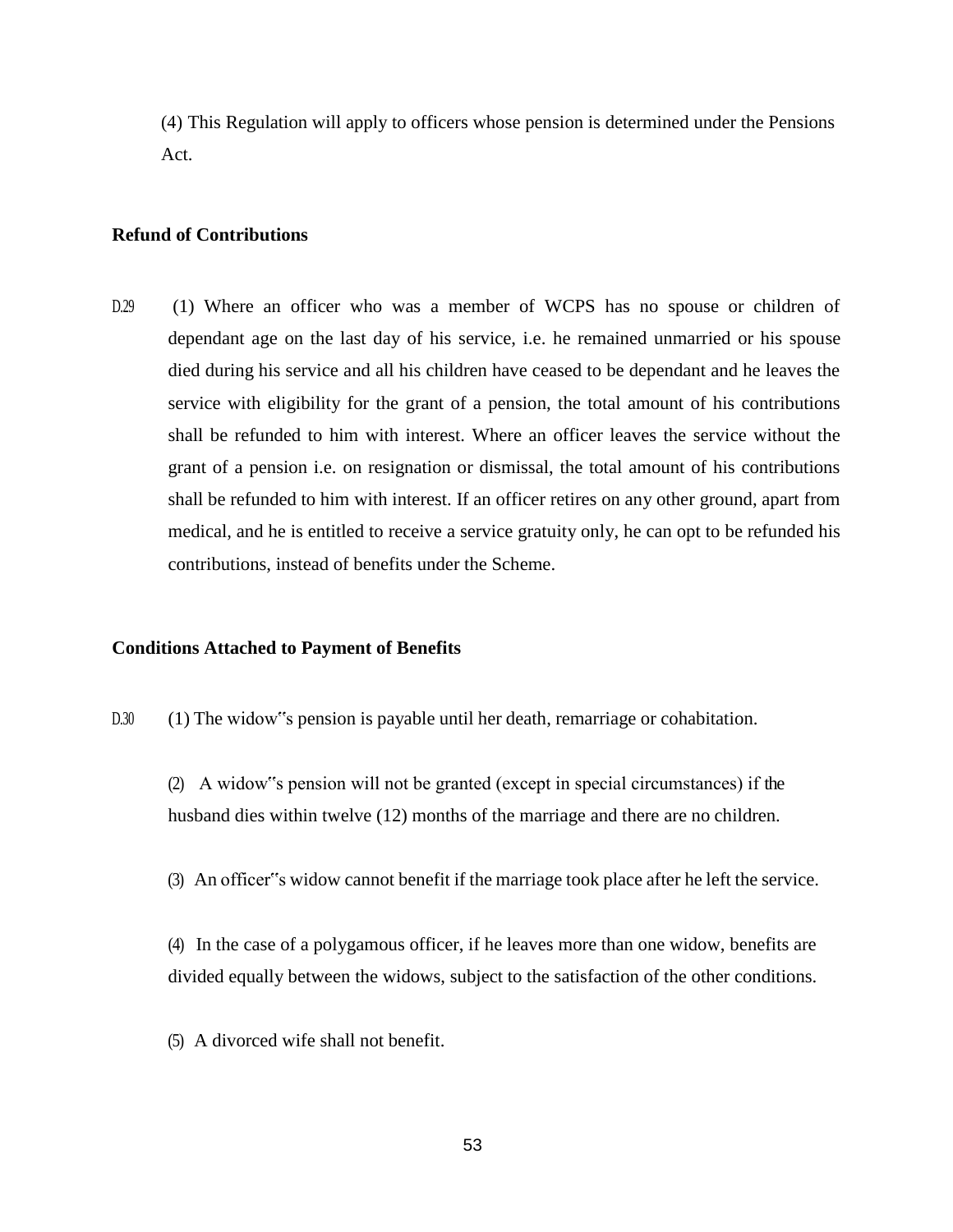(6) A child"s pension is payable in accordance with the Widows and Children"s Pension Scheme (WCPS) Act.

(7) Adopted child, or step-child only qualifies for payment of benefit if the child was wholly or mainly dependent on the officer at the time of his death.

(8) An officer whose pension is determined under the Pensions Act becomes eligible for the grant of a pension only if he has completed a minimum period of ten (10) years" service. If however, he has completed less than ten (10) years service, he becomes eligible for the grant of a service gratuity.

## **Definitions of Terms used in Pensions**

D.31 (1) Pensionable Office means an office to which an officer has been appointed whether on probation or otherwise on terms which include eligibility for the grant of a pension under the Pensions Act.

(2) Pensionable Officer means an officer who is the holder of a pensionable office in which he has been confirmed.

(3) Qualifying Service means service which may be taken into account in determining whether an officer is eligible, by length of service, for pension or gratuity.

(4) Pensionable Service means service which may be taken into account in calculating a pension or gratuity under the Pensions Act e.g.

i. Probationary service followed by service on permanent and pensionable terms is reckonable in full for the purposes of calculating a pension or gratuity;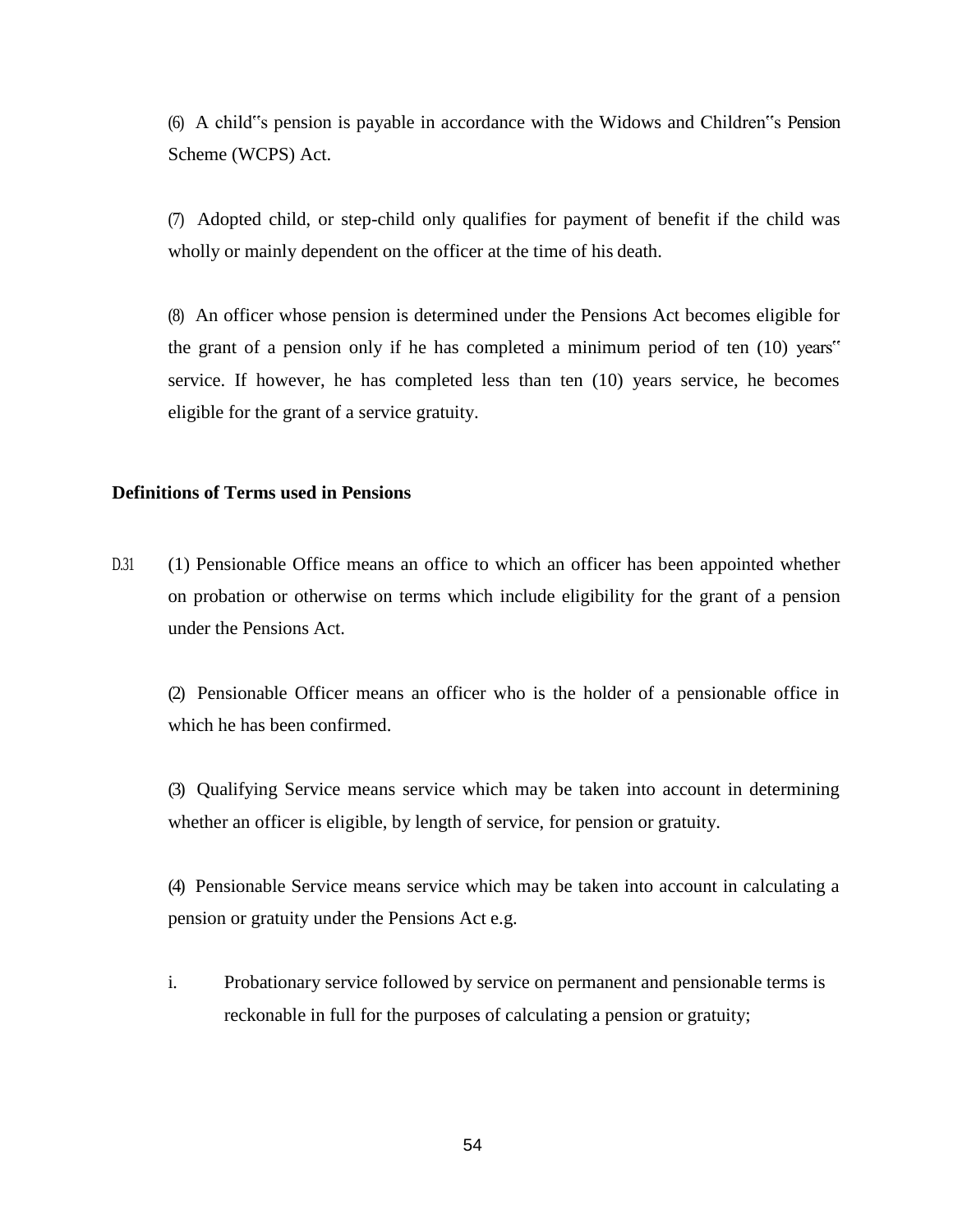- ii. Contract service is reckonable in full if an officer surrenders or refunds the gratuity earned under the contract provided that he was admitted without a break of service to the pensionable establishment
- iii. Provident Fund service is reckonable in full if an officer surrenders his personal contributions to revenue provided that he was admitted without a break of service to the pensionable establishment;
- iv. Temporary service; normally counts at half (½) rate in calculating a pension or gratuity; and
- v. Unpaid leave is not pension earning.

# **Eligibility for Pension/Gratuity**

- D.32 (1) An officer is eligible for the grant of a pension or gratuity under the pensions Act only when he retires from the service of the Government in any of the following circumstances:
	- i. Age not less than 50 years;
	- ii. Abolition or re-organization of office; and
	- iii. Ill-health.

(2) An officer who voluntarily resigns from the service of the Government or who is dismissed forfeits all claims to the retirement benefits. However, this shall not apply in case of resignation of an officer on or with a view to marriage or on account of circumstances surrounding their marriage. In this event, the resigning officer becomes eligible for the grant of a lump sum marriage gratuity if she fulfils the conditions necessary for the grant of the gratuity under Regulation 6 of the Pensions Act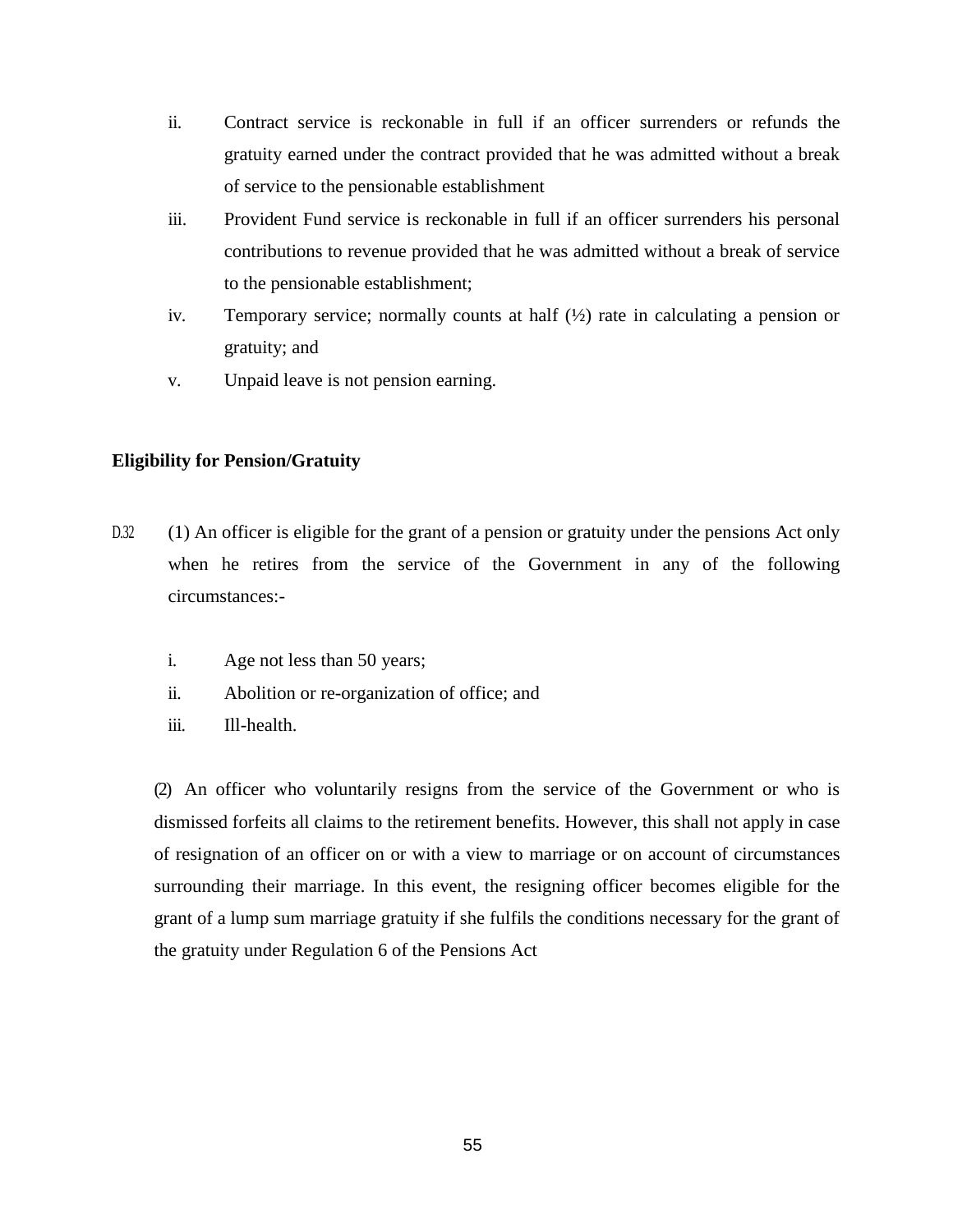# **Refunds on Termination of Appointment or Dismissal**

D.33 (1) On leaving the Service on resignation or dismissal, an officer will be eligible for registration under the National Social Security Fund Act and the Government will pay the equivalent employers contribution as if the officer was on temporary terms of Service.

(2) Contributors of Widows" and Children Pensions Scheme will be eligible for refund in accordance with the provisions of the Widows" and Children Pensions Scheme Act.

## **Reporting of Retirements to the Treasury**

D.34 (1) In cases where the retiring officer is eligible for retirement benefits under the Pensions Act, a claim for such benefits should be submitted to the Pensions Department, National Treasury on the appropriate Form G.P. 178 or 179 as the case may be, at least nine (9) months before the date of retirement.

(2) The Head of the Human Resource Management Division in a County Department or an officer duly authorized by him to sign notices of retirement will be held responsible for the availability of the relevant service records to facilitate the submission of an acceptable retirement benefits claim to the Director of Pensions, National Treasury within the time limit specified in the sub-section (1) of this regulation. The same officer will be held accountable for the accuracy and timely submission of information to the Director of Pensions, Treasury.

(3) The retiring officer should submit all the documents stipulated in the retirement notice within the time frame.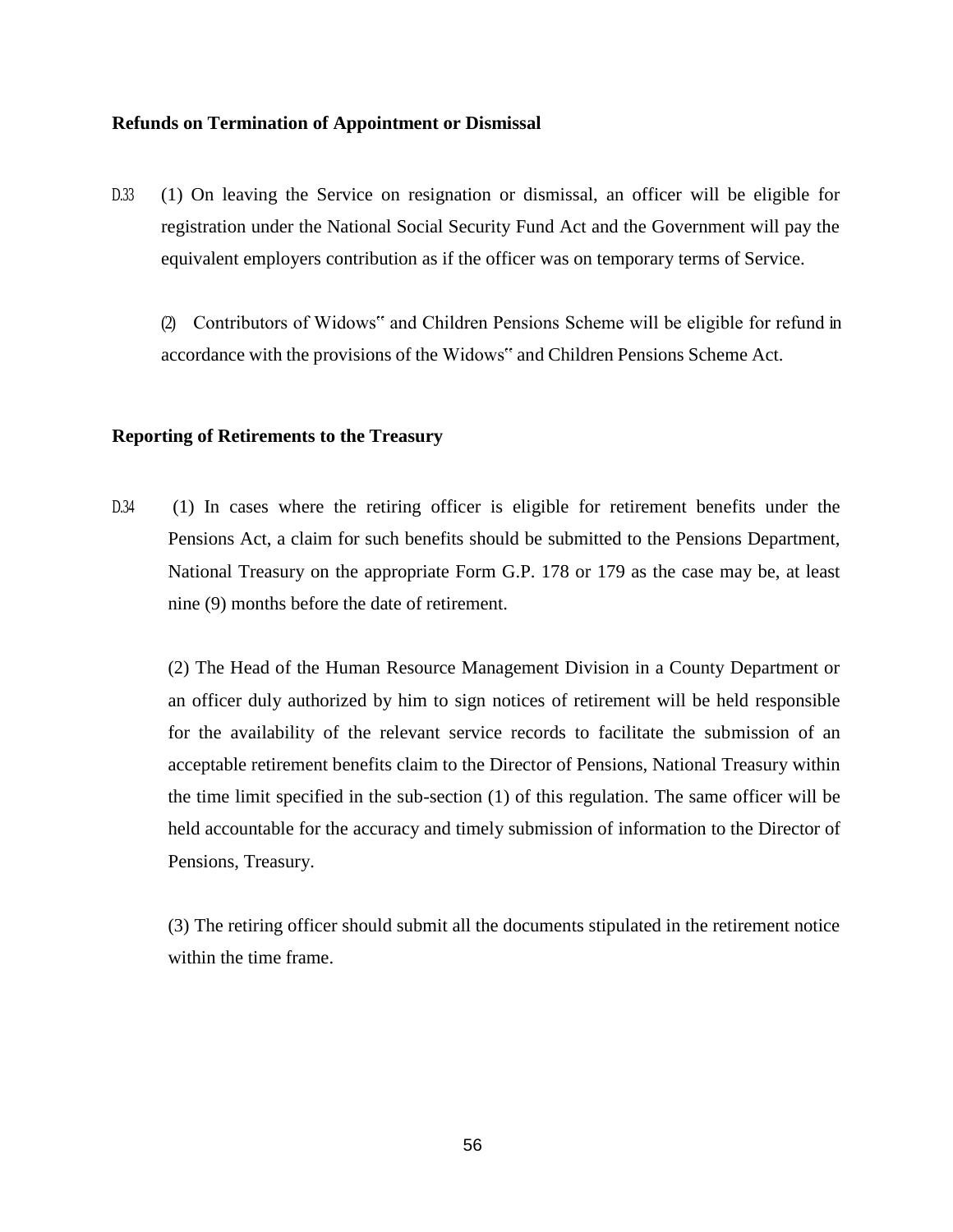#### **Retirement Benefits Payable Under the Pensions Act**

- D.35 (1) The retirement benefits payable under the Act are:
	- i. Pensions which include service pension (whether unreduced or reduced), injury pension, killed-on-duty pension and abolition additional pension;
	- ii. Gratuities which include commuted pension gratuities, service gratuities, death gratuities, compassionate gratuities and marriage gratuities;
	- iii. Other allowances which include annual allowance and maintenance allowance.

(2) The rates and modes of calculation of these benefits are set out in the pensions regulations.

# **Transfers and Secondments of Pensionable Officers**

D.36 (1) When a pensionable officer is transferred to another Government or administration, which is "scheduled" under the Pensions Act, the pension Form GP.178 and the statement of aggregate pensionable emoluments form GP.190 should be completed and forwarded to the Pensions Department of the Treasury for submission to the Government or Administration concerned. Similarly, when an officer is transferred to the service of the Kenya Government, the Pensions Department of the Treasury should be informed.

(2) Transfers of pensionable officers from the Government to organizations which are not "scheduled" under the Pensions Act but which have been declared to be "public service" for the purposes of the Act, need not be notified to the Pensions Department of the Treasury until the eventual retirement from the organizations of such officers.

(3) State Departments are required to ascertain from the State Department responsible for Public Service or the Pension Department of the Treasury whether or not an organization to which their officers are seeking transfer has been declared a "public service"".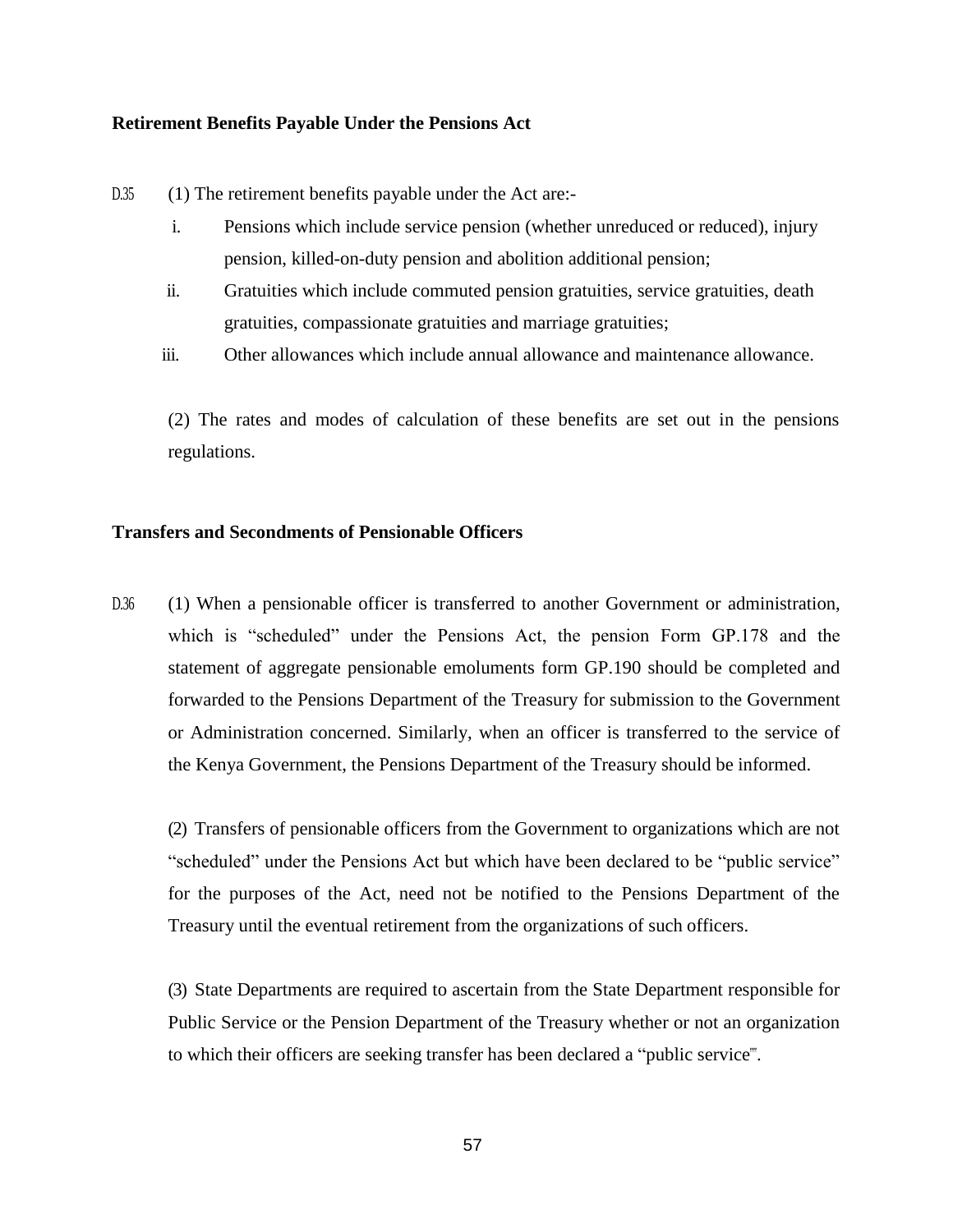(4) An officer whose benefits are determined under the Public Service Superannuation Scheme will be able to transfer his terminal benefits to a new organization.

(5) When pensionable officers are seconded from the civil service to another public institution, the recipient institution or the officer will pay pension contributions to the Director of Pensions at the prevailing rate of the officer"s civil service basic salary for the period of secondment.

## **Public Service Superannuation Scheme**

D.37 (1) The Government has established the Public Service Superannuation Scheme for Civil Servants, Teaching Service and the Disciplined Services. The Scheme is a retirement benefits scheme under the Retirement Benefits Act, 1997.

(2) Membership to the Scheme will be mandatory for serving employees below the age of 45 years and optional for those aged 45 years and above. All new employees appointed to the Service will be required to join the Scheme.

(3) The benefits and contributions under the Public Service Superannuation Scheme will be portable. Portability refers to employee"s right to transfer pension benefit credit from a former employer to a current one.

## **Objectives of the Scheme**

D.38 (1) The Scheme will ensure that every Member of the Scheme receives his retirement benefits as when they become due. The Scheme will also improve the social security of Members by ensuring that they save in order to cater for their livelihood during their retirement; and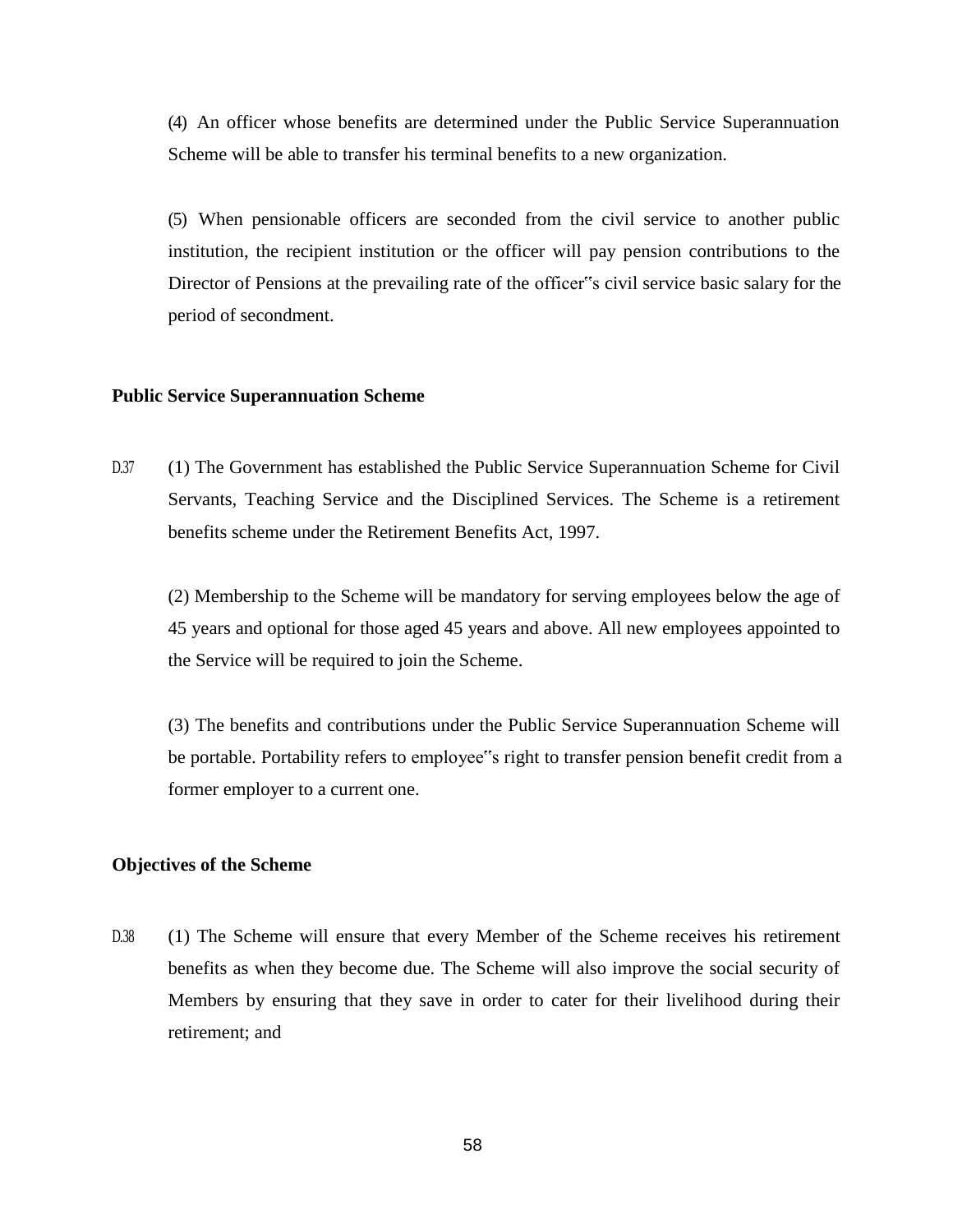(2) There will be a uniform set of rules, regulations and standards for the administration and payment of retirement benefits for the Members of the Scheme.

### **Rates of Contribution**

D.39 (1) The Government will contribute 15% of an employee"s monthly basic salary drawn from the Consolidated Fund towards the employee pension while the employee will contribute 7.5% of his monthly basic salary towards the Scheme. However, the employee may make additional Voluntary Contributions to the Scheme on request.

(2) The Government will provide a life insurance policy that has disability benefits in favour of every Member of the Scheme for a minimum of five (5) times of the Member"s annual pensionable emoluments.

(3) The contributions will be paid into the Public Service Superannuation Fund. Employees will be allowed to access their contributions on leaving the Service including any Voluntary Contributions made into the Scheme together with the accrued interest thereon in full.

### **Vesting Period**

D.40 (1) Vesting refers to the legal ownership of the benefits built up in a scheme for a member including what has been contributed by the employer and returns thereon.

(2) The Scheme is flexible and provides for vesting of employee benefits on pro-rata basis as follows:-

- i. Below 5 years: Access only employee"s contribution.
- ii. After 5 years: Access 50% Government contribution.
- iii. After 10 years: Access 100% Government contribution.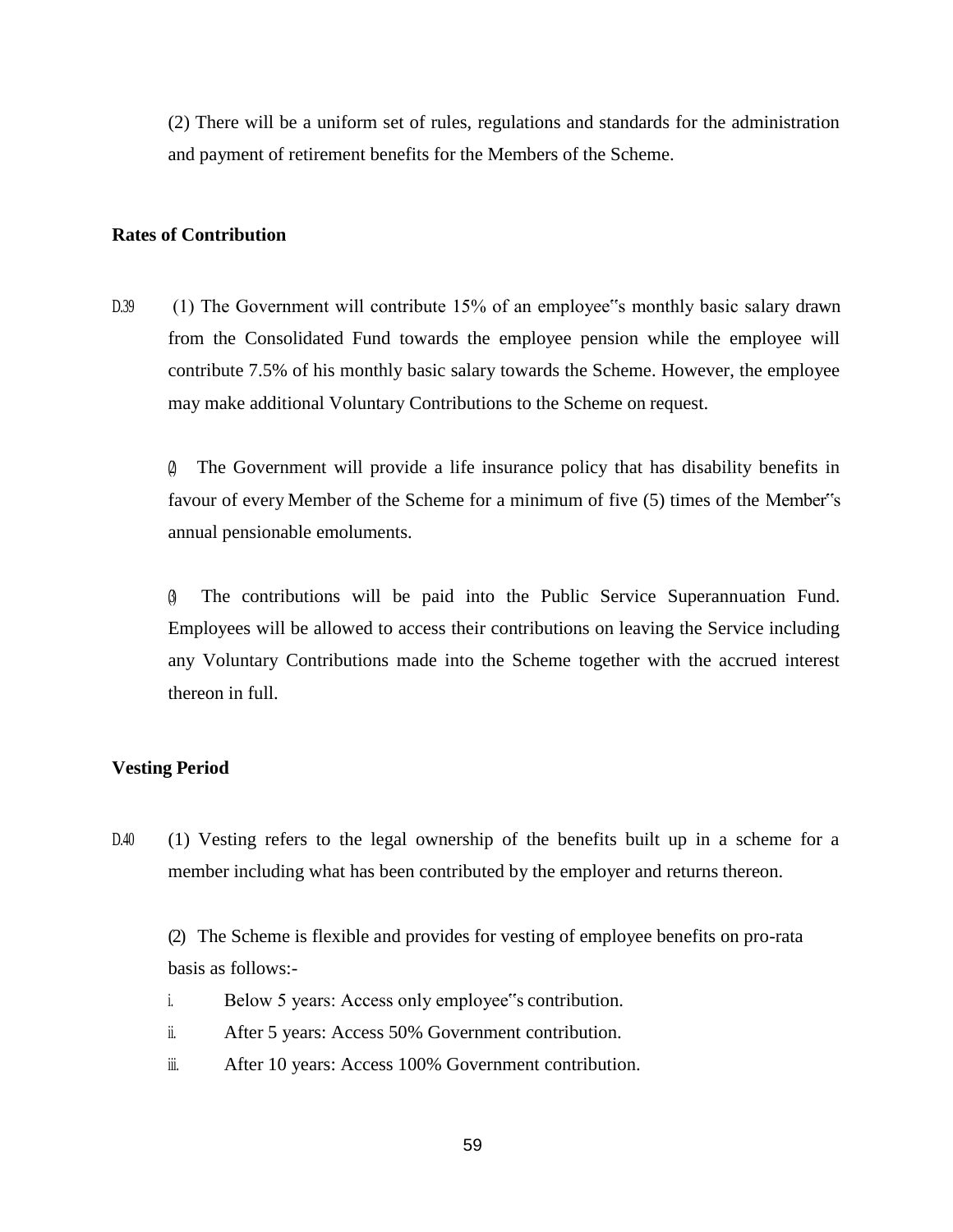(3) An employee will be eligible to access 100% Government contribution after contributing to the Scheme for a minimum period of ten (10) years.

(4) An employee who is dismissed or resigns from the Service before completion of the 5 years vesting period will not be eligible for Government contribution. However, the employee will be eligible for his full contribution for the period served, including interest that has accrued from his contributions.

(5) Where a Member dies while in Service, the contributions by the Government to the Member"s retirement account will vest in the dependants of theMember.

# **Transition Modalities**

D.41 (1) On joining the Scheme, benefits accrued under the non-contributory pension scheme will be calculated and a Recognition Bond issued to each employee. These benefits will be payable on retirement or on leaving the Service under the circumstances provided for in the Pensions Act.

(2) Widows and Children"s Pension Scheme W.C.P.S contribution will cease immediately an employee joins the Scheme to avoid double contribution.

#### **Management of the Scheme**

D.42 (1) The new Scheme ensures involvement of the employees and the pensioners in the management of their retirement fund through participation in the Board of Trustees in accordance with the Retirement Benefits Authority.

(2) The Scheme will be operated and managed by the Public Service Superannuation Fund Board of Trustees to be appointed under the Public Service Superannuation Act.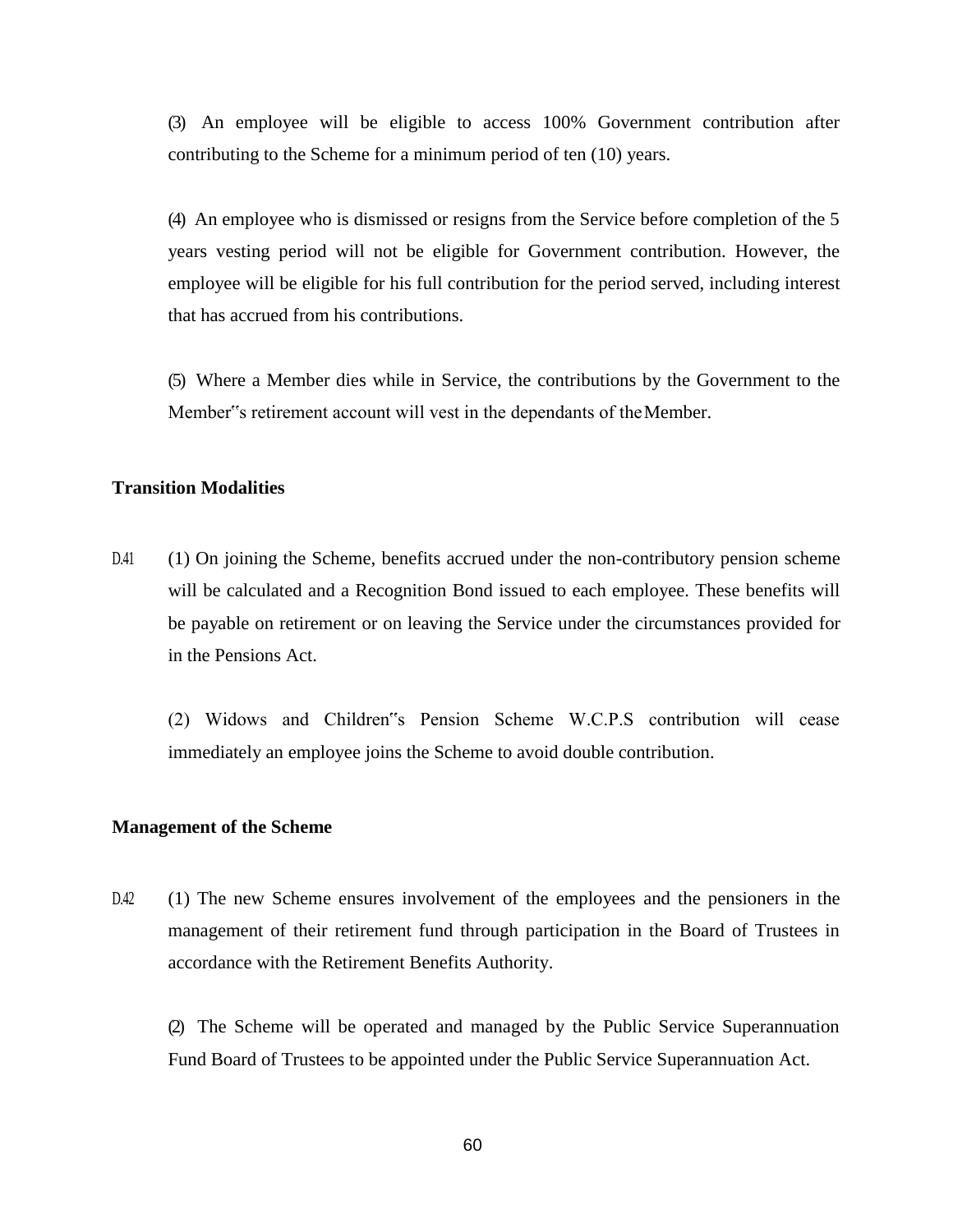The Board will appoint the Administrator, the Manager, Custodian and other service providers of the Scheme and Fund.

- (3) The Members of the Board of Trustees will consist of:-
- i. Chairman who shall be appointed by the Cabinet Secretary and who:
	- a) has at least twenty years or an aggregate of twenty years experience in a senior management position in the Public Service; and
	- b) is not in the service of any employers" or worker"s representatives or any person affiliated to any of the organizations represented on the Board;
- ii. Principal Secretary in the Ministry for the time being responsible for matters relating to finance or his representative;
- iii. Principal Secretary in the Ministry for the time being responsible for matters relating to the public service or his representative;
- iv. Secretary to the Teachers Service Commission or his representative;
- v. Secretary to the Public Service Commission or his representative;
- vi. Inspector General of the National Police Service or his representative;

Three other Trustees appointed by the Cabinet Secretary, of who:-

- (a) one shall be nominated by the Kenya National Union of Teachers;
- (b) one shall be nominated by the Kenya Union of Post Primary Education Teachers;
- (c) one shall be nominated by the Union of Kenya Civil Servants.
- (4) The duties of the Board of Trustees will be to:
	- i. Collect contribution of Members;
	- ii. Optimally invest the contributions collected;
	- iii. Protect Members contributions;
	- iv. Provide pension and other benefits to the Members of the Scheme and their dependents
	- v. Advise the Cabinet Secretary for Finance on any adjustments to improve the schemes and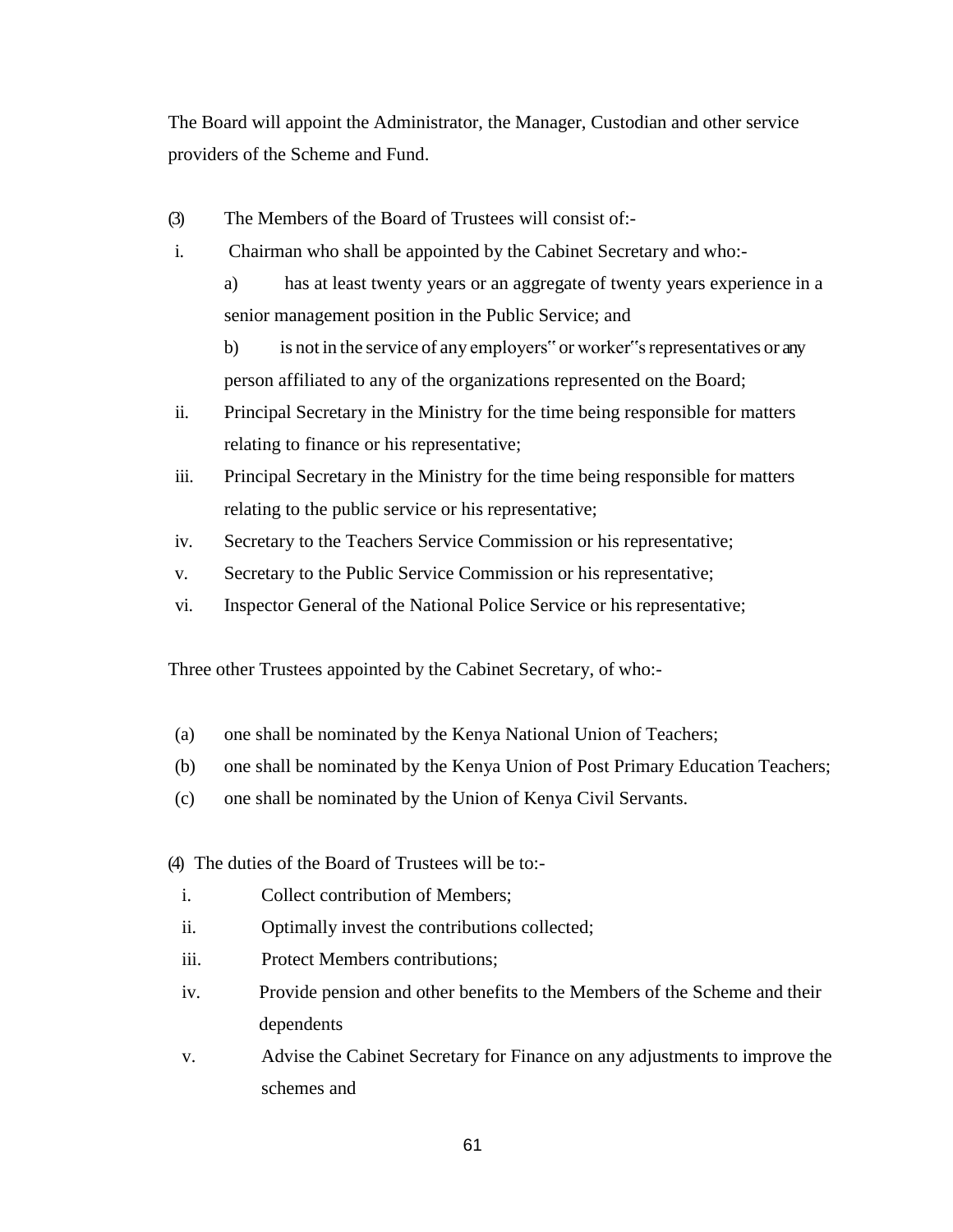vi. Perform such other functions as may be conferred by the Act.

(5) Employee representation will include a member from the Union of Kenya Civil Servants, Kenya National Union of Teachers and Kenya Union of Post Primary Education Teachers.

(6) The Retirement Benefits Authority will regulate the Fund.

#### **Certificate of Service**

D.43 (1) Certificate of Service Form G.P. 31 will be given to an officer, upon his retirement, resignation, dismissal or termination of appointment.

(2) An Authorized Officer, when completing the certificate should bear in mind that its main purpose is for use as a reference covering the officer"s period of Government Service.

(3) The certificate will be signed by the Head of the officer"s Department and counter signed by the Head of Human Resource Unit. A copy of the certificate will be filed in the officer"s personal file.

(4) In the case of an officer who has not rendered satisfactory service during his employment, care should be taken to ensure that the certificate is carefully worded so as to give the officer credit for any good qualities which he may have shown.

# **Testimonials and Letters of Commendation**

D.44 Testimonials and letters of commendation may be awarded to employees by supervisors as a motivation for exemplary service.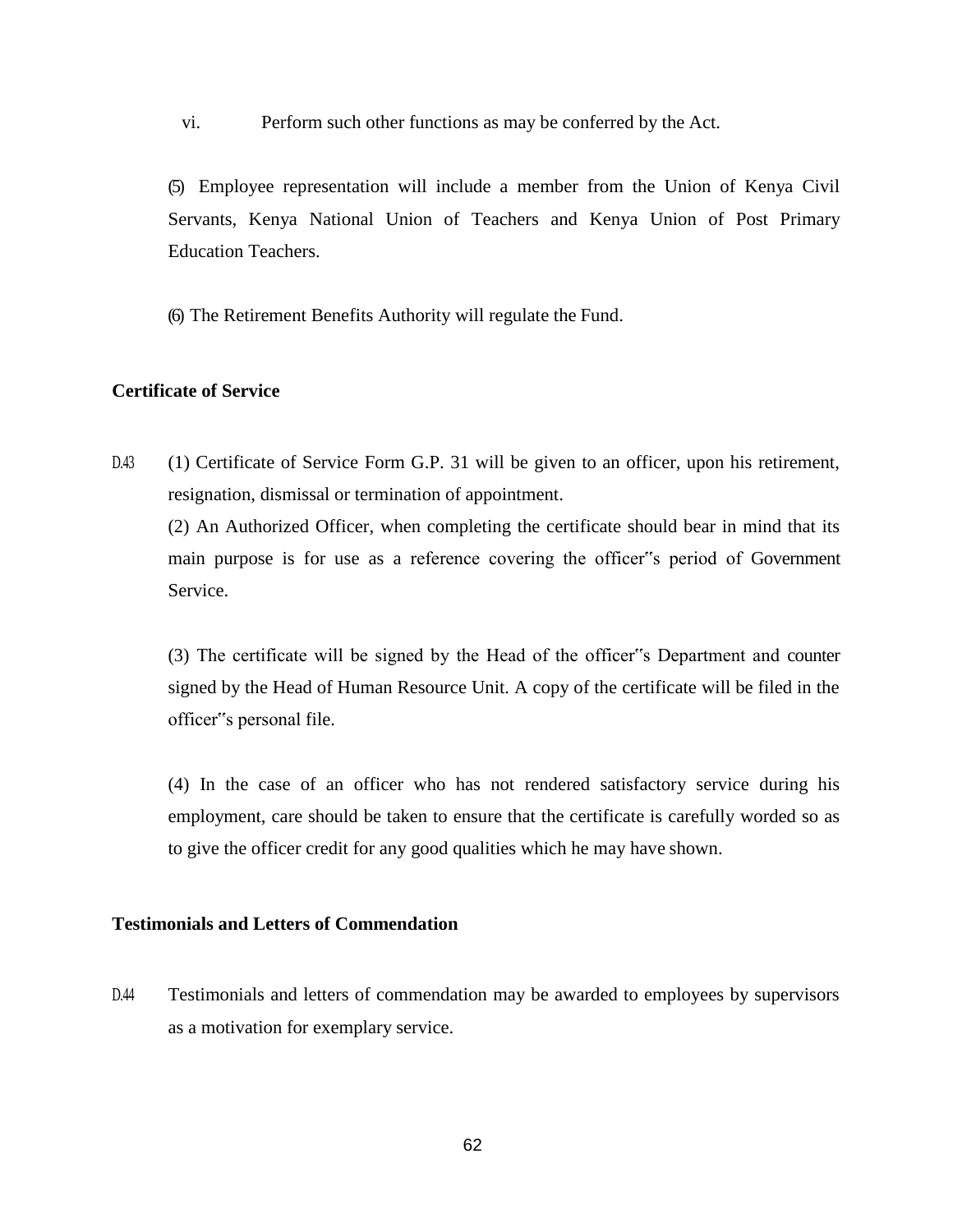# **SECTION E**

# **LEAVE**

# **Introduction**

E.1 This section addresses the circumstances under which annual leave and other categories of leave are granted.

#### **Categories of Leave**

- E.2 The following are the categories of leave in the public service:
	- i. Annual Leave;
	- ii. Maternity Leave;
	- iii. Child Adoption Leave;
	- iv. Paternity Leave;
	- v. Unpaid Leave;
	- vi. Compassionate Leave;
	- vii. Leave for Sportsmen/women;
	- viii. Sick Leave; and
	- ix. Terminal Leave.

#### **Annual Leave**

E.3 (1) Annual leave is a right to every public officer and will be granted for recuperative purposes to enable the officer renew his energies and improve on efficiency. Annual leave is granted by the Authorized Officer, subject to the exigencies of service.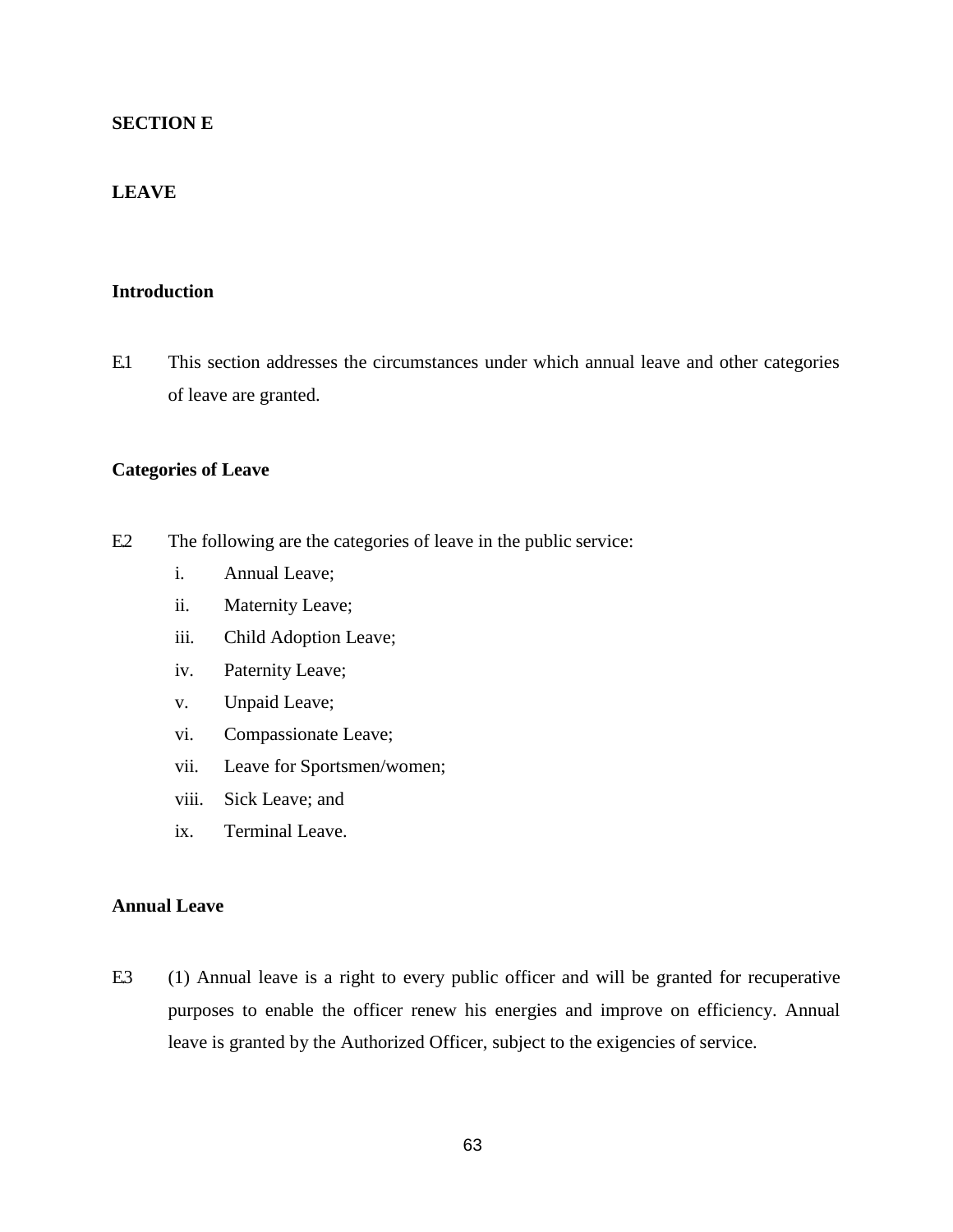- (2) (i) An officer will be eligible for annual leave at the commencement of a  $\alpha$  leave year" except in the case of a newly appointed officer who will be required to serve for a minimum of three (3) months before being granted annual leave.
- (ii)  $\qquad$ , Leave year" will commence on 1<sup>st</sup> July and end on 30<sup>th</sup> June the following year.
- (iii) All public officers shall be entitled to 30 days annual leave which excludes Saturdays, Sundays and Public Holidays.
- (iv) Annual leave is not accumulable. However, an officer may, if he so wishes, carry forward from one leave year to another not more than one-half of his annual leave entitlement. This arrangement is intended to enable an officer to reserve a portion of his annual leave to be taken in case of an emergency.
- (v) Annual leave must be taken within the leave year it falls due. Deferment of annual leave from one leave year to another shall be permitted subject to the provisions of the Employment Act.
- (vi) An officer stationed in a designated hardship area may avail himself of his annual leave in two portions. Each portion should be taken once every period of six months, i.e. from  $1<sup>st</sup>$  June to  $30<sup>th</sup>$  December and from  $1<sup>st</sup>$  January to  $30<sup>th</sup>$  June.
- (vii) An officer stationed in a hardship area who takes not less than half of his annual leave entitlement once every period of six months, will be granted, in addition to his leave, travelling time of five (5) days each way and normal travelling privileges in terms of this Manual.
- (viii) Annual leave for a newly appointed officer will be calculated on a pro-rata basis only for the year of his appointment.
- (ix) An officer who has not availed himself for the annual leave due for the year in which his employment ceases will be entitled to annual leave on pro-rata basis. In addition, an officer may be granted the annual leave carried forward from the previous leave year.

64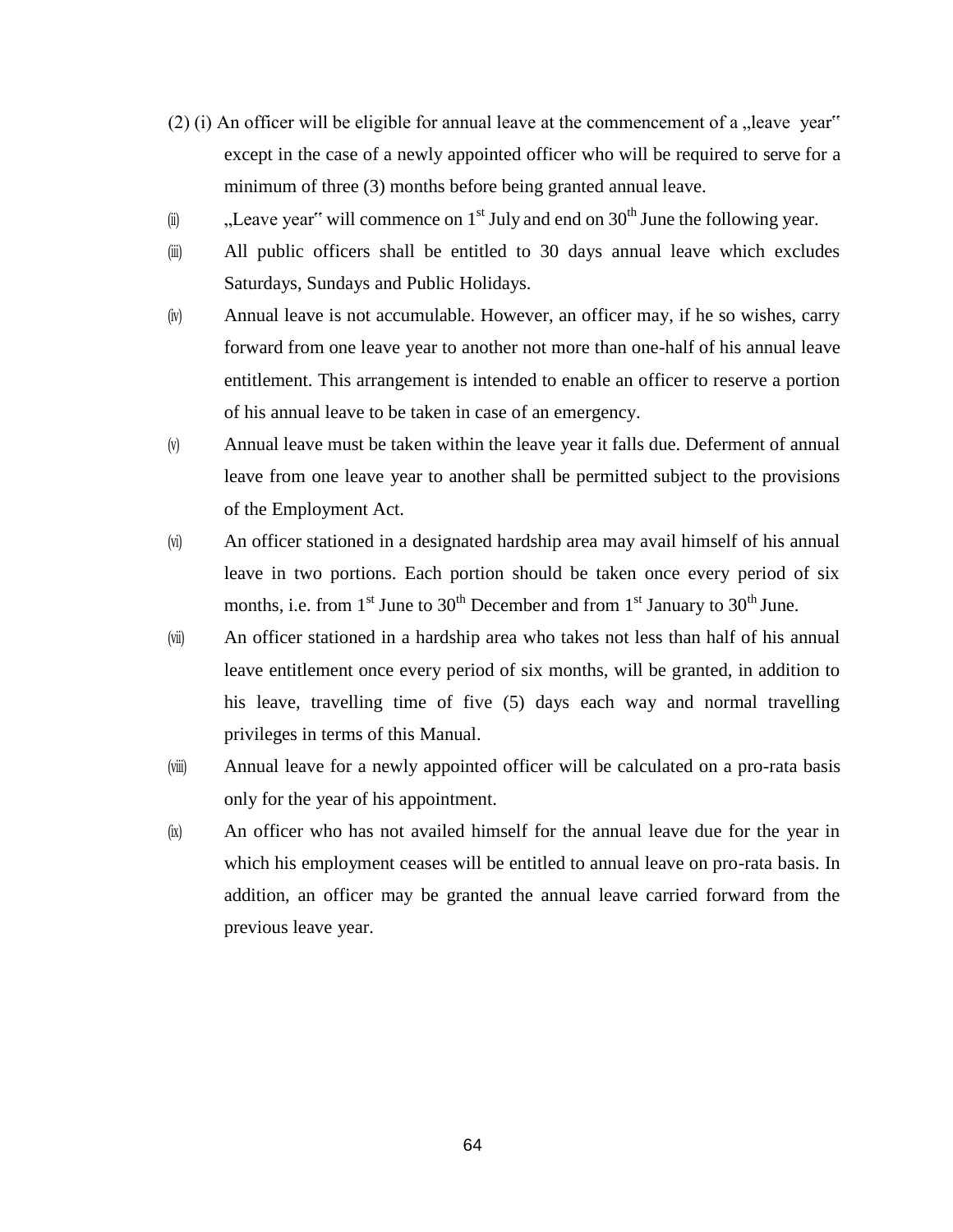# **Commutation of Leave**

E.4 (1) Except in exceptional circumstances, annual leave may not be commuted for cash nor will unutilized leave days be claimed by dependants to the estate of a deceased officer.

(2) Authorized Officers shall be responsible for authorizing commutation of leave for cash where leave is not taken due to exigencies of service.

(3) Commutation of leave will be based on an officers basic salary for the relevant leave year.

(4) The above notwithstanding, it is reiterated that officers should be allowed to utilize their leave in each year.

# **Maternity Leave**

E.5 (1) A female officer who is required to be absent from duty on account of confinement shall be granted maternity leave with full salary for a maximum period of ninety (90) calendar days exclusive of the annual leave due for the year.

(2) An application for maternity leave should be submitted to the Authorized Officer. The application should be supported by a medical certificate indicating the date on which maternity leave should commence.

(3) Should it be necessary to extend maternity leave beyond the prescribed period of ninety (90) calendar days on grounds of sickness of the mother, the officer will be granted sick leave subject to confirmation by a recognized medical practitioner.

(4) Where the extension sought is on the account of the child"s sickness the officer will be expected to utilize her annual leave entitlement.

65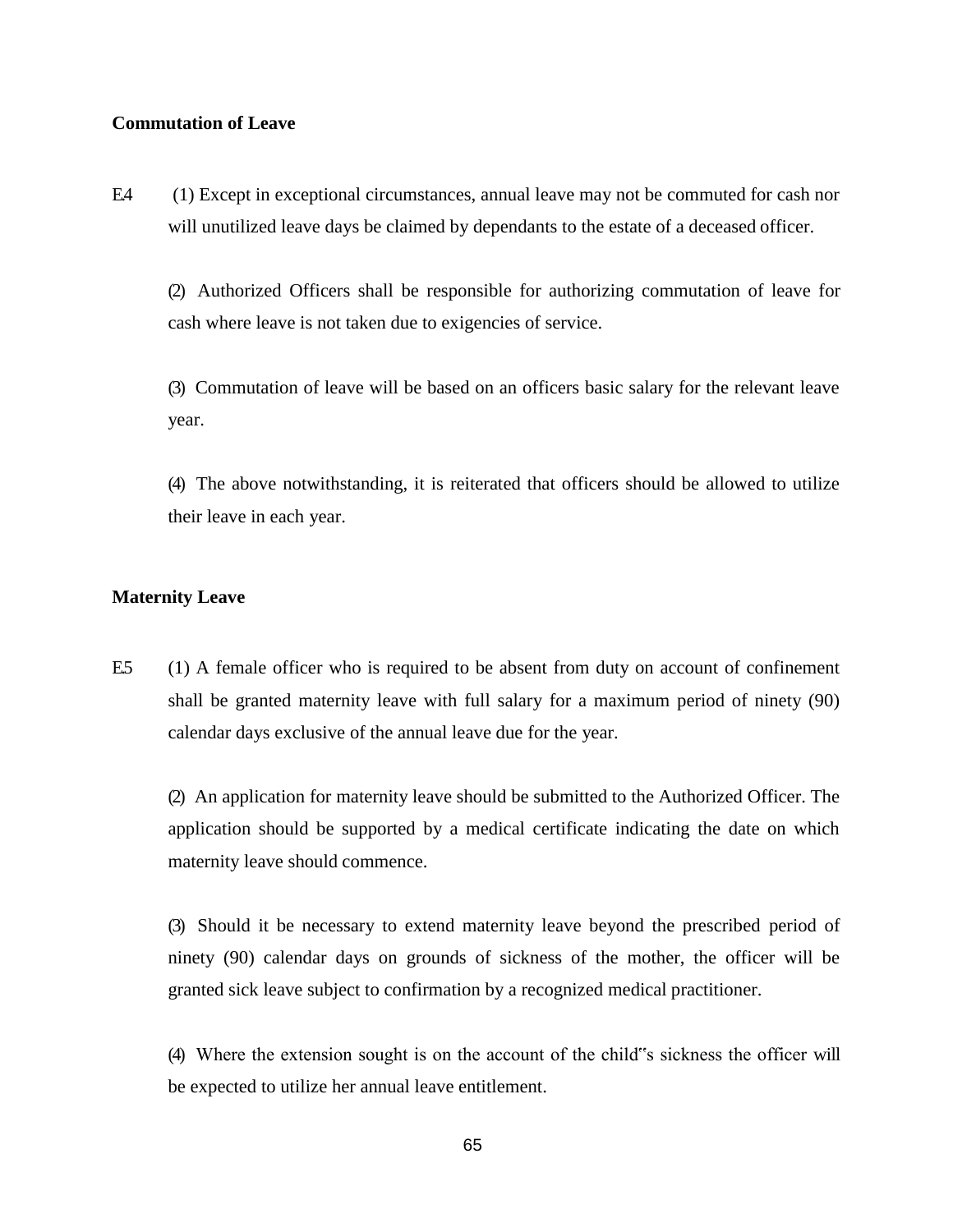## **Child Adoption Leave**

E.6 (1) An officer who has been granted adoption rights under the Children"s Act and wishes to take leave for purposes of bonding and integrating the child into the family, will be entitled to Child Adoption Leave in accordance with the Employment Act, subject to production of an adoption order.

(2) Where the adoption is by both the officer and spouse, and the spouse is also an employee in the service, child adoption leave will only apply to the female officer.

#### **Paternity Leave**

E.7 (1) A male officer will be eligible for paternity leave for a maximum period of ten  $(10)$ working days during the period of the spouse"s maternity leave or child adoption leave.

(2) In this regard, it is clarified that in the case of a male officer with more than one wife, he will be entitled to paternity leave only in respect of the wife registered under the National Hospital Insurance Fund (NHIF) and such leave shall be taken not more than once per year.

(3) To enjoy paternity or adoption leave, a male officer will be required to present a notification of birth of the child or an adoption order.

## **Unpaid Leave**

- E.8 (1) Unpaid leave may be granted by the Authorized Officer on recommendation of the respective County Human Resource Management Advisory Committee on the following grounds:
	- i. Urgent private affairs of exceptional nature not exceeding sixty (60) calendar days;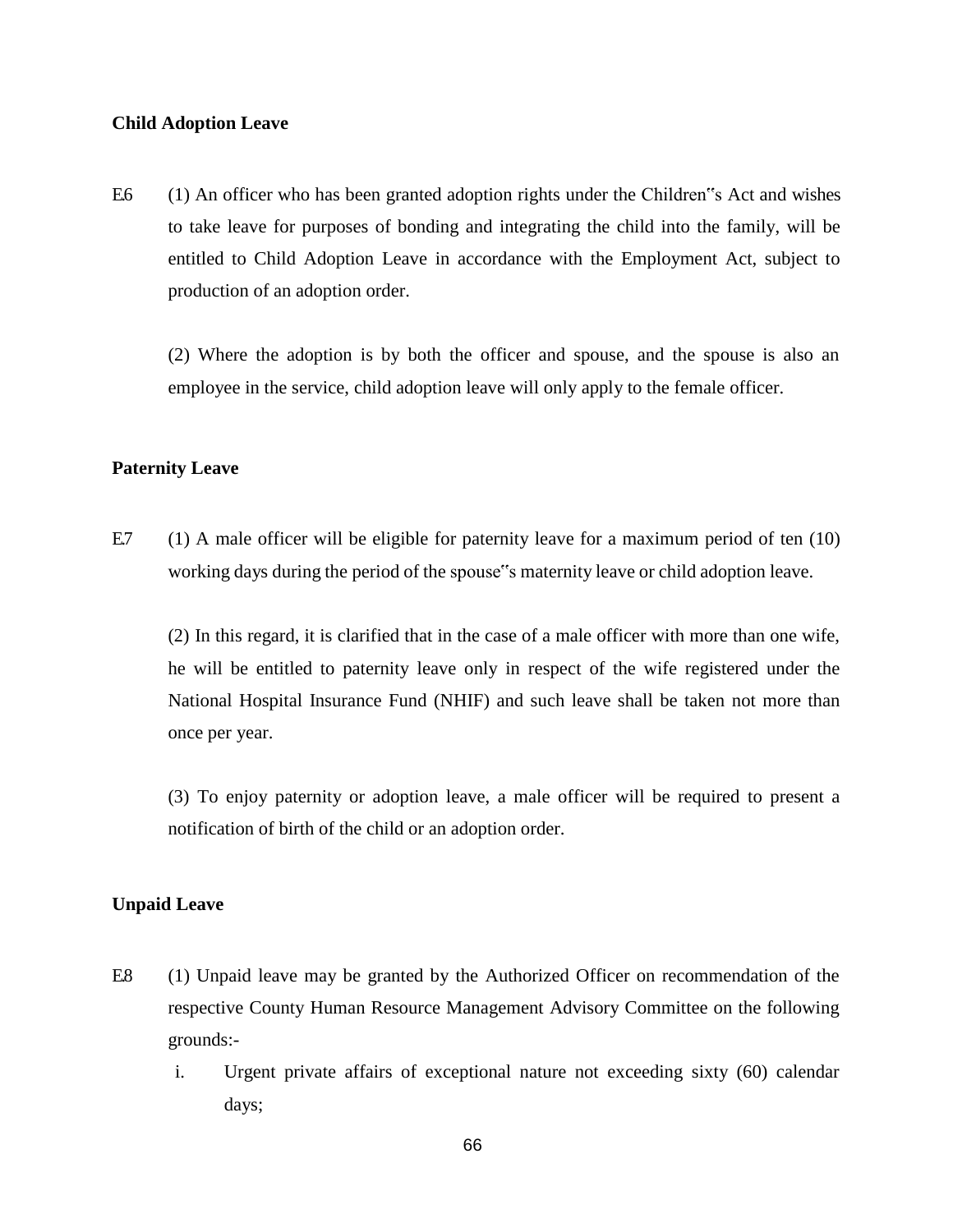- ii. Officers whose spouses are posted to foreign missions during the tour of service;
- iii. Officers who are appointed to international organizations where they cannot transfer their service or be on secondment for a period not exceeding three (3) years;
- iv. Spouses of officers appointed under (iii) above, will be granted unpaid leave for a maximum non-renewable period of one (1) year.
- (2) Unpaid leave will not be increment-earning.

(3) During the period of unpaid leave, the County Government will not make a contribution of its portion towards an officer"s pension under the Public Service Superannuation Scheme. The officer will however, be free to contribute his portion towards the Scheme.

- (4) The period of unpaid leave will not be pension-earning under the Pensions Act Cap. 189.
- (5) There shall be no provision for unpaid study leave in the County Public Service.

#### **Compassionate Leave**

E.9 (1) An officer, who has exhausted his annual leave entitlement, may be granted compassionate leave for up to ten (10) working days in a leave year.

(2) An officer will be eligible for compassionate leave in the event of death of a parent, spouse, child or sibling.

#### **Special Leave for Sportspersons**

E.10 (1) An officer who is selected to represent Kenya in National, Regional or International fixtures will be granted special leave with full salary for the necessary period of his training and subsequent participation in sports.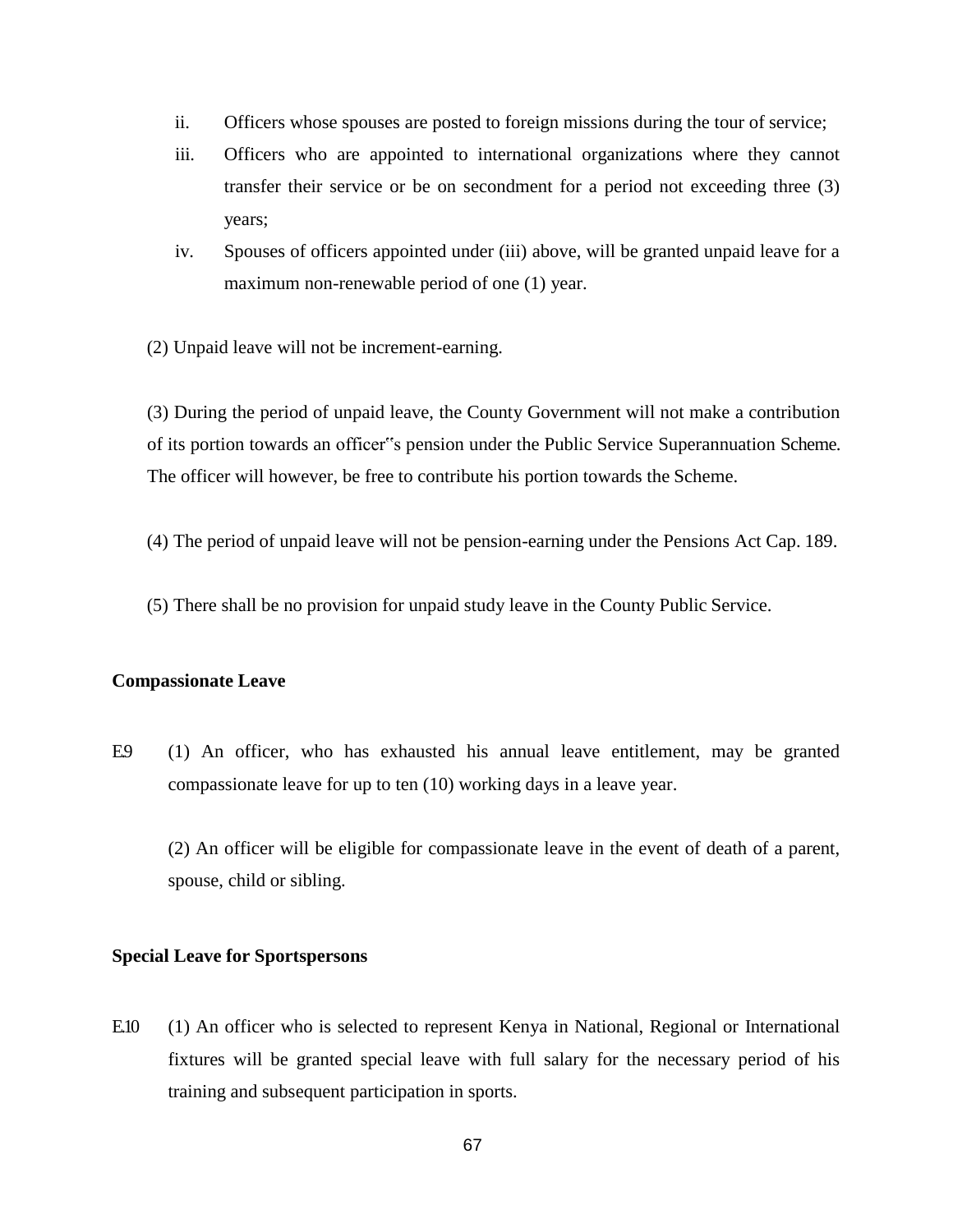(2) This special leave will not be counted against annual leave entitlement and will be approved by the County Executive Committee Member on recommendation of the County Human Resource Management Advisory Committee, in consultation with the Authorized Officer in the County Department responsible for sports.

## **Sick Leave**

E.11 (1) Sick leave is the approved absence of an officer from duty on account of illness and includes weekends and public holidays.

(2) A medical certificate signed by a medical officer must be produced in every case of absence on account of illness.

(3) An officer may be granted sick leave subject to the maximum period indicated below:

- i. All officers on pensionable or contract terms of service will be granted up to three months leave on full pay followed by three months on half pay and thereafter the officer will not be eligible for salary.
- ii. An officer on sick leave as a result of an accident or occupational disease will be entitled to full pay as per the Work Injury Benefits Act. The officer will however, be subject to assessment by the Medical Board to determine his fitness for further service.
- iii. If the officer is unable to resume duty within the first three months of sick leave, the Authorized Officer will refer the case to the Director of Medical Services to convene a Medical Board.
- iv. On the expiry of the six months, the officer shall not be reinstated in the payroll until his case is determined as provided in paragraph (i) above
- v. Where a public officer is found to be unfit for service by the Medical Board, the case shall be referred to the County Public Service Board for retirement on medical grounds.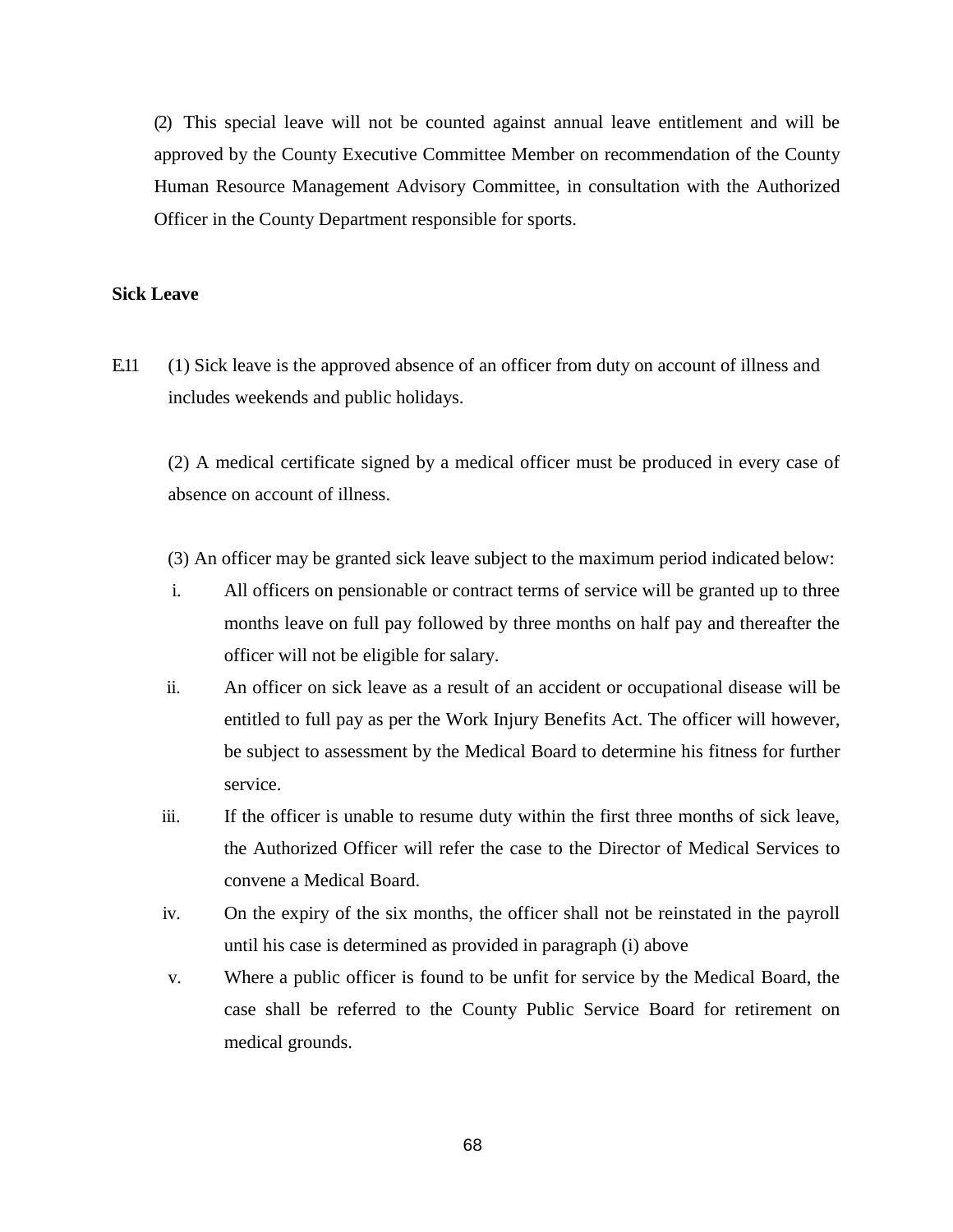(4) Sick leave may be authorized by registered medical practitioners for upto a maximum of twenty one (21) days. Should it be necessary to allow absence from duty in excess of this period, the medical practitioner shall provide reasons.

(5) Sick leave in excess of three (3) months will require confirmation of the Director of Medical Services who will decide if the officer should be examined by a Medical Board with a view to determining whether or not there are reasonable prospects of eventual recovery and fitness for duty.

# **Terminal Leave**

E.12 An officer who is due for retirement will be entitled in addition to his annual leave, thirty (30) calendar days leave pending retirement. This leave must be taken a month preceding retirement or be forfeited. It will neither be commuted for cash nor will the officer qualify for additional leave allowance.

#### **Festival Holidays**

E.13 Leave of absence on the occasion of religious festivals may be granted without loss of pay for not more than two days in a leave year, subject to the exigencies of the service. An application for leave on such an occasion should be addressed to the Authorized Officer well in advance of the date on which any particular religious festival is celebrated.

## **Application for Leave**

E.14 Application for leave should be submitted in the prescribed form to the respective Authorized Officer.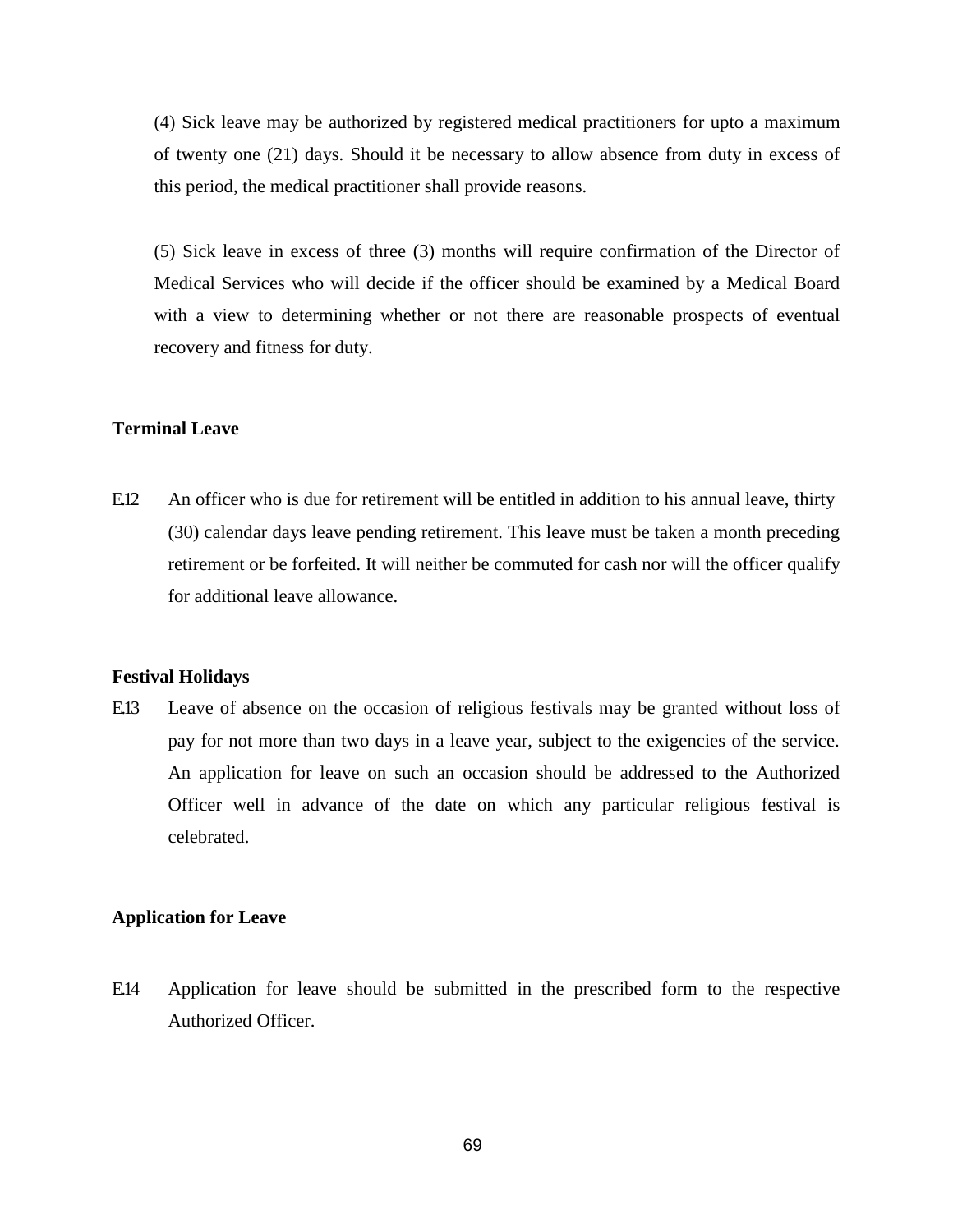# **SECTION F**

# **WORK ENVIRONMENT**

## **HEALTH AND SAFETY**

# **Introduction**

F.1 (1) This Section provides guidelines and standards for the prevention and protection of officers against accidents and occupational hazards arising at the work place. It also provides for guidelines, procedures and modalities for the administration and payment of compensation for work related injuries and accidents contracted during and outside the course of work.

(2) It further provides for guidance and Counseling and putting in place measures for the management of HIV/AIDS at the workplace and the rehabilitation of officers who may be facing challenges of drugs and substance abuse.

### **Guidelines to General Safety**

F.2 (1) Authorized Officers shall maintain healthy and safe working environments for officers under their respective County Departments.

(2) All officers have the responsibility to ensure safety to themselves and others when performing their duties.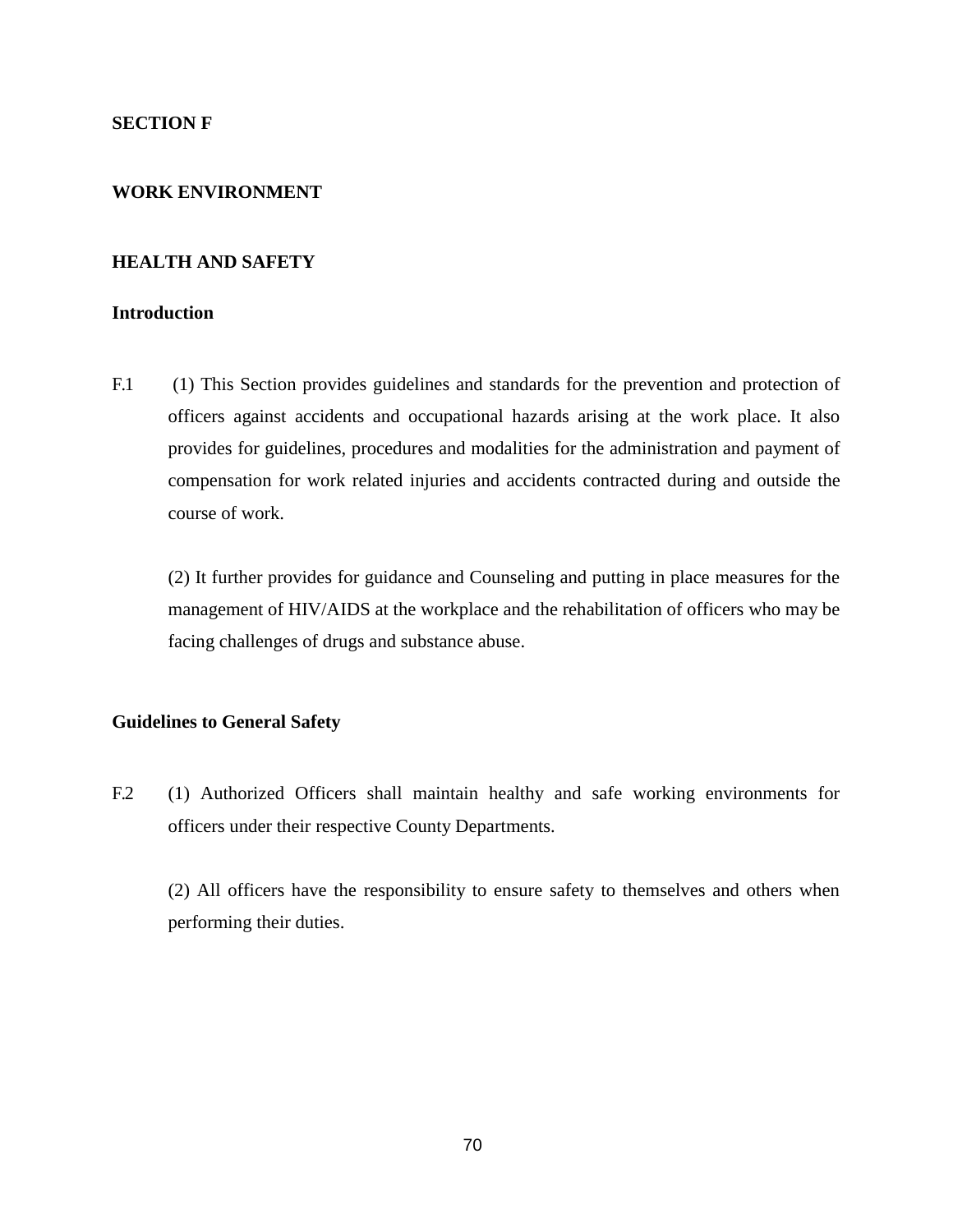## **Emergency Preparedness**

F.3 (1) Every County Department shall put in place measures to prevent and mitigate against accidents, explosions, fire, floods, earthquakes, bomb threats and prepare procedures to be followed in such events. Authorized Officers shall have a responsibility of ensuring that all officers and visitors are informed of and are fully conversant with the emergency procedures.

## **Fire Precautions**

F.4 (1) Authorized Officers are responsible for ensuring that fire protection facilities are provided in the buildings used by Departments under their control and are adequate and maintained as advised by Fire Officers and Occupational Safety and Health Officers. They are also responsible for enforcing all necessary fire precaution measures as directed by both the Departments responsible for Public Works and Labour.

(2) General information on fire precautions and fire equipment is contained in publications which are obtainable from the Principal Fire Officer in the Department responsible for Public Works. Regulations regarding fire safety are obtainable from the Department responsible for Labour.

## **Fire Prevention**

F.5 (1) The Principal Fire Officer and the County Fire Officers are responsible for providing advice on all matters concerning fire prevention, firefighting, fire protection and fire demonstrations in all Government premises.

(2) The Department responsible for Public Works is responsible for ensuring that all buildings are fitted with firefighting equipment. Individual Departments are responsible

71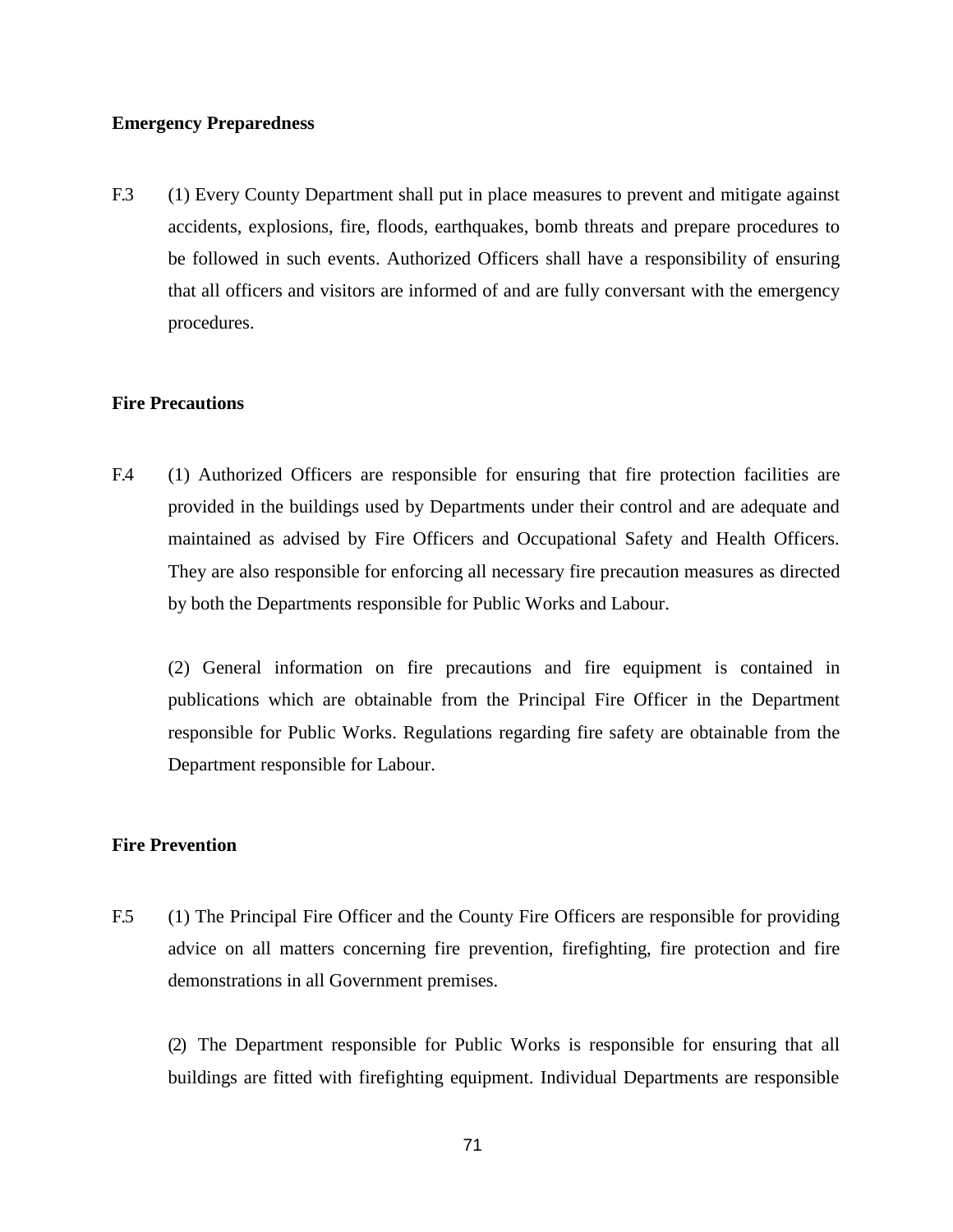for the subsequent replacement of portable equipment and provision of refill for such equipment with advice from Fire Officers and the Occupational Safety and Health Officers.

(3) Fire prevention and protection in buildings leased to the Government is the responsibility of both the owner and occupier of the building. The Authorized Officers of the Department responsible for Public Works and that occupying the premises shall be legally responsible to ensure compliance.

(4) Alterations should not be carried out on buildings without prior consultation with the Fire Officers and the Occupational Safety and Health Officers. Any means of escape from a building should be kept clear of any obstruction which would make it difficult for occupants of the building to escape in case of fire.

(5) No hazardous or highly inflammable materials should be stored in buildings without the approval of the Principal Fire Officer or County Fire Officers.

(6) Positions of firefighting equipment must not be interfered with nor should firefighting equipment such as hose reels and extinguishers be used for purposes other than fire fighting.

(7) Each Government building must have a Safety and Health Committee headed by a responsible officer and constituted in accordance with the Factories and Other Places of Work (Safety and Health Committee) Rules;

(8) Fire Officers may recommend any measures which they deem necessary for purposes of safety. It is the responsibility of the officer to whom such recommendations are addressed to ensure that appropriate steps are taken to implement the measures with minimum delay. Any officer who fails to implement such recommendations will be held personally responsible for the consequences and in case of subsequent fire outbreak; he will be liable for disciplinary action and/or prosecution.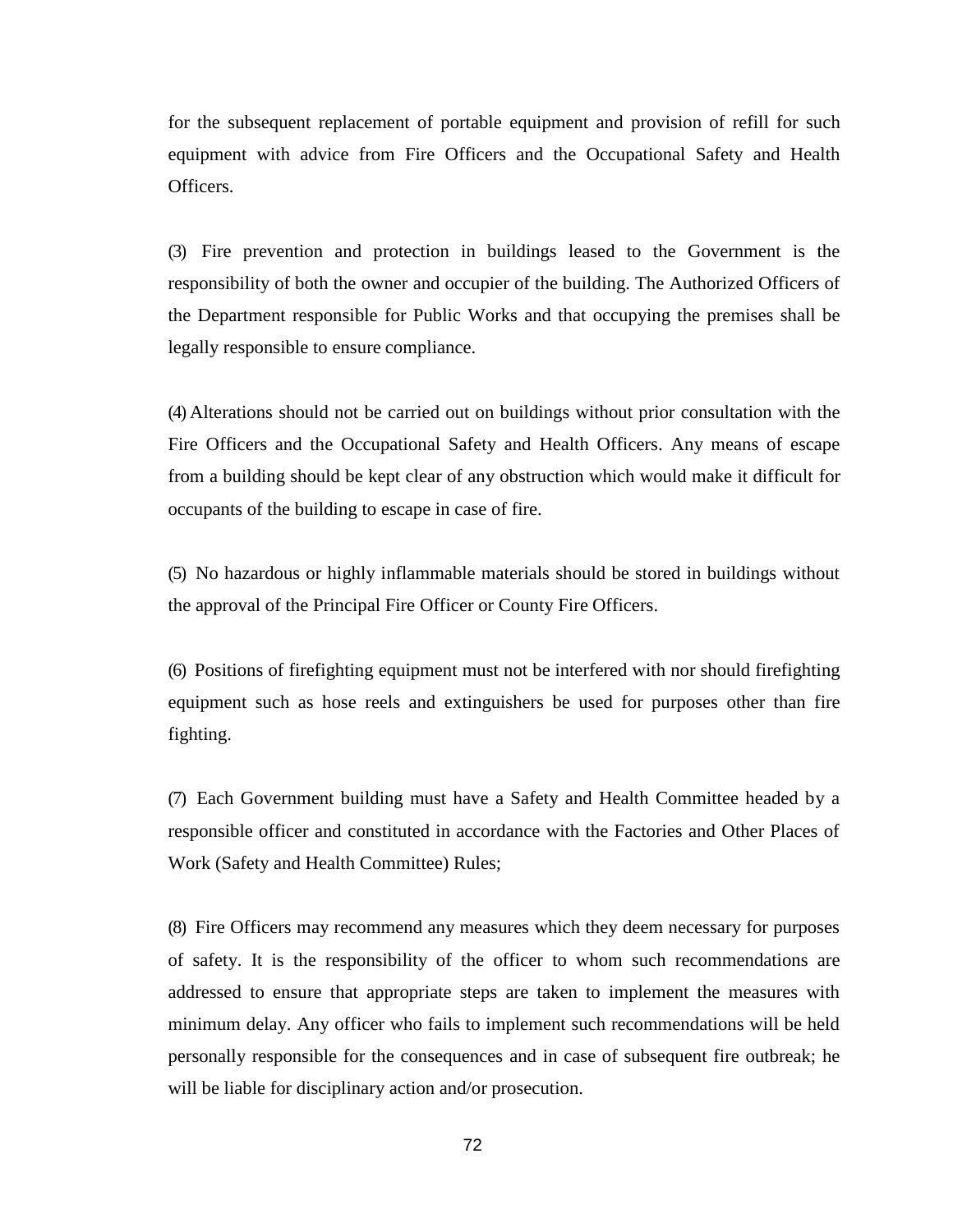(9) Fire Prevention Committees should be established at the State Department and County levels to liaise with Government Fire Officers.

- (10) The Authorized Officers shall ensure that:-
- i. Health and Safety Committees are formed in all premises used by officers in their Departments and/or agencies;
- ii. The Committee members and all officers are trained; and
- iii. Fire fighting drills are conducted in all premises used by officers at least once in every twelve months in accordance with the requirement of the Factories and Other Places of Work (Fire Risk Reduction) Rules.

# **Notification of Fires**

F.6 (1) All fires, however small, must be reported to the Principal Fire Officer or County Fire Officers or the Police immediately they are noticed. The building or premises so affected by fire must be guarded and no evidence should be interfered with until investigations are over.

(2) It is the responsibility of whoever detects a fire to initiate alarm, inform the police and fire brigade, and try to control the fire during its initial stages.

(3) All Government buildings must be fitted with fire detectors, alarms, water storage tanks and pumps dedicated to fire fighting only and separate from the normal water supply.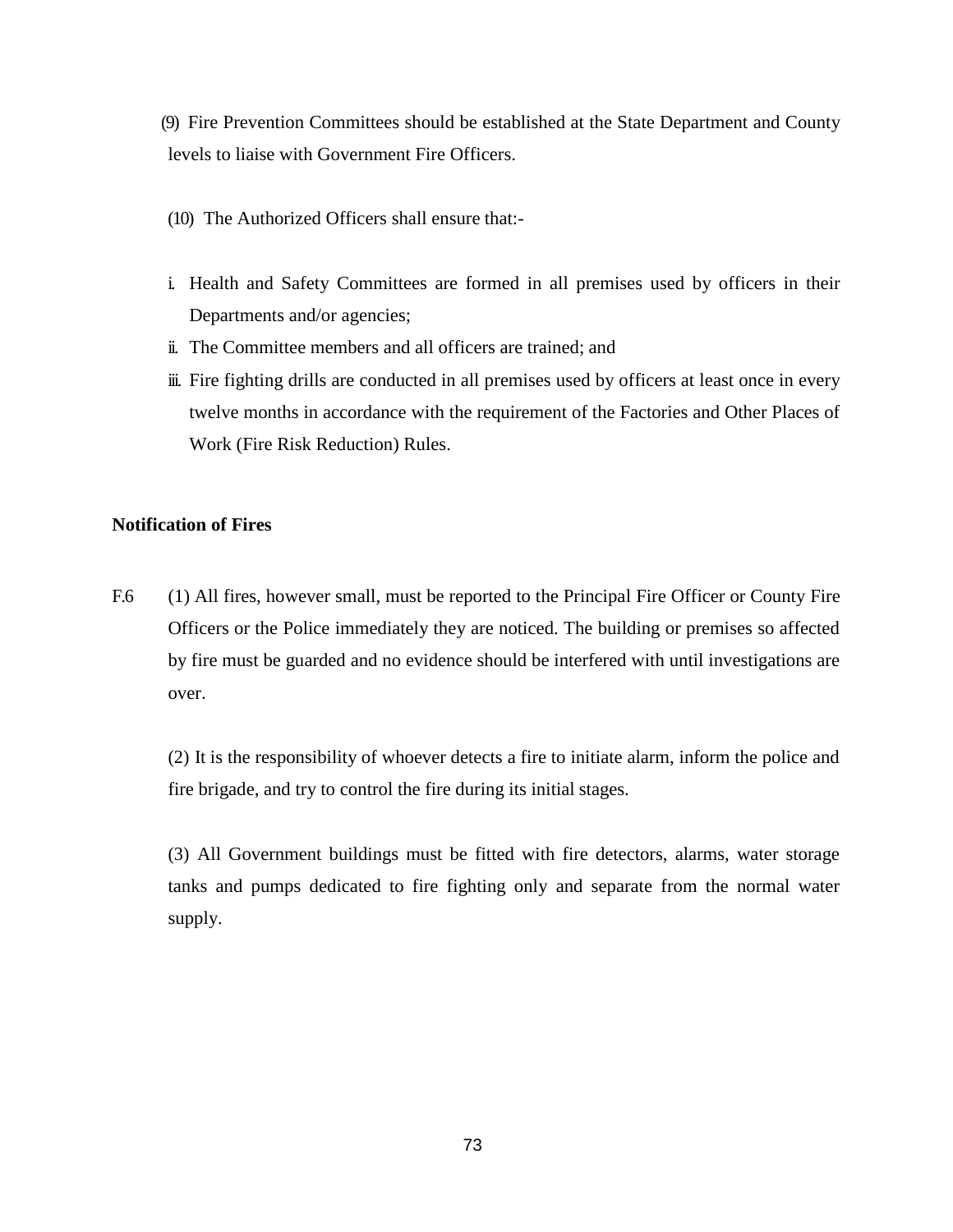# **Medical Examination**

F.7 The Authorized Officers shall ensure that all officers working in hazardous occupations undergo periodic medical examination in accordance with the Occupational Safety and Health Act.

# **Provision of Protective Equipment and Clothing**

F.8 Authorized Officers shall ensure that all officers who are employed in any process involving exposure to wet or to any injurious or offensive substances are provided with adequate, effective and suitable protective clothing and appliances.

## **Safe Use of Potentially Dangerous Equipment**

F.9 The Authorized Officers shall ensure that all plants including hoists and lifts, steam boilers, other equipment and pressure vessels are properly maintained and that they undergo the statutory examinations as per the Occupational Safety and Health Act requirements.

# **Compensation to Government Officers In case of Injury or Death**

F.10 The Work Injury Benefits Act (WIBA) provides for compensation for accidents and occupational diseases arising out of and in the course of an officer"s employment. Only injury, diseases or death arising from occupational hazards are compensable. Besides the provisions of WIBA the Government has introduced the Group Personal Accident (GPA) Scheme which is administered by The National Treasury.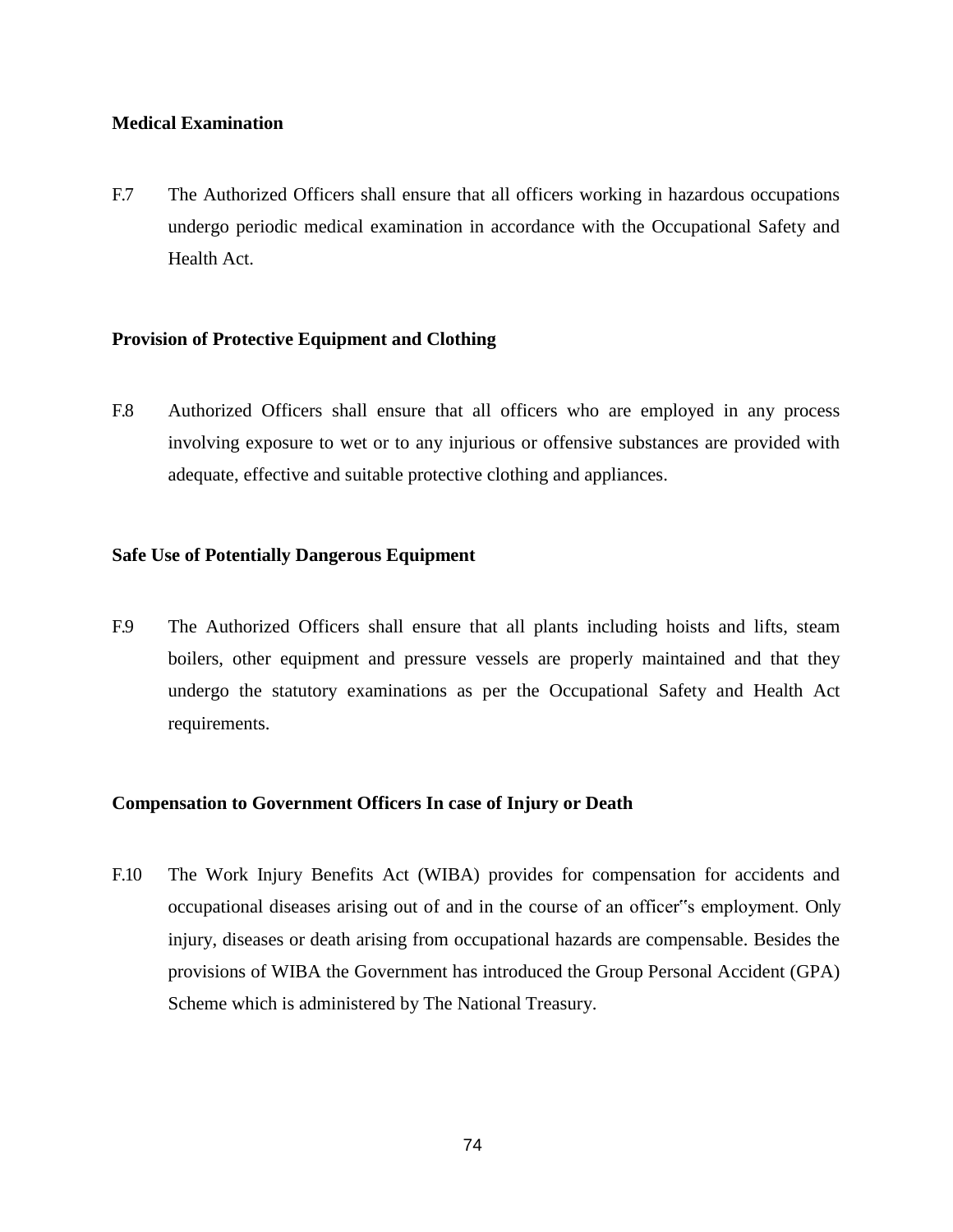## **Reporting of Accident**

- F.11 (1) Immediately a work place accident, an accident in a Government vehicle or development of an occupational disease resulting in death or injury to an officer comes to the notice of the officer under whom he is directly deployed, the Supervisor should make a claim for compensation in accordance with the procedure set out below:
	- i. In case of an accident resulting in the injury or death of an Officer Part I of the Directorate of Occupational Safety and Health Services, Accident Notification form (Form DOSH 1) should be completed in triplicate;
	- ii. The forms should then be dispatched to the Authorized Officer of the officer"s Department, the Occupational Safety and Health Officer of the region in which the accident occurred and for non fatal the Medical Practitioner who is attending to the injured officer;
	- iii. The detailed procedures are contained in the relevant forms which are obtainable from the Director of Occupational Safety and Health Services in the Department responsible for Labour.

(2) Where the Director of Occupational Safety and Health Services finds anomalies or that the percentage given in the medical report is not in conformity with the provisions of the Work Injury Benefit Act (WIBA), he will decline to process the compensation. The Director will inform the Authorized Officer of the officer"s Department of that decision giving reasons as to why he has taken the decision and if the officer qualifies for compensation, he shall advise on the action that should be taken to enable the officer"s compensation to be processed.

(3) Where the Director declines to process the compensation, the Authorized Officer may either request the Director of Medical Services to convene a Medical Board for reassessment of the Government"s liability to pay compensation or may request the Director of Occupational Safety and Health Services to appoint a medical panel for reassessment on the officer"s diagnosis or injury.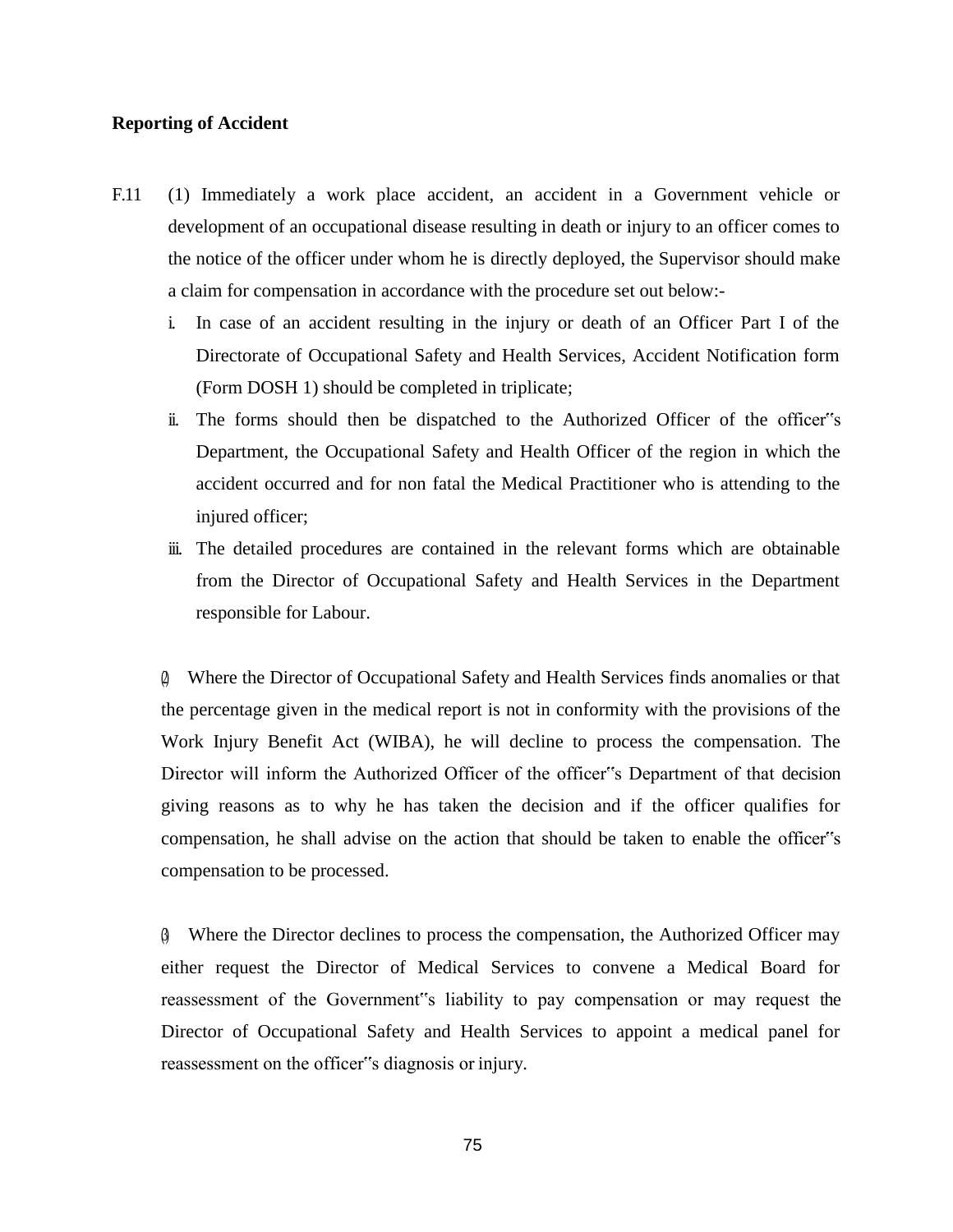# **Approval and Distribution of Compensation**

F.12 (1) If it is considered by the Director that the Government is liable to pay compensation, he will send a demand note to the Authorized Officer of the Department employing the injured, sick or deceased officer indicating the amount of money to be paid to the injured/sick officer or the dependants of a deceased officer.

(2) The payment of the money due for compensation to the injured or deceased officer shall be made within 90 days.

(3) The injured officer or the dependant(s) of deceased officer will sign a certificate of acknowledgement of payment and complete agreement form in triplicate.

(4) Copies of such certificate and of the appropriate agreement form should then be distributed as follows:

- i. One copy to be handed to the officer or, in case of fatal accident, to the dependant(s);
- ii. One copy to be returned to the Authorized Officer of the injured/deceased officer"s Department; and
- iii. The other copy to be retained by the Director of Occupational Safety and Health Services.

### **Recourse to Court**

F.13 (1) Where the officer or the Department is not satisfied with the amount of compensation computed by the Director of Occupational Safety and Health Services, they may raise an objection to the said Director or appeal to the Industrial Court.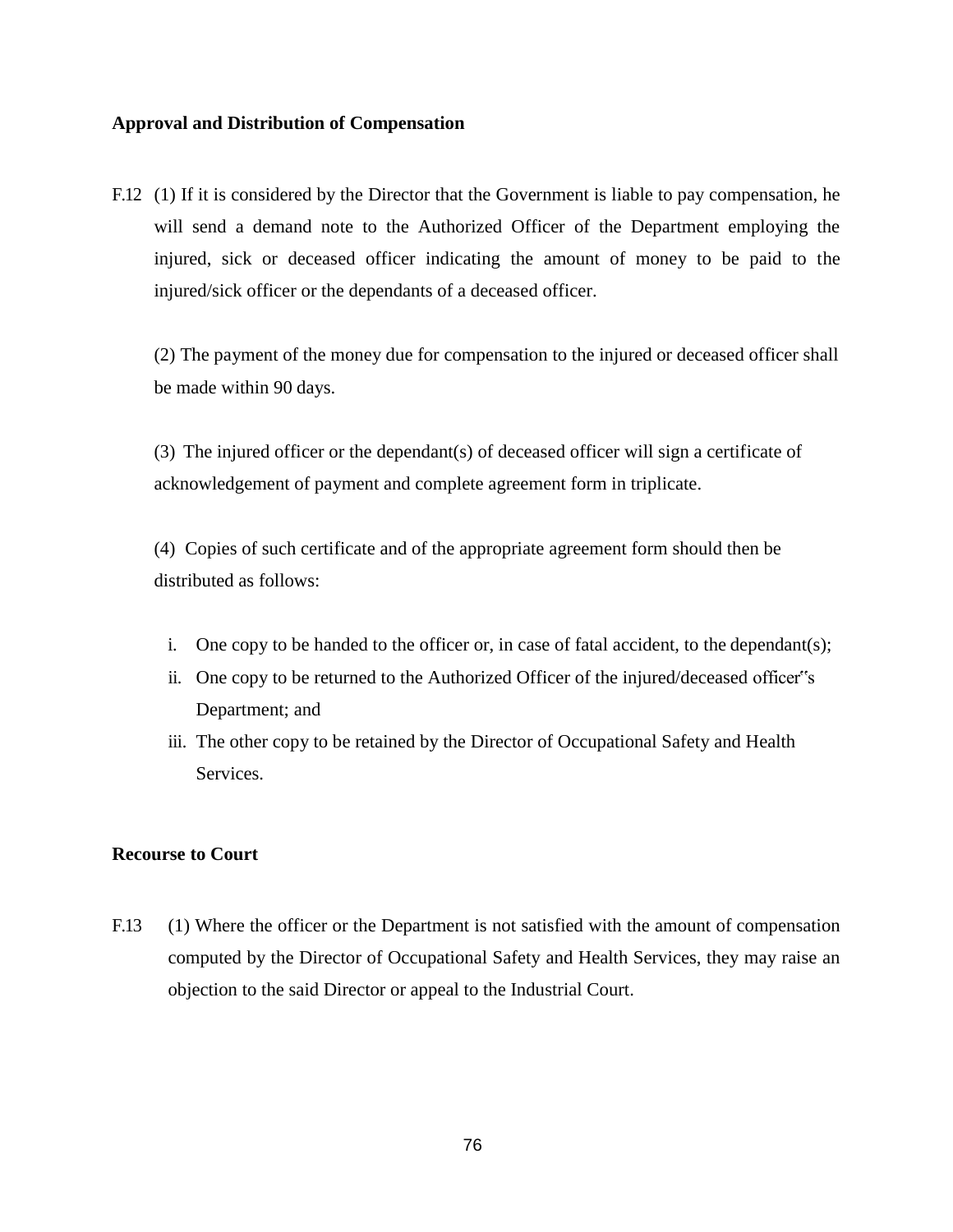# **Compensation Payable During Sick Leave Under WIBA**

F.14 An officer on sick leave as a result of an accident or occupational disease will be entitled to full pay.

# **Source of Compensation Funds**

F.15 (1) Authorized Officers shall source for funds from the County Treasury to meet the compensation of officers who are injured, develop occupational diseases or die in the course of their employment.

(2) The Accounting Officer in charge of Finance will make appropriate arrangement to ensure that each Department access adequate funds to pay Work Injury Benefits to injured officers.

# **Reporting Injury, Serious Illness or Death**

F.16 (1) In case of an officer"s injury, serious illness or death an immediate report by telephone, or special means including e-mail should be made to the relevant Authorized Officer, stating relevant particulars of the officer.

(2) The next-of-kin must be informed immediately and be made aware of the circumstances under which the officer sustained injuries or met his death.

(3) In addition to the report referred to in paragraph (1), a Death Certificate should be submitted to the relevant Authorized Officer as soon as possible to facilitate processing of final dues.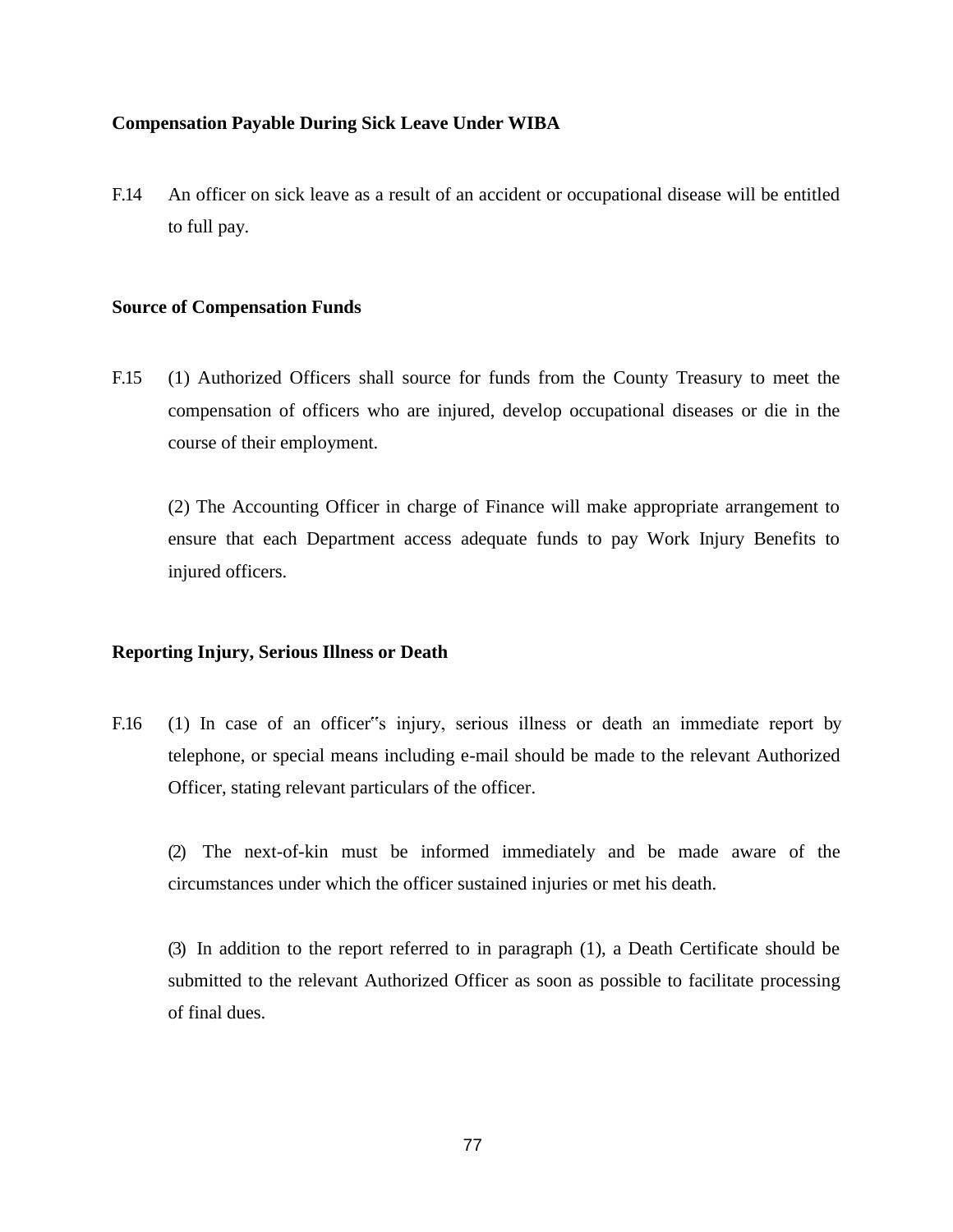(4) The accident should also be reported to the Director of Occupational Safety and Health Services within 24 hours in accordance with the requirement of the Occupational Safety and Health Act.

#### **Group Personal Accident Policy**

F.17 (1) The GPA covers permanent bodily injury or death arising from bodily injury caused solely by violent external visible means and provided such death occurs not later than six (6) calendar months after the accident.

(2) The GPA provides a 24 hour cover to Public Officer whether within or outside the country unlike WIBA which covers the hours the officer is at his place of work.

- (3) A claimant should not be compensated twice for the same loss under GPA and WIBA.
- (4) The GPA offers extended cover to all Public Officer as follows:-
- i. Accident to employees while riding on motor cycles including pillion passengers;
- ii. Accident to employees out of exposure to banditry and similar risks in the course of duty;
- iii. Government drivers deployed to drive privately registered donor development partner vehicles.

*Details on conditions for compensation and exclusions are found in the GPA Policy*

(5) Any claim submitted after one year will be time barred and will not be accepted as liability.

(6) All claims under GPA should be reported by the insured, dependants or nominee in writing.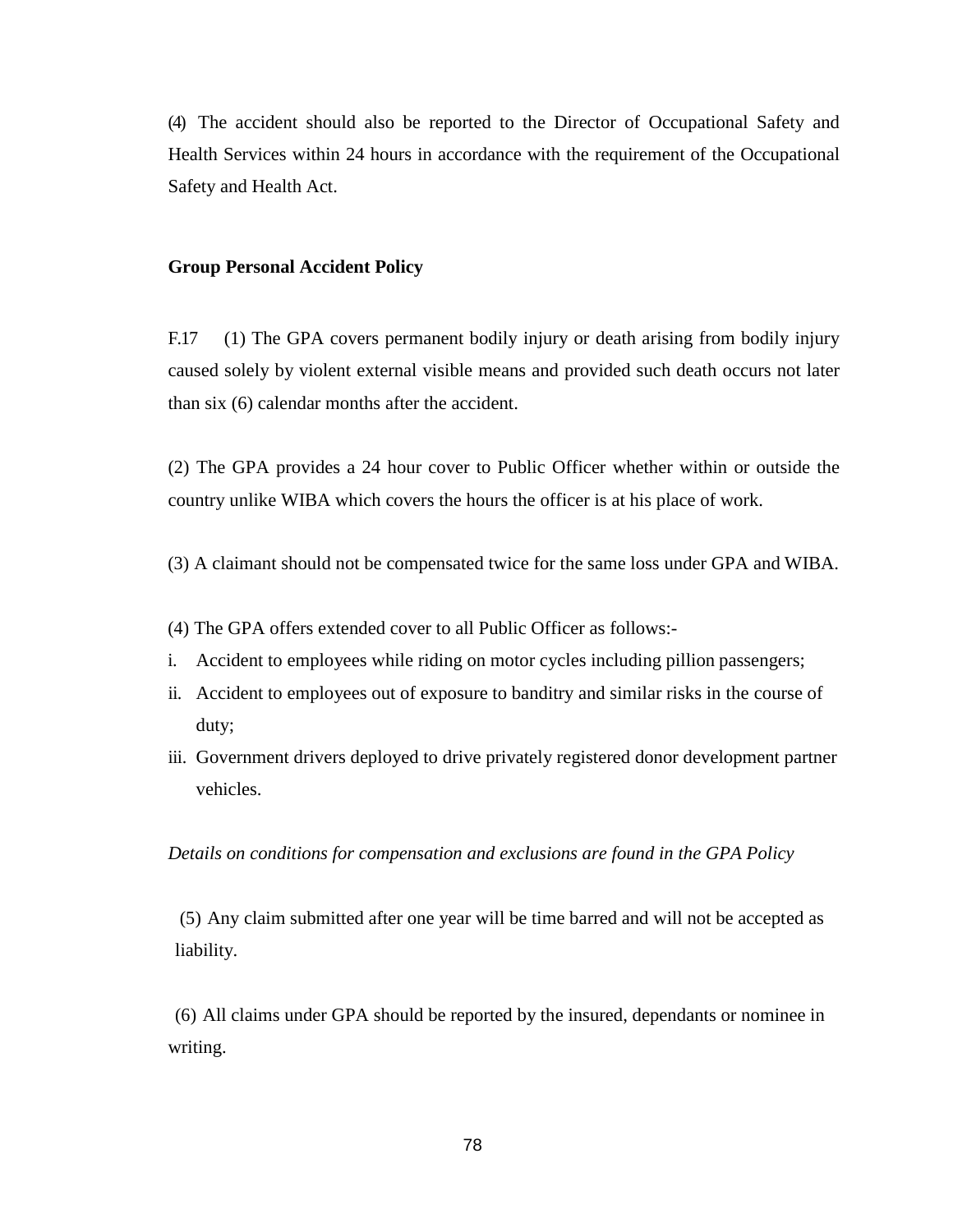(7) The benefits payable under the GPA and WIBA are:-

| Cover                | Benefit                                               |
|----------------------|-------------------------------------------------------|
|                      |                                                       |
| Death under GPA      | 5 years Basic Salary                                  |
|                      | 8 years Gross Salary                                  |
|                      | $(basic \quad salary +$<br>regular                    |
| Death under WIBA     | allowances)                                           |
|                      |                                                       |
| Permanent            | Total 5 years basic salary x percentage               |
| Disability under GPA | awarded                                               |
|                      |                                                       |
| Permanent            | Total 8 Years (basic salary $+$ house                 |
|                      | Disability under WIBA allowance) x percentage awarded |
|                      |                                                       |

# **Guidance, Counseling and HIV/AIDS Management in the Public Service**

F.18 (1) The current challenges in the work place and family environment affects the performance and wellbeing of an officer. To address these challenges, the County Government has introduced guidance and counseling in the Service and a policy developed to regulate guidance and counseling.

(2) Every Department shall establish a unit for provision of guidance and Counseling services in order to address the psychological needs of public Officers during their entry, stay and exit from service.

(3) Professional Counselors will be deployed to Departments to provide guidance and Counseling services to public Officers.

(4) Counseling Services in the public service shall be free of charge and shall be limited to Public Officers. However, consultation with family members or support system may be extended when deemed necessary.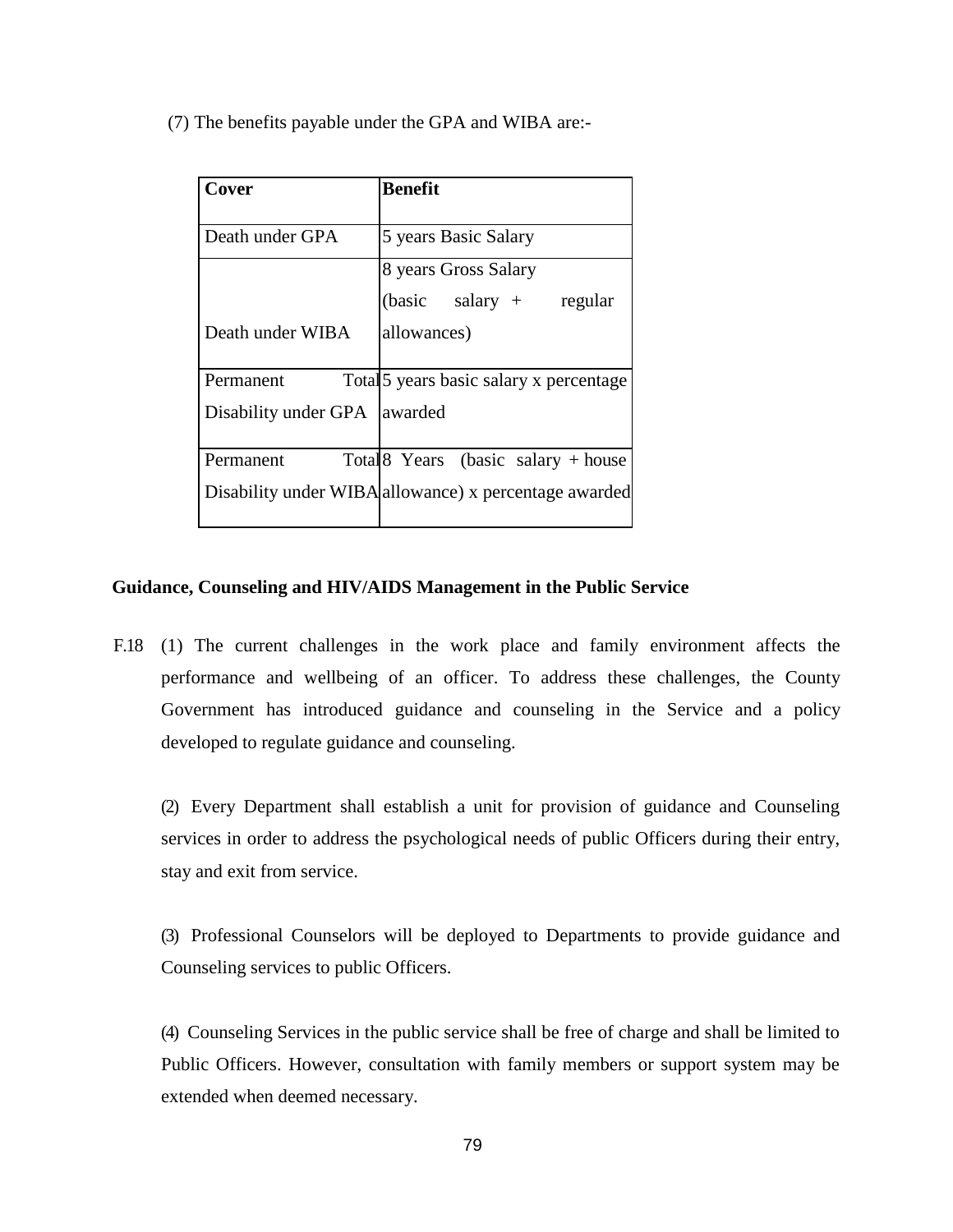## **Counseling Services**

F.19 (1) Officers may seek guidance and Counseling when faced with psychological challenges.

(2) A supervisor may refer an officer for Counseling when he notices signs of low productivity, when the officer is a danger to himself and others or in case of an indiscipline problem.

(3) An officer shall have freedom to accept or reject counseling. This includes freedom to remain in the counseling relationship after it has been initiated.

#### **HIV/AIDS Support Programme**

F.20 (1) HIV and AIDS is a major challenge facing officers in and out of the office. It poses a big threat to the individual, the family and the public service. It is in cognizance of this that the Government has put in place care and support programmes for the infected and affected officers to enable them remain productive.

(2) HIV/AIDS shall be treated like any other challenging issue at workplace. All officers shall have a role to play in the wider struggle to mitigate the effects of the pandemic.

(3) Policy guidelines have been developed to address HIV/AIDS challenges affecting Public Officers in the workplace.

## **Fighting Stigma and Discrimination**

F.21 (1) An officer shall not be discriminated or stigmatized on the basis of HIV status. It is an offence for any person to discriminate another on the ground of actual, perceived or suspected HIV status in the work place.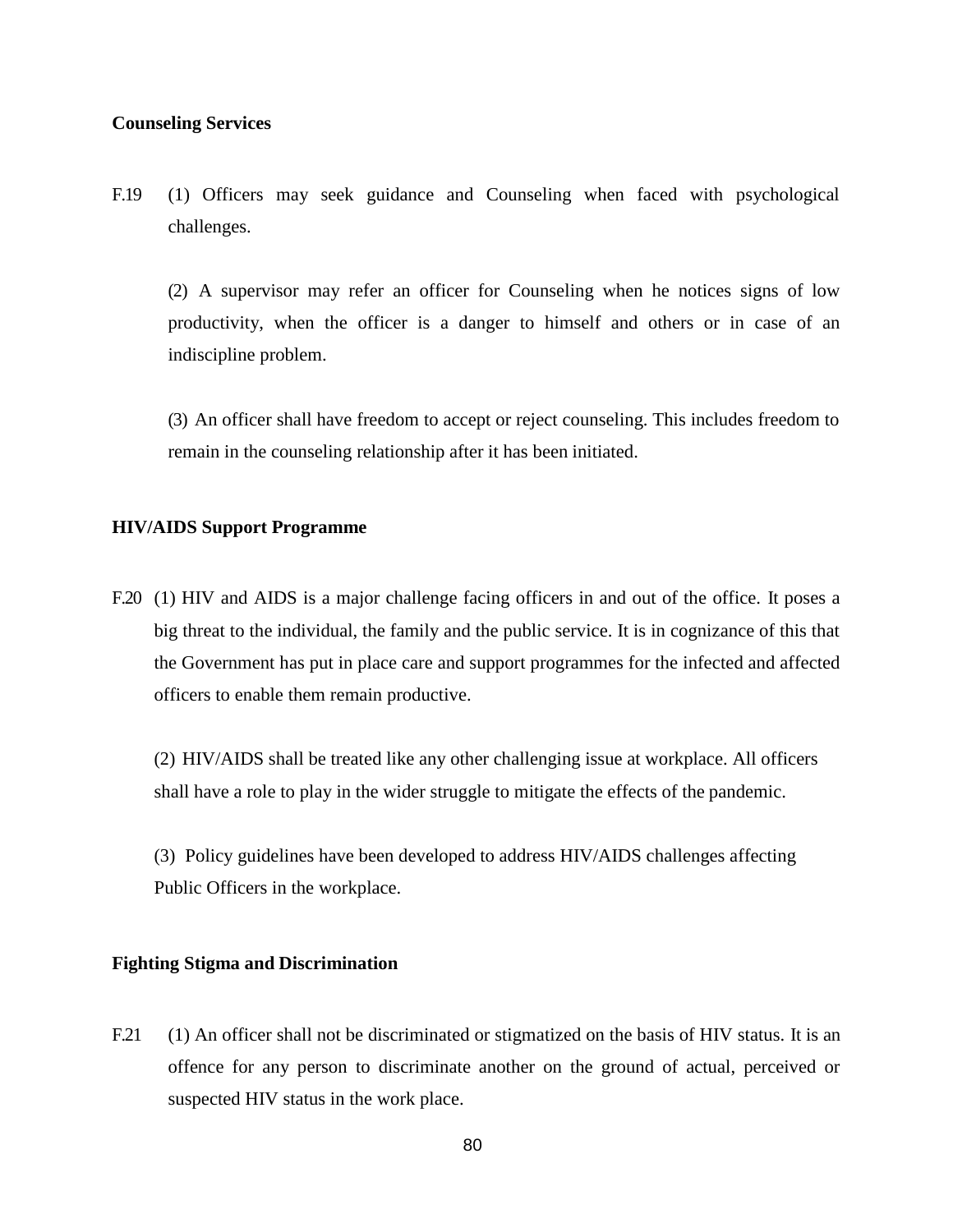(2) The Authorized Officers shall be expected to be at the forefront in providing a conducive working environment for the infected and affected officers. They shall be required to set up programmes that will instill positive behavior in the management of HIV and AIDS.

(3) It shall be the responsibility of the CEC Members to minimize the risk of HIV transmission by adopting First Aid/Universal infection control precautions at the workplace.

#### **Screening for Purposes of Employment/ Recruitment**

F.22 HIV screening shall not be a requirement for recruitment or for persons in employment. Screening shall be confidential, voluntary and shall be undertaken after counseling. There shall be no disclosure of HIV test results or of any related assessment results to any person without the written consent of the concerned officers.

#### **Continuation of Employment**

F.23 Officers with HIV-related illness shall be allowed to work for as long as they are fit to work and HIV infection should therefore, not be a cause for termination of employment.

#### **Drug and Substances Abuse**

F.24 (1) Addiction to drugs or substance will be treated like any other disease. An officer who is determined to deal with drug and substance abuse problem by engaging in rehabilitation services will be referred by his Department to a Government doctor for evaluation.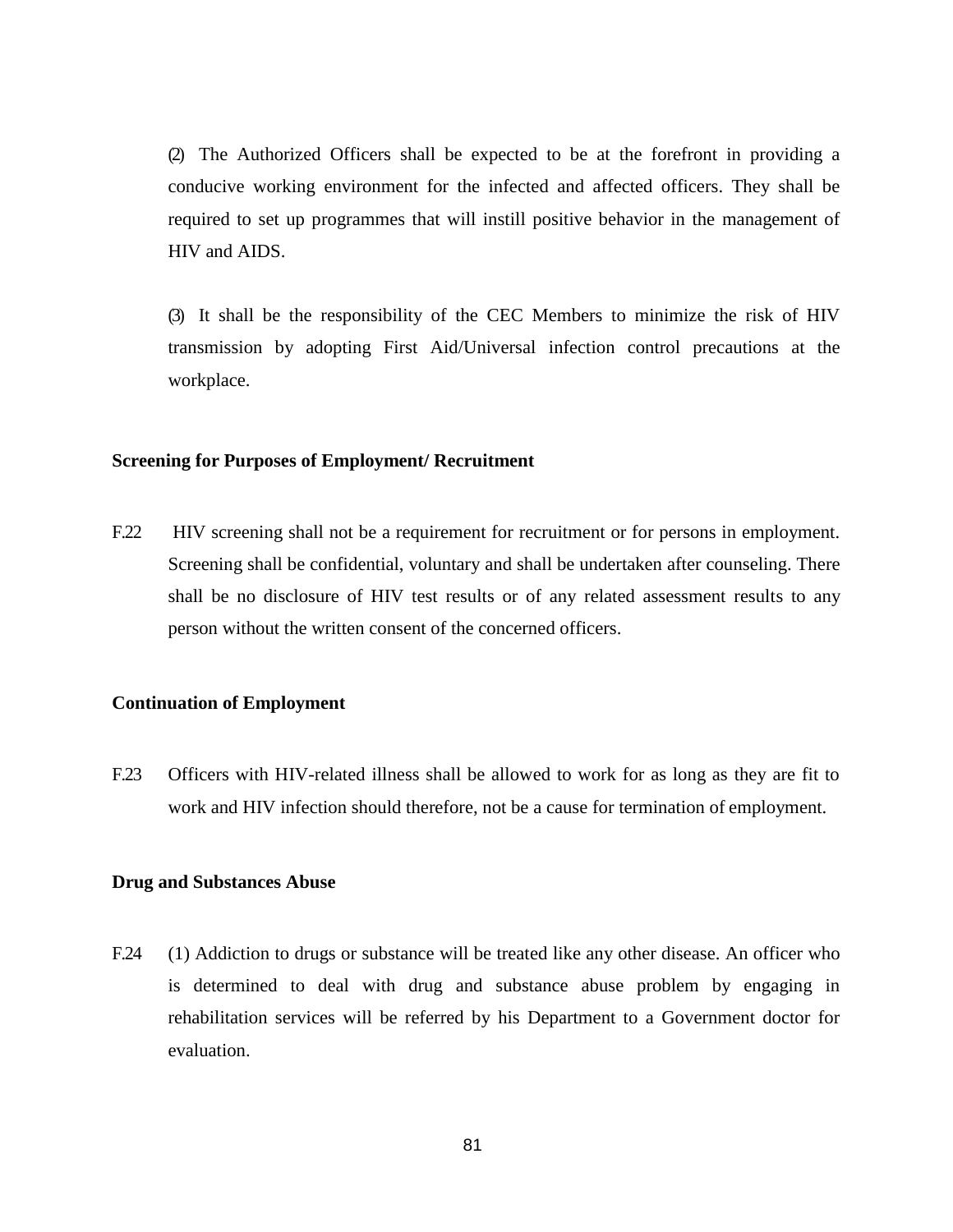(2) The Government will provide both in-patient and out-patient rehabilitation services within the limits provided by the prevailing legislation.

# **Employee Welfare and Wellness**

F.25 Authorized Officers shall develop and implement employee welfare and wellness programmes in the work place.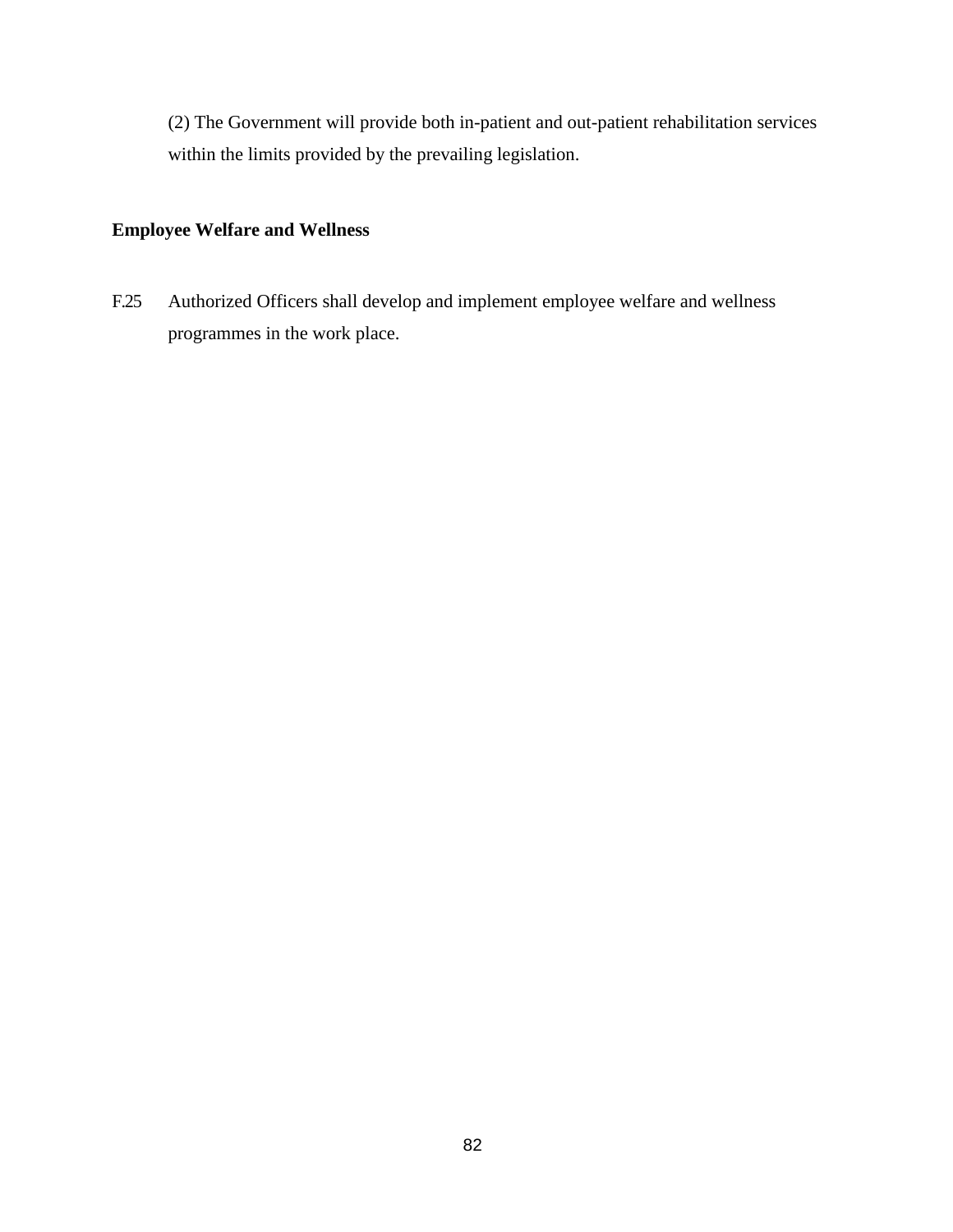### **PART IV: PERFORMANCE MANAGEMENT, TRAINING AND DEVELOPMENT**

This part addresses matters pertaining to performance management, and training and development of employees in the public service.

# **SECTION G**

# **PERFORMANCE MANAGEMENT**

# **Introduction**

This Section provides guidelines for Performance Management in the Public Service for enhancement of efficiency and effectiveness in service delivery.

G.1 (1) A Performance Management System (PMS) is a systematic process for getting better results from an organization, teams and individuals by managing performance within an agreed framework of planned goals, objectives and standards. A PMS is a set of tools, processes and actions that allows for maximization of the performance of employees and institutions.

(2) PMS also provides employees with a clear understanding of job expectations; regular feedback about performance; advice and steps for improving performance; rewards for good performance; and sanctions for poor performance. The overall goal of a PMS is to measure employee performance and ultimately the achievement of intended results for the organization.

## **Strategic Planning**

G.2 (1) This is a process planning for achievement of overall long term goals of the Organization. Authorized Officers shall coordinate development and review of strategic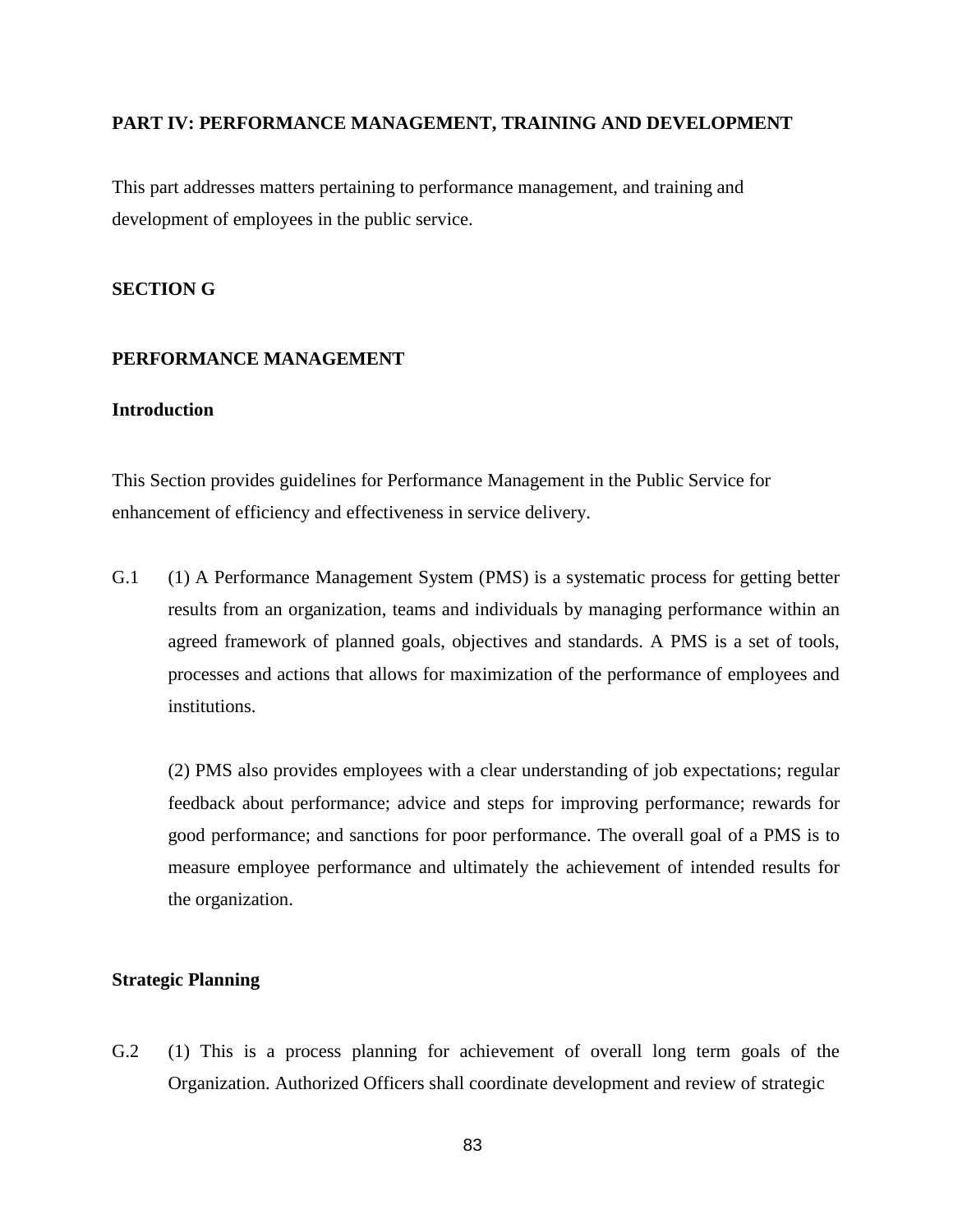plans in their respective County Departments. The plans will be the basis for setting performance targets for the organization which shall be cascaded to the individual level.

#### **Performance Contracting**

G.3 (1) Performance Contracting is a negotiated process in which County Departments set their performance targets based on their mandates, functions and strategic objectives.

(2) The County Department responsible for public service management shall issue guidelines to departments in implementation of performance contracts.

(3) Performance contract should be anchored on National and County development goals. It should be cascaded to all departments, sections, levels and cadres of employees.

The integration will include linking the Performance Contracts with the Performance Appraisal System (PAS) and the Performance Rewards and Sanctions Framework.

## **Staff Performance Appraisal System**

G.4 Staff Performance Appraisal system (SPAS) is predicated upon the principle of work planning, setting of agreed performance targets, feedback and reporting. It is linked to other human resource systems and processes including staff development, career progression, placement, rewards and sanctions.

#### **Objectives of Performance Appraisal**

G.5 (1) Staff Performance Appraisal is a critical component of the human resource management function in the County Public Service. The overall objective of the appraisal system is to manage and improve performance in the County Public Service by enabling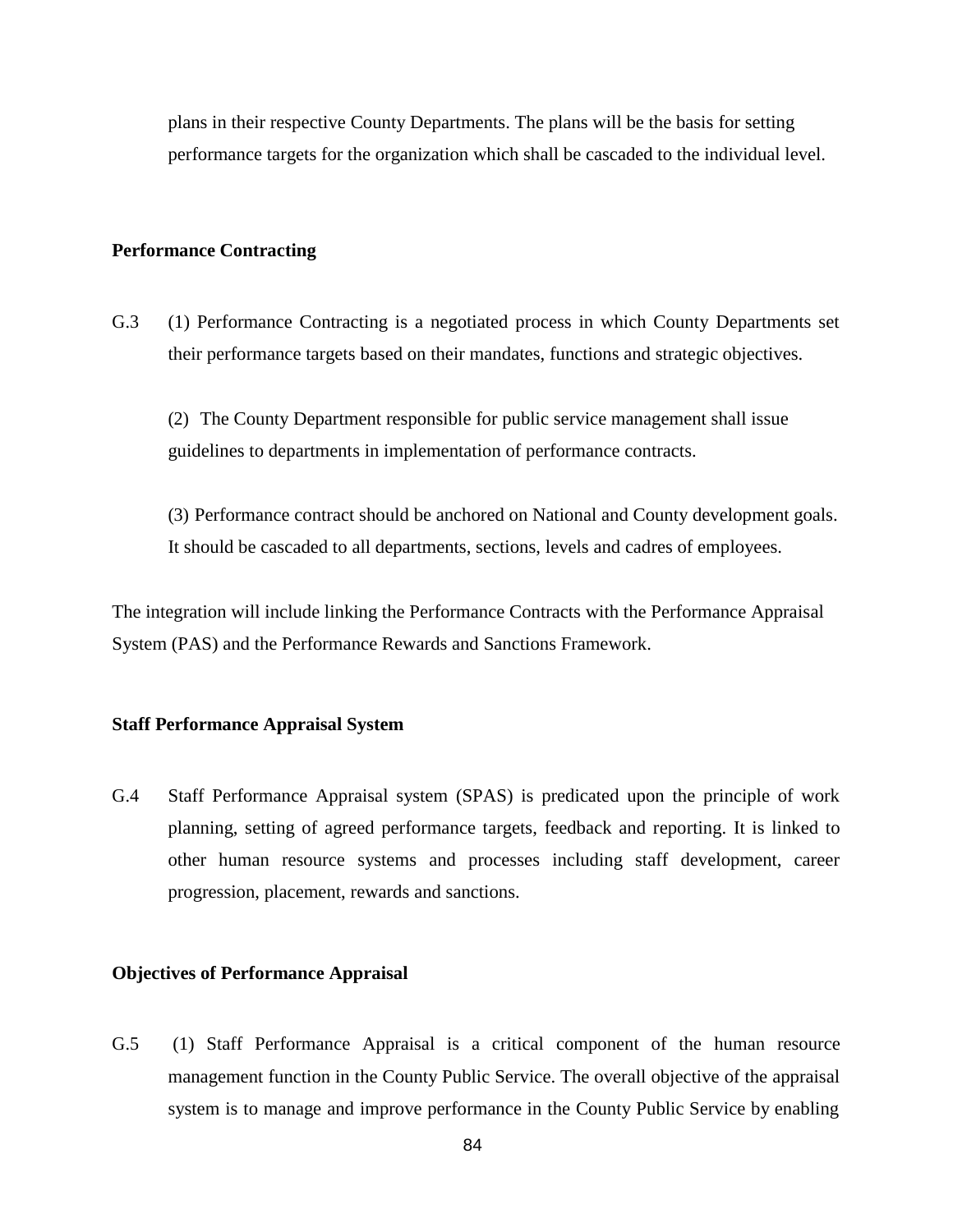a higher level of staff participation and involvement in planning, delivery and evaluation of work performance.

- (2) The specific objectives are to:-
- i. Link individual performance targets with organizational strategic objectives and work plan;
- ii. Promote communication between Appraisee and Supervisor with continuous feedback on work progress;
- iii. Set the basis on which an officer"s performance is monitored and evaluated as stipulated in the individual work plan;
- iv. Align operational and financial performance targets with budgetary provisions
- v. Assess the learning and development needs of staff on a timely basis;
- vi. Provide information for decision making on administrative and human resource issues such as renewal of contracts, promotions, delegation of duties, training, deployment, rewards and sanctions.

## **Scope of Application**

- G.6 (1) The SPAS shall apply to all categories of staff in the County Public Service.
	- (2) The prescribed appraisal form will be completed by all officers in the County Public Service in consultation with the supervisors.
	- (3) All newly employed officers will be required to agree on performance targets with the supervisor and complete the Staff Performance Appraisal Forms within three (3) months of employment.
	- (4) All promoted/redeployed officers will be required to agree on new performance targets with the supervisor and complete the Staff Performance Appraisal Forms within one (1) month of promotion/ redeployment.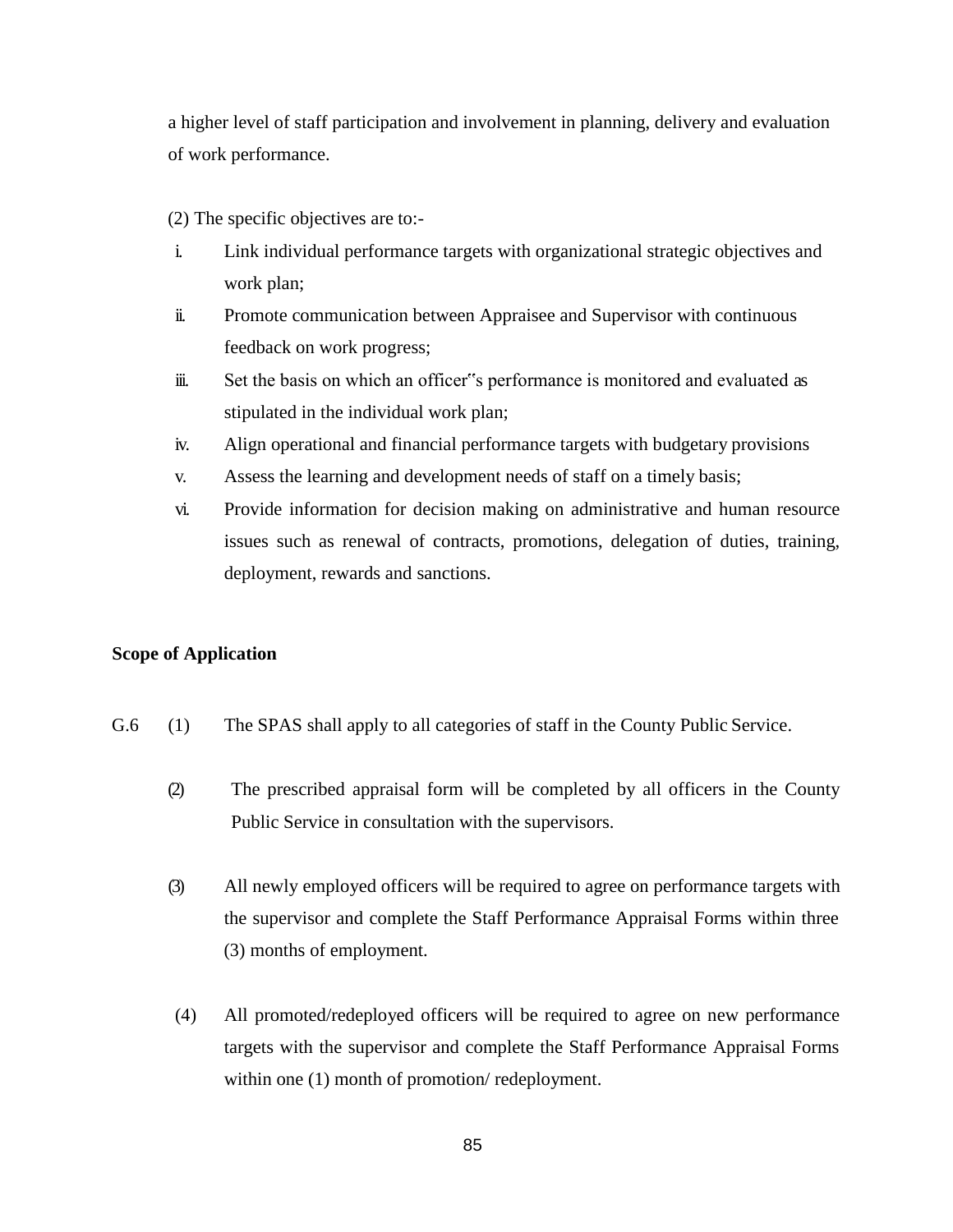(5) The primary responsibility for implementing the SPAS rests with the Authorized Officer.

## **Work Planning and Setting of Performance Targets**

G.7 (1) Prior to the beginning of the performance period, Departments will prepare work plans based on their strategic plans. The Departmental Work Plans should include the Departmental priority objectives from which individual performance targets will be derived. Departmental Heads will meet with staff under their direct supervision to discuss and ensure that the objectives and performance targets of the department are understood.

(2) The individual work plans will be derived from the Departmental Work plans and officer"s job description. The work plan will briefly describe the performance targets or expected results on specific assignments and activities for which the staff member is responsible during the performance year;

(3) The Appraisee will hold discussions with the immediate Supervisor to agree on the work plan. The performance targets shall thereafter be set as agreed in the discussions by latest  $31<sup>st</sup>$  July of each year. For each performance target to be assessed there will be performance indicators.

# **Appraisal Period**

G.8 The appraisal period will cover one (1) year starting from  $1<sup>st</sup>$  July to 30<sup>th</sup> June of the following year. The Performance Appraisal reflects the summation of the year"s performance including quarterly and mid-year reviews.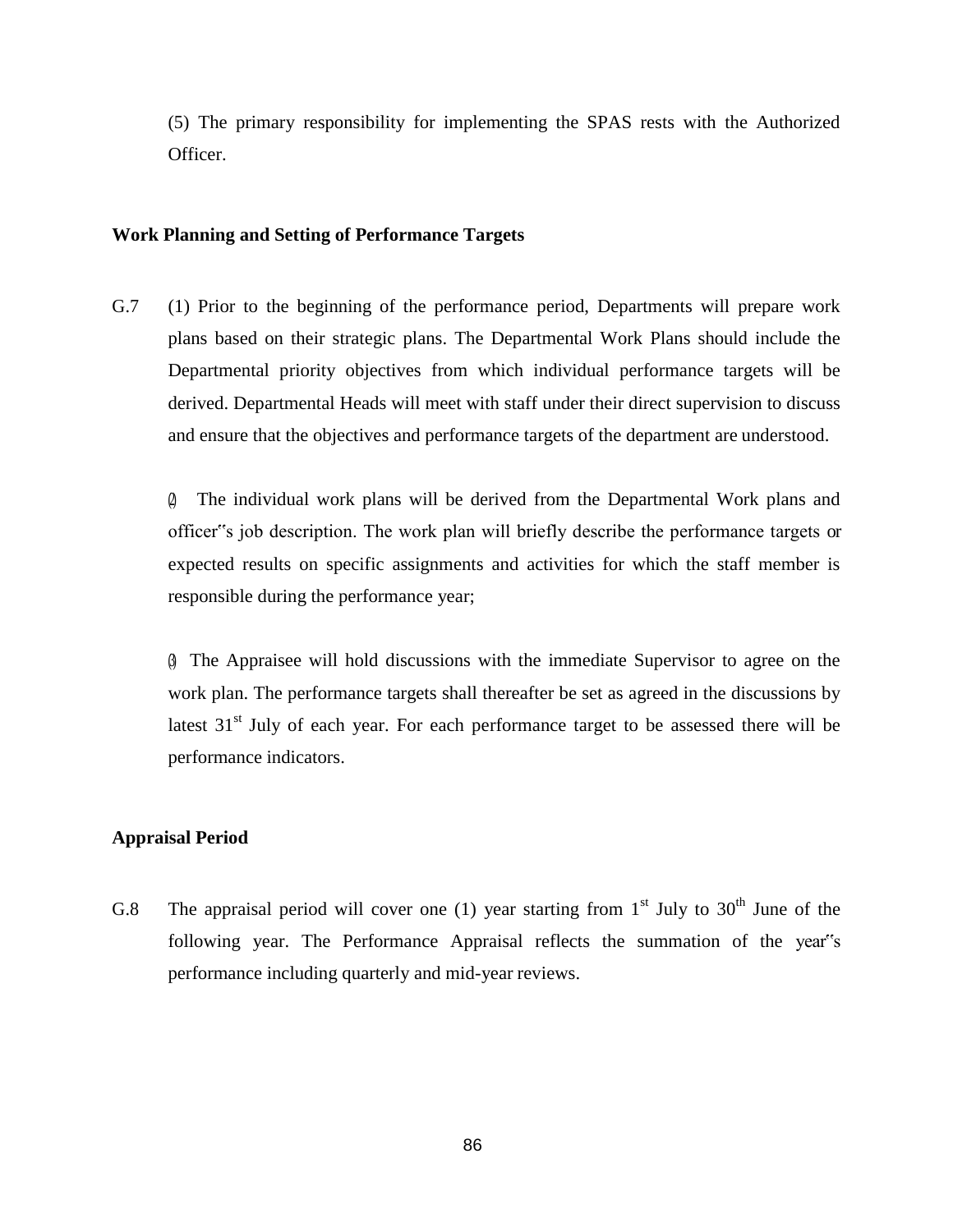# **Staff Performance Appraisal Process Strategic Objectives**

G.9 The strategic objectives will be derived from the County Department"s strategic plan and performance contract and cascaded to the sections and individual employees.

## **Continuous Performance Appraisal**

G.10 Performance appraisal is an on-going process throughout the performance period. Milestones over the review period should be documented and maintained in the Appraisee"s personal file.

# **Performance Measurement**

G.11 Performance Measurement shall be undertaken in accordance with the SPAS guidelines issued to the County Public Service.

# **Mid-Year Performance Review**

G.12 (1) The main purpose of the mid-year Performance Review is to accord both the Supervisor and Appraisee the opportunity to jointly review the progress made by the Appraisee in accomplishing the assignments agreed on at the beginning of the Appraisal period.

(2) The review which should be in the form of discussions, should be centred on what has been achieved, any constraints experienced and whether there is need to vary the initial assignments in order to accommodate any unforeseen circumstances.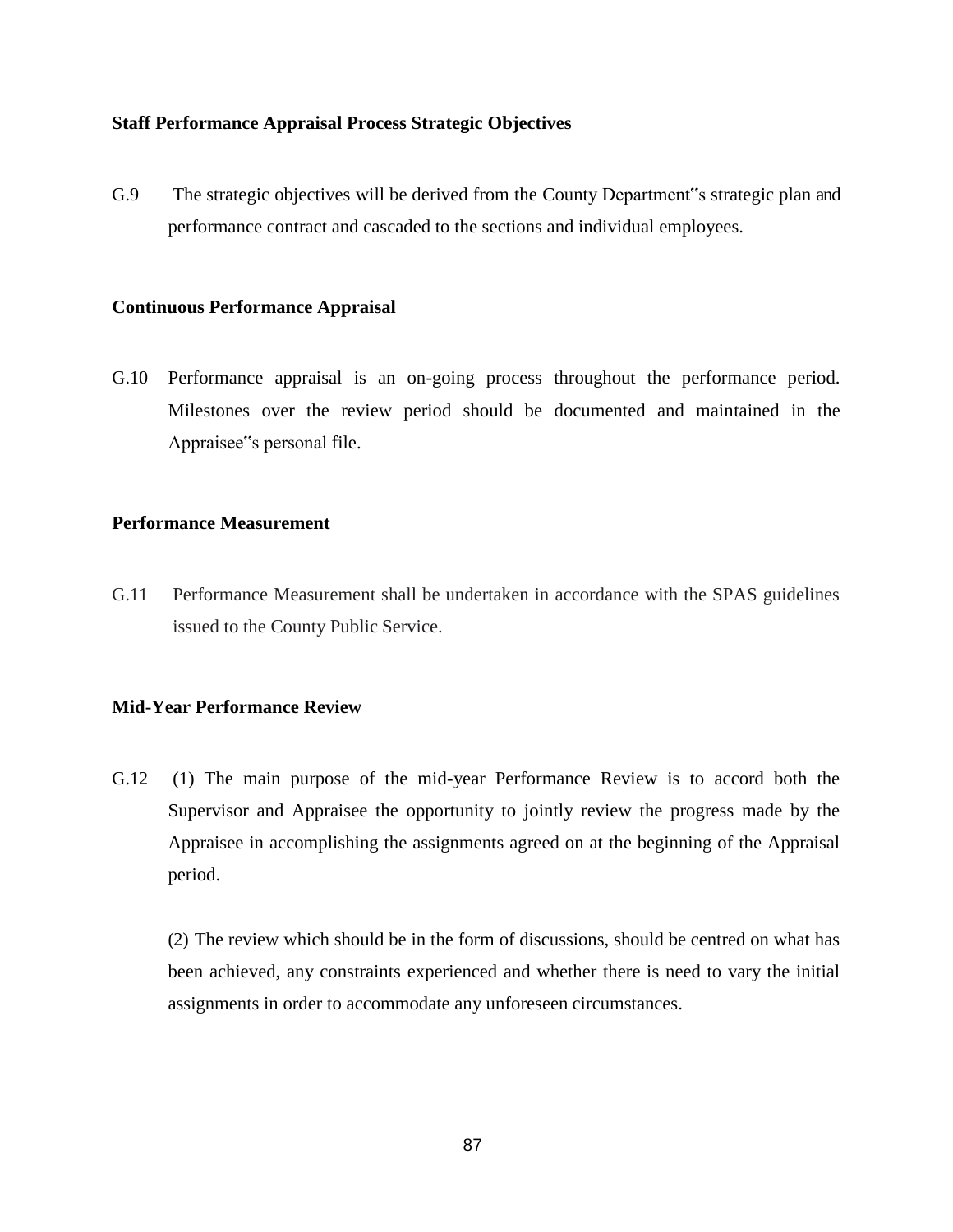(3) Any changes, additions or removal of performance targets should only be made in the event that there have been significant changes in the nature of functions carried out by the Appraisee and which may necessitate revision of performance targets.

(4) The Supervisor should, after discussions with the Appraisee at the Mid-year Performance Review comment on the Appraisee"s performance.

(5) In the event that the Supervisor leaves the County Department, he/she will be required to appraise the performance of the Appraisee(s) on pro-rata basis.

## **End of Year Appraisal Process**

- G.13 The End of Year Appraisal takes place at the end of the reporting period. The following will constitute the end of year evaluation process.
	- i. The Supervisor and Appraisee are required to meet at the end of the year to discuss the overall performance for the whole appraisal period;
	- ii. Prior to the meeting the Appraisee should prepare a preliminary report on the extent to which set targets were achieved as agreed at the beginning of the Performance Year with clear performance indicators.

# **Rewards and Sanctions**

G.14 (1) The overall goal of the Rewards and Sanctions is to establish a basis for rewarding exemplary performance and administering sanctions for poor performance, motivate employees to have positive attitude to work and to enhance productivity in the county public service. This will also create linkages between institutional and individual performance.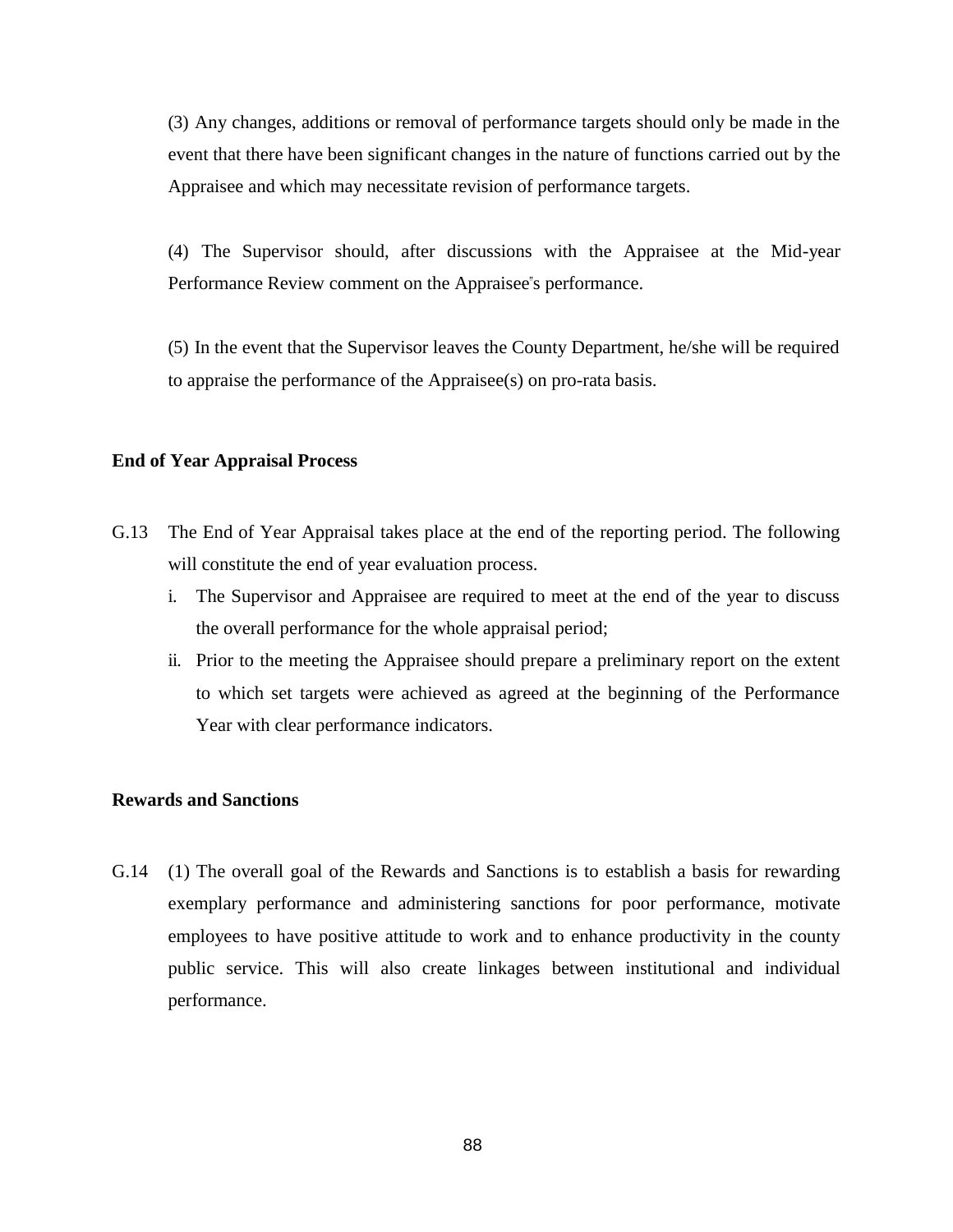(2) The County Public Service Board will be responsible for the administration of the rewards and sanctions policy. The Board will also handle cases of appeals after employees have exhausted all review mechanisms.

#### **Types of Rewards and Sanctions**

G.15 The provision and types of rewards and sanctions shall be as set out in the Rewards and Sanctions Framework for the County Public Service.

#### **County Performance Management Committee (CPMC)**

- G.16 The CPMC shall consist of the following members:
	- A. County Secretary Chairperson (alternate Chairperson-Chief Officer PSM or Finance, strategy and economic planning )
	- B. Director Human Resource Management and Development Secretary
	- C. County Chief Officers as members

The Committee may co-opt such members, in writing, as necessary from time to time with the approval of the County Secretary.

#### **Rules of Conduct for the County Performance Management Committee**

G.17 (1) Members of the County Performance Management Committee shall be expected to perform their duties with diligence, integrity, impartiality and confidentiality.

(2) In the event that there is disagreement between the supervisor and an appraisee on assessment of performance, the Committee will moderate the scores based on verifiable performance indicators and make recommendation to the Authorized Officer.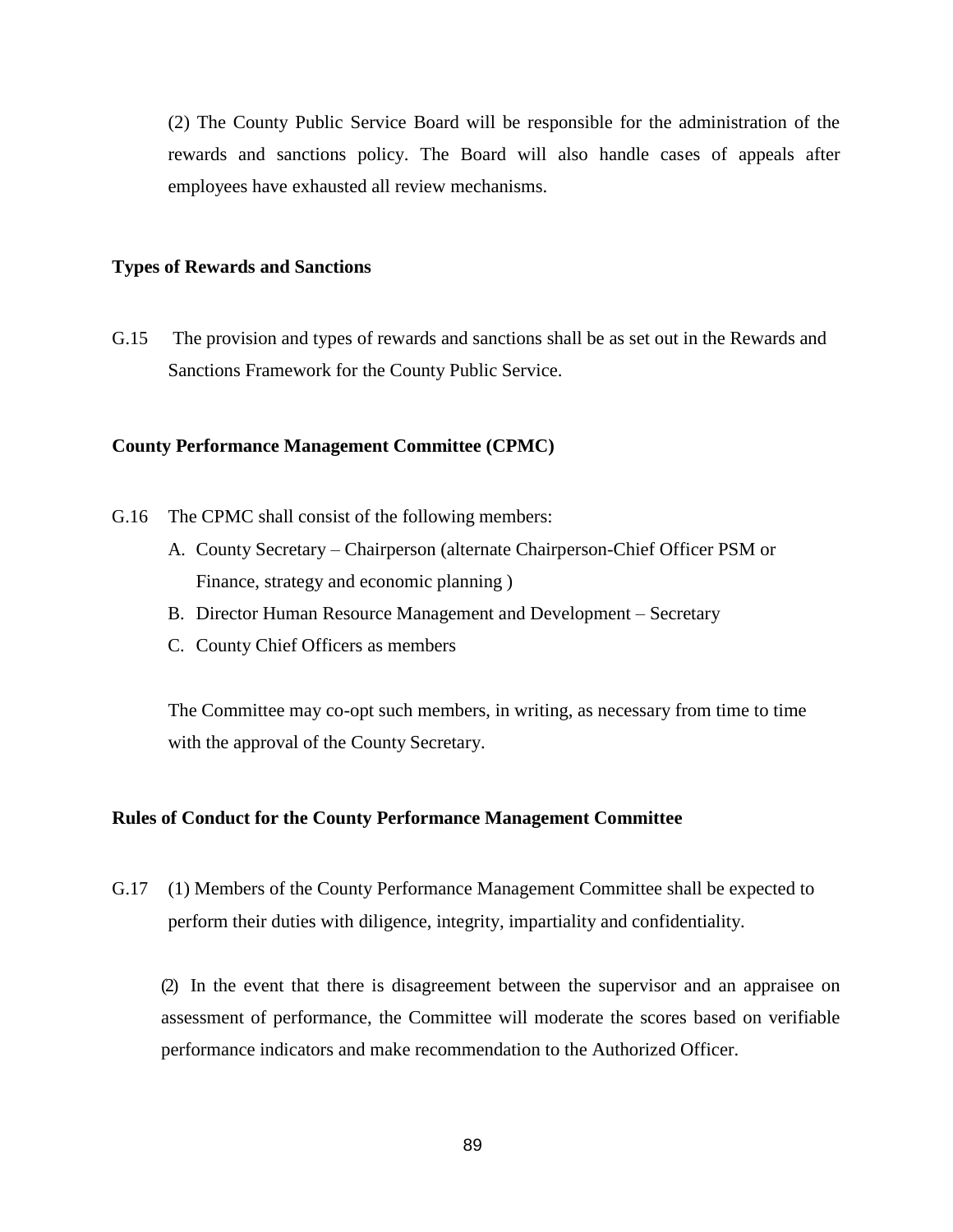(3) Members of the County Performance Management Committee will not discuss or make recommendations in respect of their own performance reports. The County Secretary shall complete the Performance Appraisal reports for the members of the Committee and make appropriate recommendations to the County Public Service Board.

(4) Members of the County Performance Management Committee may also be eligible for the awards, provided that they excuse themselves from participating in any decisionmaking regarding any award for which they are being considered.

### **CPMC Recommendations**

G.18 (1) Authorized Officers shall, on the recommendation of the County Performance Management Committees, reward excellent performance and apply the appropriate intervention in accordance with the existing Service Regulations. The Supervisor may however, recommend other specific interventions depending on the insight gained during the appraisal.

(2) The performance appraisal report shall form the basis for placement, promotion and mobility of staff within and across the County Public Service.

### **Appeals on Staff Performance Appraisal process**

G.19 Appeals on performance assessement shall be submitted to the County Public Service Board for consideration.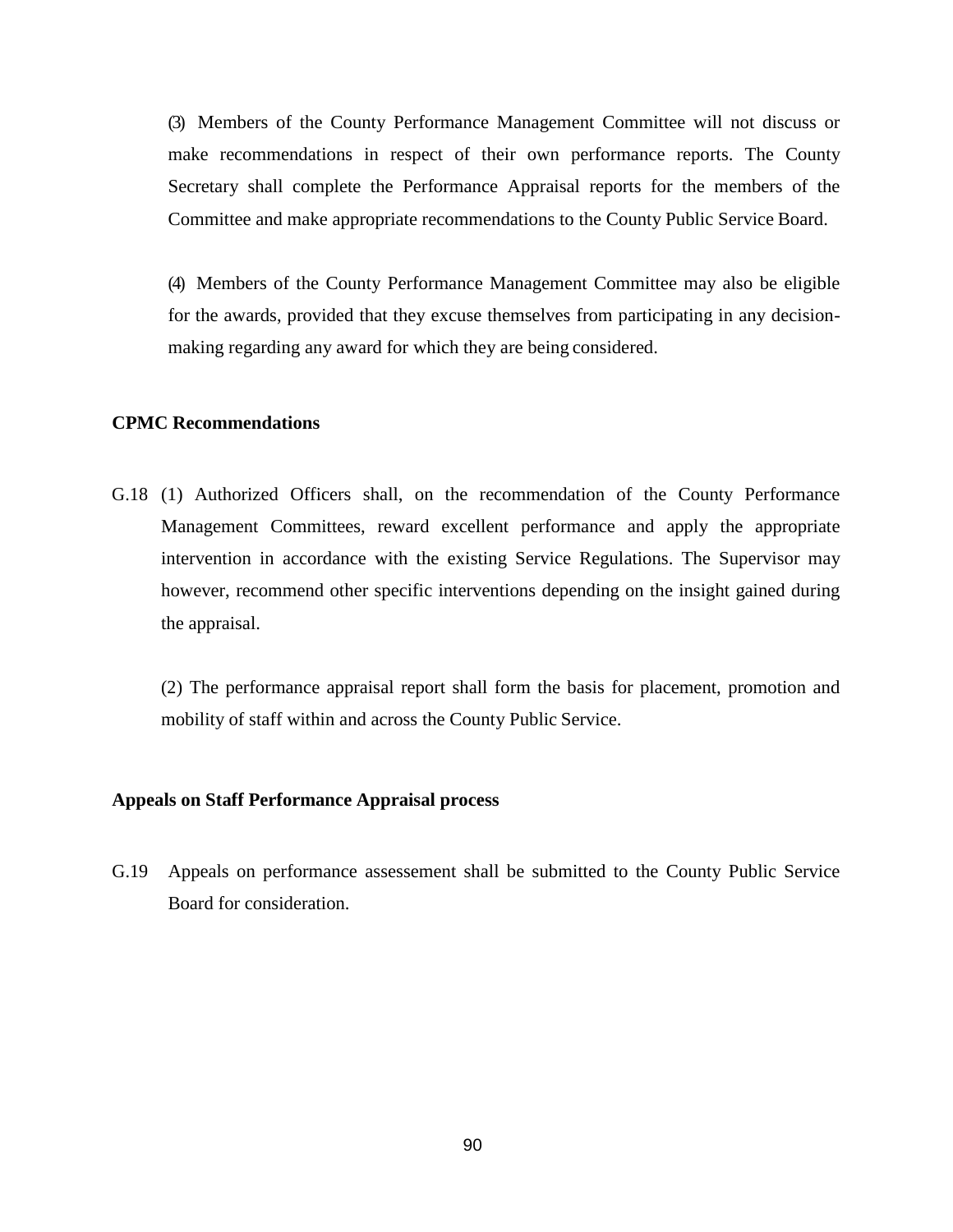### **SECTION H**

#### **TRAINING AND DEVELOPMENT**

### **Introduction**

H.1 (1) The Government policy on training is to ensure continuous upgrading of County Public Officers" core competencies, knowledge, skills and attitudes including their ability to assimilate technology to enable them create and seize opportunities for social advancement, economic growth and individual fulfillment.

(2) The mandate to develop human resources in the County Public Service is vested in the County Public Service Board.

(3) Details on the administration and implementation of training in the County Public Service are contained in the training policy and guidelines issued by the County Public Service Board.

(4) County Public officers shall be eligible for at least five (5) days training in a year while newly recruited or transferred officers must be inducted within three (3) months of joining public organizations.

(5) All training shall be based on identified training needs.

### **Management and Co-ordination of Training**

H.2 (1) The planning and co-ordination of training and capacity building in the County Public Service has been delegated to the department responsible for Public Service Management. Departmental Human Resource Management Advisory Committee established in County Departments, shall be responsible for the training function.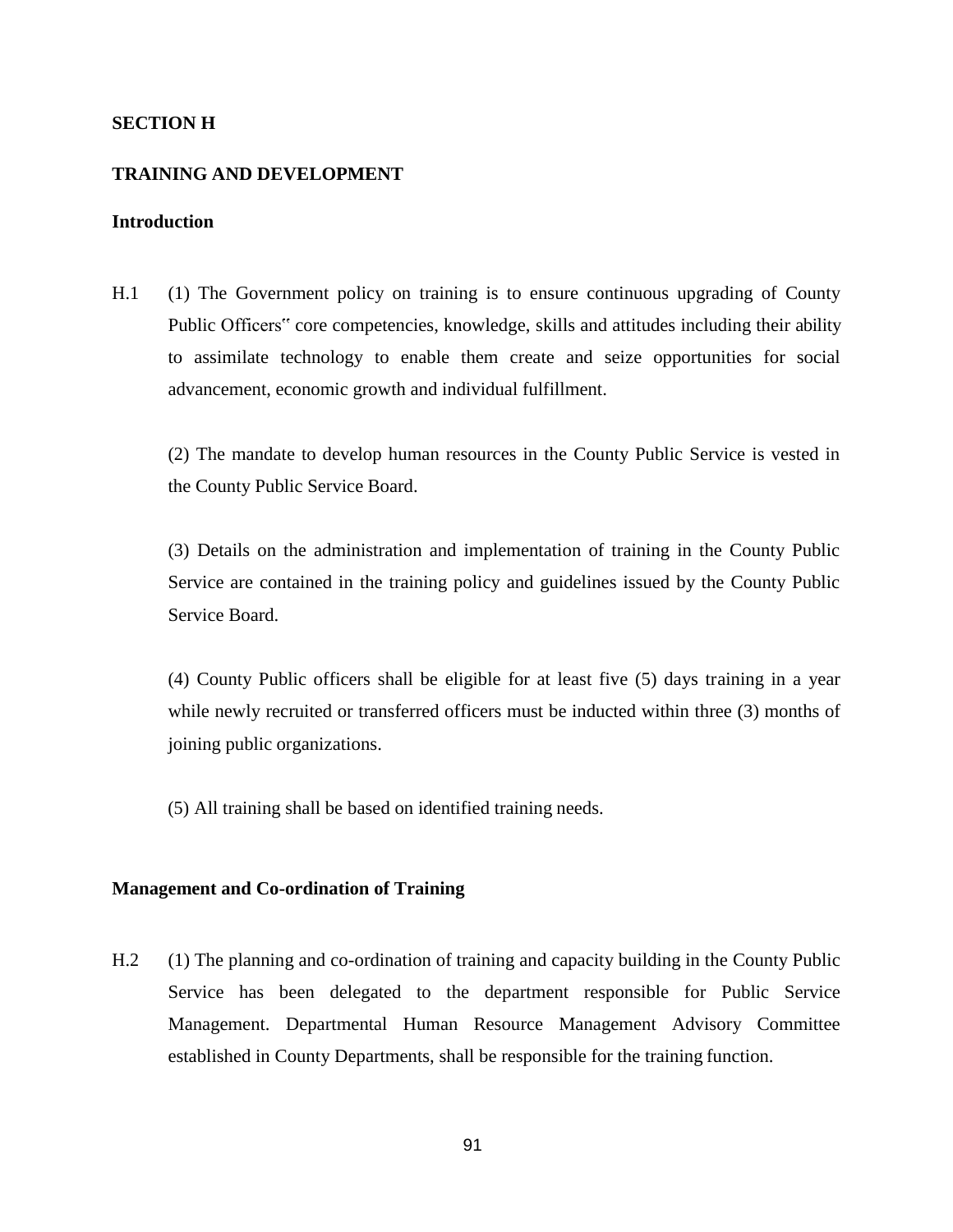(2) Authorized Officers shall discharge the function through County Human resource management advisory committees.

(3) Nomination and selection for individual and group training shall be based on prioritized training projections. The approved programmes should address National, County, Departmental and individual goals.

(4) Selection of trainees shall be in accordance with the national values and principles of governance, values and principles of public service, leadership and integrity and the Bill of rights.

### **Training Needs Assessment**

H.3 (1) Training Needs Assessment is a performance audit that generates and provides information to assess the inadequacy of knowledge and skills which inhibits an organization from attaining its objectives. Training in the County Public Service shall be based on Training Needs Assessment which shall be conducted after every three (3) years in each County Department.

(2) County Departments are required to prepare training projections based on Training Needs Assessment to guide the County human resource management advisory committees in nominating officers for training.

(3) Selection of trainees for all training programmes will be based on identified needs and will emphasize on training for performance improvement that address individual, Departmental, County and National goals.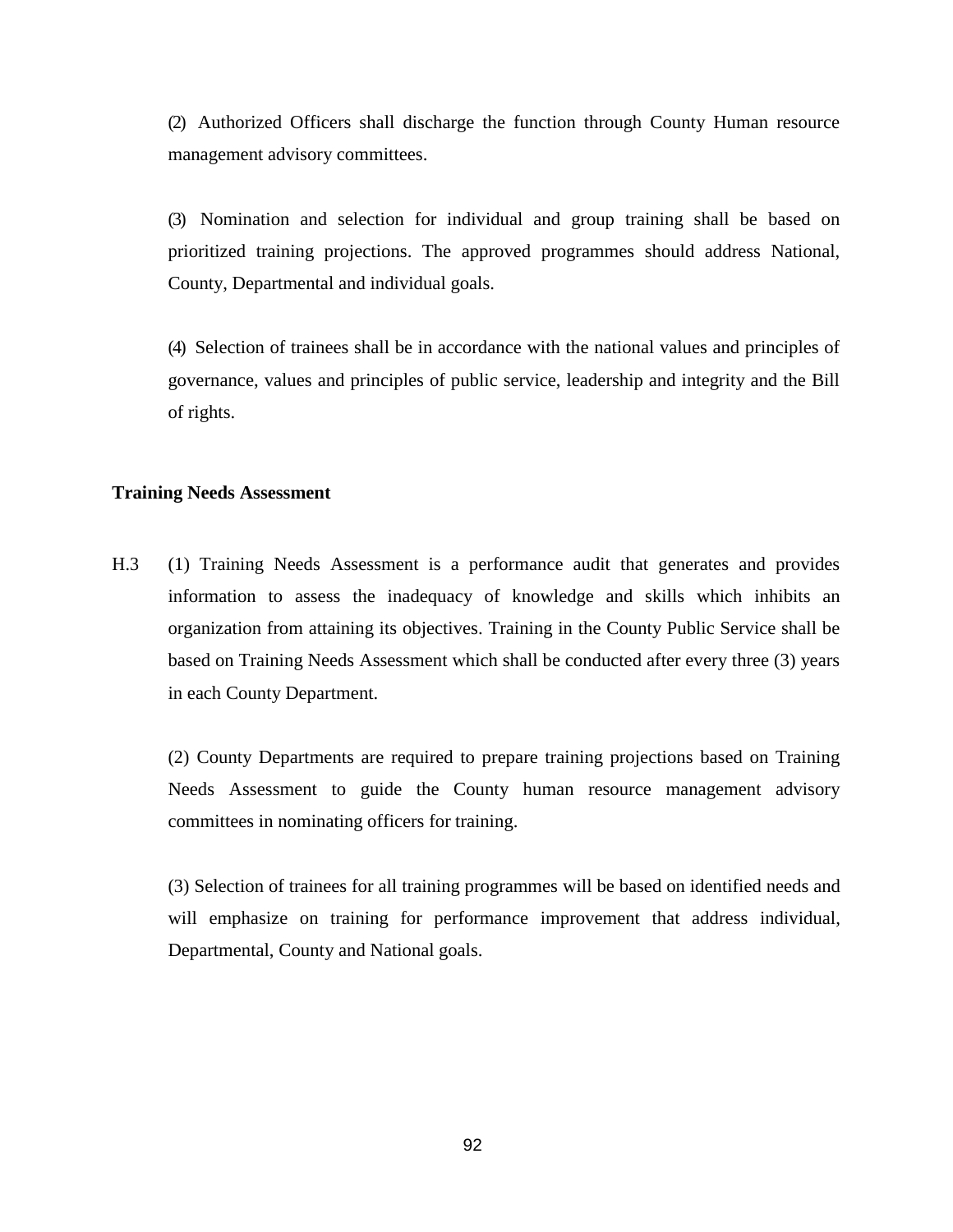### **Training Programmes**

H.4 (1) Training programmes comprise both short and long term courses in specific professions that are intended to impart required knowledge, skills and attitudes to enhance staff performance.

(2) County Departments may design specific in-house training programmes which address the identified training needs. In addition training can be provided under institutional training both locally and abroad.

(3) In designing training programmes, County Departments should ascertain the availability of:-

- i. Professionally qualified and experienced trainers;
- ii. Training programmes that are cost-effective; and
- iii. An effective evaluation and feedback system to assess the impact of training on performance.

(4) The County Government will continually develop its employee"s professional knowledge and skills and encourage them to join relevant professional bodies. The County Government will establish mechanisms for supporting employees where the career guidelines require them to be members of a professional body.

# **Training Levy**

H.5 (1) Officers undertaking courses lasting more than four (4) weeks and above in local training institutions will be required to contribute to the cost of their training at the rate of ten percent (10%) of their basic salary per month for the duration of the course.

(2) Officers attending courses lasting more than four (4) weeks in institutions outside the country will contribute at the rate of twenty percent (20%) of their basic salary per month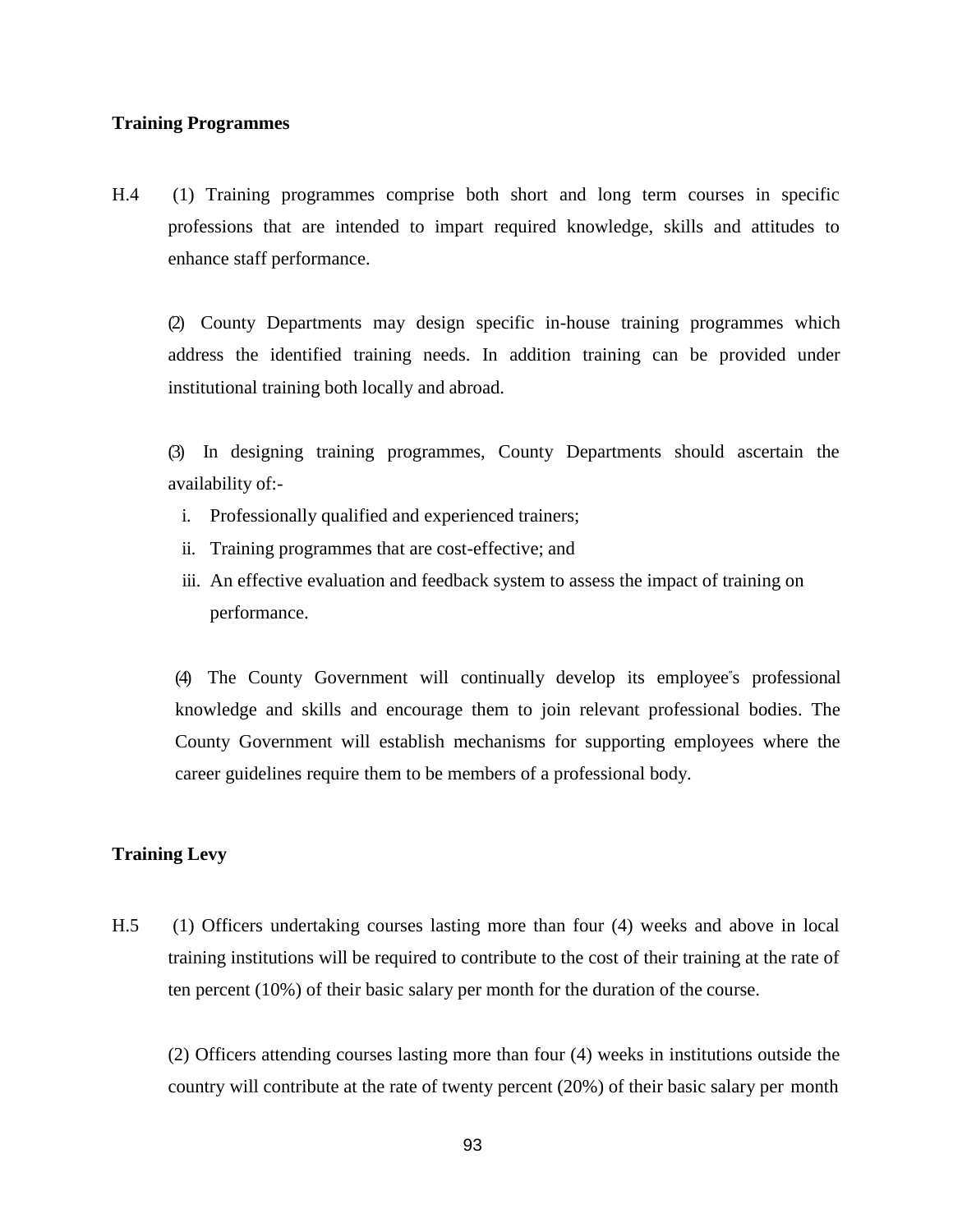for the duration of the course. This is regardless of whether the courses are sponsored by the Government of Kenya or by Development Partners through bilateral or multilateral arrangements.

(3) Officers undertaking part-time or full time self-sponsored courses are however, exempted from paying the training levy.

(4) Accounting Officers should ensure that the officers" training contributions are remitted in lump sum for the duration of the course to the department responsible for Public Service Management before the commencement of the course.

### **Induction Training**

H.6 Induction and orientation training is expected to help an employee familiarize with the work environment and requirements. County Departments are expected to conduct induction training within three (3) months for newly recruited officers and those who have joined the County Departments on transfer, promotion and re-designation.

#### **Eligibility for Training**

H.7 (1) Public Officers at all levels will be eligible for at least five (5) days training in a fiscal year.

(2) An officer who attends a long term course lasting six (6) months and above will be required to work for two (2) years before he can qualify for selection for another long course.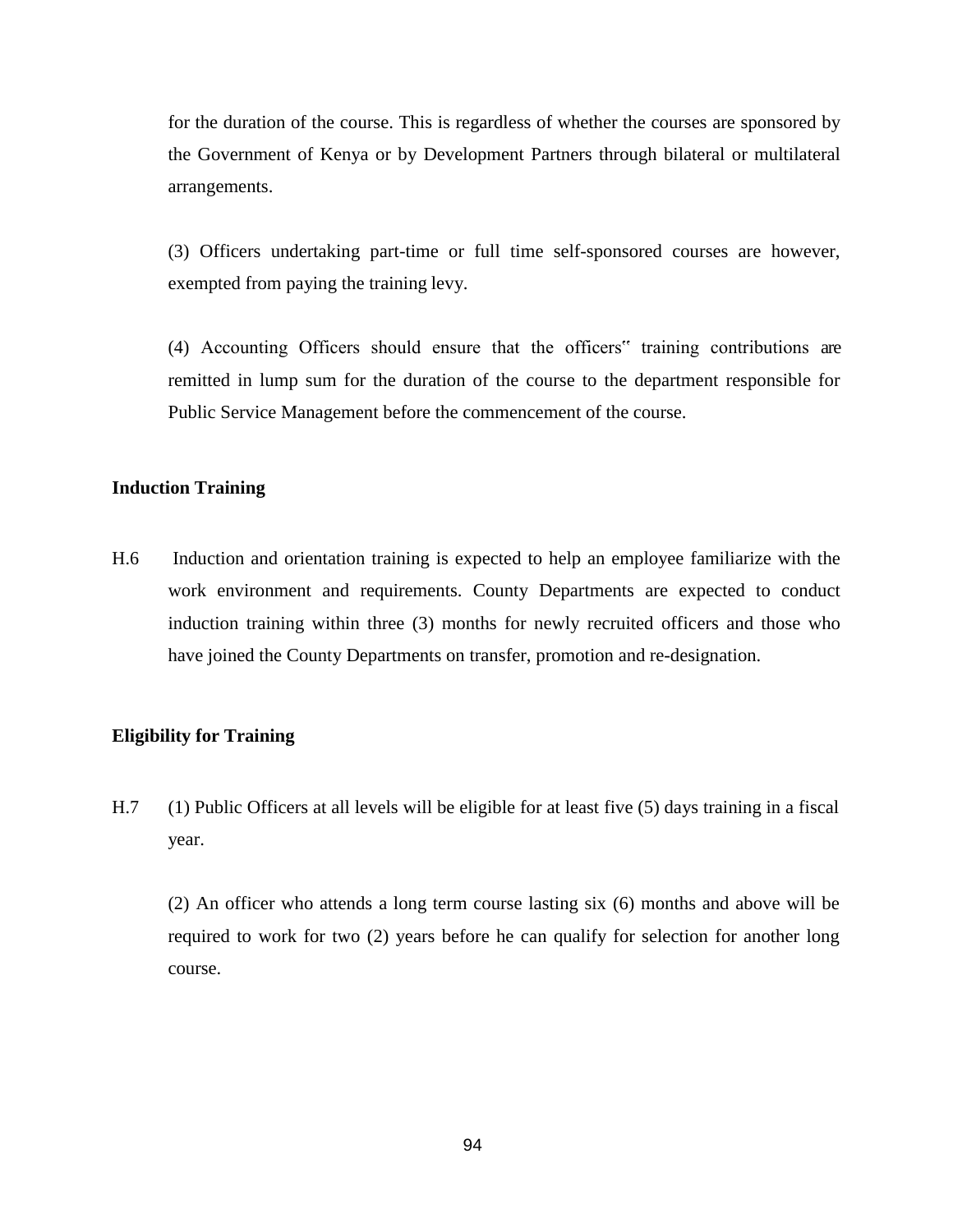### **Course Approval**

H.8 (1) The Authorized Officers will grant course approval to officers proceeding on authorized training in accordance with service regulations. Officers shall obtain course approval before proceeding for training.

(2) Authorized Officers shall be responsible for course approval for local training, on recommendation of the County Human Resource Management Advisory Committee.

(3) Course approvals and coordination of foreign training will be undertaken by the

Department responsible for Public Service Management.

(4) The Board shall be represented in Committees of the Department responsible for Public Service Management on decisions relating to foreign training programs under development partners, bilateral and multilateral arrangements.

(5) Quarterly reports on all training undertaken in County Departments shall be submitted to the County Public Service Board.

(6) Where an officer is dissatisfied with a decision on award of training opportunities the officer may appeal to the Board for review after exhausting the internal appeals mechanisms at the County Departments.

#### **Undergraduate Training**

H.9 (1) The County Government shall not sponsor serving officers for undergraduate programmes. Where there is need for skills at this level, the County Government will procure the same from the labour market. However, employees who wish to sponsor their training shall be granted approval.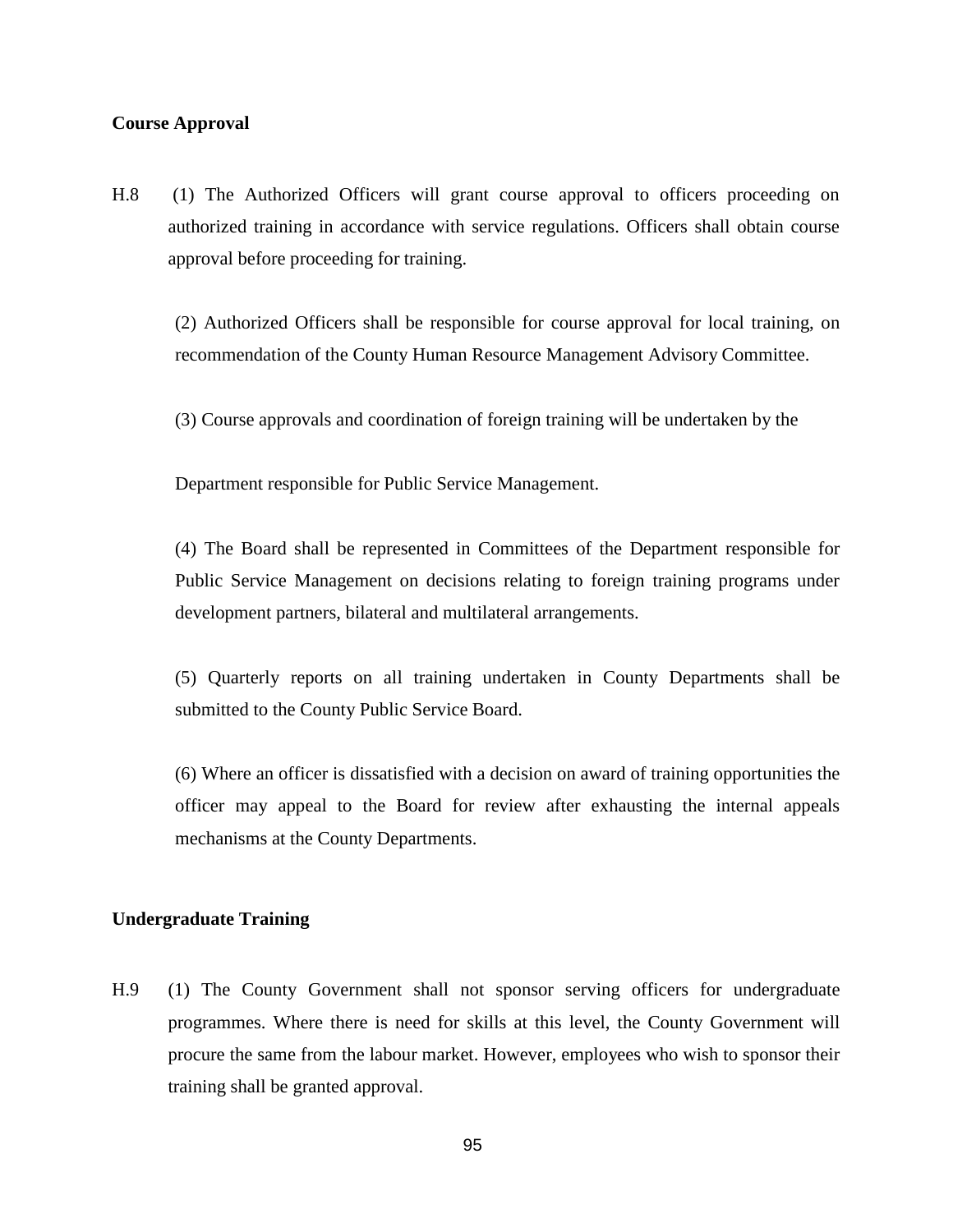(2) Not withstanding (1) above and in a bid to ensure the marginalized and minority groups and persons with disabilities are represented at all levels of the County Public Service, County Departments may recommend sponsorship of officers for relevant undergraduate degree programmes, based on identified training needs in line with affirmative action programmes.

(3) Any recommendations made in (2) above shall be forwarded to the County Public Service Board for approval.

(4) The affirmative action for under-graduate degree programmes shall remain in force until such time that a representative County Public Service is achieved.

#### **Masters Programmes**

H.10 The County Government will continue to support and approve training at Masters level for officers requiring the skills at this level for performance and career progression as prescribed in the respective career progression guidelines. However, the County Government shall not support officers for second Masters programmes.

#### **PhD Programmes**

H.11 (1) PhD training will continue being sponsored and approved for officers in training and research institutions. However, officers wishing to pursue the PhD under the selfsponsorship arrangement will be approved on condition that the area of study is relevant to their duties, has completed two (2) years" service since the last long course and the approval shall not provide for reimbursement of training expenses.

(2) The County Government will consider financial assistance or approve request for training at this level on a case by case basis provided that the area of study is a County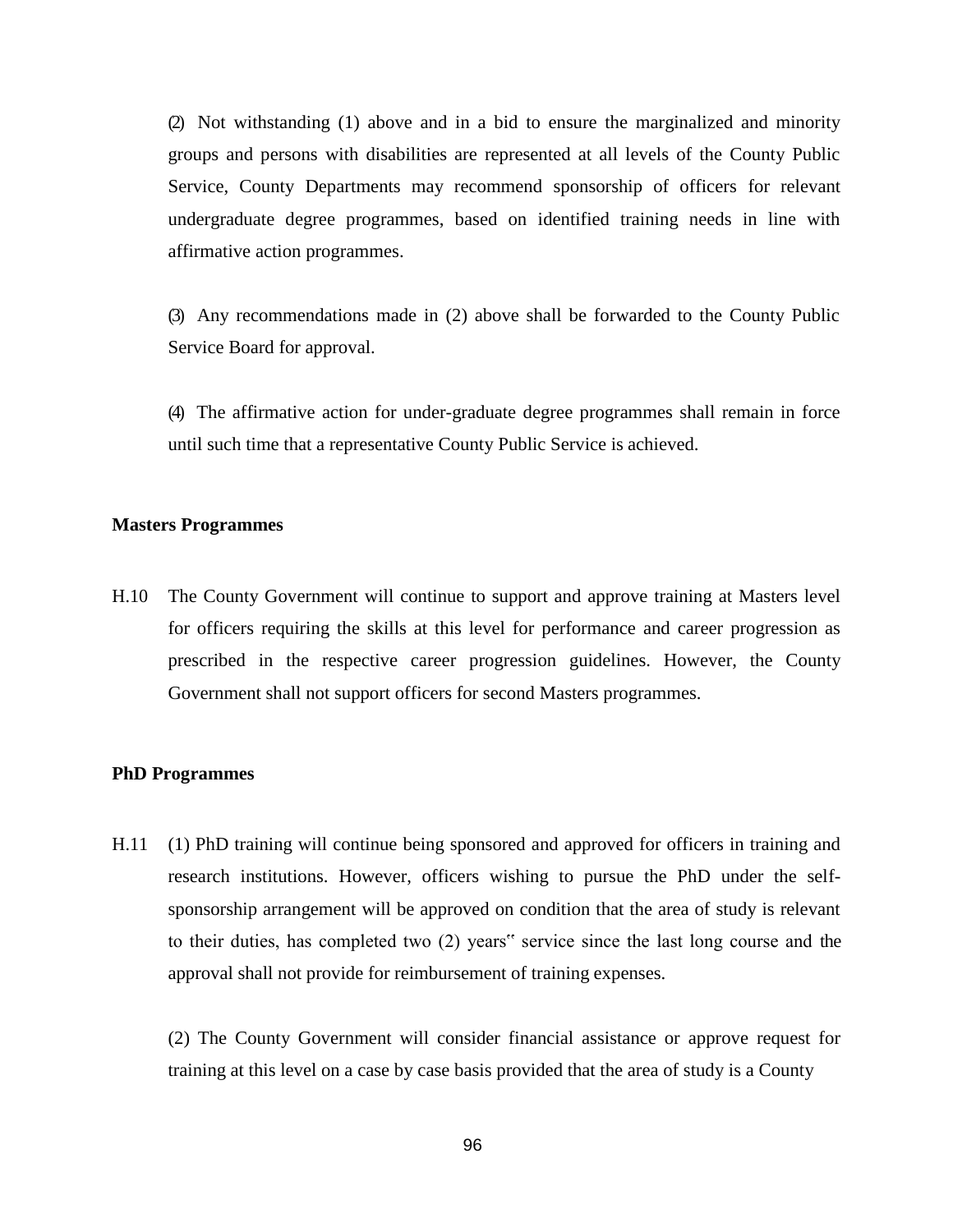priority or is focused towards an organization"s strategic needs as outlined in its strategic plan and the course is relevant to the officer"s current or potential future job.

### **Training revolving fund**

H.12 (1) The Government has set up a Training Revolving Fund to assist public officers access funds at subsidized interest rates for training in order to enhance knowledge and skills considered critical for performance improvement and achievement of national development goals.

(2) Officers, who have been projected for training in critical areas and the County Departments have no funds to sponsor them within the fiscal year, may be advised to seek funds from the training revolving fund.

(3) The County Human Resource Management Advisory Committee will vet candidates who have applied for the loan using the set guidelines.

### **Training Bond**

H.13 (1) The County Government shall bond serving officers proceeding on approved courses of training locally or abroad lasting six (6) months and above to enable the County Government to benefit adequately from its investment in training.

(2) Where a County Department considers the value/cost of a course lasting less than six (6) months to be high and constraining the Departmental training budget, the officers will be bonded for a minimum period of one year but not exceeding five (5) years.

(3) The bond period will be determined by the duration of the course as follows:-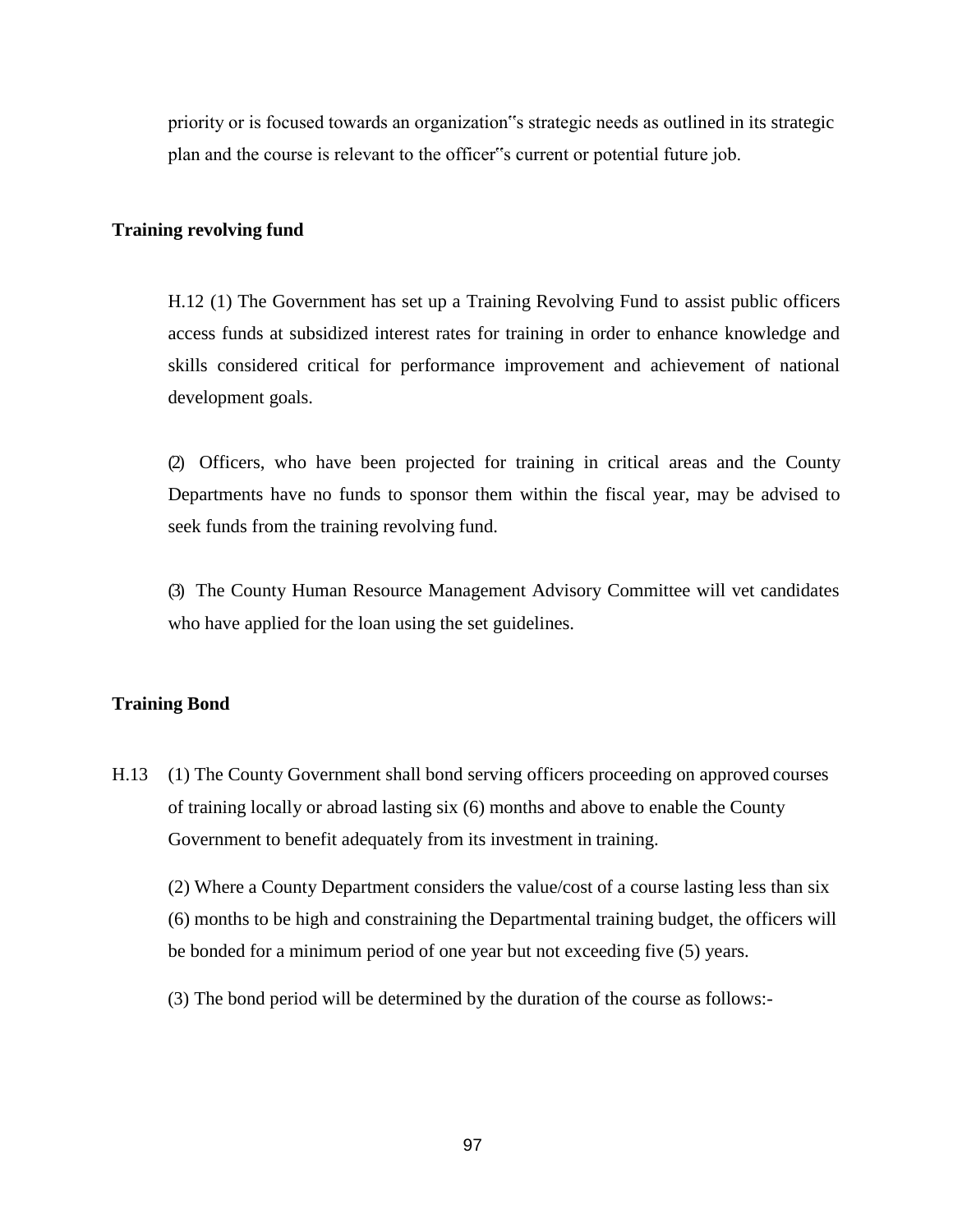| <b>Training Period</b>                 | <b>Bond Period</b>                    |
|----------------------------------------|---------------------------------------|
| i. Six month upto one year             | One year                              |
| ii. More than one year up to two years | Two years                             |
| iii. Between two and three years       | Two years                             |
| iv. More than three years              | as per the duration of the course but |
|                                        | not exceeding five (5) years          |

The bond amount will be the total cost of the training.

(4) In case of default, the bondee and/or surety will be required to redeem the bond amount on prorata basis.

(5) Details on the administration and implementation of the training bond are contained in the Public Service Training Bond Guidelines.

### **Skills Inventory**

H.14 (1) Authorized Officers are expected to develop, update and maintain a skills inventory for all officers in their respective County Departments for purposes of identifying the available, and the required skills. The inventory will guide the training, recruitment and succession management decisions.

(2) It shall be the responsibility of the Public officers to upload their certificates through the Government Human Resource Information System (GHRIS).

#### **Allowances Payable to Government Sponsored Trainees**

H.15 (1) Officers undertaking long courses abroad will be paid respective countries" living allowance to cater for subsistence, accommodation, outfit and excess baggage.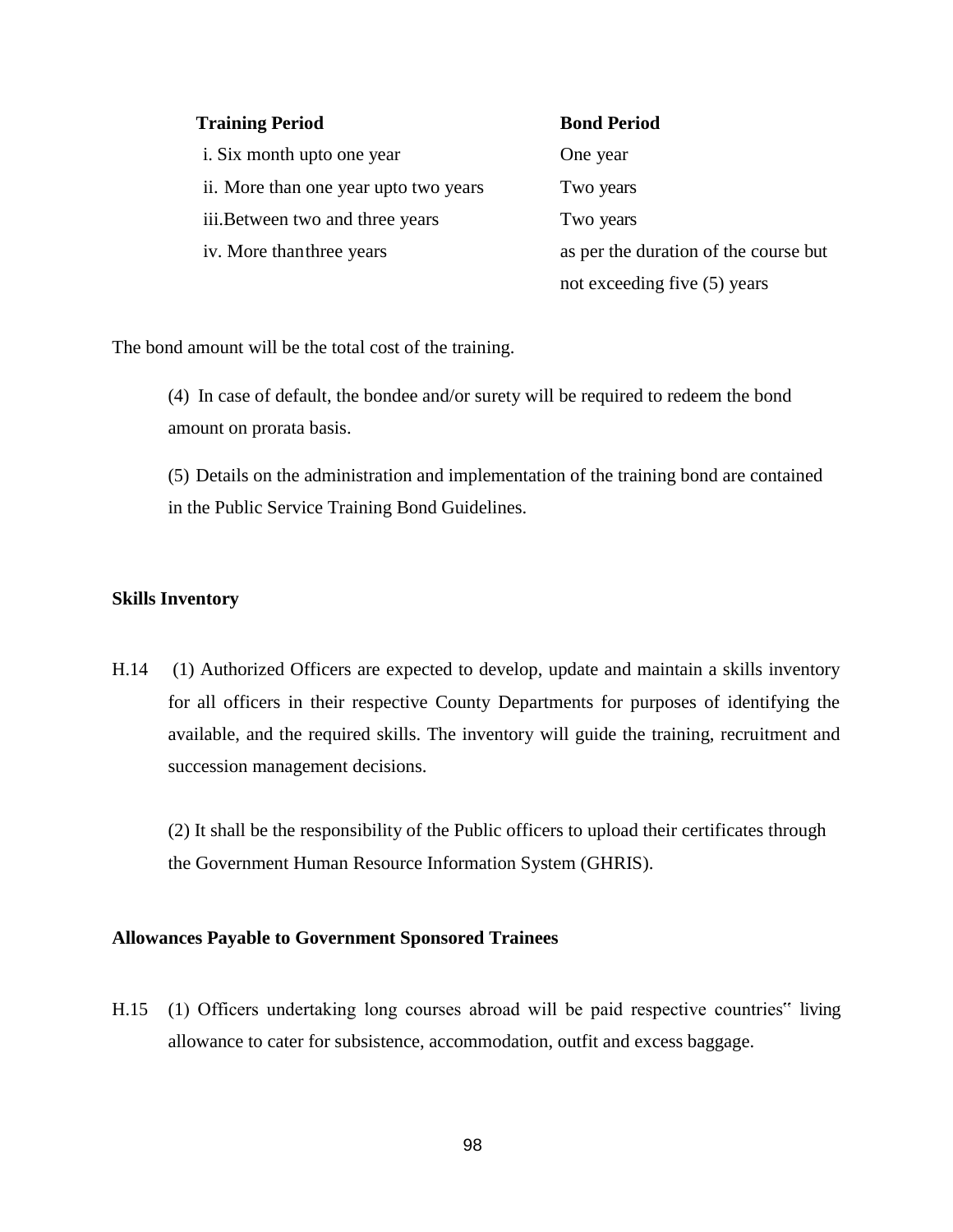(2) Officers attending long courses on full time basis in local institutions and outside their duty stations will be eligible for living allowance.

(3) County Government sponsored officers attending, part-time, evening, sandwich and holiday module courses will not be entitled to a living allowance or stipend

(4) Officers sponsored by the County Government to undertake courses at Government Training institutions are not entitled to any living allowance or stipend.

(5) Other Allowances paid to officers undertaking courses locally and abroad are:-

- i. Research Allowance;
- ii. Dissertation/Thesis Allowance;
- iii. Project Allowance;
- iv. Book Allowance.
- v. The applicable rates are as stipulated in circulars issued by Government.

#### **Incidental Expenses**

.

H.16 (1) The County Government will meet the cost of passport, pre-departure medical examination, visa, vaccination and inoculation expenses for foreign training

(2) The County Government will meet the cost of transport and travelling to and from the institution at which the course is held. However, the trainee will meet the cost of local travel.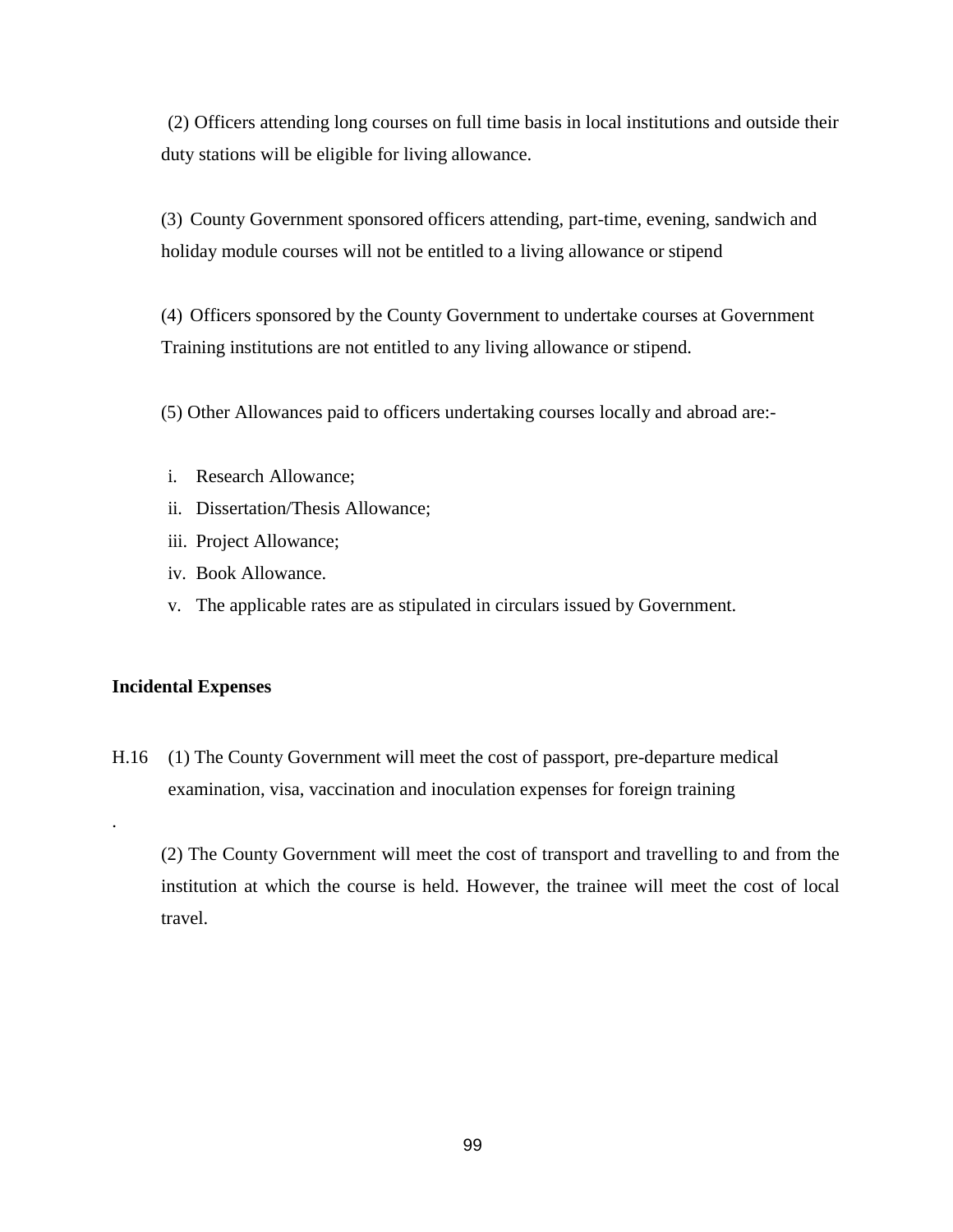#### **Annual Leave**

H.17 An officer who has been on training shall be eligible for his annual leave only for the year he resumes duty in addition to any leave days carried forward before proceeding on training.

### **Donor Funded Course**

.

H.18 (1) Where a training award/scholarship for a course organized under bilateral/multilateral arrangements caters for only tuition and accommodation but does not include meals, out of pocket and stipend, the officer will be eligible for 25% of the living allowance applicable to the designated country

(2) Where a medical insurance cover is not provided under a Technical Cooperation Training Award, the County Government will meet the cost of the medical insurance cover for the officer.

#### **Workshops, Retreats and Conferences**

H.19 (1) Public officers attending workshops, retreats and conferences may be paid allowances at rates determined by the SRC from time to time.

(2)Workshops which are meant to review develop and produce reports should be treated as retreats and should be for a maximum duration of ten (10) days.

(3)The duration of workshops and conferences should not exceed three weeks. Any workshop and conference beyond three (3) weeks will be considered as a course and will be subjected to the stipulated provisions for courses.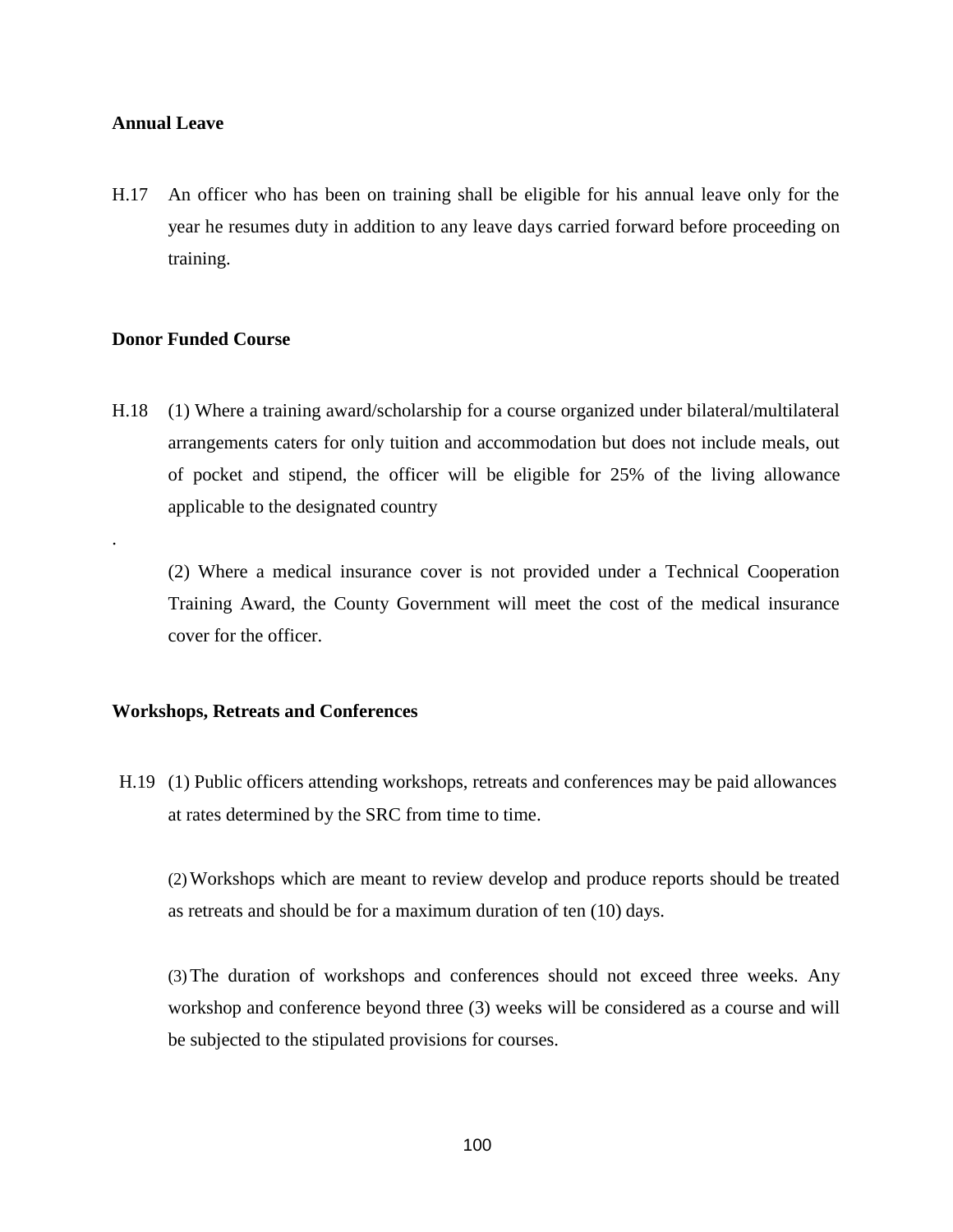(4)No officer should be involved in more than one role in a seminar/workshop/conference at a given time.

#### **Reimbursement of Tuition and Examination Fees**

- H.20 (1) An officer who on his own initiative and at his own time undertakes and passes a course relevant for his career growth and which is administered by a recognized training institution will be eligible for refund of 50% of the amount spent on tuition and examinations provided:
	- i. Prior approval of the course had been granted by the Authorized Officer;
	- ii. The officer has not been sponsored for the same course before; and
	- iii. The officer avails the original certificate for the course and a training report.

(2) Candidates who sit for the examinations administered by the Public Service Commission will be required to pay a prescribed examination fee. The rates of fees and mode of payment for the examinations will be notified when the dates for each examination is announced.

(3) Candidates who pass examinations administered by the Public Service Commission will be refunded the full amount of the prescribed examination fee by their respective Accounting Officers.

# **Industrial Attachment**

H.21 (1) Industrial attachment is an important component of education and training. It provides attachees with opportunities to acquire practical aspects of their respective areas of specialization in a real work place environment. The county government will support industrial attachment by providing opportunities to students in tertiary and higher education institutions.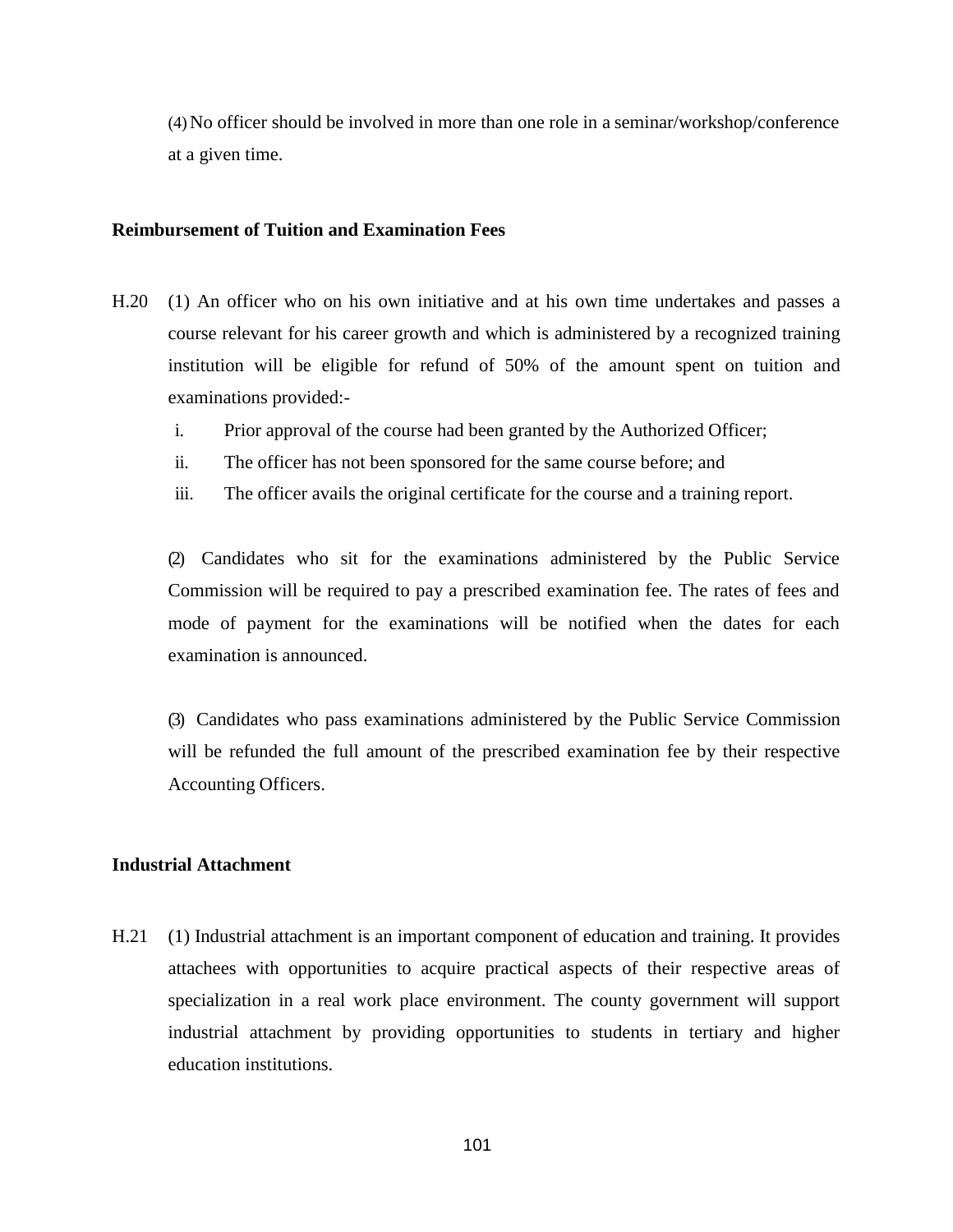(2) Attachment will be undertaken during the course and the duration will be for a maximum period of three (3) months.

(3) The attachment shall be in line with the values and principles of public service and the existing labour laws.

# **Internship**

H.22 (1) Trainees graduating from training institutions join the labour market with academic and theoretical approaches to work and hence require practical exposure in a real work environment.

(2) The Public Service uses internship programmes as part of on the job training for the purpose of moulding interns to become responsible citizens who will contribute effectively to the socio-economic development of the country.

(3) Internship programmes shall be guided by the relevant provisions of the Constitution, relevant professional bodies and other policy guidelines and shall not exceed one (1) year.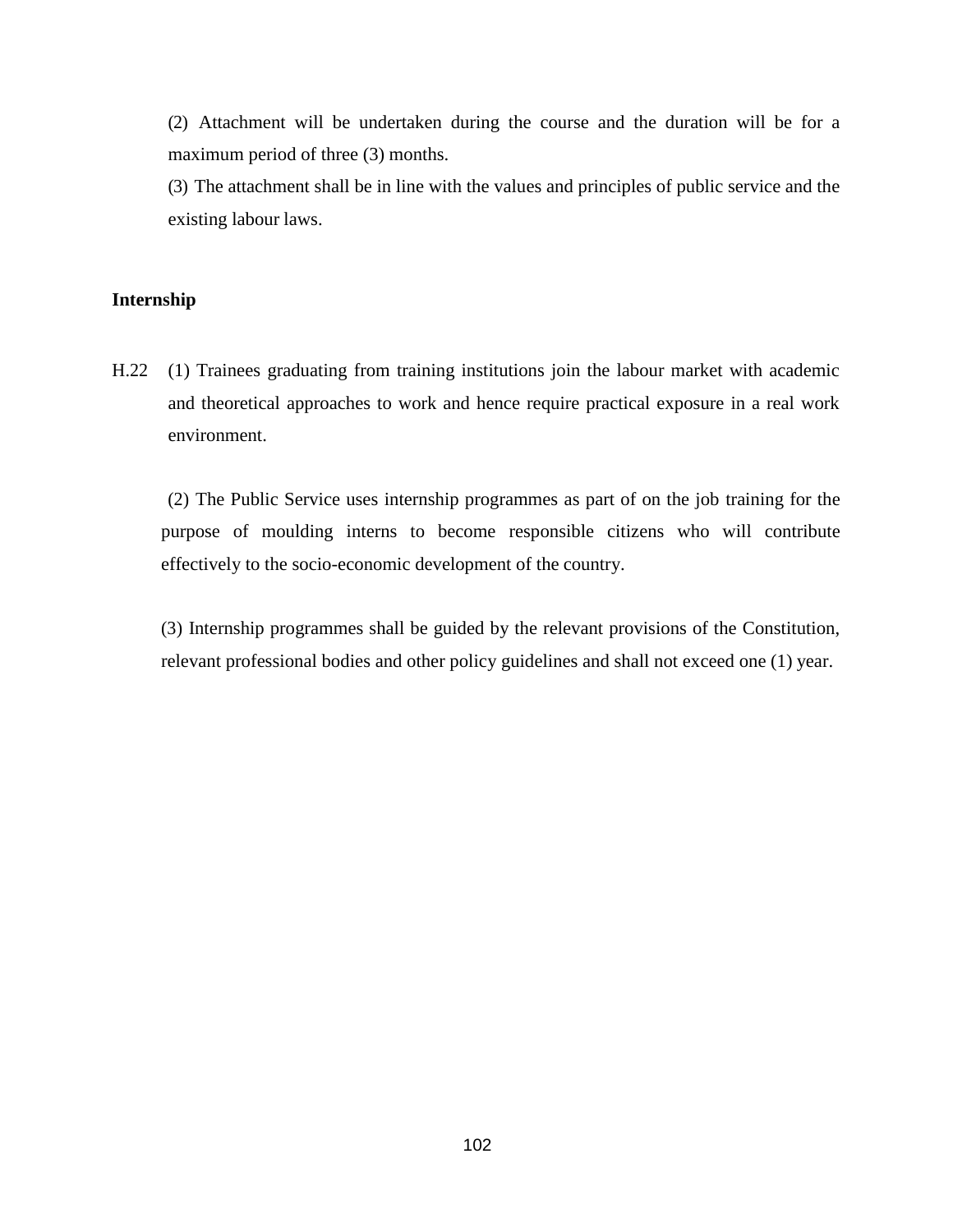# **PART V: CODE OF CONDUCT, DISCIPLINARY CONTROL AND LABOUR RELATIONS**

### **Introduction**

This Part addresses the code of conduct, disciplinary control and labour relations in the public service.

### **SECTION J**

### **CODE OF CONDUCT**

J.1 (1) This Section contains general rules of conduct to be observed by a public officer so as to maintain integrity and uphold the dignity of the public office to which he has been appointed. Every public officer occupies a special position within the County Public Service and should ensure that his conduct both in public and in private life does not bring the Service into disrepute.

(2) Regulations governing discipline in the County Public Service and the procedure to be followed in cases of breach of discipline are contained in the County Public Service Board Regulations.

In addition, an employee is required to comply with the provisions of Chapter Six of the Constitution on Leadership and Integrity and Articles 10 and 232 of the Constitution; Leadership and Integrity Act, 2012; Public Officer Ethics Act, 2003; Anti-corruption and Economic Crimes Act, 2003; Labour Relations Act, 2007 and the Employment Act, 2007.

(3) Officers are required to adhere to their respective professional codes of conduct. It is imperative that every public officer adheres to these rules of conduct, and such other rules which may be introduced from time to time.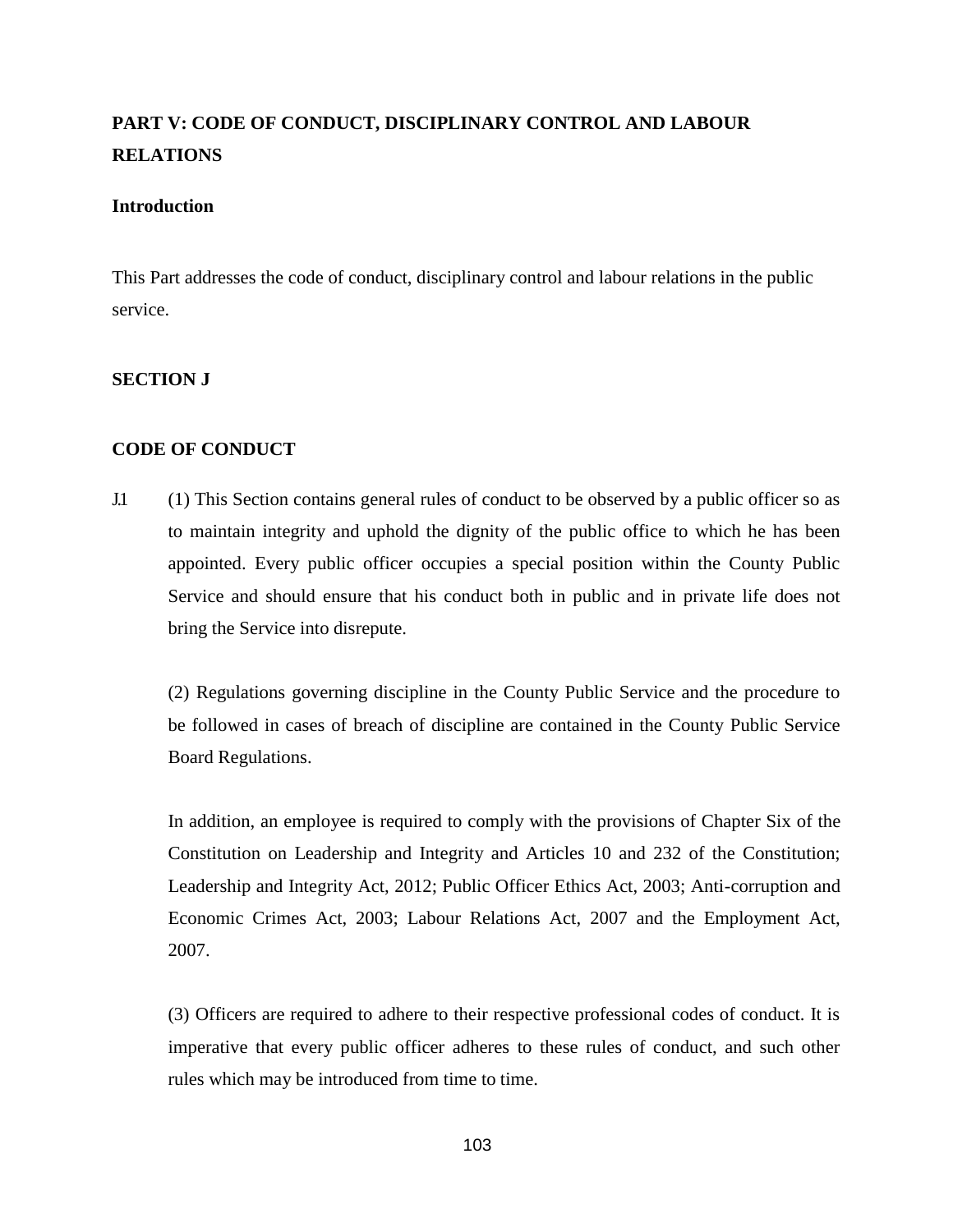# **Office Hours**

J.2 (1) Public Officers are required to work 40 hours spread over 5 days in a week. Government office hours are as follows:

### **i. Mombasa and Northern Kenya**

Monday to Friday: 7.30 a.m. to 12.30 p.m. 2.00p.m. to 5.00 p.m.

(2) Though the general office hours will be as stated above, utilization of staff outside these hours when there is need for their services will not be restricted, provided the officer renders a minimum of 40 hours per week.

#### **Public Holidays**

J.3 (1) The following days shall be observed as public holidays in accordance with the relevant parliamentary legislation and include:

| New Year"s Day    | 1 <sup>st</sup> January |
|-------------------|-------------------------|
| Good Friday       |                         |
| Eastern Monday    |                         |
| Labour Day        | $1st$ May               |
| Madaraka Day      | $1st$ June              |
| Idulfitri Day     |                         |
| Mashujaa Day      | $20th$ October          |
| Jamhuri Day       | $12^{th}$ December      |
| Christmas Day     | $25th$ December         |
| <b>Boxing Day</b> | $26th$ December         |

*In accordance with the relevant religious calendar.*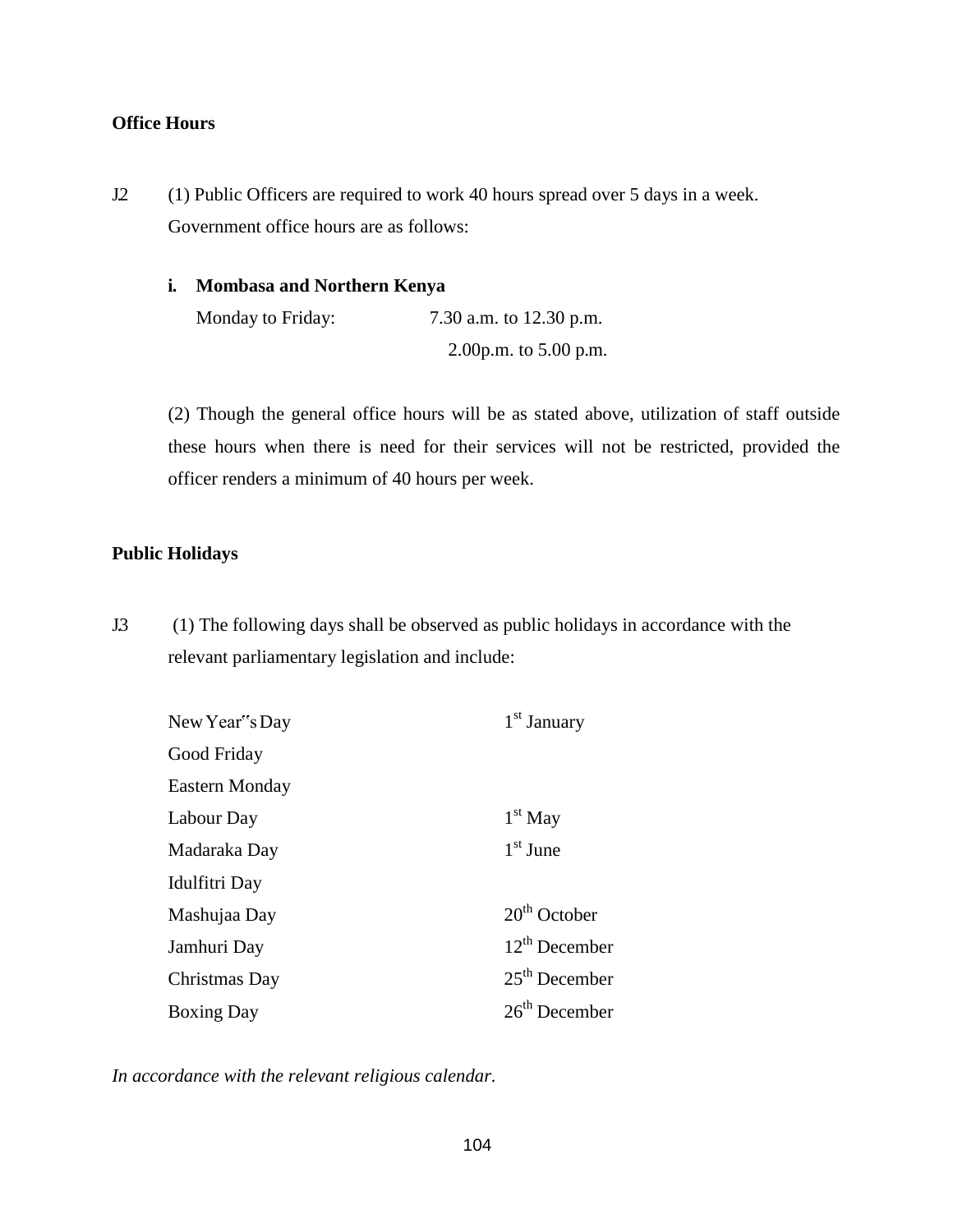(2) In addition to the above public holidays, Idd-ul-Haj and Diwali, will be observed as public holidays by officers professing these faiths.

### **Rule of law**

J.4 A public officer shall carry out his/her duties in accordance with the law and shall not violate the rights and freedoms of any person enshrined under Chapter Four of the Constitution.

### **Public trust**

J.5 A Public Office is a position of trust and the authority and responsibility vested in a public officer shall be exercised in the best interest of the country

### **Performance of Duties**

J.6 A public officer shall, to the best of his/her ability carry out the duties of the office efficiently and honestly, in a transparent and accountable manner, keep accurate records and documents and report truthfully on all matters of the organization which he/she represents.

#### **Professionalism**

J.7 (1) A public officer shall carry out his duties professionally and treat fellow public officers with consideration and respect. He shall also act in a manner that maintains public confidence in the integrity of the office.

(2) A public officer who is a member of a professional body shall observe the ethical and professional requirements of that body.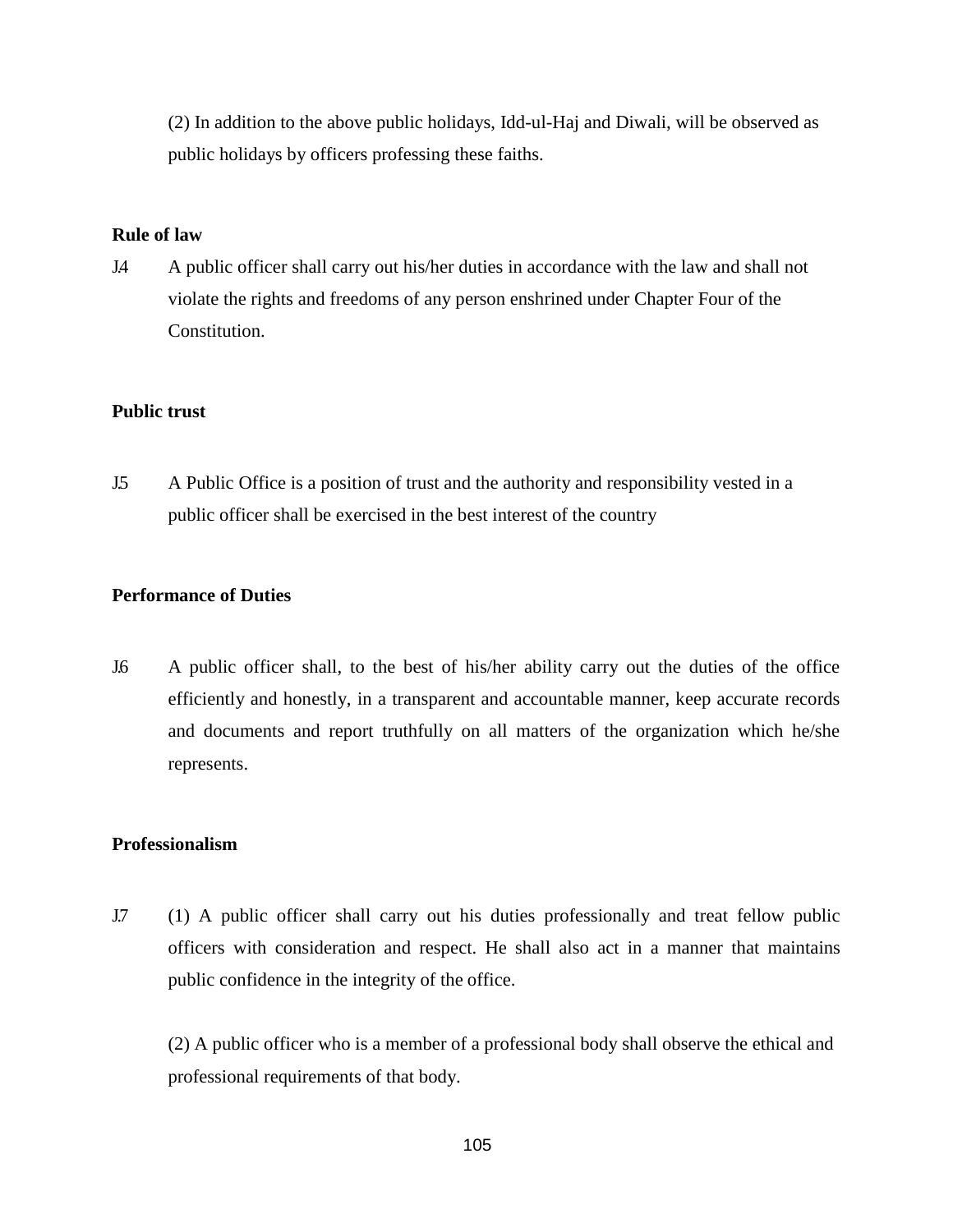### **Financial integrity**

J.8 (1) A public officer shall not use the office to unlawfully or wrongfully enrich himself or any other person.

(2) A public officer shall not maintain a bank account outside Kenya except in accordance with an Act of Parliament or seek or accept a personal loan or benefit in circumstances that compromise his integrity.

#### **Pecuniary Embarrassment**

J.9 (1) Pecuniary embarrassment from whatever cause, will be regarded as necessarily impairing the efficiency of an officer and rendering him liable to disciplinary proceedings.

#### **Moral and Ethical requirement**

- J.10 A public officer shall:
	- i. not engage in activities that amount to abuse of office;
	- ii. accurately and honestly represent information to the public; and
	- iii. not discriminate against any person.

### **Gifts or benefits in kind**

- J.11 (1) A public officer is prohibited from accepting or requesting for gifts whether in the form of money, goods, free passages or other personal benefits and from giving such gifts, unless:
	- i. the gift is non-monetary and does not exceed the value prescribed by regulation; or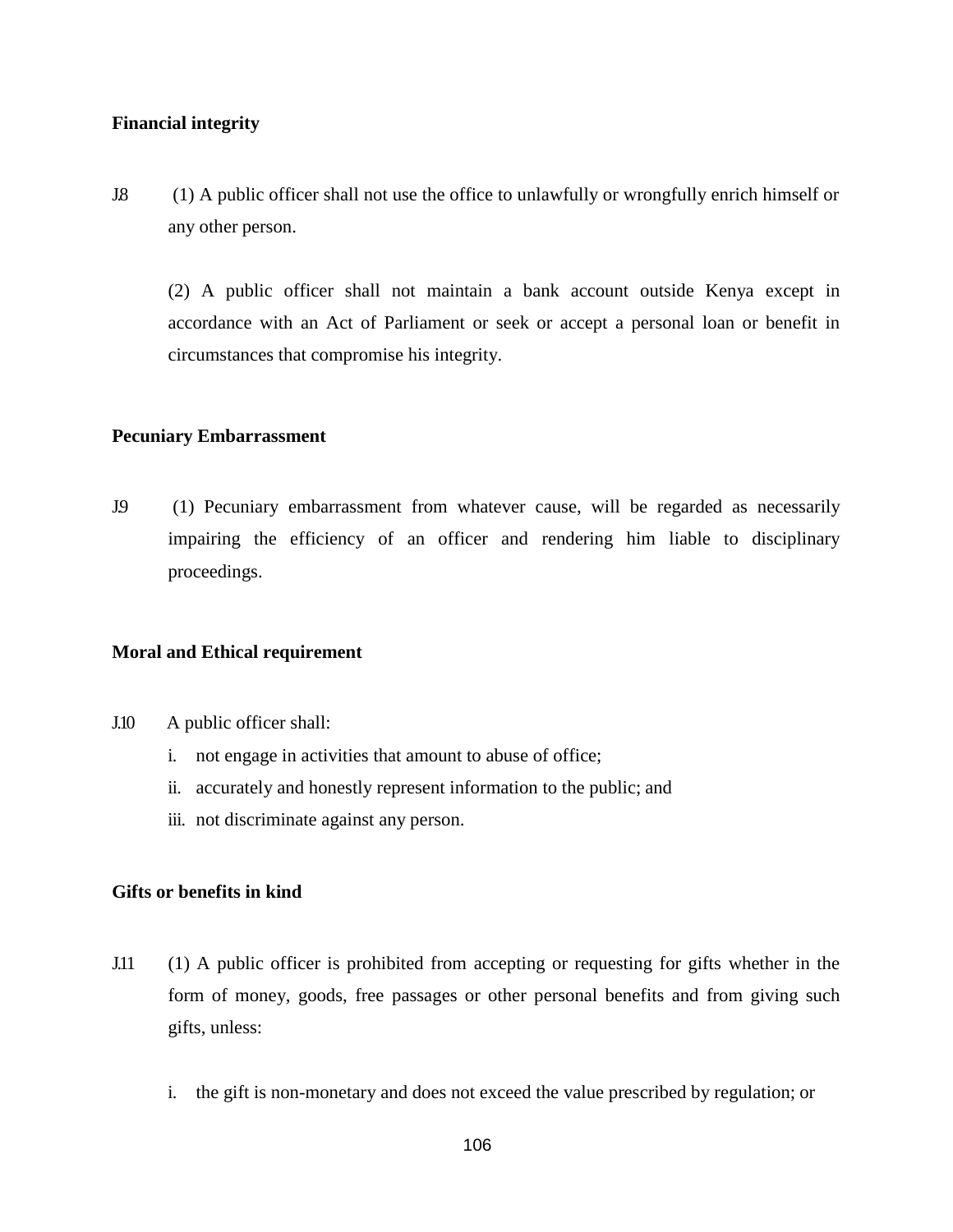ii. the gift is from or to a relative or friend given on a special occasion recognized by custom.

(2) A gift or donation to a public officer on a public or official occasion will be regarded as a gift or donation to the Republic and shall be delivered to the respective County Department unless exempted under an act of Parliament.

(3) When presents are exchanged between public officers acting on behalf of the Government in ceremonial occasions with other Governments or their representatives, the presents received will be handed over to the Government and any present in return will be given at the Government"s expense.

### **Wrongful or unlawful acquisition of property**

J.12 A public officer shall not use his office to wrongfully or unlawfully influence the acquisition of property.

# **Conflict of interest**

J.13 (1) A "conflict of interest" involves a conflict between the public duty and the private interests of a public officer in which the officer"s private capacity interests would improperly influence the performance of their official duties and responsibilities.

#### **A public officer:**

- i. Shall use the best efforts to avoid being in a situation where personal interests conflict or appear to conflict with the public officer"s official duties;
- ii. Shall not hold shares or have any other interest in a corporation, partnership or other body, directly or through another person, if holding those shares or having that interest would result in the public officer"s personal interests conflicting with his official duties;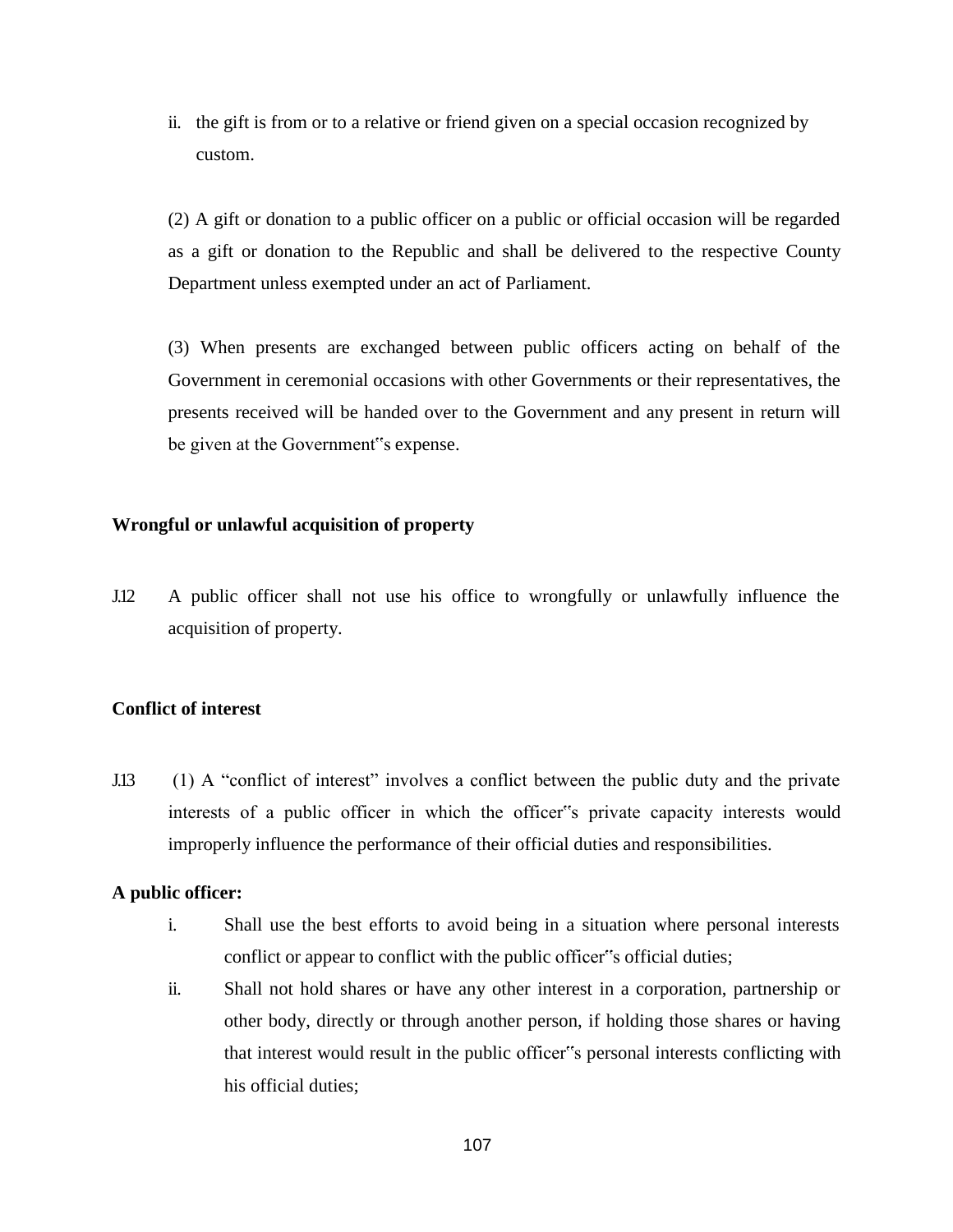- iii. whose personal interest conflict with his official duties shall declare the personal interests to his supervisor or other appropriate body and refrain from participating in any deliberations with respect to the matter;
- iv. shall not award a contract, or influence the award of a contract to:
	- a) Himself/herself,
	- b) A spouse or relative,
	- c) A business associate, or
	- d) A corporation, partnership or other body in which the officer has an interest;
- v. who is serving on a full time basis shall not participate in any other gainful employment;
- vi. shall not allow himself to be influenced in the performance of his duties by plans or expectations for or offer of future employment or benefits and shall disclose, in writing to the Board all offers of future employment or benefits that could place him in a situation of conflict of interest; and
- vii. shall not be engaged by or act for a person or entity in a matter in which the officer was originally engaged in as a public officer, for at least two years after leaving the public office.

(3) In this section "personal interest" includes the interest of a spouse, relative, or business associate.

### **Acting for foreigners**

J.14 No public officer shall, in any manner that may be detrimental to the security interests of Kenya, be an agent for, or further the interests of a foreign government, organization or individual.

# **Care of property**

J.15 A public officer shall take all reasonable steps to ensure that property that is entrusted to his care is adequately protected and not misused or misappropriated.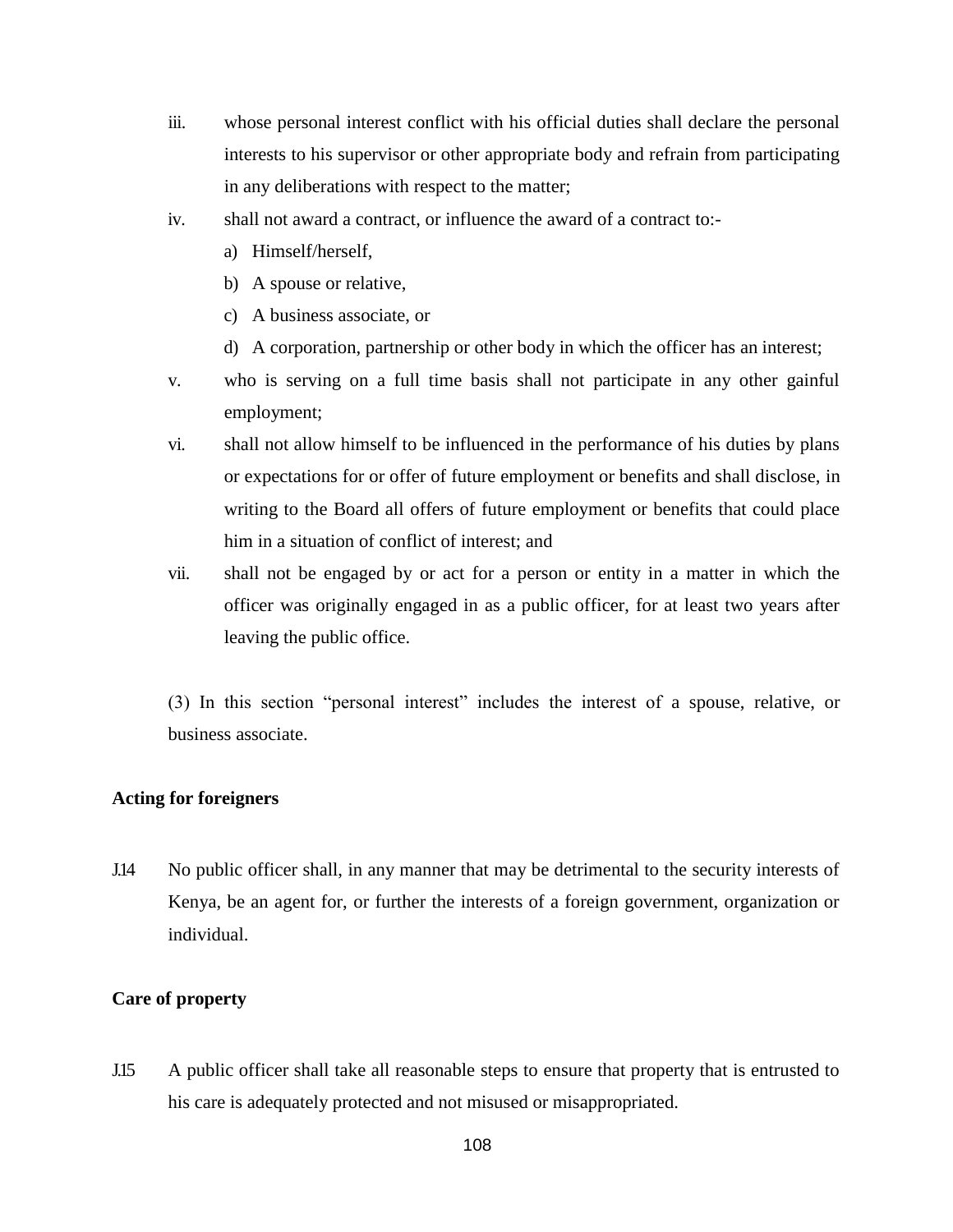#### **Misuse of official information**

J.16 A public officer shall ensure that confidential or secret information or documents entrusted to his care are adequately protected from improper or inadvertent disclosure.

### **Falsification of records**

J.17 A public officer shall not falsify any records or misrepresent information to the public.

# **Political neutrality**

J.18 A public officer shall not, in or in connection with the performance of his duties as such act as an agent for, or so as to further the interest of a political party or indicate support for or opposition to any political party or candidate in an election or engage in political activity that may compromise the political neutrality of his office.

# **Impartiality**

J.19 A public officer shall at all times carry out the duties of the office with impartiality and objectivity in accordance with Articles 10, 27, 73(2)(b) and 232 of the Constitution.

# **Collections and Harambees**

J.20 A public officer shall not use his office or place of work as a venue for soliciting, collecting harambees, either as a collector or promoter of public collection, obtain money or other property from a person using his official position.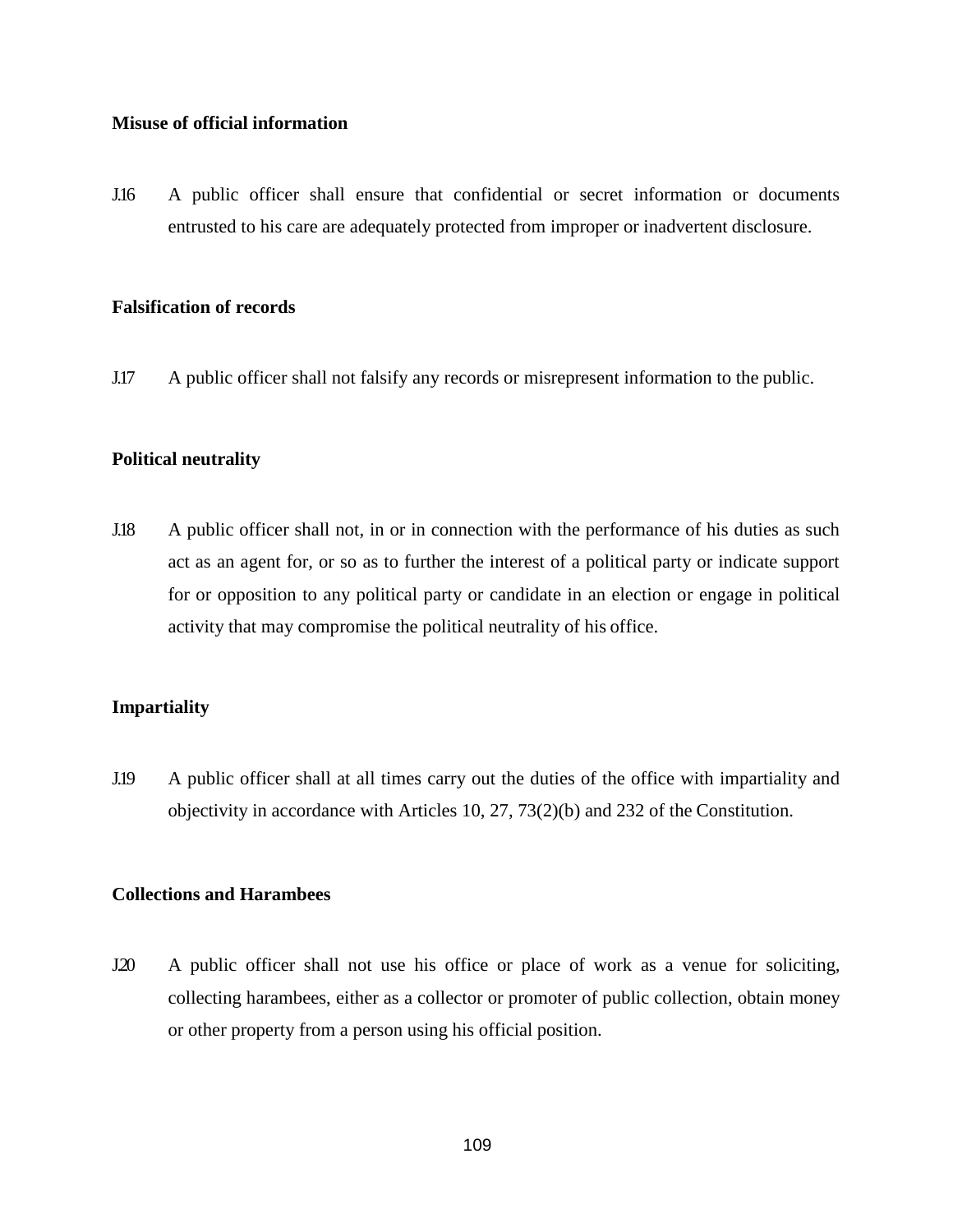# **Conduct of private affairs**

J.21 A public officer shall conduct private affairs in a manner that maintains public integrity of the office; pay taxes due from him within the prescribed period and not neglect their financial or legal obligations.

# **Bullying**

J.22 A public officer shall not bully any person. For the purpose of this section "bullying" includes repeated offensive behavior which is vindictive, cruel, malicious or humiliating and is intended to undermine a person.

# **Sexual Harassment**

- J.23 A public officer shall not sexually harass a member of the public or fellow public officer. "Sexually harass" includes doing any of the following, if the person doing it knows or ought to know that it is unwelcome:
	- a) Making a request or exerting pressure for sexual activity or favours;
	- b) Making intentional or careless physical contact that is sexual in nature; an
	- c) Making gestures, noise, jokes or comments including innuendos, regarding another person"s sexuality.

# **Nepotism**

J.24 A public officer shall not practice undue favouritism to their relations and close relatives at the expense of the service.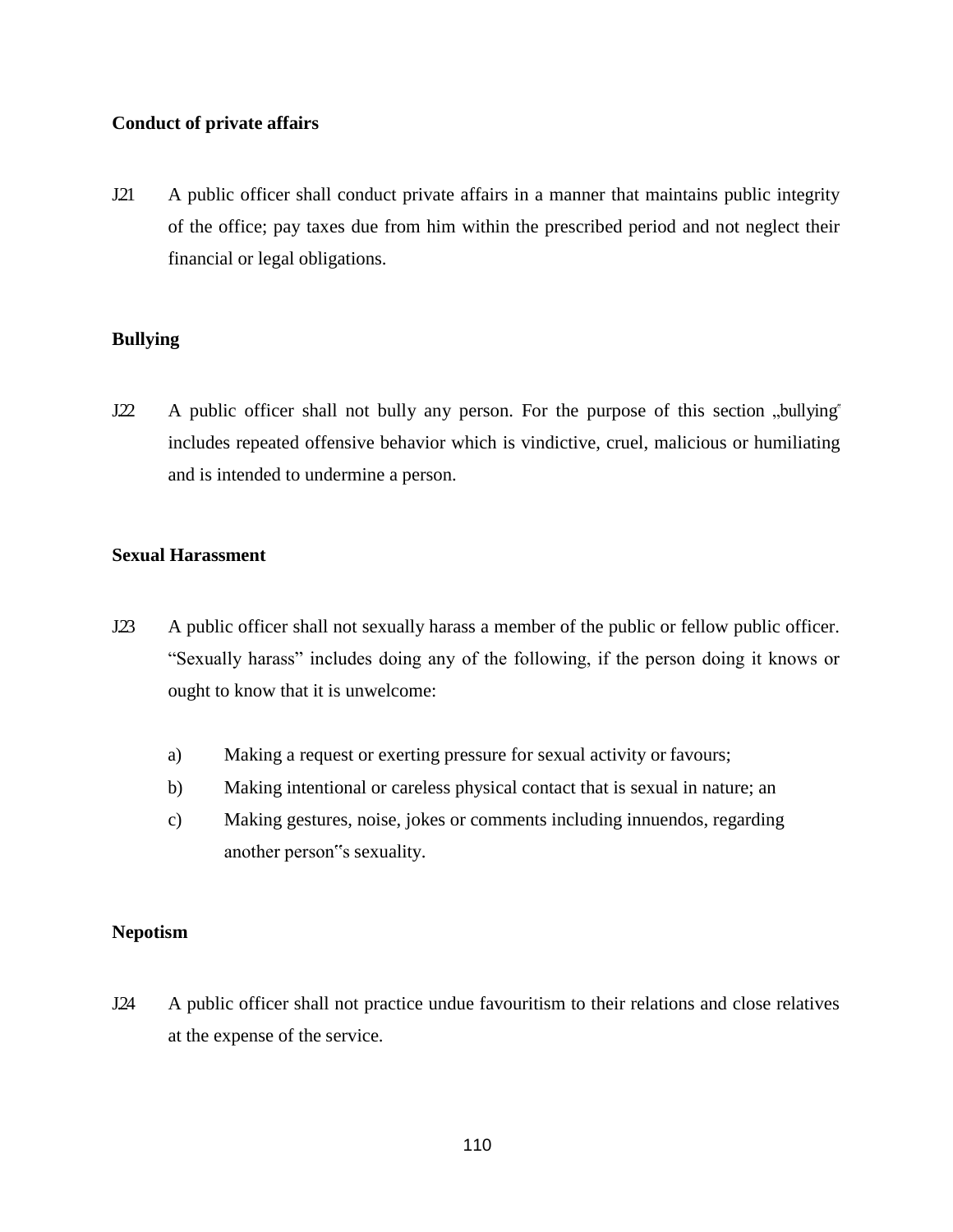#### **Acting through others**

- J25 (1) A public officer contravenes the code if he causes anything to be done through another person that would constitute a contravention of the code if done by the public officer, or allows or directs a person under their supervision or control to do anything that is in contravention of the code.
	- (2) Contravention shall not apply where anything is done without the public officer"s knowledge or consent or if the public officer has taken reasonable steps to prevent it.
	- (3) A public officer who acts under unlawful direction shall be responsible for his action.

### **Reporting improper orders**

J.26 A public officer shall report to the Authorized Officer or the County Public Service Board as the case may be, any order required of him that he shall consider improper or unethical.

#### **Declaration of Income, Assets and Liabilities**

J.27 (1) Every public officer shall on initial appointment and bi-annually thereafter submit a declaration of income, assets and liabilities of himself, spouse(s) and dependent children under eighteen (18) years of age to the County Public Service Board. The officer shall also make a similar declaration on exit from the service.

(2) An officer who fails to submit a declaration or clarification as required, or who submits information that he knows is false or misleading, shall be liable to disciplinary action.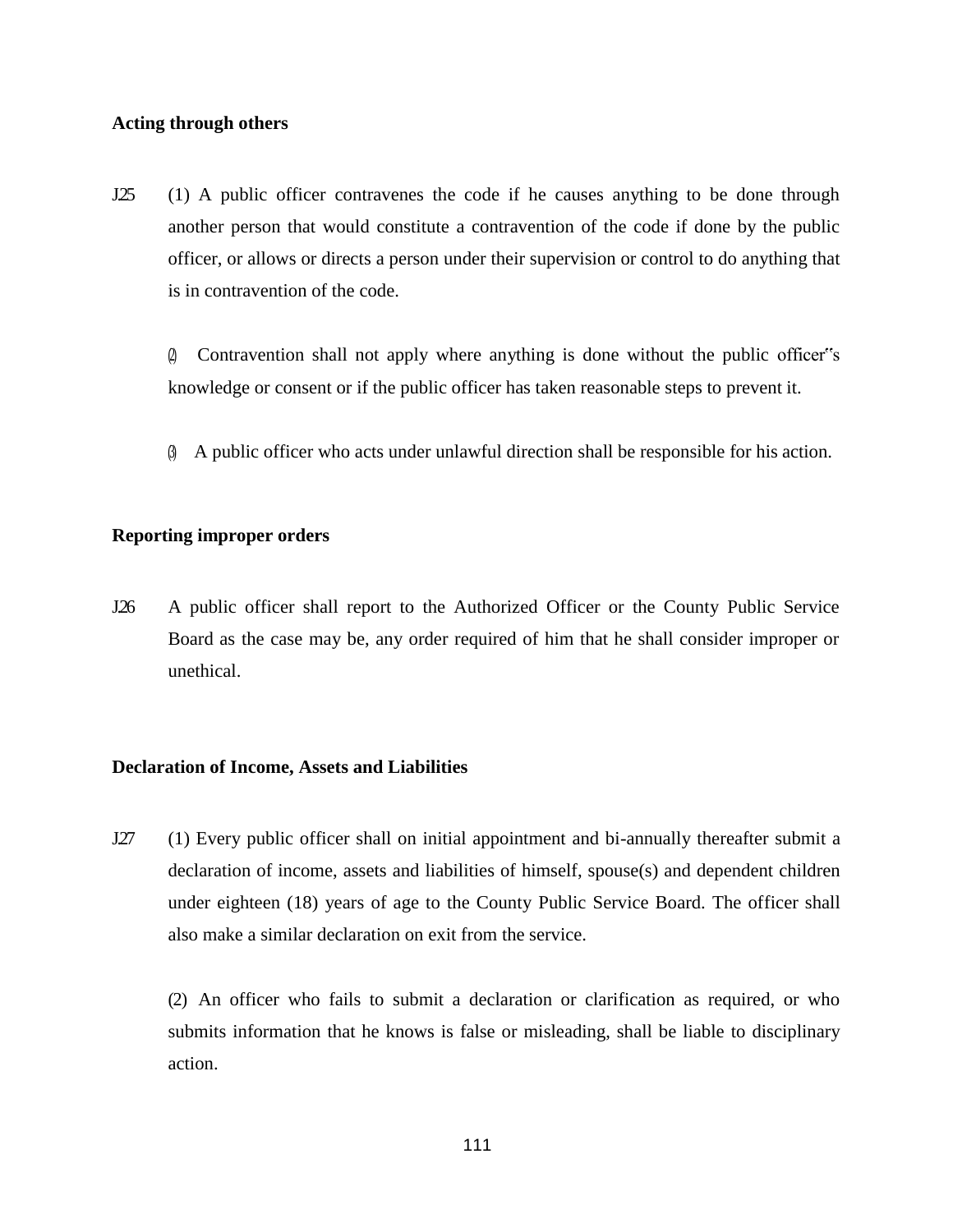(3) If an investigation discloses that the public officer has contravened the Code of Conduct and Ethics, the appropriate disciplinary action will be taken against the officer; or if the Board is of the view that civil or criminal proceedings ought to be considered, the matter may be referred to the Director of Public Prosecution.

### **Uniforms for Officers**

J.28 (1) Officers offering common services such as Receptionists, Drivers and Support Staff and are required to wear uniforms will be issued with at least two pairs of appropriate uniform on deployment. Issues of uniforms and dates of their issue must be recorded in the Stores Ledger.

(2) All officers who are provided with uniform will be required to maintain them in a clean and decent condition and to wear them at all times while on duty.

(3) Disciplinary action will be taken against any officer who fails to observe this Regulation.

### **Dress Code**

J.29 (1) All public officers are required to be well groomed and decently dressed to maintain an appropriate standard of dress and personal hygiene in public and private.

(2) Employees may put on branded corporate attires for their respective County Departments.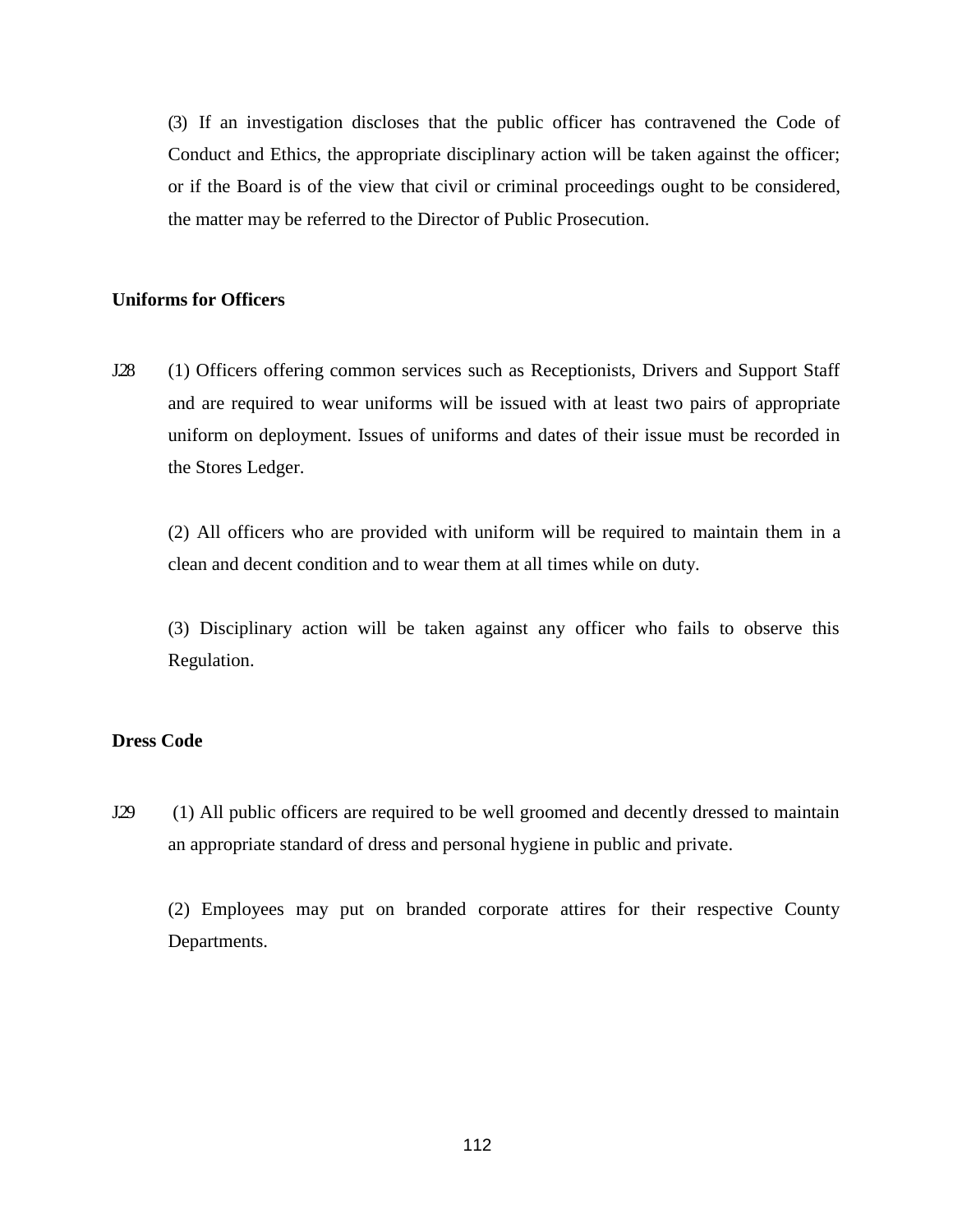### **SECTION K**

#### **DISCIPLINARY CONTROL**

#### **Introduction**

K.1 The objective of disciplinary control is to create a motivated and dedicated Public Service which upholds the rules of conduct and work ethics for optimal service delivery. It is expected that public officers will maintain integrity and uphold the dignity of the office to which they are appointed. Further, discipline cases shall be dealt with expeditiously, efficiently, lawfully and in a procedurally fairmanner.

#### **Disciplinary Powers**

K.2 (1) The power to exercise disciplinary control and removal of Public Officers are vested in the County Public Service Board as stipulated in the Constitution, the County Government Act and other regulations.

(2) The County Public Service Board has delegated the following disciplinary powers to Authorized Officers as per the County Public Service Board regulations and instructions issued to the service from time to time:-

- i. Interdiction of officers in Job Group  $\mathbb{R}^n$  and below;
- i Suspension of officers in Job Group  $\mathbb{R}^n$  and below
- $\ddot{\mathbf{i}}$  Reprimand (including severe reprimand) of any officer;
- iv. Recovery of the cost or part of the cost of any loss or breakage caused by default or negligence, provided no such cost has been recovered by surcharge action under the appropriate financial instructions or regulations;
- v. Withholding, deferment and stoppage of salary increment.

#### **Disciplinary procedure General provisions**

K.3 (1) Disciplinary cases dealt with under delegated powers shall be processed through the County Human Resource Management Advisory Committee.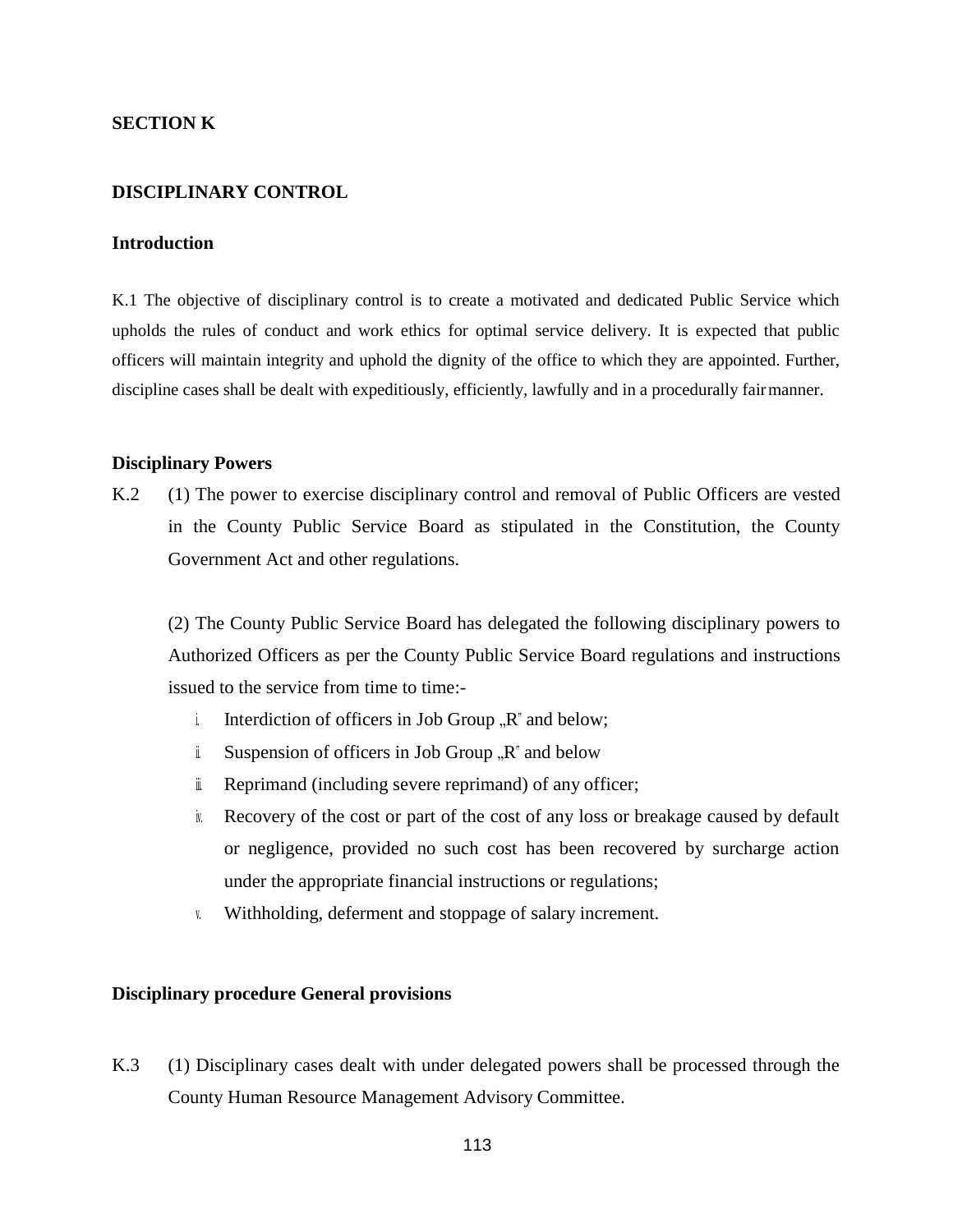(2) If criminal proceedings are instituted against an officer or where an officer has been acquitted of a criminal charge in a court of law, the Authorized Officer shall not be prevented from dismissing him or otherwise punishing him on any other charge arising out of his conduct in the matter.

(3) Where an officer has been charged on desertion of duty, the letter shall be addressed to his last known address by registered mail.

(4) Disciplinary cases should be dealt with promptly and finalized within a period of six (6) months. Where it is found impracticable to do so the Authorized Officer shall report individual cases to the County Public Service Board explaining the reason for the delay.

#### **Specific Provisions**

- K.4 The procedures to be followed by Authorized Officers in dealing with discipline cases are as follows:-
	- (1) In respect of officers in Job Group  $\mathbb{Q}^n$  and above:
		- i. Carry out a preliminary investigation and consultation as to the circumstances surrounding the act of misconduct.
		- ii. Issue the public officer with statement of the alleged offence ("show cause" letter) and the charges framed against him/her and invite him to state in writing the grounds, if any, on which he relies to exonerate himself/herself.
		- iii. The officer shall respond to the charges within twenty one (21) days from the date of the "show cause" letter.
		- iv. The case shall be presented to the County Human Resource Management Advisory Committee for deliberation and recommendation.
		- v. If the officer fails to respond within the specified period or if in the opinion of the CHRMAC, the explanation given is not satisfactory it shall forward the case with copies of the charge and the officer"s reply if any, with comments to the Board for decision.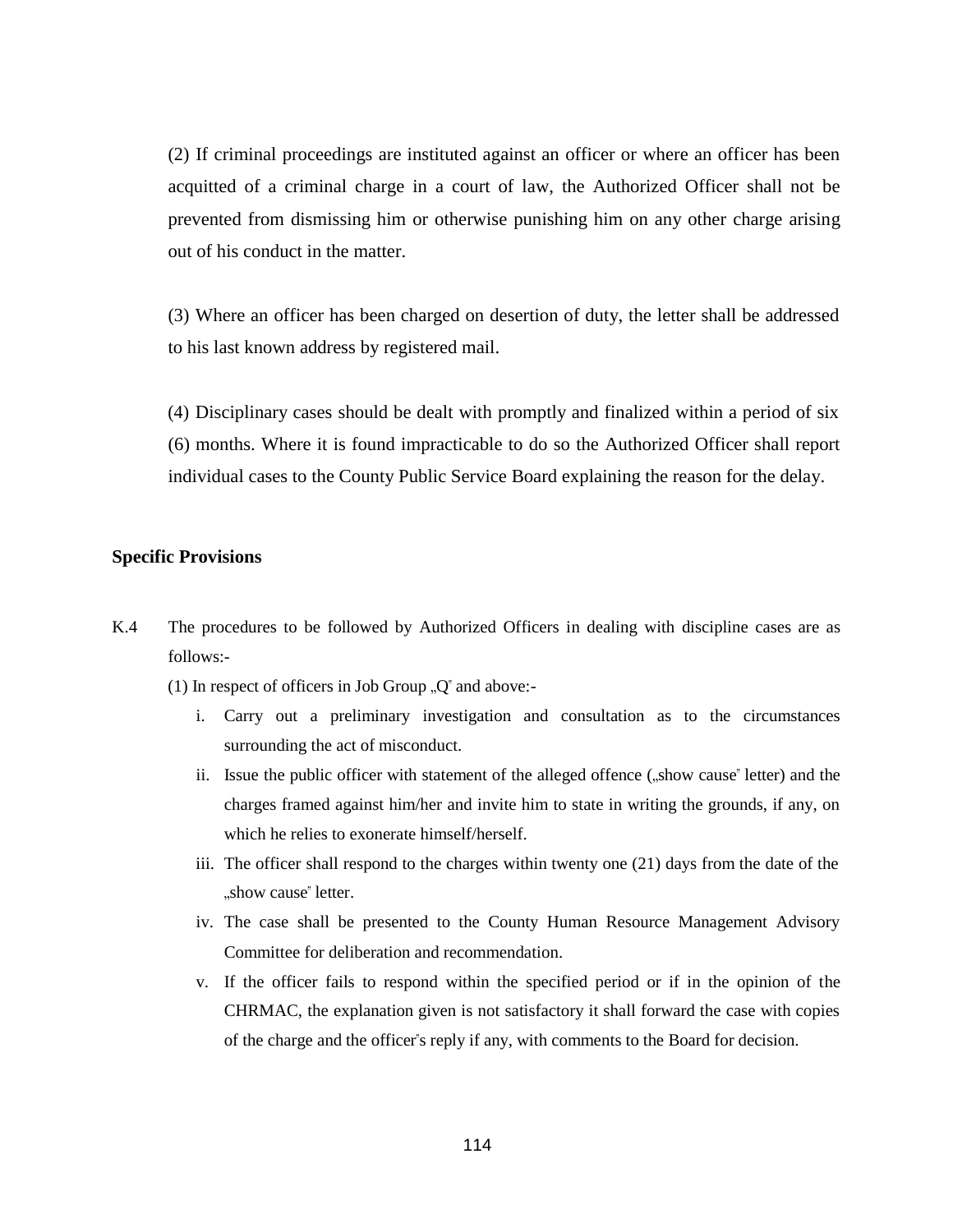### **Conduct of investigations**

- K.5 (1) While carrying out investigations, the Authorized Officer shall observe the following conditions:
	- i. Constitute a team of not less than three (3) officers to investigate the matter (where the team is more than three members, the team shall consist of an odd number).
	- ii. The officers conducting the investigation shall be senior to the accused officer and should not have dealt with the case before.
	- (2) The report of the investigation shall be submitted to the Board and shall contain:
		- i. Evidence collected by the team, including any statements by witnesses;
		- ii. Analysis of the evidence and statements;
		- iii. A statement on whether the charges against the officer have been proved; and
		- iv. Details on any matter that may affect the gravity of the case, if any.

(3)The report shall not contain any recommendation on the form of punishment to be inflicted on the accused officer.

(4) In respect of officers in Job Group  $P^{\prime\prime}$  and below but who have not qualified for pension:

- i. All the steps in (1) above will be observed and where the Authorized Officer is of the opinion that further investigation is not necessary, he will decide on the punishment to be inflicted on the accused officer.
- ii. Where the Authorized Officer finds it necessary to carry out further investigation, the conditions specified in (1) above shall be observed.
- iii. On receipt of the investigation report the Authorized Officer shall on the recommendations of the County Human Resource Management Advisory Committee decide whether and how the accused officer will be punished.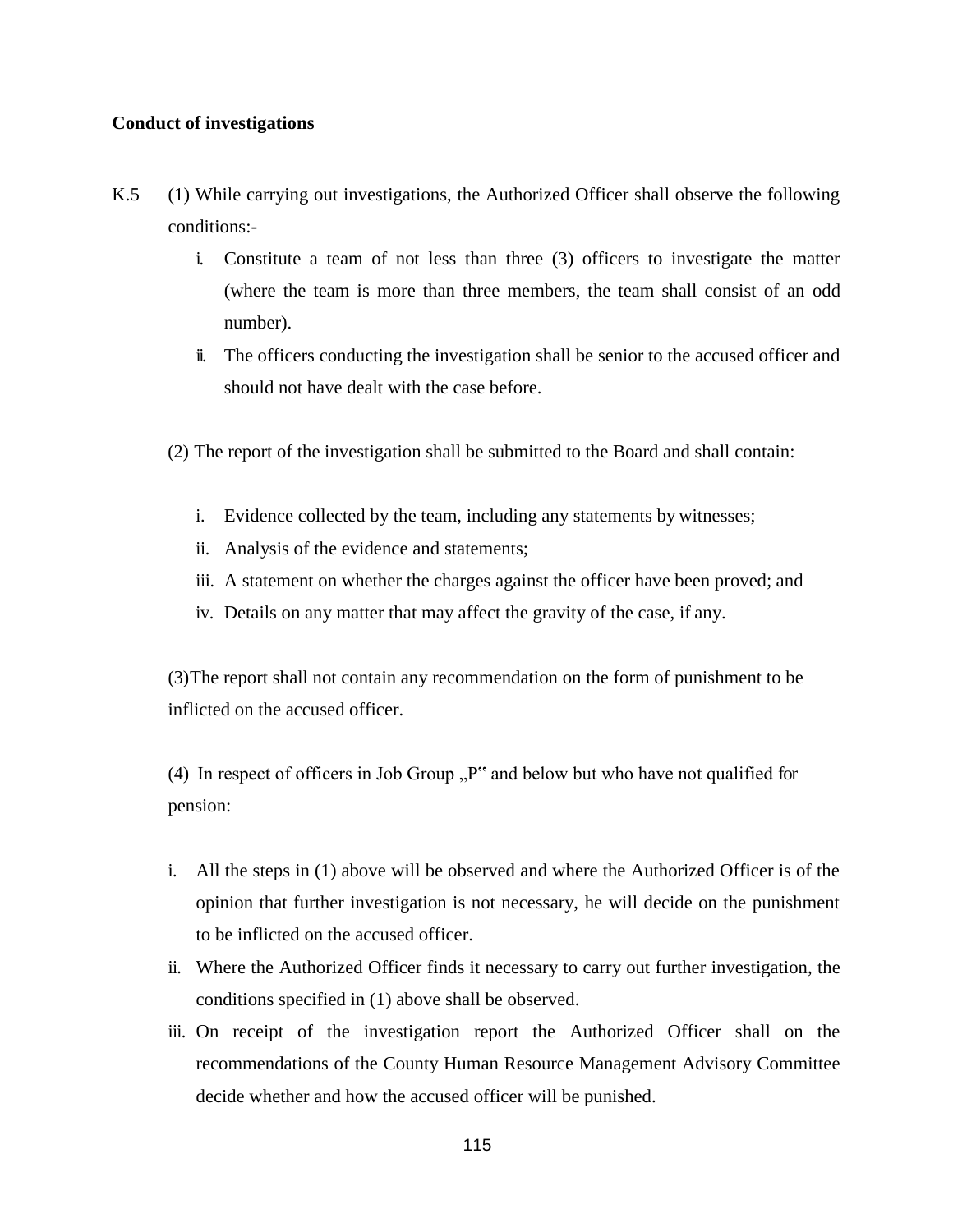### **Interdiction**

K.6 (1) The powers of interdiction should be exercised as set out in the County Public Service Board Regulations. An officer may be interdicted to allow investigations to be conducted in a case where proceedings may lead to his dismissal.

(2) An officer who is interdicted shall be eligible for half  $(\frac{1}{2})$  of his/her basic salary with full house allowance and medical benefits.

(3) An officer on interdiction should report to his supervisor at agreed intervals.

(4) Where disciplinary or criminal proceedings have been taken or instituted against an officer under interdiction and such an officer is neither dismissed nor otherwise punished under these regulations, any salary withheld shall be restored to him upon the termination of such proceedings with effect from the date the salary was stopped.

#### **Suspension**

- K.7 (1) An officer may be suspended from duty under the following circumstances:
	- i. When disciplinary proceedings have been instituted against the officer as a result of which, the Authorized Officer considers that the officer ought to be dismissed;
	- ii. When he has been convicted of a serious criminal offence where a prison sentence may be imposed other than in default of payment of a fine; or
	- iii. Any other offence which in the opinion of the Authorized Officer, constitutes gross misconduct.

(2) Where an officer is suspended from the exercise of the functions of his public office, he shall be entitled to full house allowance, medical benefits and no basic salary.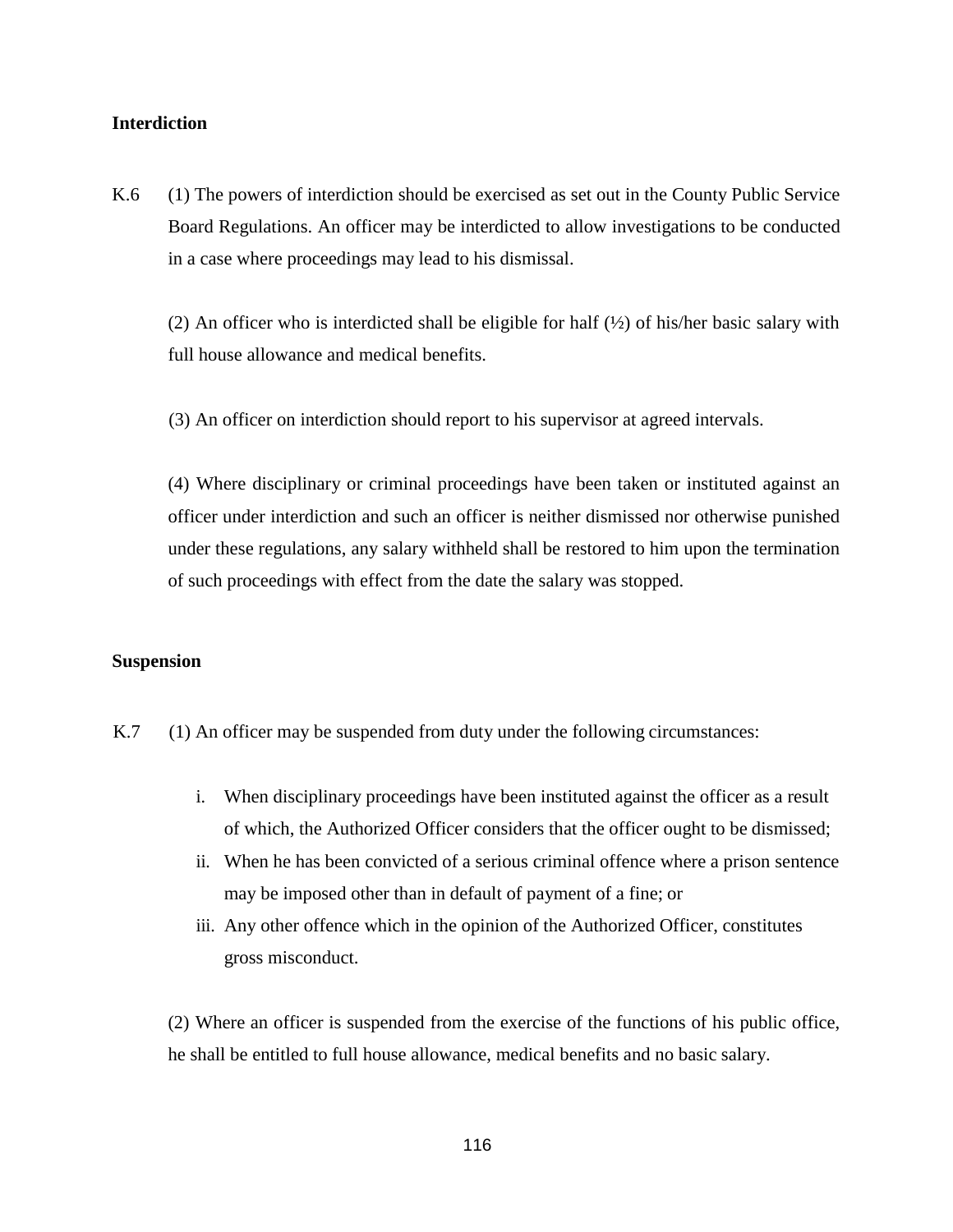(3) An officer on suspension will be required to report to his supervisor at agreed intervals, if necessary.

(4) Where disciplinary or criminal proceedings have been taken or instituted against an officer under suspension and such an officer is neither dismissed nor otherwise punished under these regulations, the whole or any salary withheld shall be restored to him upon the termination of such proceedings with effect from the date the salary was stopped.

### **Absence from Duty without leave or reasonable or lawful cause**

K.8 (1) Where a public officer is absent from duty without leave or reasonable or lawful cause for a period exceeding twenty four (24) hours, and is not traced within a period of ten (10) days from the commencement of such absence, the officer"s salary shall be stopped and action to dismiss the officer initiated.

The public officer shall be addressed a  $n$ , show cause letter through his last known address by registered post.

(3) If the officer does not resume duty or respond to the "show cause" letter within a period of twenty one  $(21)$  days, from the date of the show "cause letter", the case shall be referred to the County Human Resource Management Advisory Committee for Recommendation to the County Public Service Board.

(4) When an officer has been absent from duty without permission and subsequently resumes duty, he shall not be eligible for payment of salary for the period of absence and any amount erroneously paid to him shall be recovered from his salary.

 $\phi$  In cases of delay of stoppage of salary and an officer is subsequently dismissed on account of desertion, the erroneous payment shall be recovered from the officer who occasioned the payment.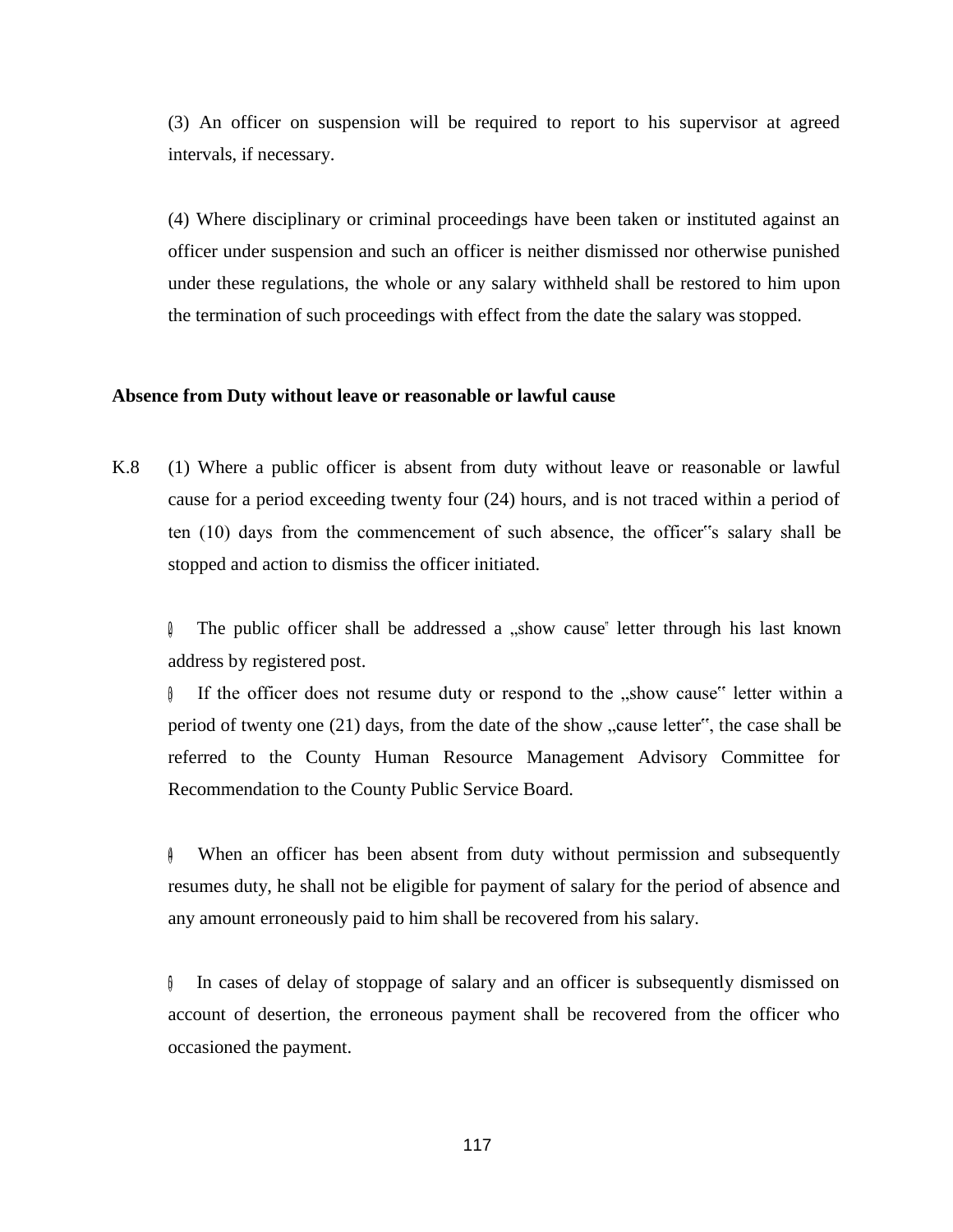#### **Absence from Duty on Grounds of Illness**

K.9 (1) An officer who is absent from duty on grounds of illness shall produce proof of sickness/sick leave certified by a medical practitioner on resumption of duty. The officer shall also make every effort to notify the office of his sickness.

(2) Should the officer fail to produce a medical certificate or to give satisfactory explanation for the absence, he shall be considered to have been absent without permission and his case shall be dealt with in accordance with the relevant disciplinary provisions.

### **Appeals**

- K.10 (1) An officer who is dissatisfied by a decision made by an Authorized Officer may appeal to the County Public Service Board within twenty-one (21) days. Further, if the Officer is dissatisfied with the decision made by the County Public Service Board may appeal to the Public Service Commission within a period of thirty (30) days from the date of the letter conveying such decision, provided that the Commission may consider an appeal that is made out of time if, in the opinion of the Commission, the circumstances warrant such consideration.
	- (2) The Public Service Commission shall entertain only one appeal in each case.

# **Reviews**

K.11 An officer may apply for a review of his case within six (6) months after the decision of the Public Service Commission. The Public Service Commission may entertain an application for review out of time if, in the opinion of the Public Service Commission, the circumstances warrant it.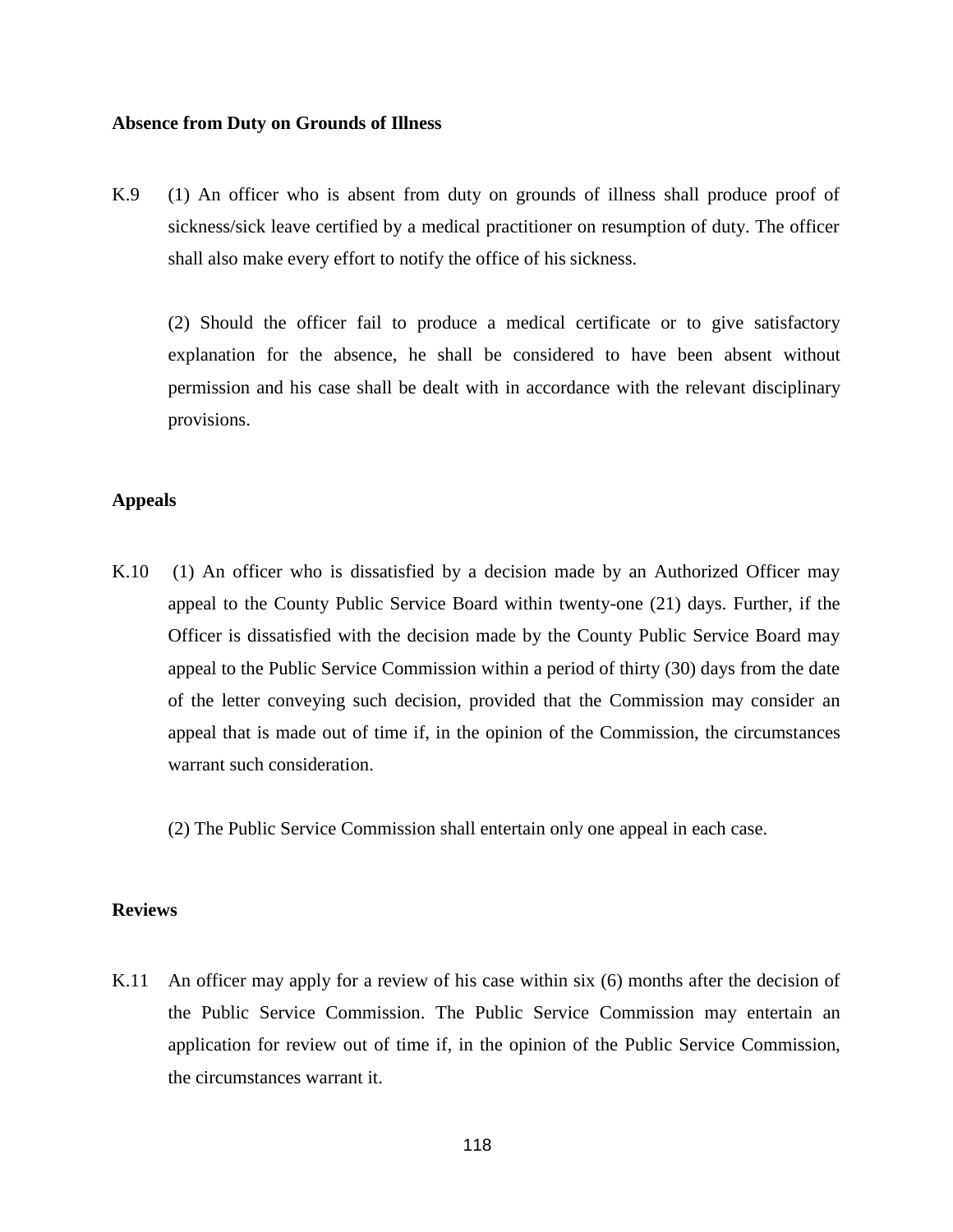# **Defence of Officers in Criminal and Civil Suits**

K.12 (1) When criminal or civil proceedings are instituted against an officer as a result of an act of omission by him in the course of his official duties, he may apply to his Authorized Officer for assistance in his defence. If the latter is satisfied that the officer acted in good faith in the execution of his official duties and that it is in the public interest that the officer should be defended, he shall immediately report the matter to the Attorney General, who will decide whether or not the officer should be defended.

(2) Officers who have applied for defence shall not themselves brief their private advocates and subsequently apply for Government assistance. Unless the proper procedure is followed, the Attorney General may decline to provide support to the officer. It is further emphasized that speed is of essence in reporting such cases to the Attorney General.

# **Civil Proceedings by Officers for Defamation**

- K.13 Where an officer has been defamed in respect of matters arising out of his official position, e.g. in the press or at a political meeting, it may be that the Government is also defamed by implication, and may, therefore, agree to give legal aid to the Officer. Where such a case occurs, the officer may apply for legal aid through his Authorized to the Attorney General. Legal aid will not be granted unless:
	- i. The Government has a substantial interest in seeing that the defamatory statement is repudiated;
	- ii. There is, in the opinion of the Attorney General, a good prospect of success in the action; and
	- iii. The consent of the Attorney General shall be obtained before proceedings are commenced.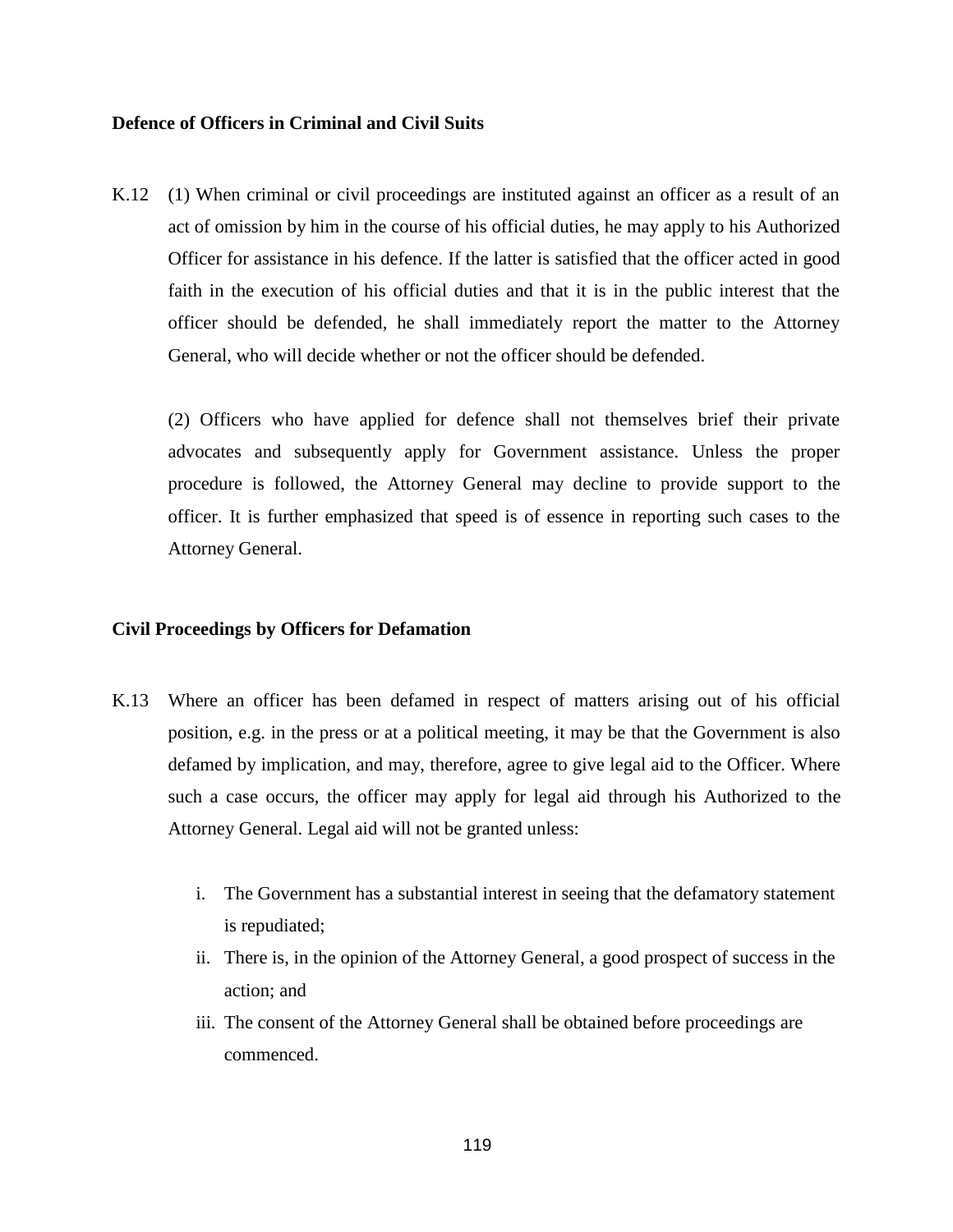# **SECTION L**

### **LABOUR RELATIONS**

#### **Introduction**

L1 The County Government shall engage Trade Unions representing County Public officers in negotiating Collective Bargaining Agreements. The County Government and the Unions shall negotiate Collective Bargaining Agreements setting out the terms and conditions of service for the employees. The negotiations will be guided by the provisions of the Constitution, relevant legislations and the institutional framework for collective bargaining with public service unions.

#### **Union Membership**

L2 (1) All employees may join any registered and recognized Union of their choice. However, eligibility for an employee to join will depend on the recognition agreement between the County Government and the respective Union.

(2) Employees shall not be victimized for being members or participating in trade Union activities;

(3) Employees who are appointed as officials of any Union may be granted permission to carry out official Union duties;

(4) Employees are not allowed to be officials of more than one Trade Union. However, an official of a Trade Union may also be an official of a Federation to which the Trade Union is affiliated;

(5) Union meetings shall be convened to take place during the employees" free time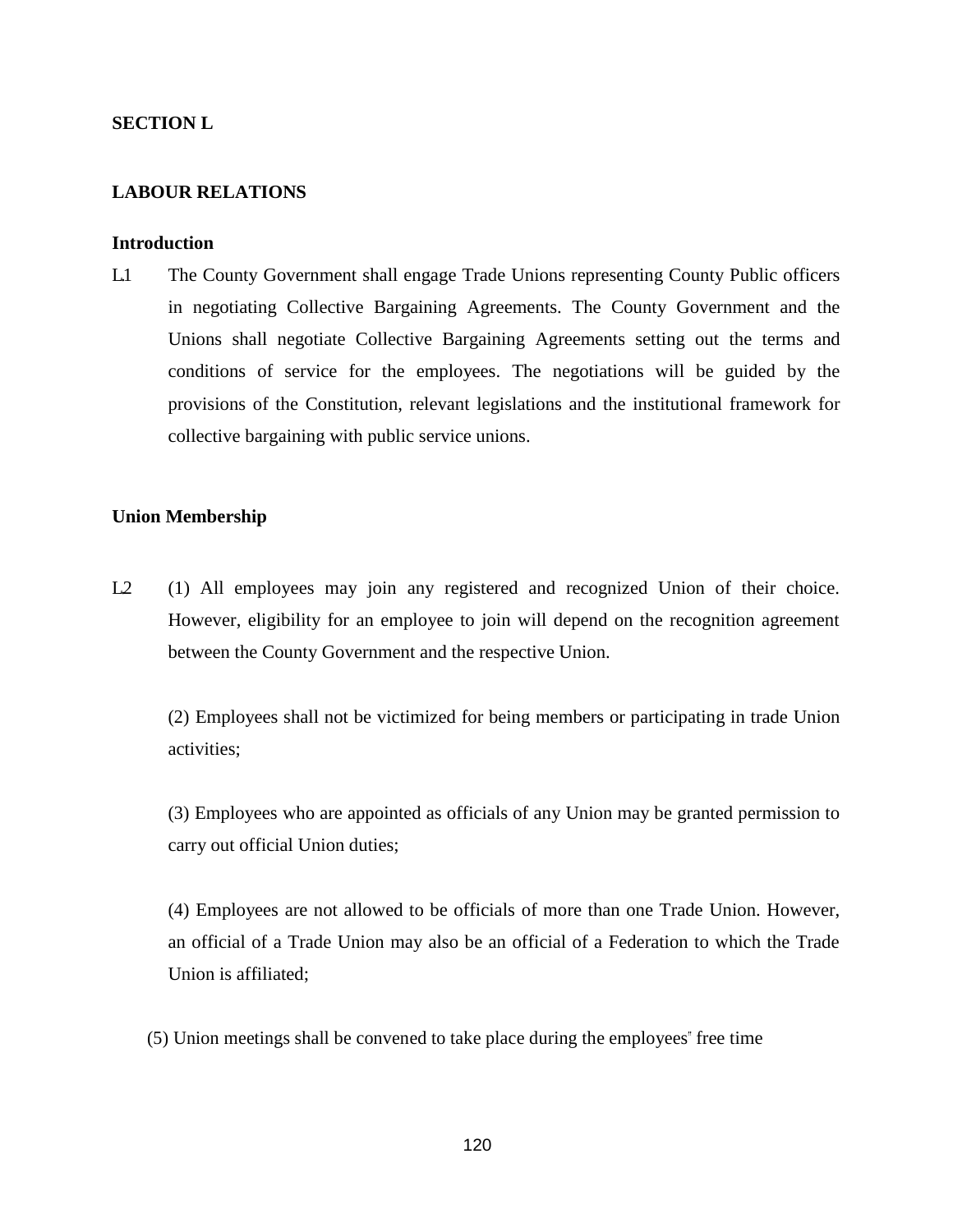### **Recovery of Union Dues**

L3 (1) The County Government shall deduct trade Union dues from the salaries of union members and pay the monies so deducted into a specified account of the Trade Union;

(2) Deductions from an employee who has resigned his Union membership and notified the employer in writing shall be stopped; and

(3) A copy of an employee"s notification shall be forwarded to the Union for information.

# **Dispute Resolution**

L4 The County Government will endeavor at all times to have good working relations with the Unions in order to maintain industrial harmony. However, should a trade dispute arise concerning any aspect of the employer/employee relationship, the resolution of that dispute will be as provided for in the Labour Relations Act.

# **Employee Participation in Strikes**

- L5 An employee may participate in a strike if:
	- i. The trade dispute that forms the subject of the strike concerns the; terms and conditions of employment or recognition of a Trade Union to which an employee is a member
	- ii. The trade dispute is unresolved after conciliation; and
	- iii. Seven days written notice of strike has been given to the County Government and the Cabinet Secretary responsible for Labour by the representative of the Union.